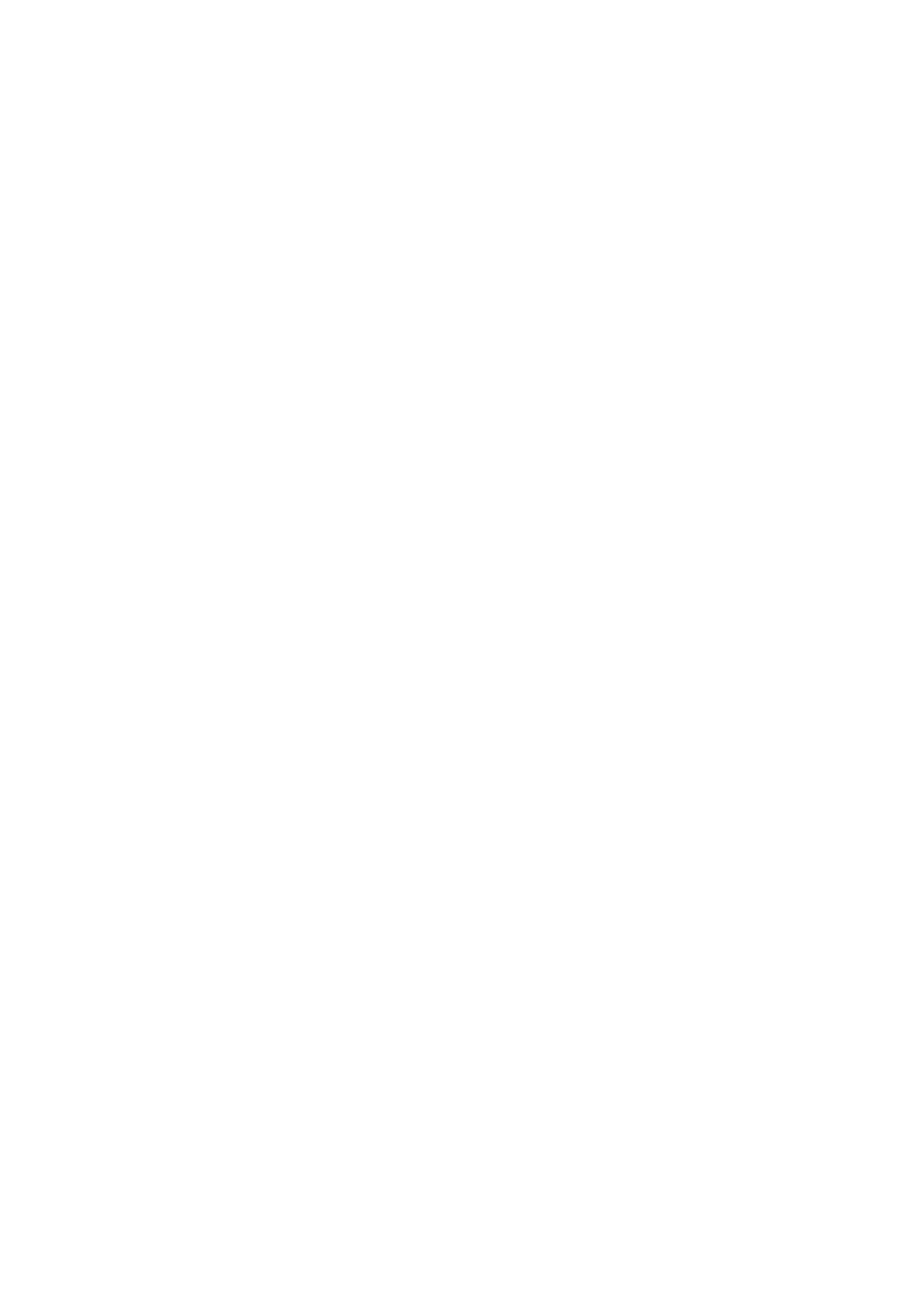# Declaration

This work has not been previously accepted in substance for any degree and is not being concurrently submitted in candidature for any degree.

| Signed | (candidate) |
|--------|-------------|
| Date   |             |

# Statement 1

This thesis is the result of my own investigations, except where otherwise stated. Other sources are acknowledged by footnotes giving explicit references. A bibliography is appended.

| Signed | (candidate) |
|--------|-------------|
| Date   |             |

# Statement 2

I hereby give my consent for my thesis, if accepted, to be available for photocopying and for interlibrary loan, and for the title and summary to be made available to outside organisations.

| Signed | (candidate) |
|--------|-------------|
| Date   |             |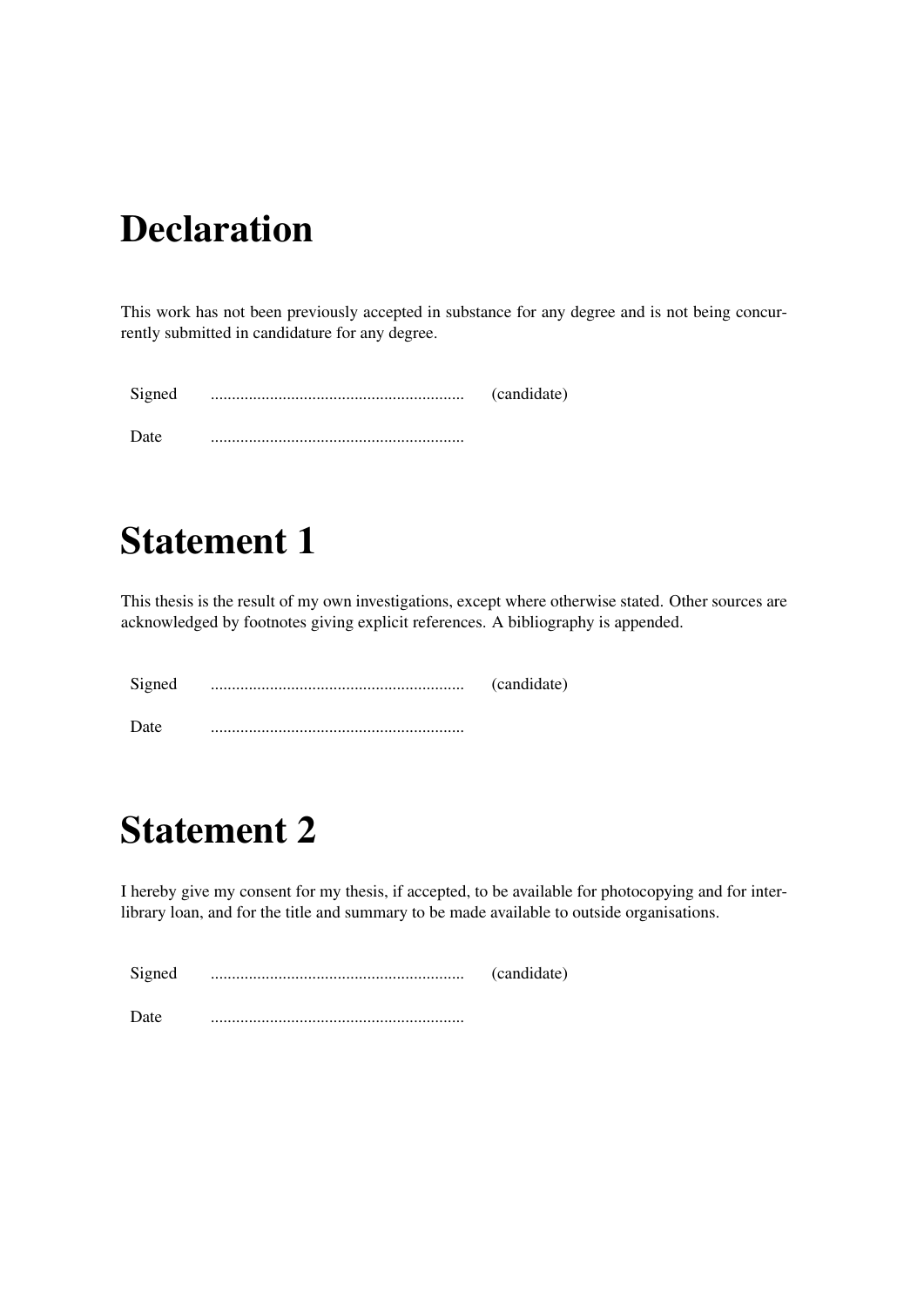## Abstract

Distributed applications such as flight booking systems, web services, and electronic payment systems require parallel processing of data. Such systems exhibit concurrent aspects (e.g., deadlock freedom) as well as data aspects (e.g., functional correctness). Often, these two aspects depend on each other. The language CSP-CASL is tailored to the specification and verification of such distributed systems and allows one to model data as well as processes within a single framework.

In this thesis we explore methods and techniques tailored to theorem proving for CSP-CASL. This leads to the development of an architecture for CSP-CASL-Prover which re-uses the tools HETS and CSP-Prover. We also design – up to the algorithmic level – procedures for transforming a CSP-CASL specification into Isabelle/HOL code whilst preserving the semantics. By using this translation, it is possible to perform theorem proving on CSP-CASL specifications using Isabelle/HOL.

As proof of concept we validate our tool CSP-CASL-Prover on a case study of industrial strength. Our experiment shows that CSP-CASL-Prover scales up to large systems. When using CSP-CASL-Prover reasoning about CSP-CASL specifications becomes as easy as reasoning about data and processes separately.

Part of the results presented within this thesis have been published in [OIR07, OIR08].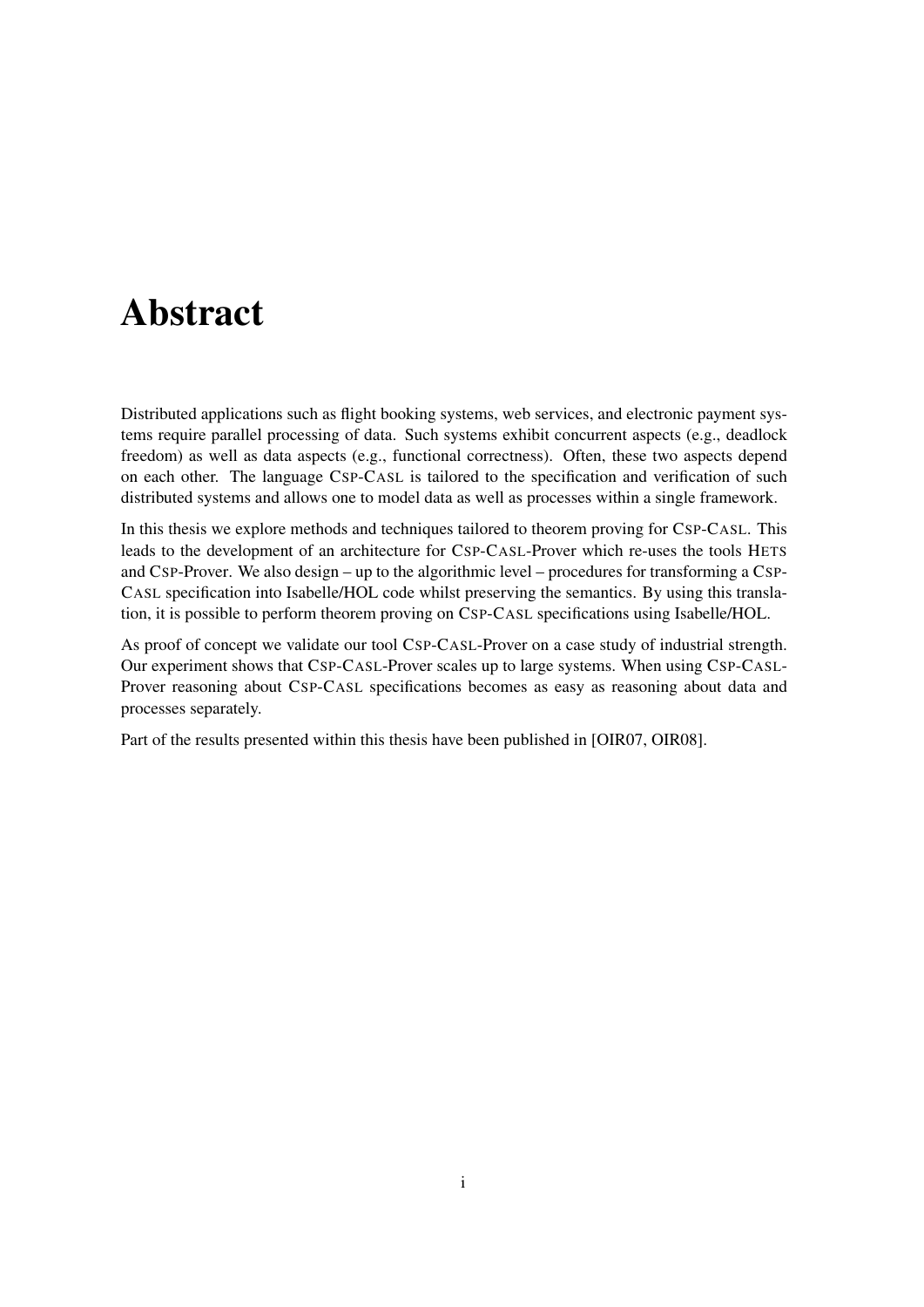## Acknowledgements

I wish to thank my parents and family who have always believed in me. They gave me strength and supported me in so many ways without which this project would not have come true.

I would like to thank my supervisor Dr. Markus Roggenbach for his close and continuous guidance, support, and friendship throughout this work. I am very grateful to him for advising me that continuing my education after my degree was the best choice. I also thank my second supervisor, Dr. Monika Seisenberger for her kind support during this time.

I would also like to thank my examiners, Dr. Ulrich Berger and Prof. Holger Schlingloff for their valuable feedback and advice in polishing my thesis.

I would also like to extend my appreciation to my colleges Andy Gimblett, Temesghen Kahsai, and Gift Samuel within the *Processes and Data* group for their support and encouragement. Without them the learning process would have been much tougher and more annoying.

I thank Swansea University's Department of Computer Science as a whole for providing me with the opportunity to pursue this work. I would also like to thank all the staff and postgraduates who have made this experience very enjoyable and profitable. I thank Sitsofe Wheeler for his continuous effort in the battle of keeping my workstation up and running while I inevitably find bugs and try to destroy it.

Finally, I would like to thank Erwin R. Catesbeiana (jr) for watching over my shoulder and preventing me from procrastinating too much!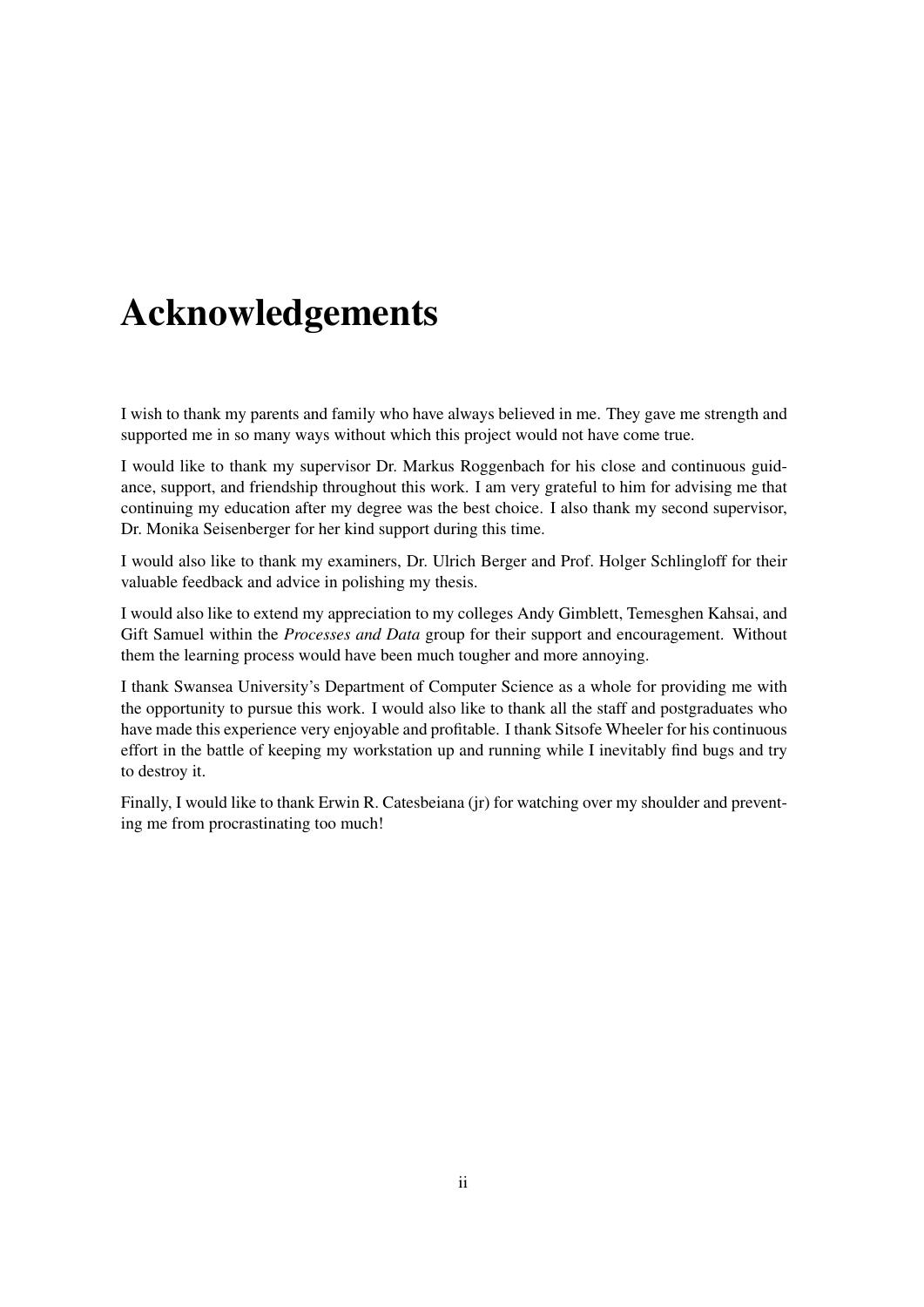# Table of Contents

| 1                       |                | <b>Introduction</b>                                                                                      | 1                |
|-------------------------|----------------|----------------------------------------------------------------------------------------------------------|------------------|
| 2                       | <b>Haskell</b> |                                                                                                          | $\boldsymbol{4}$ |
|                         | 2.1            |                                                                                                          | $\overline{4}$   |
|                         | 2.2            | Do notation $\ldots \ldots \ldots \ldots \ldots \ldots \ldots \ldots \ldots \ldots \ldots \ldots \ldots$ | 6                |
|                         | 2.3            | A programming exercise - Developing a CSP parser                                                         | 6                |
| 3                       |                | <b>Dealing with logics</b>                                                                               | 16               |
|                         | 3.1            |                                                                                                          | 16               |
|                         | 3.2            |                                                                                                          | 19               |
|                         | 3.3            |                                                                                                          | 29               |
|                         | 3.4            |                                                                                                          | 33               |
|                         | 3.5            |                                                                                                          | 33               |
|                         | 3.6            |                                                                                                          | 35               |
| $\overline{\mathbf{4}}$ |                | <b>Tools involved</b>                                                                                    | 38               |
|                         | 4.1            |                                                                                                          | 38               |
|                         | 4.2            |                                                                                                          | 44               |
|                         | 4.3            |                                                                                                          | 51               |
| 5                       |                | <b>CSP-CASL</b>                                                                                          | 56               |
|                         | 5.1            |                                                                                                          | 56               |
|                         | 5.2            |                                                                                                          | 61               |
| 6                       |                | Encoding the CSP-CASL semantics in Isabelle/HOL                                                          | 69               |
|                         | 6.1            |                                                                                                          | 69               |
|                         | 6.2            | The algorithm $\ldots \ldots \ldots \ldots \ldots \ldots \ldots \ldots \ldots \ldots \ldots \ldots$      | 71               |
|                         | 6.3            |                                                                                                          | 72               |
|                         | 6.4            |                                                                                                          | 72               |
|                         | 6.5            |                                                                                                          | 73               |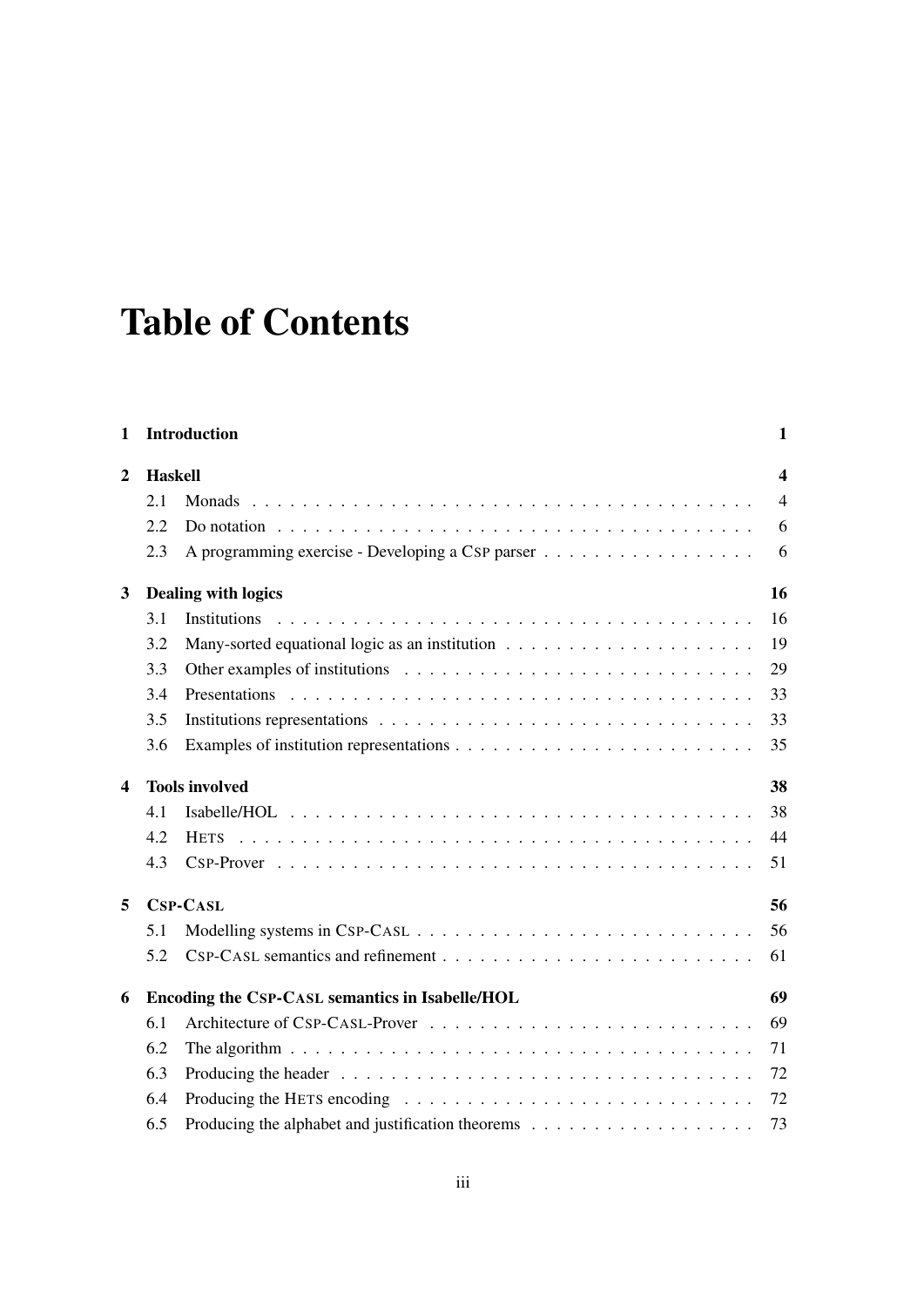|   | 6.7 | Producing the data theorems place holder $\ldots \ldots \ldots \ldots \ldots \ldots \ldots \ldots$ 93  |     |
|---|-----|--------------------------------------------------------------------------------------------------------|-----|
|   | 6.8 | Producing the process translations $\ldots \ldots \ldots \ldots \ldots \ldots \ldots \ldots \ldots$ 93 |     |
|   | 6.9 |                                                                                                        |     |
|   |     | <b>Proofs in CSP-CASL-Prover</b>                                                                       | 96  |
|   | 7.1 |                                                                                                        |     |
|   | 7.2 |                                                                                                        |     |
|   | 7.3 |                                                                                                        |     |
| 8 |     | <b>Conclusions and future work</b>                                                                     | 102 |
|   | 8.1 |                                                                                                        |     |
|   |     |                                                                                                        |     |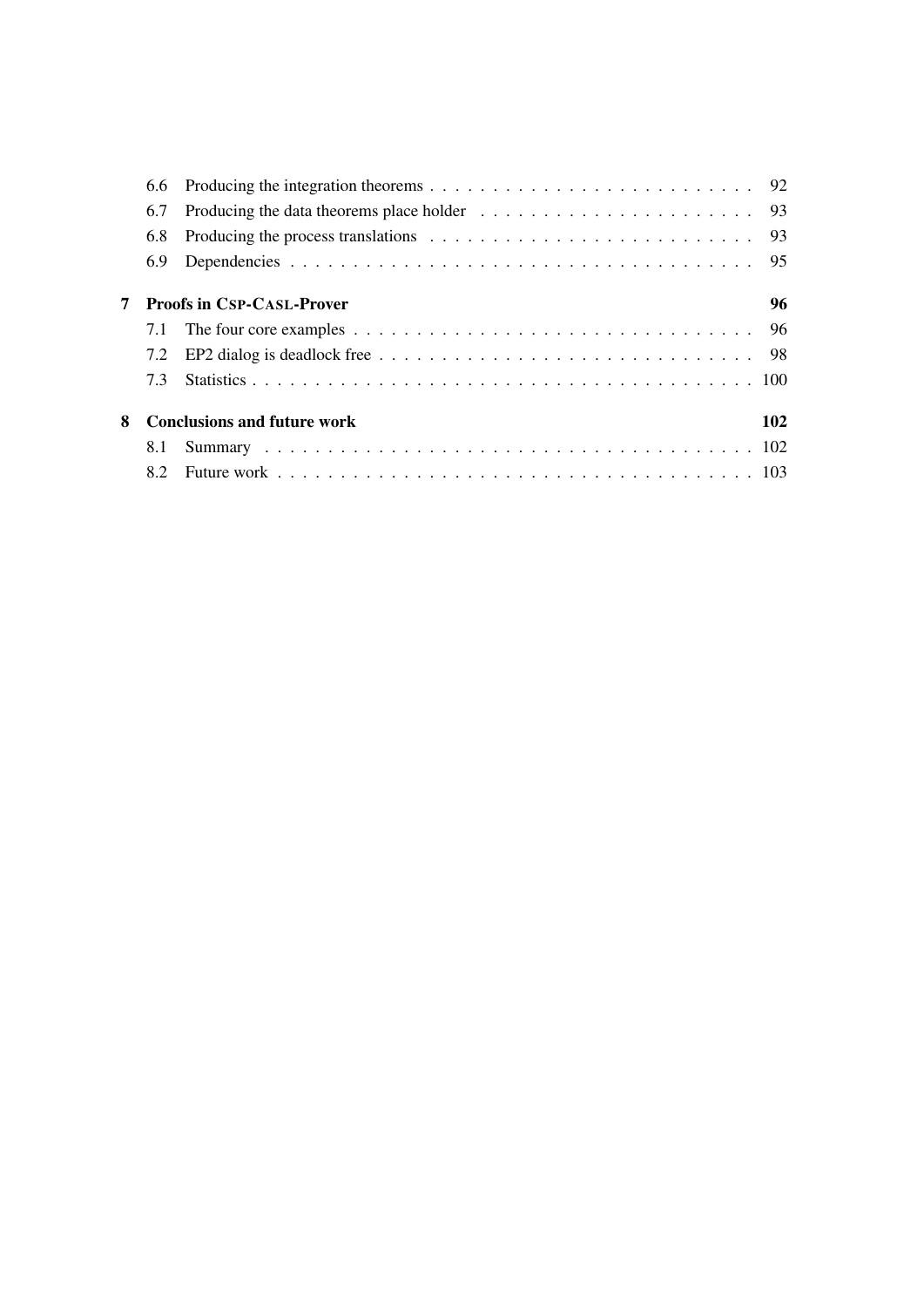# List of Figures

| 3.1 |                                                                                       | 18 |
|-----|---------------------------------------------------------------------------------------|----|
| 4.1 |                                                                                       | 45 |
| 4.2 | Graph of the most important sub-logics currently supported by HETS, together with     |    |
|     |                                                                                       | 47 |
| 4.3 | A small example of a CASL specification (with no formulae) in the logic $SubPFOL^=$ . | 48 |
| 4.4 | Specification after encoding of sub-sorting in the logic $PFOL^=$ .                   | 48 |
| 4.5 | Specification after encoding of partial functions the in logic $FOL^=$                | 49 |
| 4.6 |                                                                                       | 50 |
| 5.1 | Core CSP-CASL example 1: No sub-sorting or partial functions.                         | 57 |
| 5.2 | Core CSP-CASL example 2: Sub-sorting without partial functions.                       | 57 |
| 5.3 | Core CSP-CASL example 3: Partial functions without sub-sorting.                       | 58 |
| 5.4 | Core CSP-CASL example 4: Sub-sorting with partial functions.                          | 58 |
| 5.5 | CSP-CASL specification for an abstract remote control unit.                           | 59 |
| 5.6 | CSP-CASL specification for a basic remote control unit.                               | 60 |
| 5.7 | CASL specification of the data-part of an EP2 dialog between the terminal and the     |    |
|     |                                                                                       | 62 |
| 5.8 | A CSP-CASL specification of an EP2 dialog between the terminal and the acquirer.      | 63 |
| 5.9 |                                                                                       | 64 |
| 6.1 |                                                                                       | 70 |
| 6.2 | Structure of a translated CSP-CASL specification using CSP-CASL-Prover.               | 70 |
| 6.3 |                                                                                       | 71 |
| 6.4 |                                                                                       | 71 |
| 6.5 |                                                                                       | 74 |
| 6.6 | CSP-CASL sub-algorithm to produce the alphabet and justification theorems.            | 75 |
| 6.7 | Sub-sort graph of the CSP-CASL specification shown in Figure 6.3.                     | 78 |
| 6.8 | CSP-CASL sub-algorithm to produce header of theory file.                              | 79 |
| 6.9 | CSP-CASL sub-algorithm to produce theorem and proof that $eq$ is symmetric.           | 80 |
|     |                                                                                       |    |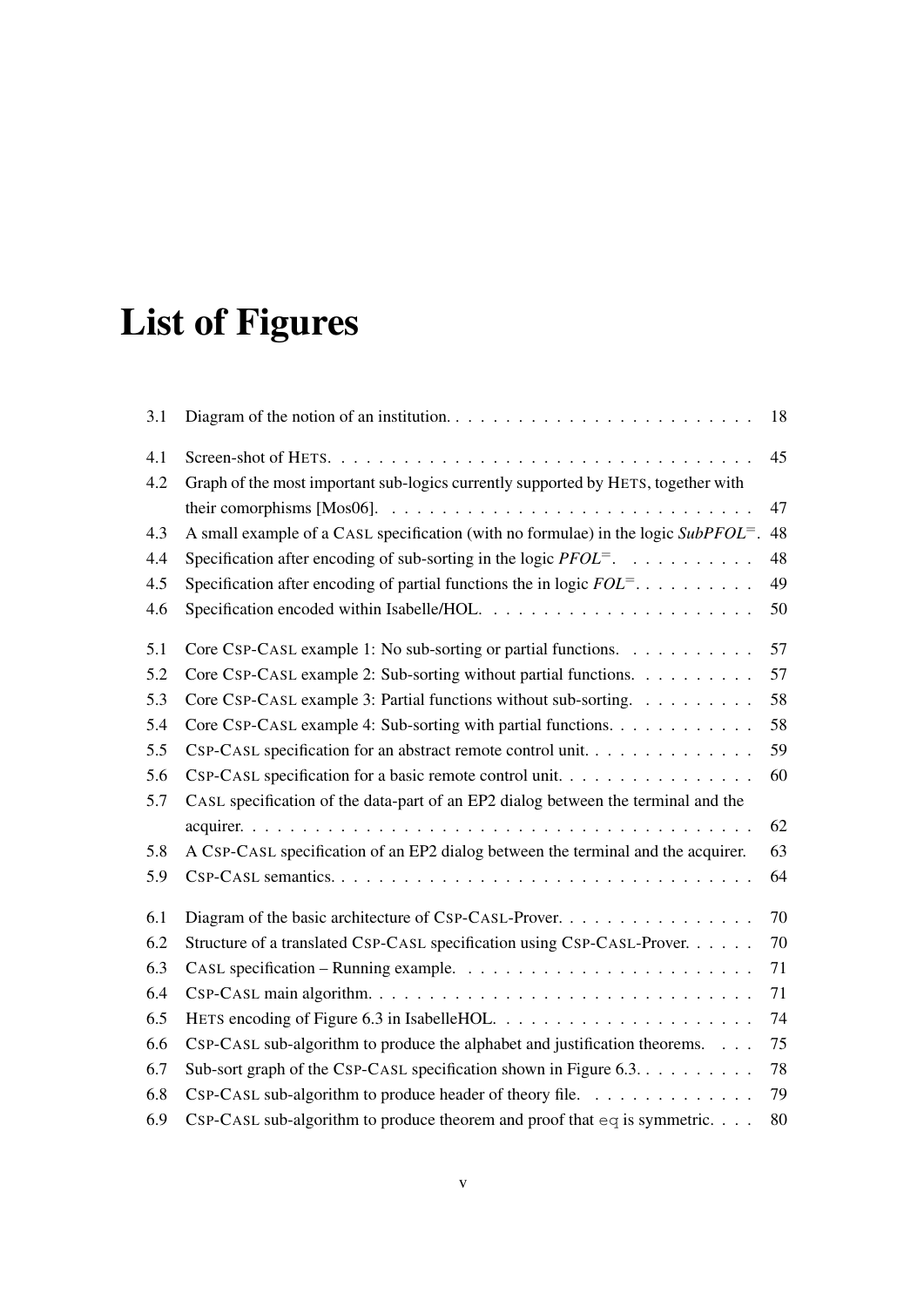|     | 6.10 CSP-CASL sub-algorithm to produce theorem and proof that $eq$ is transitive.                                     | 86 |
|-----|-----------------------------------------------------------------------------------------------------------------------|----|
|     |                                                                                                                       | 88 |
|     | 6.12 Part of the abstract syntax for the processes of CSP-CASL parser [Gim07].                                        | 93 |
| 7.1 | CSP-CASL proof for the core CSP-CASL example 1 (Figure 5.1).                                                          | 96 |
| 7.2 | CSP-CASL proof for the core CSP-CASL example 2 (Figure 5.2).                                                          | 97 |
| 7.3 | CSP-CASL proof for the core CSP-CASL example 3 (Figure 5.3).                                                          | 98 |
| 7.4 | CSP-CASL proof for the core CSP-CASL example 4 (Figure 5.4).                                                          | 98 |
| 7.5 | A CSP-CASL specification of the EP2 dialog between the terminal and the acquirer                                      |    |
|     | as a sequential system. $\ldots \ldots \ldots \ldots \ldots \ldots \ldots \ldots \ldots \ldots \ldots$ 99             |    |
| 7.6 | Proof of deadlock freedom of the EP2 system (see Figures 5.7 and 5.8). 100                                            |    |
| 7.7 |                                                                                                                       |    |
| 8.1 | Table showing the matching of our algorithm to the CSP-CASL semantics. $\dots$ . $102$                                |    |
| 8.2 | Image of a pacemaker [Pac]. $\ldots \ldots \ldots \ldots \ldots \ldots \ldots \ldots \ldots \ldots \ldots \ldots 108$ |    |
| 8.3 |                                                                                                                       |    |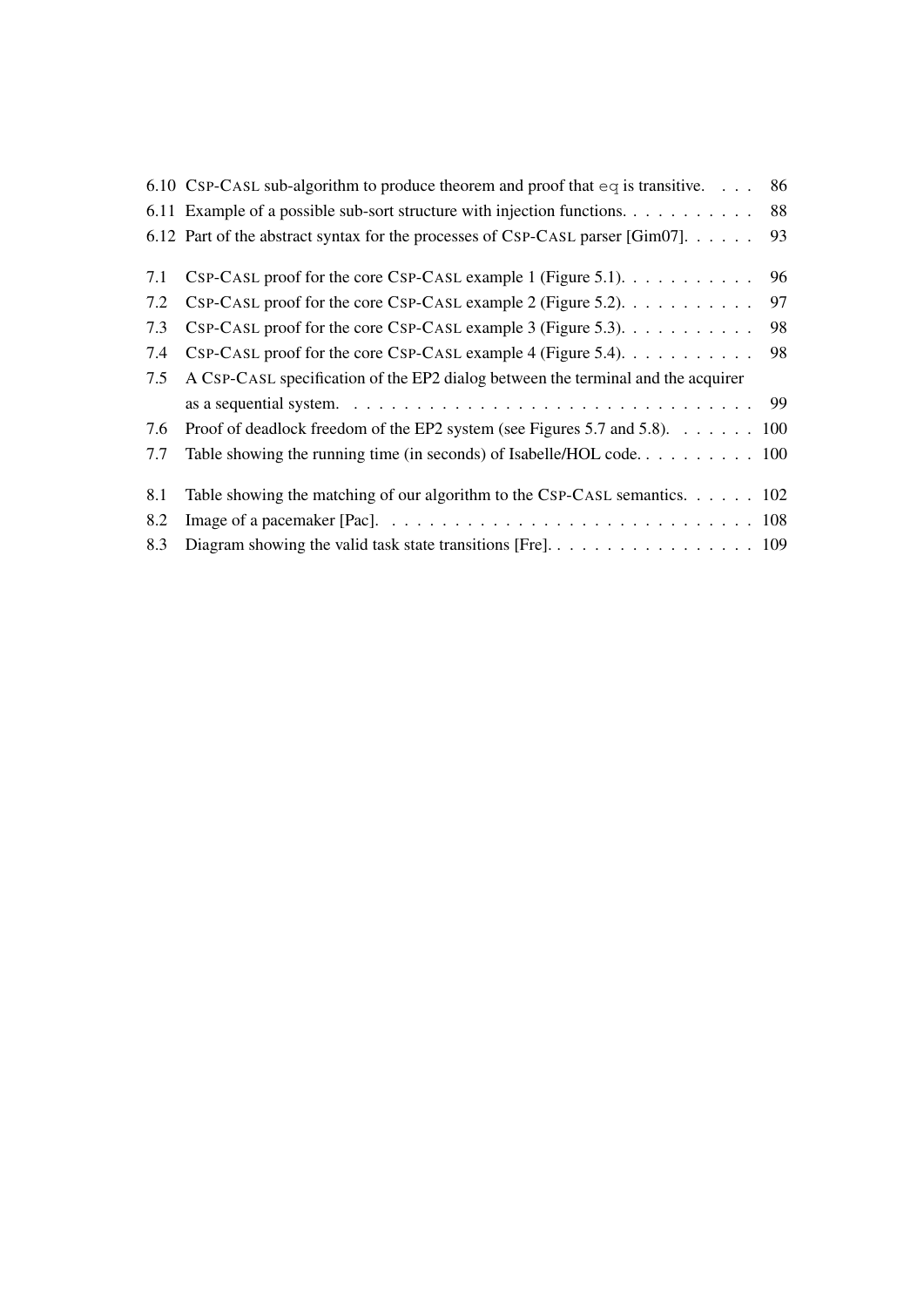## Chapter 1

## Introduction

CSP-CASL [Rog06] is a relativity young specification language tailored for describing distributed systems. Examples include electronic payment systems (EP2), flight booking systems, etc. Such system have both data and process aspects which often depend on one and other. Currently there exist limited tool support for this specification language.

For dependable system design it is essential in the first place to establish properties of specifications. Once a system has been specified in a formal specification language such as CSP-CASL, interesting properties can then be verified. Such properties include (but are not limited to) safety properties and liveness properties such as deadlock freedom. Verifying such properties on specifications of large distributed systems requires machine assisted tool support.

CSP-CASL integrates the process algebra CSP [Hoa85, Ros98] with the algebraic specification language CASL [Mos04]. Its novel aspects include the combination of denotational semantics in the process part and, in particular, loose semantics for the data types covering both concepts of partiality and sub-sorting. In [GRS05] CSP-CASL has been applied to the EP2 standard. It has been demonstrated that CSP-CASL can deal with problems of industrial strength.

Here, we develop theorem proving support for CSP-CASL and show that our approach scales up to practically relevant systems such as the EP2 standard. CSP-CASL comes with a simple, but powerful notion of refinement. CSP-CASL refinement can be decomposed into first a refinement step on data only and then a refinement step on processes. Data refinement is well understood in the CASL context and has good tool support already. Thus, we focus in this thesis on process refinement and tool support. The basic idea is to re-use existing tools for the languages CASL and CSP, namely for CASL the tool HETS [MML07] and for CSP the tool CSP-Prover [IR05, IR06], both of which are based on the theorem prover Isabelle/HOL [NPW02]. This re-use is possible thanks to the definition of the CSP-CASL semantics in a two step approach: First, the data specified in CASL is translated into an alphabet of communications, which, in the second step, is used within the processes, where the standard CSP semantics are applied.

The main issue in integrating the tools HETS and CSP-Prover into a CSP-CASL-Prover is to implement – in Isabelle/HOL – CSP-CASL's construction of an alphabet of communications out of an algebraic specification of data written in CASL. The correctness of this construction relies on the fact that a certain relation turns out to be an equivalence relation. Although this has been proven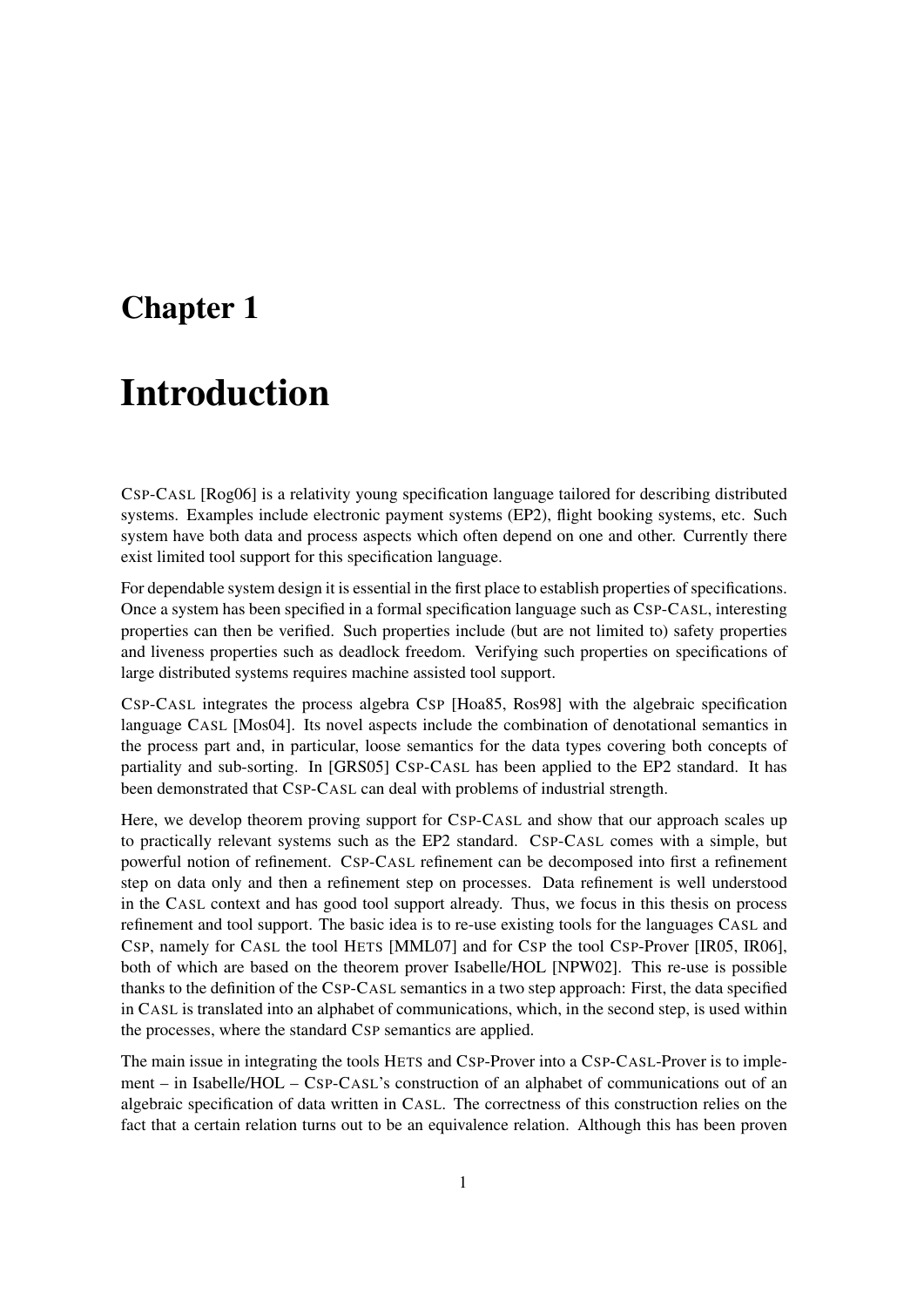to hold under certain conditions, we chose to prove this fact for each CSP-CASL specification individually. This adds an additional layer of trust. It turns out that the alphabet construction, the formulation of the justification theorems (establishing the equivalence relation), and also the proofs of these theorems can be automatically generated.

Closely related to CSP-CASL is the specification language  $\mu$ CRL [GP95]. Here, data types have loose semantics and are specified in equational logic with total functions. The underlying semantics of the process algebraic part is operational. [BFG+05] presents - on the fly, as the focus of the paper is on protocol verification – the prototype of a  $\mu$ CRL-Prover based on the interactive theorem prover PVS [ORS92]. The chosen approach is to represent the abstract  $\mu$ CRL data types directly by PVS types, and to give a subset of  $\mu$ CRL processes, namely the linear process equations, an operational semantics in terms of labelled transition systems. Thanks to  $\mu$ CRL's simple approach to data – neither sub-sorting nor partiality are available – there is no need for an alphabet construction – as it is also the case in CSP-CASL in the absence of sub-sorting and partiality. Concerning processes, CSP-CASL provides semantics to full CSP by re-using the implementation of various denotational CSP semantics in CSP-Prover.

## Thesis outline

In Chapter 2 we introduce the functional programming language Haskell along with the concepts of monadic programming within Haskell. We then present an own example of creating a monadic parser for a subset of CSP.

Chapter 3 introduces the notions of institutions and institutions representations. We present an own example of Many-Sorted Equational Logic as institution. Within this chapter we also present several other instances of institutions, namely *FOL*=, *PFOL*<sup>=</sup> which is built on top of *FOL*<sup>=</sup> and finally *SubPFOL*<sup>=</sup> which is built upon *PFOL*=. The institution *SubPFOL*<sup>=</sup> is very close to the CASL institution *SubPCFOL*<sup>=</sup>. We then present the category of presentations, which are the basis for specifications. Institution representations are then introduced which allows one to relate different institutions. Finally we present some institution representations which allow us to translate specification written using the CASL institution into Isabelle/HOL.

Chapter 4 discusses all the existing tools that we re-use in the constructions within this thesis. The theorem prover Isabelle/HOL is introduced and discussed. This is a generic interactive theorem prover that has been shown to be very powerful. Isabelle/HOL plays a dominant role within this thesis. The tool HETS is introduced which implements both the institutions and institutions representations that are discussed in Chapter 3. This tool allows us to translate CASL specifications into Isabelle/HOL code. Finally the tool CSP-Prover is presented which is an extension to the theorem prover Isabelle/HOL. CSP-Prover is centred around refinement proofs for the process algebra CSP.

Chapter 5 introduces the language CSP-CASL followed by several examples of the modelling of systems in CSP-CASL. Such CSP-CASL specifications consist of a data part specified in CASL and a process part where communications are specified using data from the data part. The CSP-CASL semantics are then presented along with the CSP-CASL notions of refinement.

Chapter 6 begins by discussing our architecture for a CSP-CASL-Prover. Our algorithm for the tool CSP-CASL-Prover is then presented and discussed. The algorithm re-uses both the existing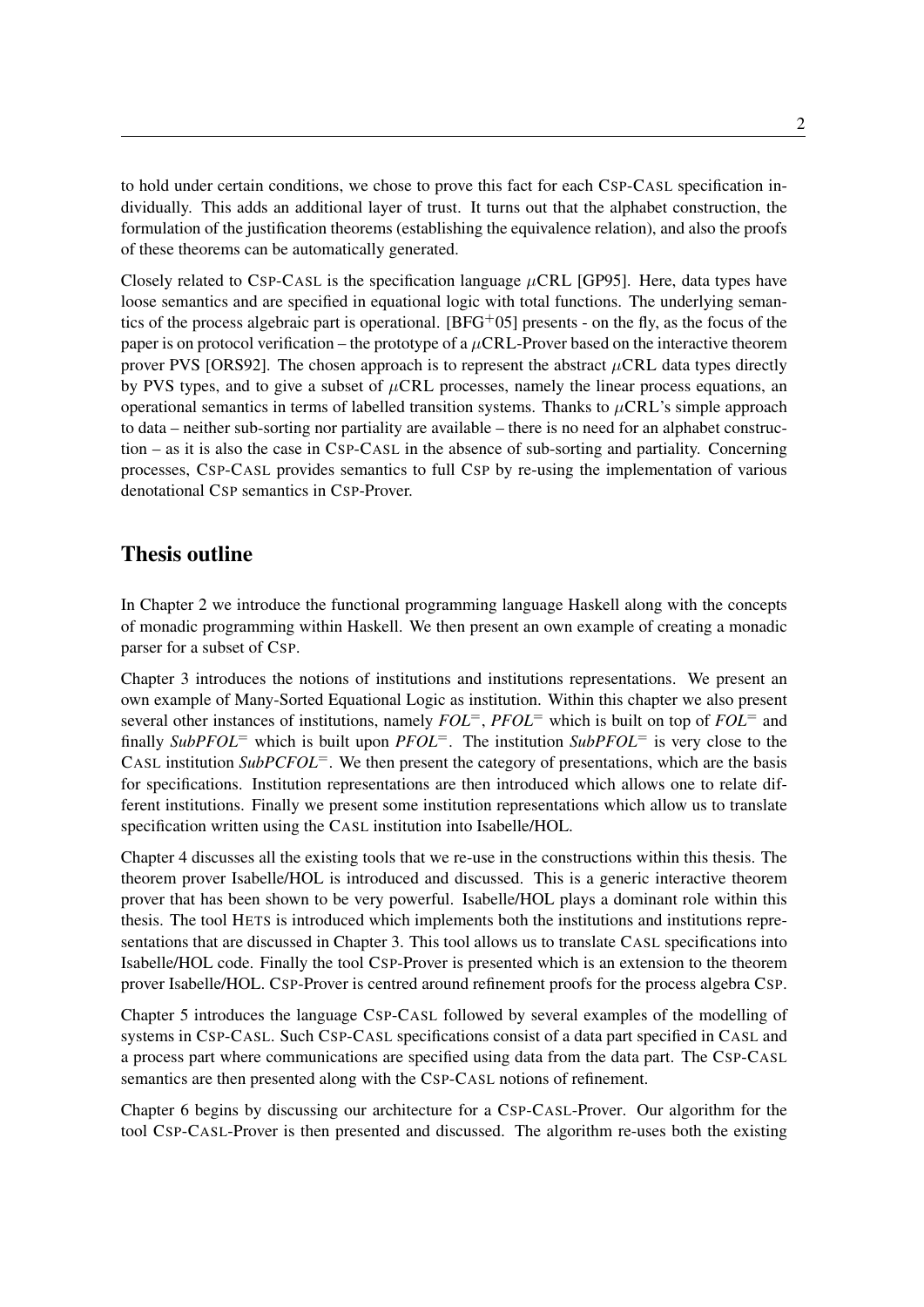tools HETS and CSP-Prover which are introduced in Chapter 4. Our algorithm takes as its input a CSP-CASL specification and encodes it in Isabelle/HOL whilst preserving its semantics. One can then easily carry out refinement proofs on processes where communications are specified using data from the data part (written using CASL). Our algorithm produces *Integrations Theorems* which are critical in reducing the complexity of proofs of such process refinements.

Chapter 7 presents proofs which have been produced using theory files derived using our algorithm which is discussed in Chapter 6. We present our proofs of four core examples for the language CSP-CASL along with a case study of industrial strength, namely EP2, which shows our technique for proving on processes and data scales up and can meet the challenges of the industrial world.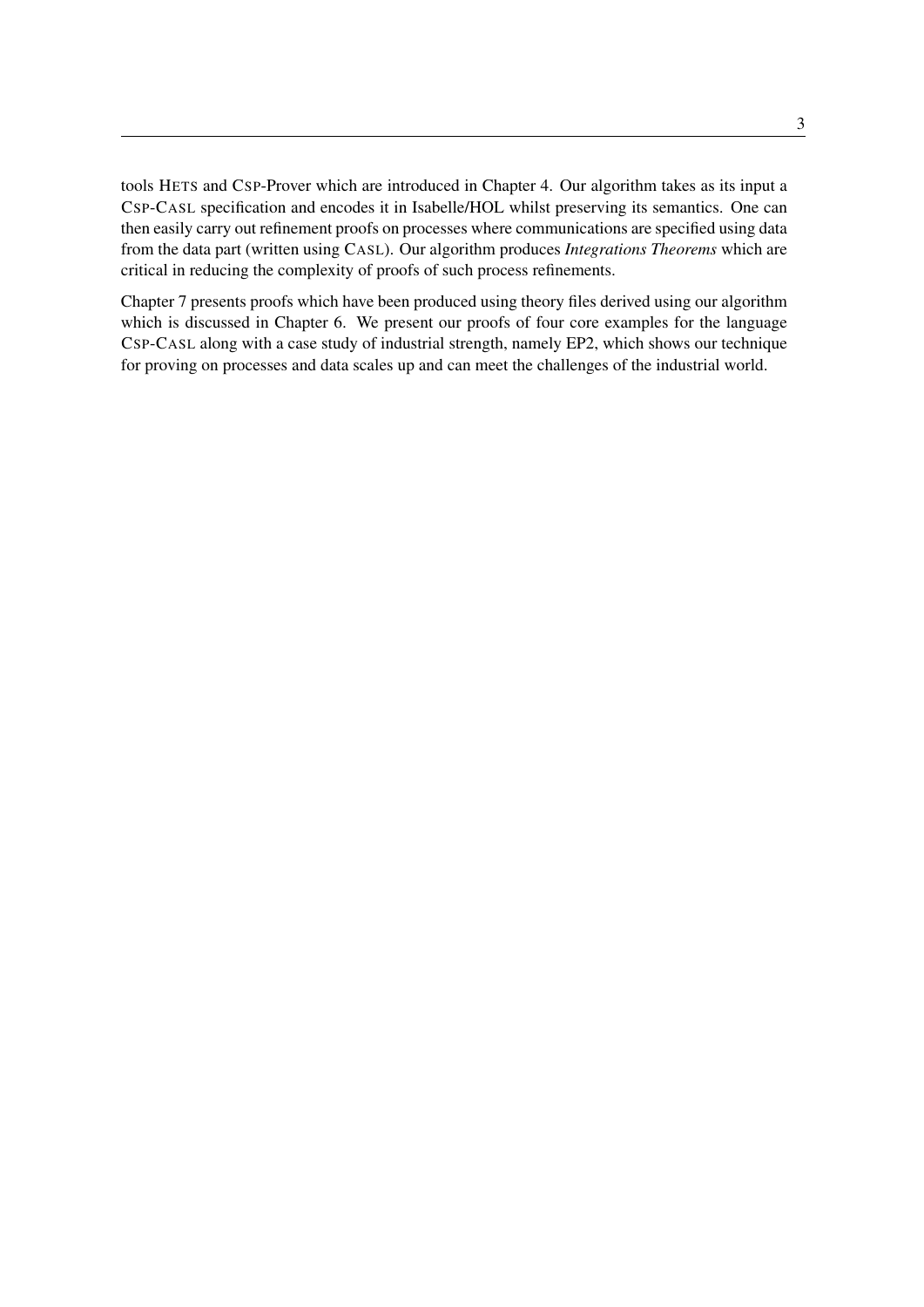## Chapter 2

# Haskell

#### **Contents**

| 2.3 A programming exercise - Developing a CSP parser 6 |  |
|--------------------------------------------------------|--|

Haskell [HHJW07, Hug89] is a general purpose functional programming language which features lazy evaluation, higher order functions, polymorphism and type classes. Haskell is based on the lambda calculus.

Within this chapter we discuss what monads [Wad93] are and how to use them to build a small CSP parser that recognises processes within a restricted CSP grammar. Monads are used within the tool HETS [MML07] extensively and also within the library Parsec [LM01] which is a monadic-parser library for Haskell used for building parsers for grammars. A parser created using Parsec will be more efficient and easier to build for large grammars than the method presented here.

### 2.1 Monads

As Haskell is a purely functional programming language certain useful features cause problems, these features include side effects and state. Functional programming languages do not have state like imperative programming languages do, instead everything is done via function calls. A function must also not perform any side effects such as input and output. This is because a function must always return the same result for given arguments, hence reading from the keyboard would give you different results (characters) for the same input. These problems are dealt with in Haskell by using *monads*, which provide a clean solution that fits in well with the pure functional style.

The IO monad allows input and output within Haskell, without destroying the functional environment of the language. For example the type  $I \circ ( )$  denotes an input or output event which returns the type () (void), hence the type  $IO($ ) can be seen as an action where some output has taken place (or some input has taken place, where the input has been discarded as the return type is void). IO() is an instance of the more general type IO  $\alpha$ , which denotes an input/output action of type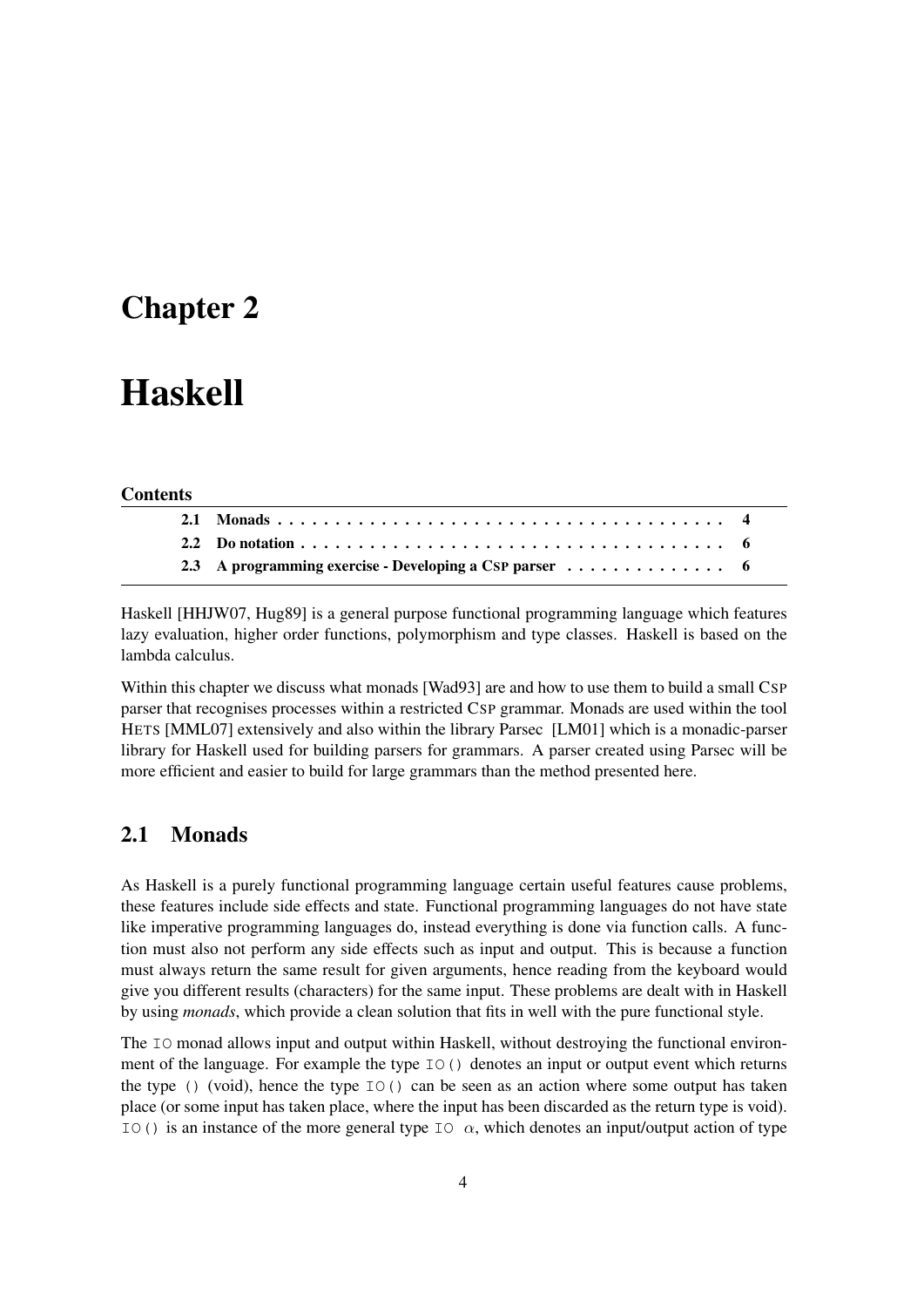$\alpha$ . A value of type IO  $\alpha$  can be passed around within parameters of functions. When a value of this type is evaluated the action is performed. Hence monads allow us to sequence computations which represent actions. Only when the values are evaluated are the actions performed.

For instance there is a built-in function

 $putChar : : Char \rightarrow IO ()$ 

that takes as a parameter a character and returns an action. When this action is evaluated the character is output to standard output.

Another built in-function is

ge tChar : : IO Char

which reads a character from standard input. The function getChar returns an action. When this action is evaluated, a character will be read from standard input and returned as the result of the function. The type of this function is IO Char. Hence, once we have read a value with this function we have a value of type IO Char not a Char. This prevents the data read from escaping into the functional part of the language. We cannot strip off the IO part of the type, however we can use the character part of a IO Char within the *do notation* and pass it as an argument to a function expecting a char. Again, the result must be wrapped backup in an IO action.

Haskell has a class called Monad m [Tho99] which is based on a polymorphic type constructor m which declare functions return,  $(\gg)=$ ),  $(\gg)$  and fail.

```
class Monad m where
  (>>=) :: m a -> (a -> m b) -> m b
  return :: a \rightarrow m a(\gg) :: m a -> m b -> m b
  fail :: String \rightarrow m a
```
These functions control the sequencing of monads when using the *do* notation within Haskell and makes explicit the order of execution. This makes it possible to mimic imperative programming.

The return function creates basic values of the monad type  $m$  a from a value of type a. The  $\gg$ = function is called bind, it takes two parameters: a value of the monad type  $m$  a and a function from the underlying monad type to a new monad type, i.e.,  $a \rightarrow m$  b. The bind function returns as the result a value of type m b, i.e., the return type of the second parameter.

To instantiate this class, one must provide definitions of these functions<sup>1</sup> that satisfy some properties such as return x should simply return the value of x,  $\gg$  = should be associative and fails s should correspond to a computation which fails. For instance the IO monad is an instance of this class that provides certain definitions of these functions.

Other examples of monads which Haskell comes equipped with are the monads List  $\alpha$  and Maybe  $\alpha$ .

<sup>&</sup>lt;sup>1</sup>The functions >> and fail have default definitions based on >>= and return so these need not be re-defined if the default definitions are sufficient.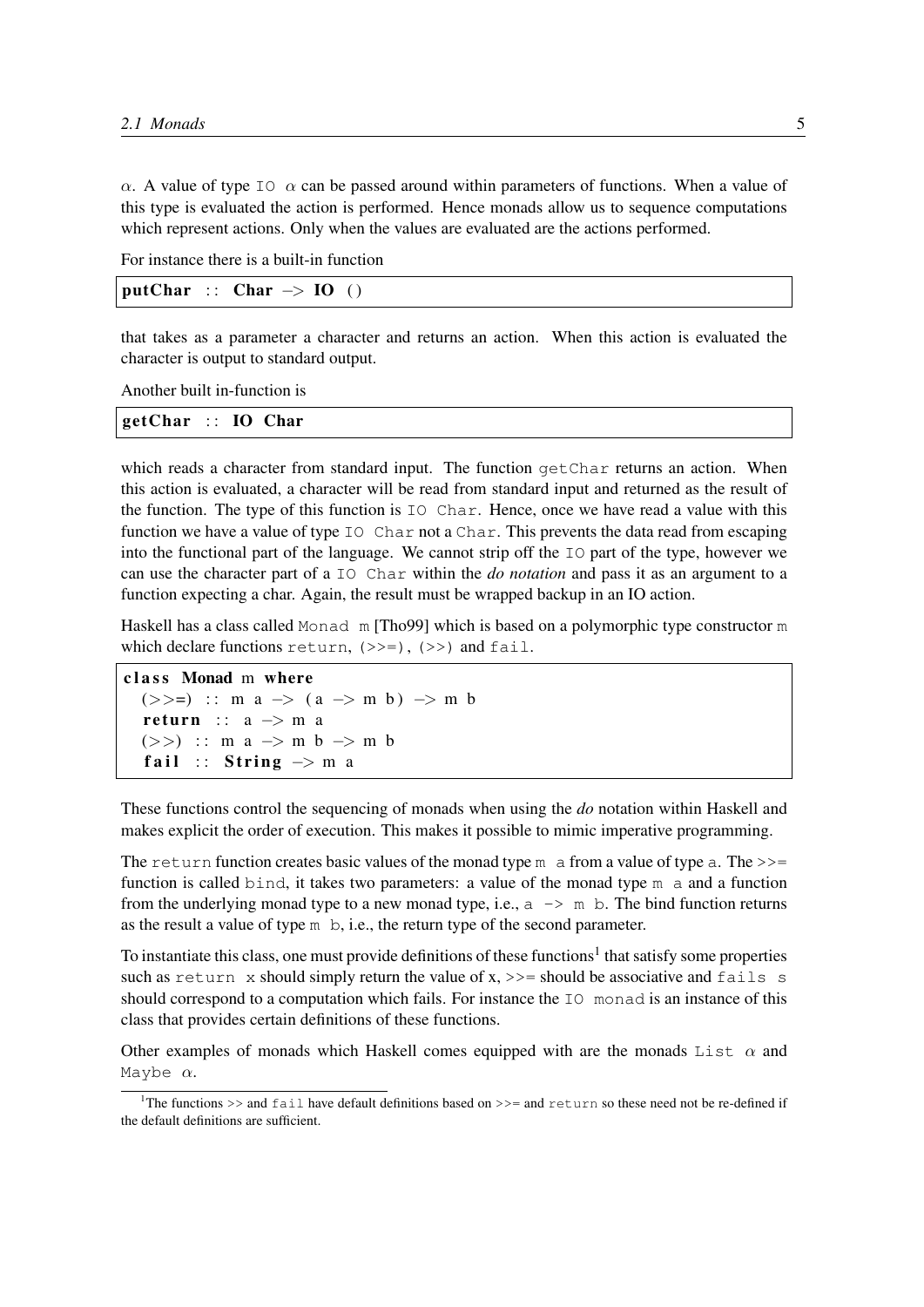## 2.2 Do notation

It can be awkward and hard to write understandable code if the bind  $(\gg=)$  function is used heavily. Haskell has an alternative syntax which is available when using monads, called the do notation. This is an expressive syntactic sugar to build up computations using the  $\gg$ = function.

The do notation allows one to write blocks of code that resemble imperative programming with variables. The result of a monadic computation can be assigned to a variable using the <- operator. The variable can then be used in later monadic computations. The value that is assigned to the variable is of the underlying monadic type.

The following small example demonstrates the *do notation*.

echo ::  $IO$  ()  $echo = do c \leftarrow getChar$ putChar c

The function echo reads a character from standard input and outputs it to standard output. Its result type is IO (), an action of type "void". The getChar monad gets a character from the keyboard. It returns a value of type IO Char, an action which result in character. This underlying character is assigned to the variable c (c has type Char, not IO Char). The monad putChar then outputs the character c to standard output. Its type is Char  $\rightarrow$  IO (). Its return type matches the return type of echo. This is equivalent to the following code which does not use the *do notation* but instead uses the bind function explicitly.

echo ::  $IO$  ()  $echo = getChar \gg = putChar$ 

### 2.3 A programming exercise - Developing a CSP parser

As an exercise in using monadic programming in Haskell we study here an own example of writing a parser for a subset of the process algebra CSP. This will help with the integration of tool support for CSP-CASL with HETS as the HETS framework uses monadic programming and the algorithm described in Chapter 6 requires the implementation to interface with the HETS system.

Using monads it is possible to create a parser. We use monads for this in order to easily pass around state and order the execution of function calls. The state that we are interested in includes all possible parses for the consumed input along with the input that has yet to be consumed for each parse. We follow the approach of building a parser by Richard Bird [Bir98] but adapt the code for the process algebra CSP. The material in Section 2.3.1 to Section 2.3.4 has been taken from [Bir98].

We wish to create a parser for the following CSP grammar:-

 $CSP = SKIP$ STOP |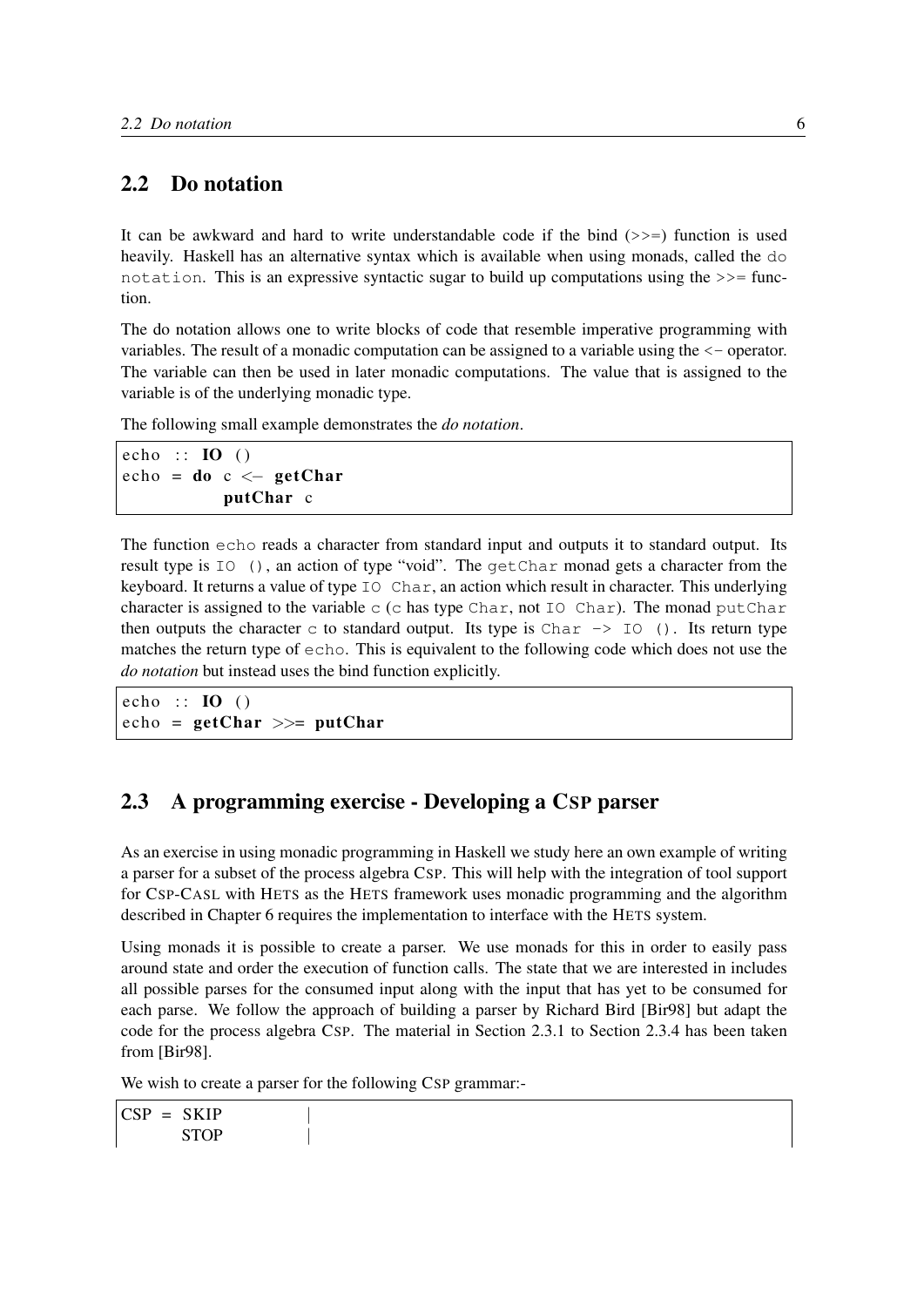| $\rightarrow$<br>a  | P  |
|---------------------|----|
| $(P \mid \cdot)$    | O) |
| ( P<br>$\mathbf{L}$ | Q) |
| ( P                 | O) |

Here actions (the a symbol above) are natural numbers. Although this grammar is a subset of normal CSP grammars, it is adequate for showing how a parser may be constructed using monads.

#### 2.3.1 The parser monad

We need to create a new monad which will represent the type of parsers. As it will be a monad, this will take care of sequencing parsers together and the order of execution.

A parser can be thought of as a function that takes a string as input and returns a tree as output. However, there is no obvious way to sequence two parsers because the first parser will only return the tree (which represents what was parsed) and not the unconsumed input. Hence the second parser will not know where to start parsing from.

We refine our definition of a parser to a function that takes a string as input and returns the pair consisting of the unconsumed suffix of the input and the tree as output. Now the first parser will return both the unconsumed input and the parse tree. The second parser is now able to work with the unconsumed input of the first parser and also build on the parse tree from the first parser.

Next we refine our idea of a parser further. It is possible for a string to be parsed in multiple ways for some grammars. Our monad should be able to deal with this situation. Hence to allow multiple parses for each input we return not a single pair, but a list of pairs of unconsumed input and the parse tree for the unconsumed input.

As we want our parser to be as general as possible, we do not want to fix the type of tree returned. For instance we could have a tree of integers or strings. Finally we refine this definition further to allow different kinds of trees by using a type variable which represent the type of the parse tree. Hence we are left with the generic parser that returns a tree of type a.

| <b>newtype</b> Parser $a = MkP(Suring \rightarrow [(a, String)]$ |  |
|------------------------------------------------------------------|--|
|------------------------------------------------------------------|--|

where MkP is a type constructor and a is a type variable. An instance of this type is a function (labelled with the constructor MkP) which takes a string as input and returns a list of pairs of possible parses (which will have consumed some of the input) and the remaining unconsumed input for that particular parse. It is also possible for a parser to fail to parse a given input. This is represented by the parser returning an empty list of parses.

We now need a function apply which applies a parser to a string.

|                         | apply :: Parser $a \rightarrow$ String $\rightarrow$ [(a, String)] |  |
|-------------------------|--------------------------------------------------------------------|--|
| apply $(MkP f) s = f s$ |                                                                    |  |

Here the first parameter is a parser that returns a list of parses (which are pairs of values of type a and strings of unconsumed input) and the second is the input string. So the definition is simply apply the function  $f$  to the string s (and forget about the constructor  $MkP$ ).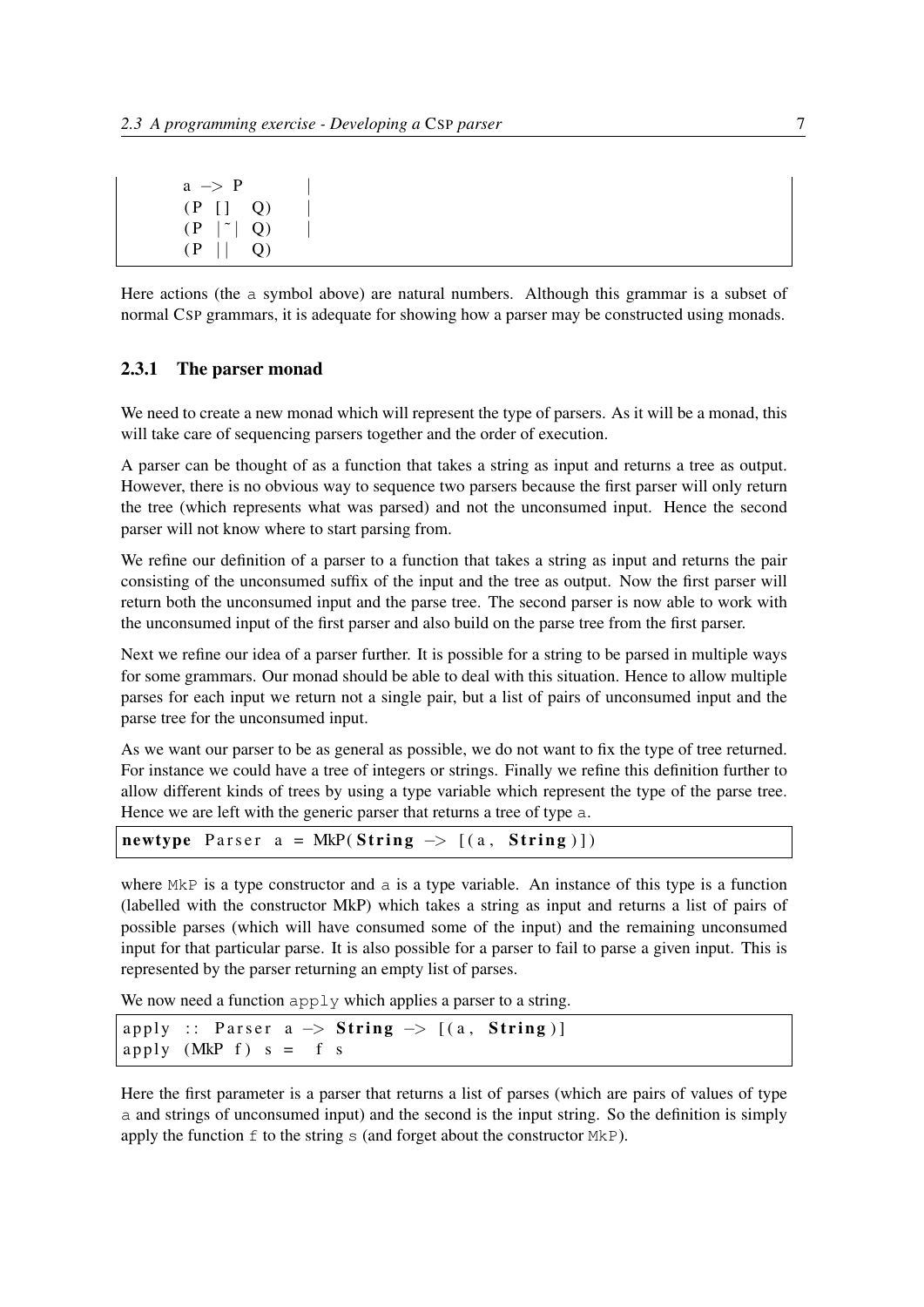We can now create our monad based on the function apply. The monad will control how to sequence parsers and will also control the order of execution. Hence the monad will need to control how the unconsumed input of the first parser will be passed as the input to the second parser and also how the resulting trees will be passed along to subsequent parsers. Once this is done we can use the do notation within Haskell to easily form new parsers from existing parsers by combining them together.

We instantiate the Monad class with our type Parser and provide definitions of the required functions.

```
instance Monad Parser where
  return x = MkP f where f s = [(x, s)]p \gg = q = MkP f
             where f(s = [(y, s'') | (x, s') < - apply p s,
                          (y, s'') \leq apply (q x) s'
```
It is these definitions that allow us to sequence parsers together. These definitions do obey the properties set out in Section 2.1. In the definition of return x, we return the parser  $MkP$  f (which is the function  $f$  labelled with the constructor  $MkP$ ) which takes a string of unconsumed input s and returns a list of pairs  $[(x, s)]$ , where x is the existing parse tree to build upon. Hence this parser returns a single parse (as the list contains only one element) where no input has been consumed (as the string s is returned in the second component of the pair) and the existing parse tree x (first component). This is necessary when we want to change a parse tree into a parser that simply returns that tree with out affecting the input string.

In the definition of  $\gg$ =, we create a new *parser* from the existing parsers p and q. When the new parser  $q \gg$  q is applied to the input string s, the parser first applies the parser p to the input string s (which results in a list pairs of parses and corresponding unconsumed input for each parse) and then applies the parser  $q$  to each of these parses and the corresponding unconsumed input for each parse. The result of this combination of parsers  $p$  and  $q$  is a list of parses for the parser  $p$  $\Rightarrow$  = q.

We can now use the *do* notation which is available for all monad types in order to sequence parsers together – see Section 2.1.

#### 2.3.2 Basic parsers

Now that the type Parser is a monad we can combine parsers together using the *do notation*. First we build some generic basic parsers. The item parser consumes and returns the first character of the input. This parser will only fail when the input is exhausted, i.e., the input string is empty.

```
item :: Parser Char
it em = MkP f
         where f \mid \mid = \mid \midf(c: cs) = [(c, cs)]
```
Another basic parser that we need (which does not build upon  $i$ tem) is the parser that always fails i.e., returns an empty list no matter what the input is. Its called zero because it returns zero parses.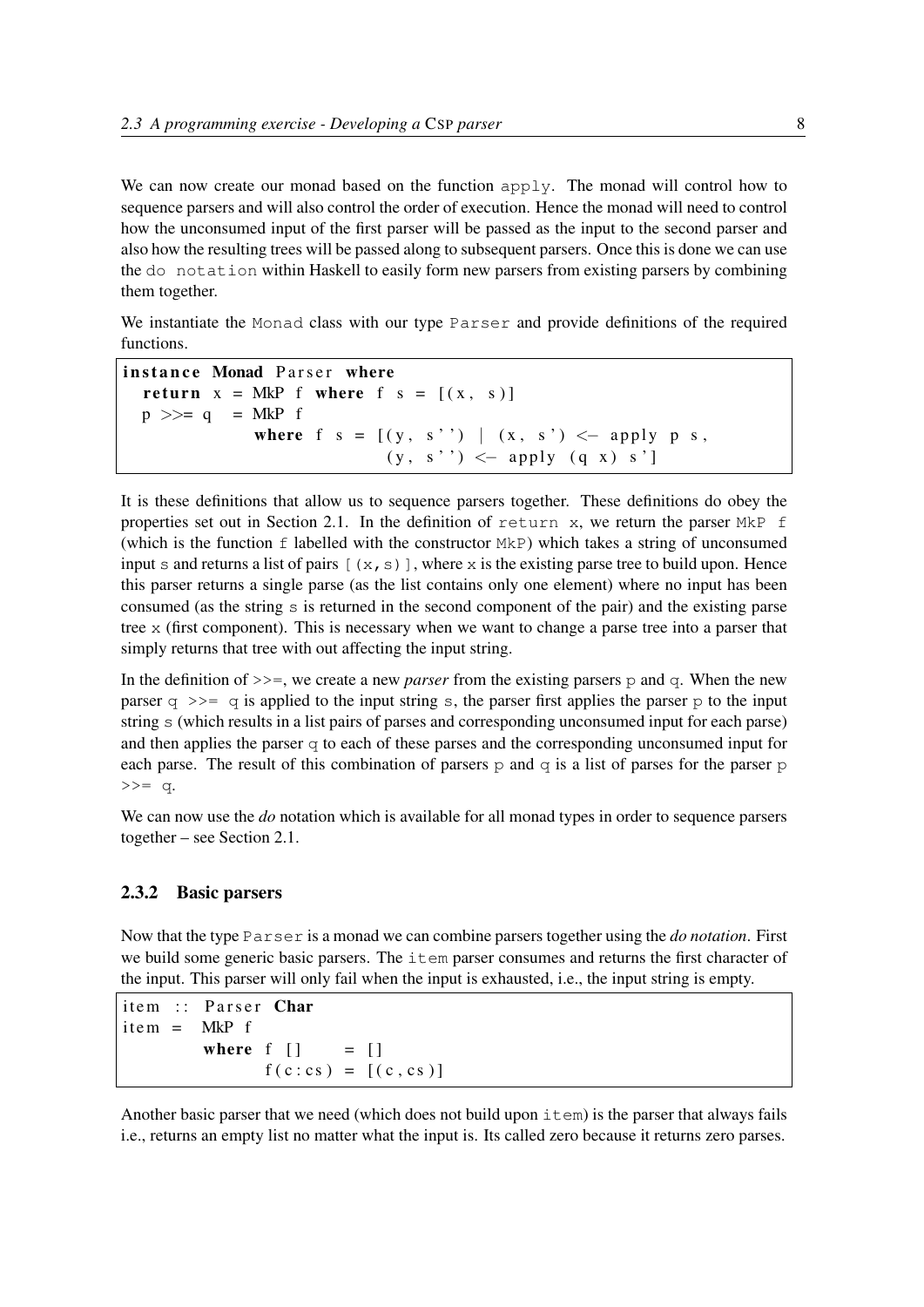```
zero :: Parse <math>r</math> azero = MkP f where f s = []
```
These are the most basic parsers and all the other parsers that we define are built on top of these. We now build a slightly more complex parser that recognises a character that satisfies a given property.

```
sat :: (Char \rightarrow Bool) \Rightarrow Parser Char
sat p = do c \le - item
              if p c then return c else zero
```
Here we consume a character using  $\pm \epsilon$ m and we assign this to  $\epsilon$ . We then test  $\epsilon$  with the property p; if c passes the test (i.e.,  $p \circ c$  is true) we return the parser for the character c else we return the zero parser, indicating that this parse failed.

Using the sat parser we can build a parser that recognises a given character.

```
char :: Char \rightarrow Parser ()
char x = do c \le - sat (==x)return ()
```
Here the test is the function  $=\equiv x$  which takes a character and returns true only if it is equal to x. If the sat  $(==x)$  parser consumes a character then we return a parser that just consumes a character and returns the empty tree, as we already know the character that was consumed was x. If the sat parser fails then this parser will also fail.

Using recursion and the char parser we can now build a parser that recognises an entire string.

```
string :: String \rightarrow Parser ()
string \begin{bmatrix} \end{bmatrix} = return ()
string (x:xs) = do char xstring xs
                          return ()
```
When applied to the empty string we succeed and return the empty tree. When applied to a string with at least one character, we first recognise that character, then recognise the rest of the string, then return the empty tree. Again we return the empty tree on a successful parse because we already know the string that a successful parse will consume.

Here we define parser that parses a digit. Notice that it is important to know which digit was parsed, which is why we return the actual number that was parsed (as an integer).

```
digit :: Parser Int
digit = \bf{do} d \lt sat is Digit
             return (ord d - ord '0')
```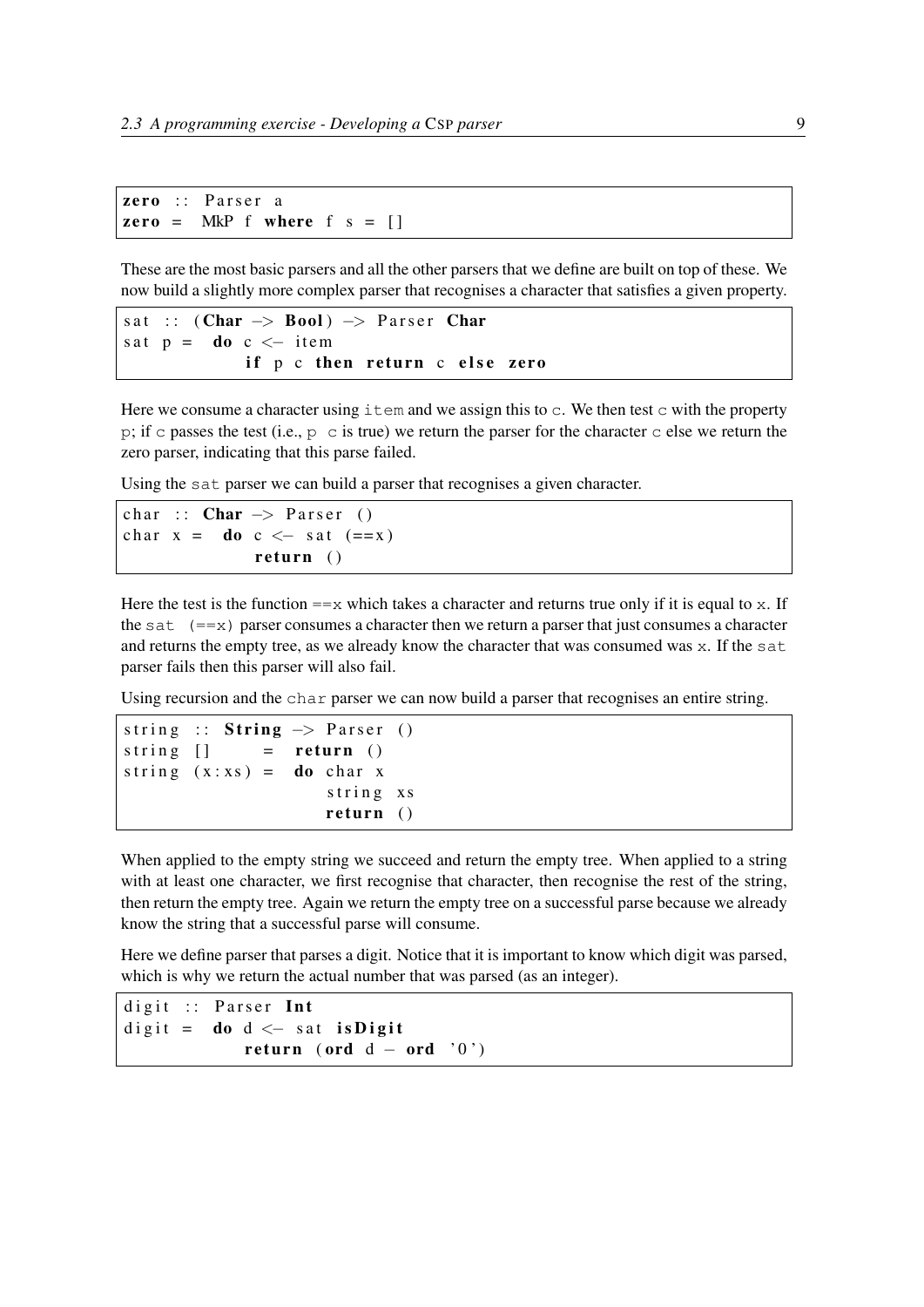#### 2.3.3 Alternation and repetition parsers

We now need a mechanism for either applying parser  $p$  or parser q in the case that parser  $p$  fails. This is done by the  $\text{orel}$  se parser (denoted here by  $| \cdot | \cdot |$ ) which combines the existing parsers p and q into a new parser  $p \mid | \mid q$ .

```
(|||) :: Parser a -> Parser a -> Parser a
p \mid \mid \mid q = MkP fwhere f s = if null ps then apply q s else ps
                        where ps = apply p s
```
We return the parser that when applied to the string  $\bar{s}$  will first try and apply parser  $\bar{p}$  to the string s and if the the empty parse is returned (i.e., parser  $p$  failed) then we apply parser  $q$  to the string s. To test whether the empty parse is returned we use the null operation which tests whether a list is empty. If parser q applied to s also fails then the parser  $p \mid | \cdot |$  q fails. As monads take care of sequencing and a valid monad is associative we can use the orelse parser in sequence to form the parser p ||| q ||| r that tries to apply p if that fails tries to apply q and if that fails finally tries to apply r.

We now use the orelse parser to build a parser combinator that repeats a parser zero or more times.

```
many :: Parser a \rightarrow Parser [a]
many p = do x \le -pxs < - many p
               return (x:xs)|| \cdot || return ||
```
The many parser will take as input, a parser  $p$  which returns parse trees of type a. It will then return a parser that returns parse trees of lists of type a. For instance, if we have a parser p that recognises a digit, then by applying the many parser to the parser p we can recognise many digits. The result will be a list of recognised digits. This is why we return a list.

The many parser works by first using the parser p. Then p's result is bound to the variable x, and finally a recursively call to the parser many is made. If the parser p fails then we use the orelse parser to return the empty list. We then concatenate the results into a list which is returned. the concatenation works well with the recursion and the base case of an empty list.

We use the many parser to define another parser some.

```
some :: Parser a \rightarrow Parser [a]
some p = do x \le -pxs < - many p
              return (x : xs)
```
The parser some repeats the parser  $\infty$  at least once and also uses recursion in a similar way to the many parser.

We use the many parser to build a parser for natural numbers, where we use the foldl Haskell operation to change the list of digits into the actual natural number.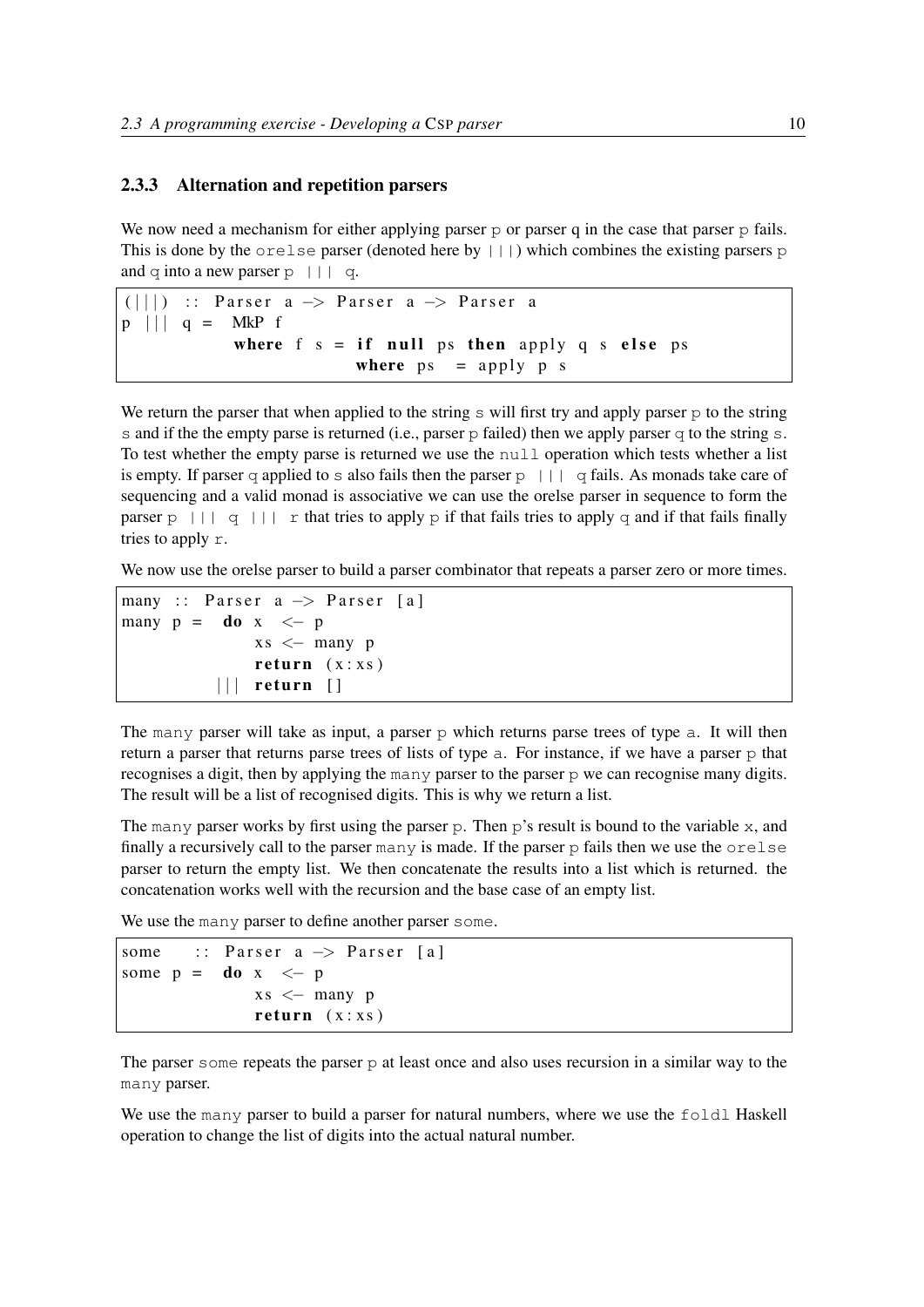$nat ::$  Parser Int n at =  $\bf{d}$ o ds  $\lt$  some digit return (foldl  $(++++)$  0 ds) where  $m + + + + n = 10 * m + n$ 

We return the type Int for simplicity as there is no type of natural numbers in Haskell.

#### 2.3.4 White space parsers

We now need parsers to discard white spaces that might appear in syntax. First we define a parser that recognises many single spaces

 $space :: Parse r$  () space = many (sat is Space)  $\gg$  return ()

The function isSpace is a built in Haskell function which tests a character as white space.

Next we use the space parser to define a parser to ken p that skips white space around a parser  $\mathcal{D}$ .

```
token :: Parser a \rightarrow Parser a
token p = do space
                x \le -pspace
                return x
```
We first recognise some white spaces using the space parser, then we apply the parser p and bind the result to x. We then recognise some more white spaces. Finally, we return the parser return x, which is the parser that returns the tree x without consuming any further input.

We now build our last generic parser that recognises a string surrounded by space.

```
symbol :: String \rightarrow Parser ()
symbol xs = token (string xs)
```
#### 2.3.5 Constructing the CSP parser

We finally use the previously defined parsers to create a parser for the following CSP grammar:-

 $CSP = SKIP$ STOP |  $a \rightarrow P$  $(P [ ] Q)$  $(P \mid \tilde{\ })$  Q)  $(P \mid \mid \mid Q)$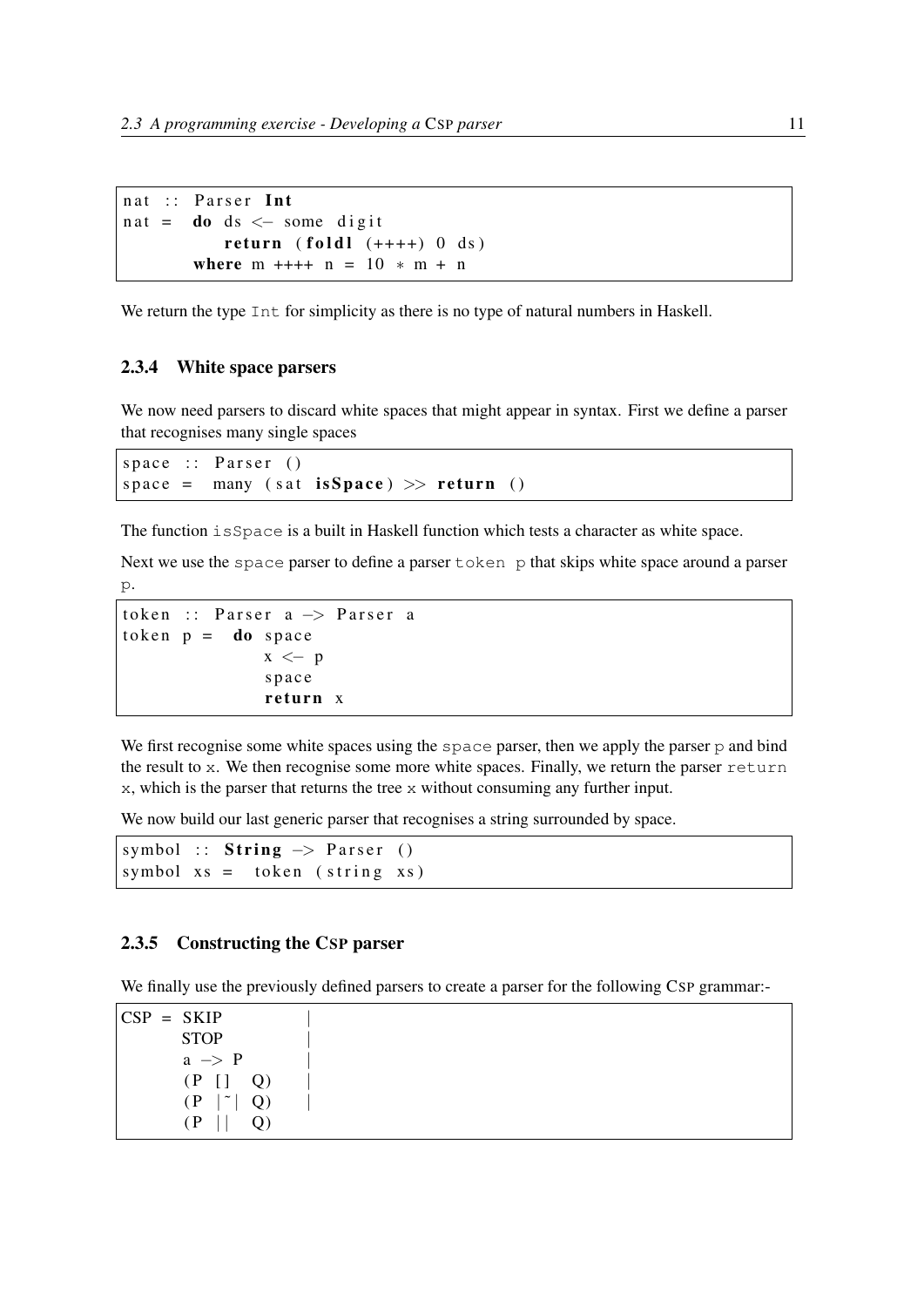where actions are natural numbers (but will be represented by integers in Haskell). The parenthesis here are needed for the grammar to be unambiguous. The parenthesis could be omitted by prioritising the CSP operators. However, for simplicity, we force the use of parenthesis.

First we define a recursive abstract data type to store our parsed tree which reflects our grammar.

```
data CspTree = Skip | Stop | Prefix Int CspTree
               External Choice CspTree CspTree
               Internal Choice CspTree CspTree
               SyncParallel CspTree CspTree
```
This type will be returned by our CSP parser. We define our top level parser as

```
c sp Parser :: Parser C sp Tree
c s p P arser = skip ||| stop ||| prefix ||| external Choice |||internal Choice | | | sync Parallel
```
which tries to recognise each sub-CSP parser in turn using the  $\text{orelse parser}(||\cdot||)$ . Each of these sub-CSP parsers are mutually exclusive thanks to the parenthesis of our grammar. We could use the order of the orelse parser to encode priorities of the operators, in order to reduce the use of parenthesis. We have chosen to use a simple grammar with forced parenthesis with means we have no need for priorities.

We define our skip and stop parsers as

```
skip :: Parser CspTree
skip = do symbol "SKIP"
           return Skip
stop :: Parser CspTree
stop = do symbol "STOP"return Stop
```
which recognise a string of "SKIP" or "STOP" which may be surrounded by space. We return a tree representing the primitive process SKIP and STOP, respectively.

Next we define the  $prefix$  parser which will recognise an action as a natural number using infix notation.

```
prefix :: Parser CspTree
\text{prefix} = \text{do} n \leq \text{token} \text{nat}symbol "−>"
                 p <− c s p P a r s e r
                  return (Prefix n p)
```
Here a natural number is recognised sounded by space, then an arrow symbol and finally the rest of the CSP process. The result of this is the tree  $Prefix$  n p where n is the action (natural number) of the prefix action operator and  $p$  is the tree that is a result of parsing the rest of the CSP process.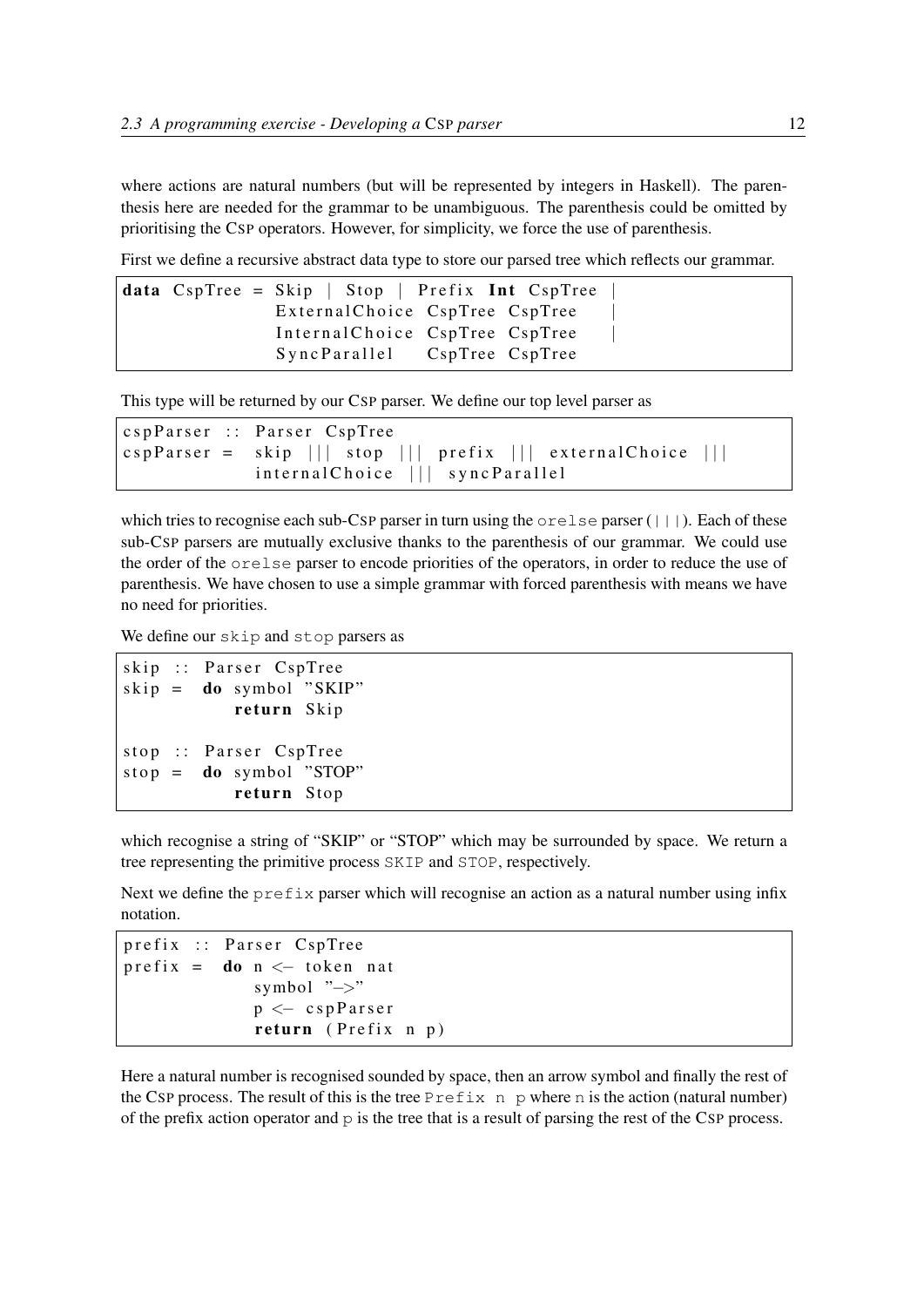Finally the other parsers for the remaining CSP operators are defined in a similar way. Such parsers work by recognising a process followed by an operator symbol followed by another processes. The parsers then return the tree representing the parsed process. Parenthesis are forced to stop ambiguity within the grammar.

```
external Choice :: Parser CspTree
ext{ernalChoice} = do symbol "(""p <− c s p P a r s e r
                       symbol "\lceil]"
                       q \lt cspParser
                       symbol ")"
                       return (ExternalChoice p q)internal Choice :: Parser CspTree
intervalChoice = do symbol "(""p <− cspParser
                       symbol "|" |"
                       q \lt cspParser
                       symbol ""
                       return (Internal Choice p q)
syncParallel :: Parser CspTree
syncParallel = do symbol " ("p <− cspParser
                    symbol "||"
                    q \leftarrow cs pPars er
                    symbol ")"
                    return (SyncParallel p q)
```
The parser cspParser will now recognise the above grammar. An improved parser would allow you to change the type of action from natural numbers to other types and also not require unnecessary parenthesis around some expressions.

### 2.3.6 Some utility functions

In order to output a CSP parse tree (a value of type CspTree) to standard output we need to first be able to convert the parse tree to a string. To do this we must instantiate the Haskell class show with the data type CspTree. This will require us to provide a definition for the function show for each constructor of the data type CspTree. This the following code instantiate the class show with the data type CspTree and provides suitable definitions for the function show.

```
instance Show CspTree where
  \mathbf{show} \quad \mathbf{skip} \quad = \quad " \mathbf{SKIP}"\mathbf{show} \quad \mathbf{Stop} \qquad = \quad "STOP"show (Prefix n p) = show n ++ " \rightarrow " ++ show p
  show (External Choice p q) = "(" ++ show p ++ " \lceil " ++
```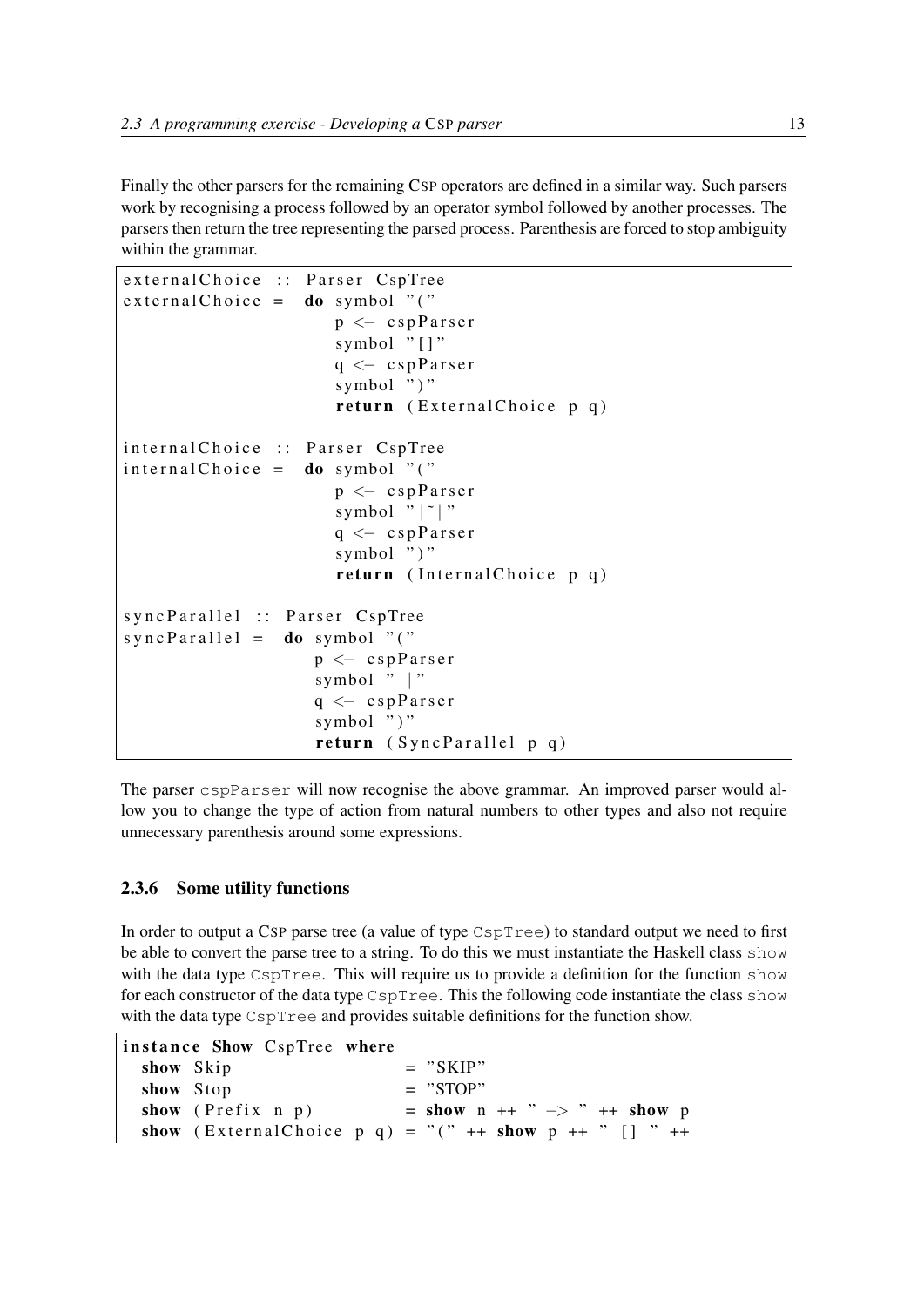```
show q ++ "")"
show (Internal Choice p q) = "(" ++ show p ++ " |" | " ++
                           show q ++ ")"
show (SyncParallel p q) = "(" ++ show p ++ " || " ++
                            show q + """"
```
The definitions of the function show simply convert a value of type  $CspTree$  into a string in the obvious way where ++ is string concatenation. We have used here, the string concatination operator as it serves our purpose well. The running time of this code is currently not an issue, however it is quadratic. There is a standard way of reducing this to a linear runtime if we need the code to be faster later on. However, it currently suits our purposes and needs no further improvement.

Finally before we can run the parser properly we need a few small utility functions. Firstly we are only interested in full parses i.e., when all the input has been consumed. We also only need a single full parse as our grammar does not allow multiple ambiguous parses. We use the Maybe monad here that allows us to simulate partial functions by returning either Just a value or Nothing. The following function will return the first full parse in a list of parses.

```
find Valid Parse :: [(a, String)] \rightarrow Maybe a
find Value Parse [ ] = Nothing
find Value Parse ((tree, "" ): others) = Just tree
find Valid Parse (( tree, (x:xs)): others ) = find Valid Parse others
```
If the list is empty we return Nothing indicating that no parse was found. In the second case of there being at the start of a list, a parse which consumed all input then we simply return this tree with the added constructor Just. In the third case of finding at the start of the list a parse that has not consumed all the input, we just recurse on the rest of the list.

We finally create a user friendly wrapper function to call a parser.

```
parse :: Parser a \rightarrow String \rightarrow Maybe a
parse p s = find ValidParse(\napply p s)
```
We can now run the CSP parser cspParser on a string s with the code

```
parse cspParser s
```
This will either return Nothing indicating no parse was found or Just tree where tree is a successful parse of type CspTree.

#### 2.3.7 An example run

We conclude this chapter with two runs of our CSP parser. First we try a positive run where we expect a valid parse to be found. We issue the following command Haskell command

```
parse cspParser "(((1 \rightarrow STOP \mid 2 \rightarrow 3 \rightarrow SKIP) \mid \text{`} \mid STOP)|| 4 - > SKIP)"
```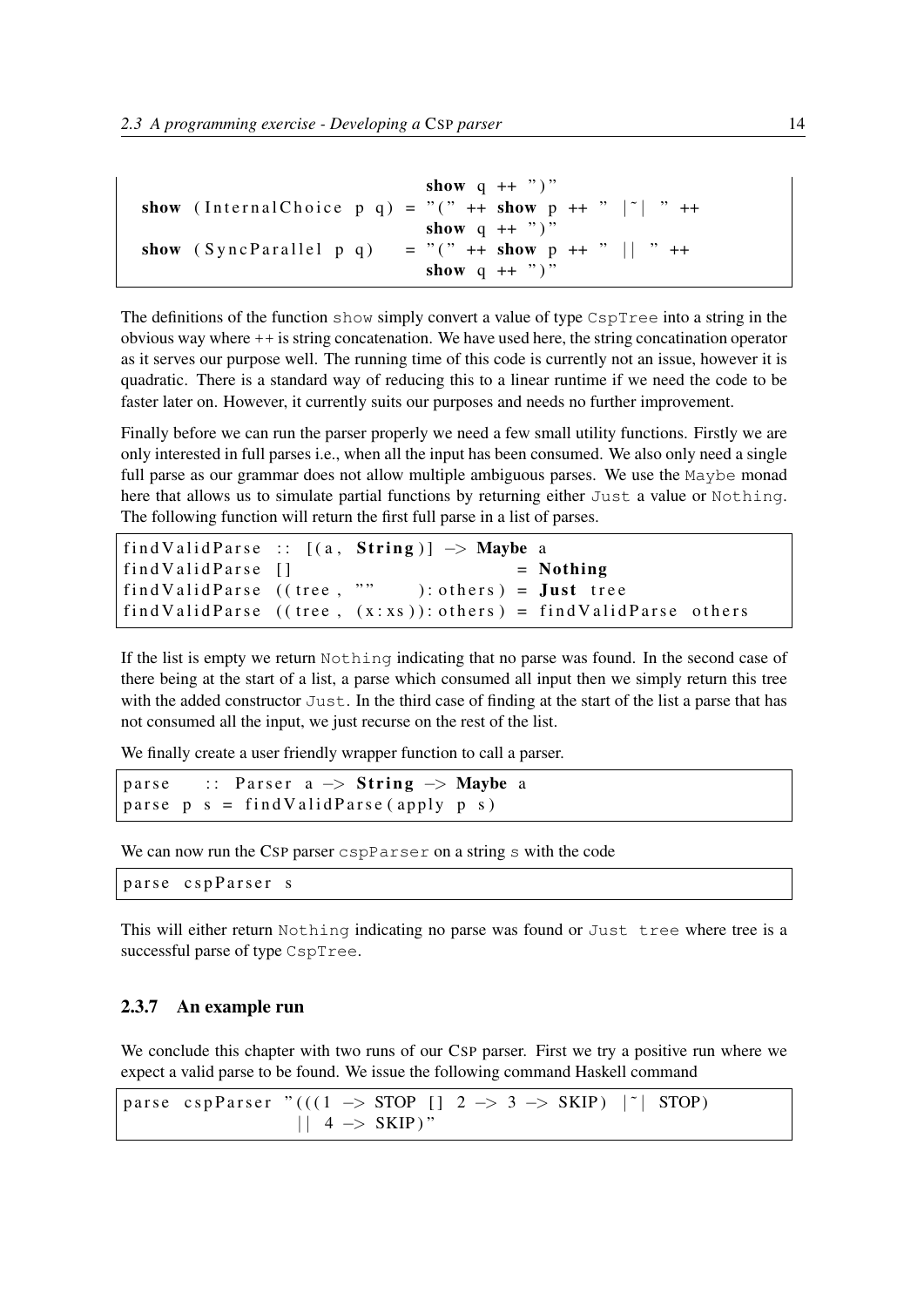This will attempt to parse a CSP string from our grammar. We have used every operator within our grammar as part of this test. The output of Haskell is a valid parse which when shown (output to standard output) yields

**Just**  $(((1 \rightarrow STOP \mid 2 \rightarrow 3 \rightarrow SKIP) \mid \text{`} \mid STOP) \mid 4 \rightarrow SKIP)$ 

The Just is the shown string of the Just constructor returned by our wrapper function.

We now try a negative test where we expect the parser to fail. We try to parse a non valid CSP expression with the code

```
parse cspParser "4 \rightarrow STOP \rightarrow STOP"
```
The string  $4 \rightarrow$  STOP  $\rightarrow$  STOP is not a valid CSP expression from our grammar. The test produces the following output when shown.

#### **Nothing**

This indicates that no parse was possible. Both tests have indicated that our CSP parser runs as expected.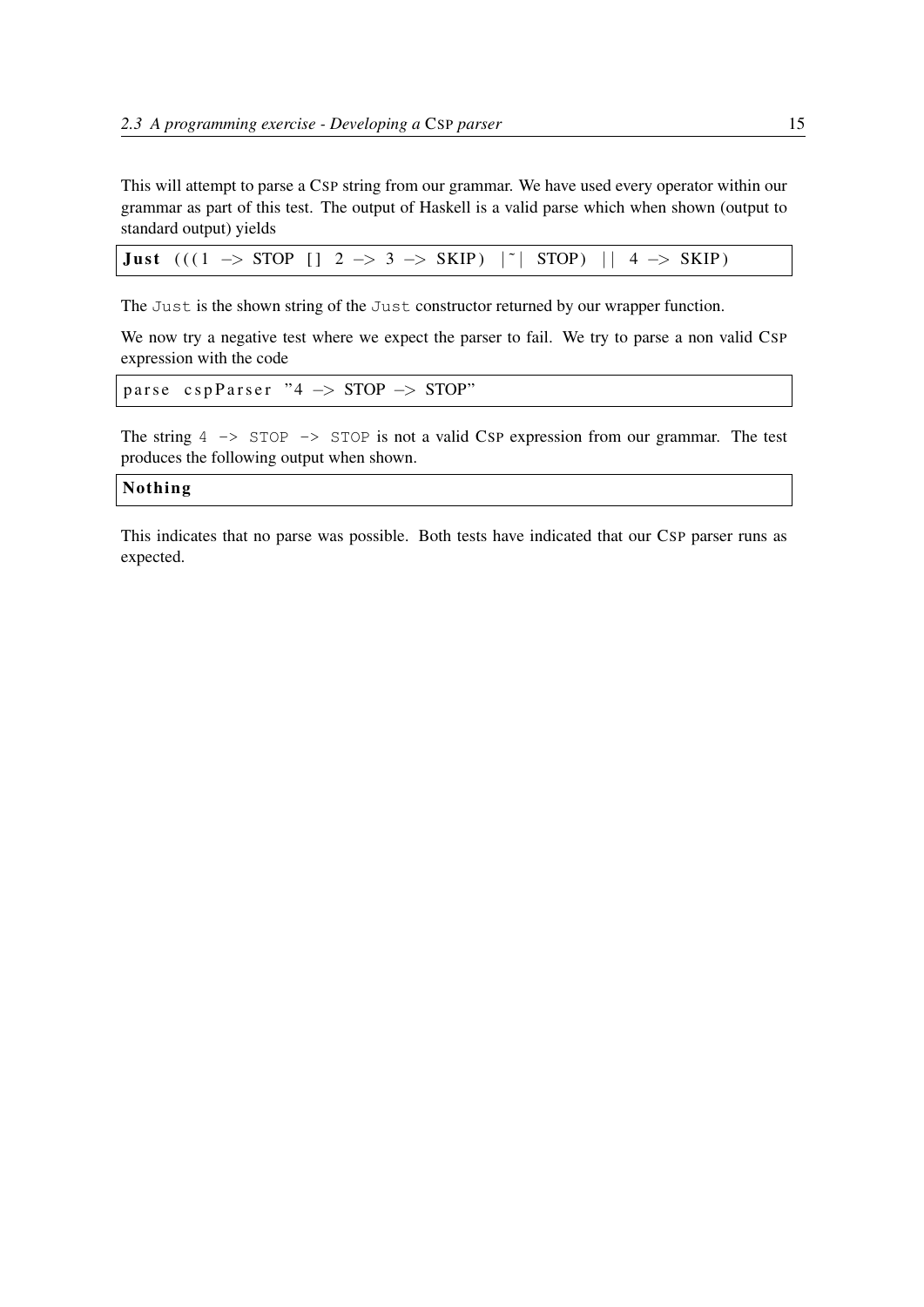## Chapter 3

## Dealing with logics

#### Contents

Institutions capture the nature of logic systems and are the language used to define CASL and CSP-CASL. The tool HETS [MML07] (see Section 4.2) implements various institutions centred around the CASL institution. HETS also uses institution representations in order to translate specifications from one logic to another.

Section 3.1 introduces the notions of institutions. An own example of the institution *many-sorted equational logic* is then presented in Section 3.2. Further examples of institutions necessary for the constructions within this thesis are presented in Section 3.3. The category of presentations is briefly introduced in Section 3.4. Institutions representations are then introduced in Section 3.5, which allow one to related different institutions. Finally in Section 3.6 we present two instances of institution representations which are used within HETS and play a central role within this thesis.

## 3.1 Institutions

Institutions were introduced by Joseph Goguen and Rod Burstall in the late 1970's in order to deal with the large volume of logical systems being used and developed in computer science. Institutions capture the very essence of what a logical system is. By using institutions it is possible to create specification languages, proof calculi and tools which are independent of the underlying logical system. Institution representations allow one to relate and translate institutions with other institutions. Goguen and Burstall sum up the idea of an institution in the following slogan taken from [GB92]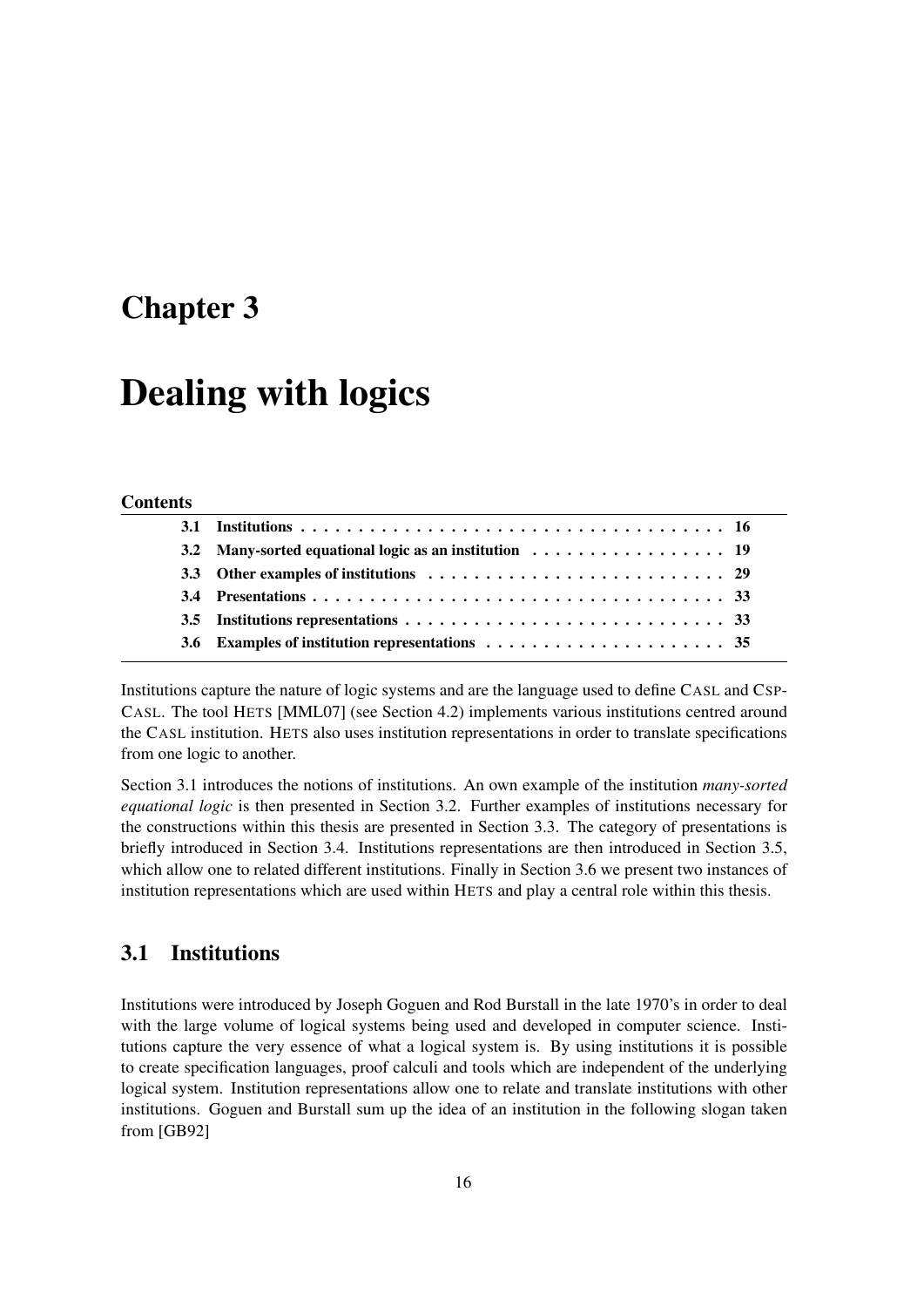"Truth is invariant under change of notation".

This slogan expresses that truth is independent of which symbols we use to represent our functions, relations and variables. Hence if we have a logical statement and we swap all occurrences of our variable symbols, function symbols and relation symbols with different symbols then our statement means the same as the original statement.

The formal definition of institutions and institution representations rely on Category Theory. Informally an institution consists of a collection of signatures with signature morphisms and for each signature a collection of sentences, models and a satisfaction relation between the sentences and models such that the satisfaction condition holds. The satisfaction condition roughly means that if one translates a sentence under a signature with a signature morphism, then the satisfaction of a translated sentence and a model is preserved. The satisfaction condition is the formal notion of the above slogan, where the signature morphism is the function that swaps our symbols.

We follow here [Mos02] where Mossakowski defines an institution *I* as a quadruple  $(SIGN<sup>I</sup>, sen<sup>I</sup>, mod<sup>I</sup>, \models<sup>I</sup>)$  where:

- $\textbf{SIGN}^I$  is a category.
- sen<sup>*I*</sup> : SIGN<sup>*I*</sup>  $\rightarrow$  SET is a functor.
- mod<sup>*I*</sup> :  $(SIGN<sup>I</sup>)<sup>op</sup> \rightarrow CAT$  is a functor.
- $\bullet \models_{\Sigma}^{\mathcal{I}} \subseteq |\text{mod}^{\mathcal{I}}(\Sigma)| \times \text{sen}^{\mathcal{I}}(\Sigma)$ , for each  $\Sigma : \text{SIGN}^{\mathcal{I}}$ ,

such that the satisfaction condition holds: for every  $\sigma : \Sigma \to \Sigma'$  in **SIGN<sup>I</sup>**,

$$
\operatorname{mod}^I(\sigma)(M')\models^I_\Sigma \varphi \Leftrightarrow M'\models^I_{\Sigma'} \operatorname{sen}^I(\sigma)(\varphi)
$$

holds for every  $\varphi \in \text{sen}^I(\Sigma)$  and for every  $M' \in |\text{mod}^I(\Sigma')|$ . Figure 3.1 shows a diagram representation of an institution.

The idea here is to have a collection of signatures and signature morphisms which map symbols in a compatible way. This collection is the category SIGN*<sup>I</sup>* . Nothing else about the structure of the category SIGN is assumed. The top left of Figure 3.1 depicts the category SIGN with two signatures  $\Sigma$  and  $\Sigma'$  along with a signature morphism  $\sigma$  between them.

The functor sen<sup>*I*</sup> : SIGN<sup>*I*</sup>  $\to$  SET gives for each signature  $\Sigma$  : SIGN<sup>*I*</sup>, the set of sentences sen<sup>*I*</sup>( $\Sigma$ ) over the signature  $\Sigma$ , and for each signature morphism  $\sigma : \Sigma \to \Sigma'$ , the map sen<sup>*I*</sup>( $\sigma$ ) : sen<sup>*I*</sup>( $\Sigma$ )  $\to$  $\mathbf{sen}^I(\Sigma')$  which translates sentences built over  $\Sigma$  to sentences built over  $\Sigma'$ . The category **SET** is the category where the objects are sets, the morphisms are total functions between sets, composition is functional composition and the identity function assigns to every set the identity function on that set [Fia04]. The top right of Figure 3.1 depicts the category **SET** with two sets of signatures  $\text{sen}(\Sigma)$ and sen( $\Sigma'$ ) along with a sentence morphism sen( $\sigma$ ) between them.

The functor  $\mathbf{mod}^I$ :  $(\mathbf{SIGN}^I)^{op} \to \mathbf{CAT}$  gives for each signature  $\Sigma$ :  $\mathbf{SIGN}^I$ , the category of models for that signature **mod**<sup>*I*</sup>( $\Sigma$ ), and for each signature morphism  $\sigma : \Sigma \to \Sigma'$ , the reduct functor  $mod^I(\sigma) : mod^I(\Sigma') \to mod^I(\Sigma)$  which reduces models over the signature  $\Sigma'$  to models over the signature  $\Sigma$ . The category  $\text{SIGN}^{\text{op}}$  is the category with the same objects and morphisms as **SIGN**, but where the morphisms have been reversed, e.g., if  $\sigma : \Sigma \to \Sigma'$  is a morphism in **SIGN**, then  $\sigma : \Sigma' \to \Sigma$  is a morphism in **SIGN**<sup>op</sup>. Morphism composition is also reversed within this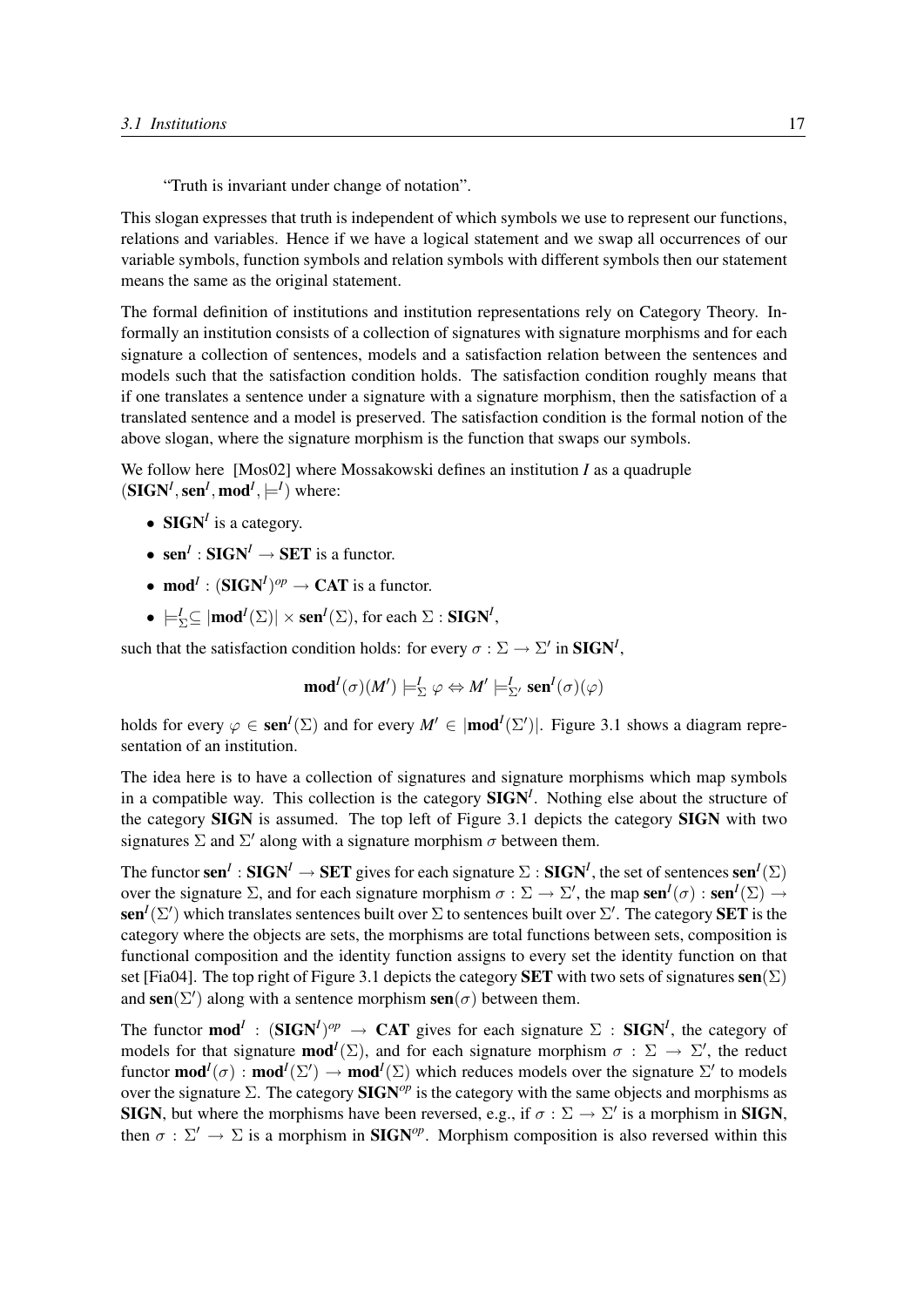

Figure 3.1: Diagram of the notion of an institution.

category. The category CAT is the category of categories, where the objects are categories and the morphisms are functors<sup>1</sup>.

The lower half of Figure 3.1 depicts the category CAT. Depicted within this category are two categories of models, namely  $mod(\Sigma)$  and  $mod(\Sigma')$ . Within the category  $mod(\Sigma')$  there are two models  $M$  and  $M'$  along with a model morphism  $h$  between them. The reducts of these models and the reduct model morphism are depicted within the category **mod**( $\Sigma$ ) as  $m|_{\sigma}$ ,  $m'|_{\sigma}$  and  $h|_{\sigma}$ respectively.

As **mod**<sup>*I*</sup> is a functor into the category **CAT**, **mod**<sup>*I*</sup>( $\Sigma$ ) is the category where objects are models over the signature  $\Sigma$  and morphisms are the homomorphisms between the models. The operation  $|\_$  when applied to a category results in the class of objects of that category, where the morphisms of the category are simply forgotten. Hence  $|\text{mod}^{\mathcal{I}}(\Sigma)|$  is the class of models of  $\Sigma$  within the institution *I*.

The satisfaction condition ensures that satisfaction with respect to the satisfaction relation, is preserved across translation of sentences and reducts of models.

We introduce some shorthand notations that are often used when dealing with institutions. We write  $\sigma(\varphi)$  for sen<sup>*I*</sup>( $\sigma$ )( $\varphi$ ) and *M'* |<sub> $\sigma$ </sub> for mod<sup>*I*</sup>( $\sigma$ )(*M'*). Also the subscript on the satisfaction relation and the superscript *I* may be omitted when it is clear from the context and no confusion arises. These are the most common shorthand notations as defined by Mossakowski in [Mos02], which are slightly different to those defined by Goguen and Burstall in [GB92].

<sup>&</sup>lt;sup>1</sup> Some authors have concerns over the size of the category CAT. We do not consider such concerns within this thesis.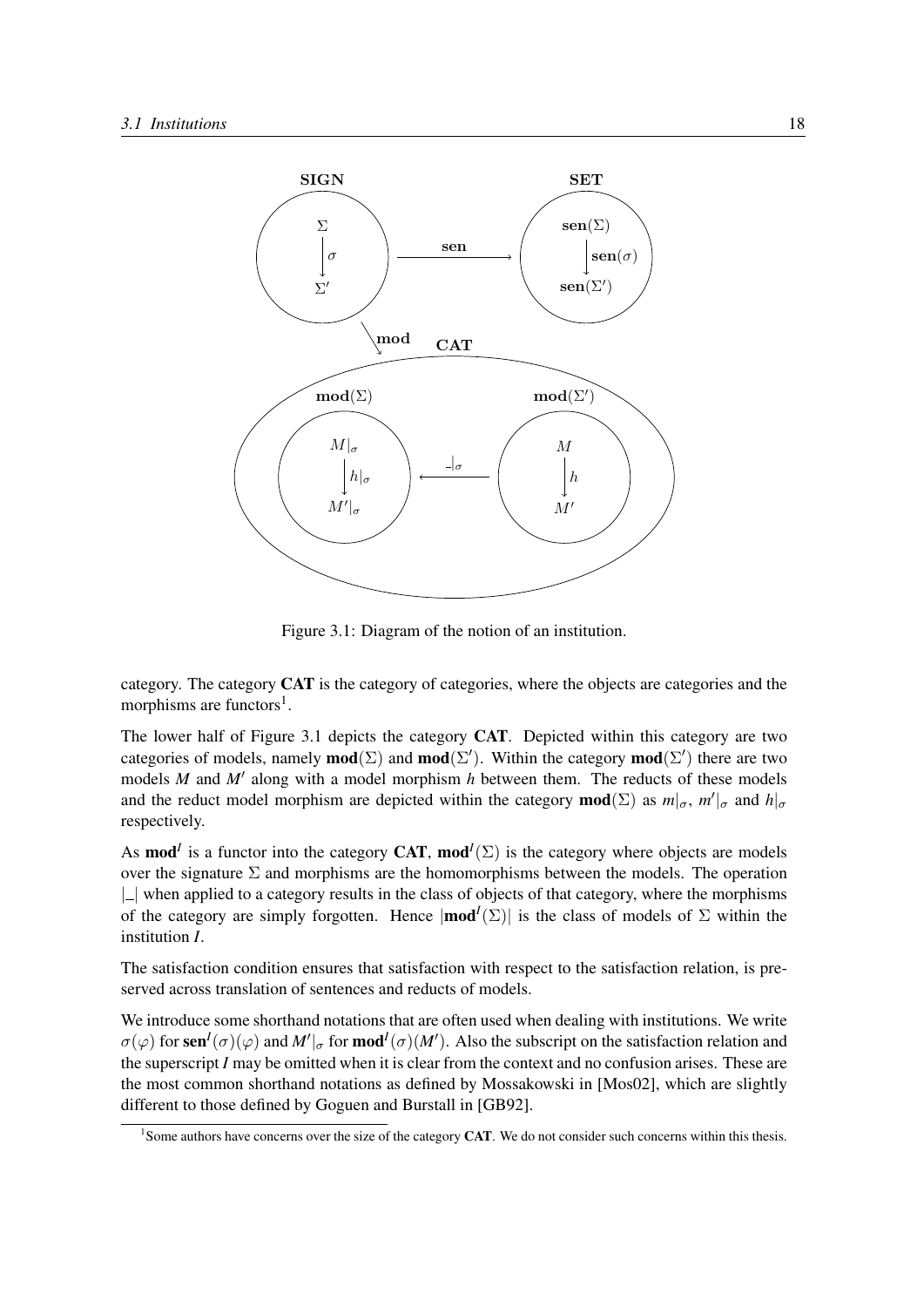Thus for each  $\sigma : \Sigma \to \Sigma'$  in **SIGN**, the satisfaction condition becomes

$$
M'|_{\sigma} \models_{\Sigma} \varphi \Leftrightarrow M' \models_{\Sigma'} \sigma(\varphi)
$$

for each  $M' \in |\text{mod}^I(\Sigma')|$  and  $\varphi \in \text{sen}^I(\Sigma)$ .

Given an arbitrary fixed institution, we can define the usual notion of logical consequence or semantical entailment. Given a set of  $\Sigma$ -sentences  $\Gamma \subseteq \text{sen}(\Sigma)$  and a  $\Sigma$ -sentences  $\varphi \in \text{sen}(\Sigma)$ , we say

 $\Gamma \models_{\Sigma} \varphi$  iff for all  $\Sigma$  models  $M \in \mathsf{mod}(\Sigma)$ ,  $M \models_{\Sigma} \Gamma$  implies  $M \models_{\Sigma} \varphi$ 

where  $M \models_{\Sigma} \Gamma$  means  $M \models_{\Sigma} \psi$  for every  $\psi \in \Gamma$ .

### 3.2 Many-sorted equational logic as an institution

We illustrate the concept of an institution with an own example. Here, we define many-sorted equational logic as an institution.

We first define what our signatures and signature morphisms are (the category  $SIGN$ ) – Section 3.2.1, where we prove that SIGN is a valid category. We then define the functor sen in Section 3.2.2, where we prove that sen is a valid functor. Next we define the functor **mod** in Section 3.2.3, where we prove that  $\text{mod}(\Sigma)$  forms a category for each signature  $\Sigma$  and that the reduct functor **mod**( $\sigma$ ) is a functor for each signature morphism  $\sigma : \Sigma \to \Sigma'$ . We also prove that **mod** itself is a functor. Finally we define the satisfaction relation  $\models$  and prove that the satisfaction condition holds in Section 3.2.4.

#### 3.2.1 Many-sorted equation logic - Category SIGN

One particular notion of a signature as defined by [LEW97] is a pair of sets  $\Sigma = (S, \Omega)$ , where

- *S* is a set of sorts.
- $\Omega$  is a set of total functions symbols, of the form  $n : s_1 \times \ldots \times s_k \to s$  with  $s_1, \ldots, s_k, s \in S$ and  $k > 0$ .

Given two signatures  $\Sigma = (S, \Omega)$  and  $\Sigma' = (S', \Omega')$ , a signature morphism  $\sigma : \Sigma \to \Sigma'$  is a pair of functions ( $\sigma_S$ ,  $\sigma_\Omega$ ) where

- $\bullet$   $\sigma_S : S \rightarrow S'$
- $\bullet$   $\sigma_{\Omega} : \Omega \rightarrow \Omega'$

such that for each function symbol  $n : s_1 \times \ldots \times s_k \to s \in \Omega$ ,  $k \geq 0$ , there exists a function name *m* with  $\sigma_{\Omega}(n : s_1 \times \ldots \times s_k \to s) = (m : \sigma_S(s_1) \times \ldots \times \sigma_S(s_k) \to \sigma_S(s))$ , such that  $m : \sigma_S(s_1) \times \ldots \times \sigma_S(s_k) \to \sigma_S(s) \in \Omega'.$  This forms our category **SIGN**.

Given two signature morphisms  $\sigma : \Sigma \to \Sigma'$  and  $\sigma' : \Sigma' \to \Sigma''$  morphism composition is defined as:

$$
\sigma'\circ\sigma=(\sigma_S',\sigma_\Omega')\circ(\sigma_S,\sigma_\Omega)=(\sigma_S'\circ\sigma_S,\sigma_\Omega'\circ\sigma_\Omega,)
$$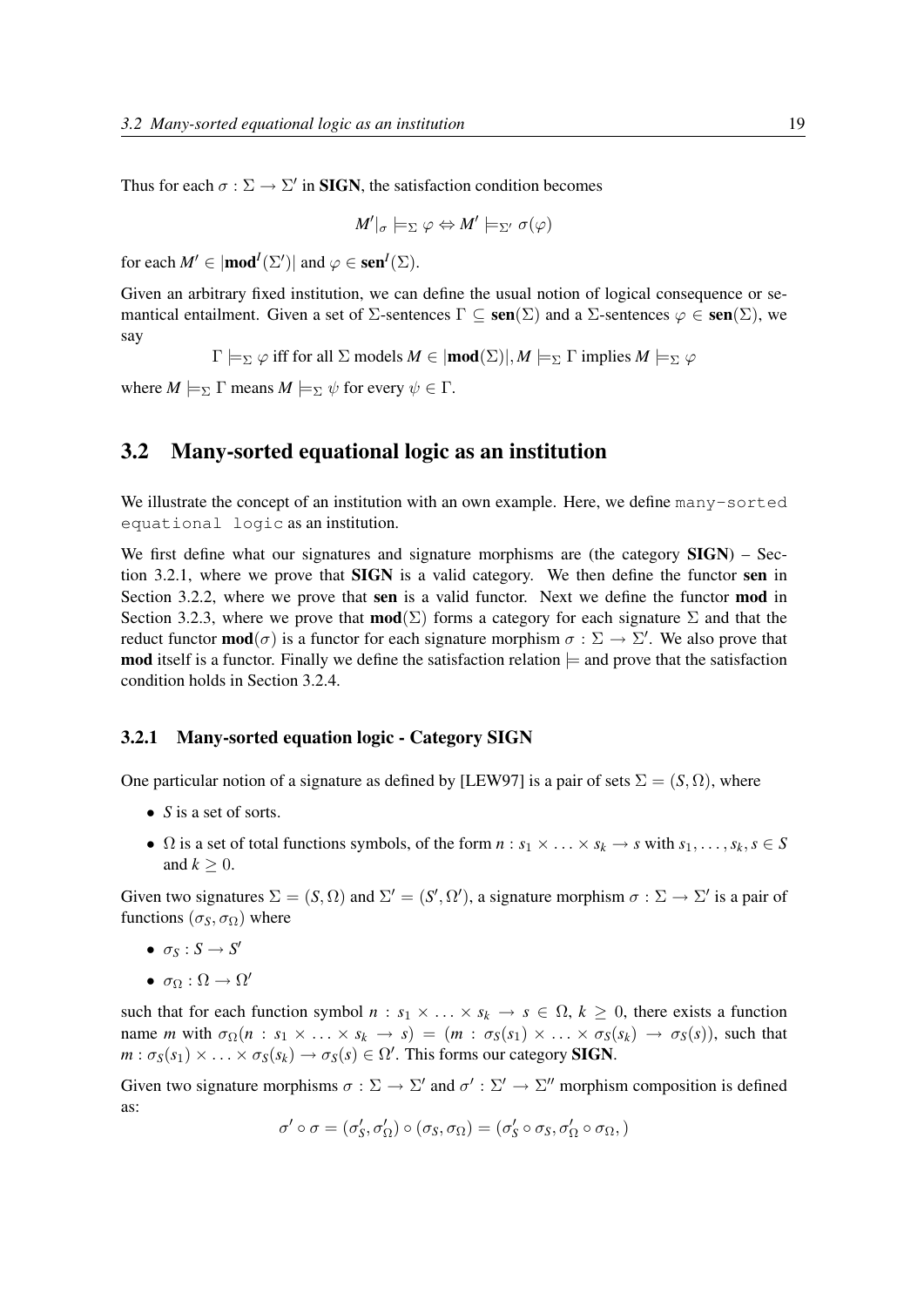Let  $Id_{\Sigma} = (Id_{\Sigma_S}, Id_{\Sigma_{\Omega}}) : \Sigma \to \Sigma'$  denote the identity morphism of  $\Sigma = (S, \Omega)$  where  $Id_{\Sigma_S} : S \to S$ and  $Id_{\Sigma_{\Omega}} : \Omega \to \Omega$  are defined as

•  $Id_S(s) = s$  and

• 
$$
Id_{\Omega}(\omega) = \omega
$$

for any  $s \in S$  and  $\omega \in \Omega$ .

Theorem 3.1: SIGN is a category.

To prove that SIGN is a category, we must prove that identity morphisms exist (see Lemma 3.2) and that morphism composition is associative (see Lemma 3.3).

**Lemma 3.2:** Identity morphisms exist in SIGN i.e., for all signature morphisms  $\sigma : \Sigma \to \Sigma'$  there exist morphisms  $Id_{\Sigma}$  and  $Id_{\Sigma'}$  such that

$$
\sigma \circ Id_{\Sigma} = \sigma \text{ and } Id_{\Sigma'} \circ \sigma = \sigma
$$

*Proof.* Let  $\sigma : \Sigma \to \Sigma'$  be an arbitrary signature morphism where  $\Sigma = (S, \Omega)$ . We must prove that  $\sigma \circ Id_{\Sigma} = \sigma.$ 

 $\sigma \circ Id_{\Sigma} = (\sigma_S, \sigma_{\Omega}) \circ (Id_{\Sigma_S}, Id_{\Sigma_{\Omega}})$  Unfolding the definition of  $\sigma$  and  $Id_{\Sigma}$ .  $=$   $(\sigma_S \circ Id_{\Sigma_S}, \sigma_\Omega \circ Id_{\Sigma_\Omega})$ ) Definition of morphism composition.  $= (\sigma_S, \sigma_\Omega)$  Definition of identity morphism. The definition of  $\sigma$ .

Since  $\sigma$  is an arbitrary signature morphism, we can conclude that  $\sigma \circ I d_{\Sigma} = \sigma$  for all signature morphisms  $\sigma : \Sigma \to \Sigma'$ . The same line of thought holds for the proof of  $Id_{\Sigma'} \circ \sigma = \sigma$ .  $\Box$ 

**Lemma 3.3:** Morphism composition is associative in **SIGN**, i.e., for all signature morphisms  $\sigma$ :  $\Sigma \to \Sigma', \sigma' : \Sigma' \to \Sigma''$  and  $\sigma'' : \Sigma'' \to \Sigma'''$ , where  $\Sigma$ ,  $\Sigma', \Sigma''$ , and  $\Sigma'''$  are signatures in **SIGN**,

$$
\sigma'' \circ (\sigma' \circ \sigma) = (\sigma'' \circ \sigma') \circ \sigma
$$

*Proof.* Let  $\sigma : \Sigma \to \Sigma', \sigma' : \Sigma' \to \Sigma''$  and  $\sigma'' : \Sigma'' \to \Sigma'''$  be arbitrary signature morphisms where  $\Sigma =$ ,  $\Sigma'$ ,  $\Sigma''$ , and  $\Sigma'''$  are signatures in **SIGN**. We must prove that  $\sigma'' \circ (\sigma' \circ \sigma) = (\sigma'' \circ \sigma') \circ \sigma$ .

 $\sigma'' \circ (\sigma' \circ \sigma) = (\sigma''_S, \sigma''_Q) \circ ((\sigma'_S, \sigma'_Q))$  $S, \sigma_{\Omega}$ <sub>)</sub>  $\sigma$ <sub>(</sub> $\sigma_{S}, \sigma_{\Omega}$ Unfolding the morphism definition.  $=$   $(\sigma''_S, \sigma''_{\Omega}) \circ ((\sigma'_S \circ \sigma_S), (\sigma'_{\Omega})$ Definition of morphism composition.  $=$   $(\sigma''_S \circ (\sigma'_S \circ \sigma_S), \sigma''_{\Omega} \circ (\sigma'_{\Omega})$ Definition of morphism composition.  $=$   $((\sigma''_S \circ \sigma'_S) \circ \sigma_S), (\sigma''_{\Omega} \circ \sigma'_{\Omega})$ Associativity of functions.  $=$   $((\sigma''_S \circ \sigma'_S),(\sigma''_{\Omega} \circ \sigma'_{\Omega})$ Definition of morphism composition.  $=$   $((\sigma''_S, \sigma''_{\Omega}) \circ (\sigma'_S, \sigma'_{\Omega})$ Definition of morphism composition.  $=$   $\sigma'' \circ \sigma'$ Folding the morphism definition.

Since  $\sigma$ ,  $\sigma'$ , and  $\sigma''$  are arbitrary signature morphisms, we can conclude that  $\sigma'' \circ (\sigma' \circ \sigma) =$  $(\sigma'' \circ \sigma') \circ \sigma$  for all signature morphisms  $\sigma : \Sigma \to \Sigma', \sigma' : \Sigma' \to \Sigma'',$  and  $\sigma'' : \Sigma'' \to \Sigma'''$ .  $\Box$ 

This completes the proof obligations that SIGN is indeed a valid category.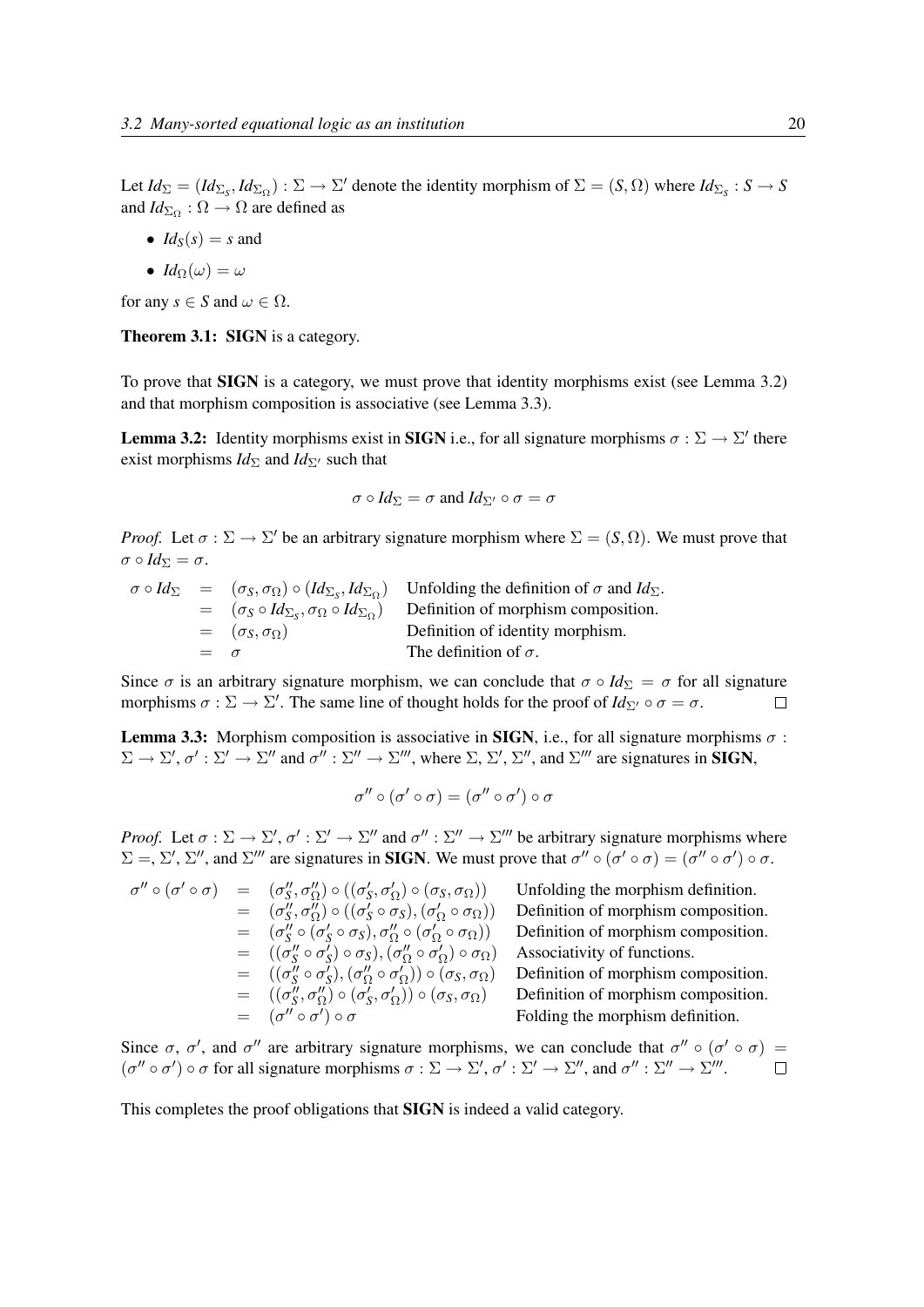#### 3.2.2 Many-sorted equation logic - Functor sen

Given a signature  $\Sigma = (S, \Omega)$  and a family of variables  $X = (X_s)_{s \in S}$  of disjoint sets (which may or may not be infinite), the terms of sort *s* over  $\Sigma$  using the family of variables *X* is denoted as  $T_{\Sigma(X),s}$ defined by:

- 1.  $X_s \subseteq T_{\Sigma(X),s}$ .
- 2. if  $n \rightarrow s$  is an operation of  $\Omega$  then  $n \in T_{\Sigma(X),s}$ .
- 3. if  $n : s_1 \times \ldots \times s_k \to s, k \ge 1$  is an operation of  $\Omega$  and if  $t_i \in T_{\Sigma(X), s_i}$ , for  $1 \le i \le k$ , then  $n(t_1,\ldots,t_k)\in T_{\Sigma(X),s}.$

Now that we have terms we can build formulae. Formulae in many-sorted equational logic are very simple, they are just equations quantified over all variables, that compare two terms of the same sort. For each signature  $\Sigma$  the set of sentences is

$$
\mathbf{sen}(\Sigma) = \{ \forall X.t = u \mid t, u \in T_{\Sigma(X),s} \}
$$

In order to translate sentences we must first be able to translate variables and terms. Given a signature morphism  $\sigma : \Sigma \to \Sigma'$  and a family of disjoint sets  $(X_s)_{s \in S}$  the variable translation is defined as

$$
\sigma((X_s)_{s\in S}) = ((\bigcup_{\sigma(s)=s'} X_s)_{s'\in S'}).
$$

**Theorem 3.4:**  $\sigma(X)$  is a family of disjoint sets for all signature morphisms  $\sigma : \Sigma \to \Sigma'$  and for all families of disjoint sets  $(X_s)_{s \in S}$ .

*Proof.* Let  $\sigma : \Sigma \to \Sigma'$  be an arbitrary signature morphism and  $(X_s)_{s \in S}$  be an arbitrary family of disjoint sets, where  $\Sigma = (S, \Omega)$ . We must show that  $\sigma(X)$  is a family of disjoint sets.

Assume  $\sigma(X)$  is family of sets which is not disjoint. This means that there exists  $s'_1, s'_2 \in S'$  with  $s'_1 \neq s'_2$  such there exists  $x' \in \sigma(X)_{s'_1}$  and  $x' \in \sigma(X)_{s'_2}$ . This can only be the case if there exists some  $s_1, s_2 \in S$  with  $s_1 \neq s_2$  and  $\sigma(s_1) = s'_1, \sigma(s_2) = s'_2$  such that there exists  $x \in X_{s_1}$  and  $x \in X_{s_2}$ . Since as *X* is a family of disjoint sets, we know that for all  $s_a$ ,  $s_b \in S$  such that  $s_a \neq s_b$  it is the case that  $X_{s_a} \cap X_{s_b} = \emptyset$ , thus we have a contradiction. We can conclude that  $\sigma(X)$  is a family of disjoint sets.

As  $\sigma$  and *X* are arbitrary, we can conclude that  $\sigma(X)$  is a family of disjoint sets for all signature morphisms  $\sigma : \Sigma \to \Sigma'$  and for all families of disjoint infinite sets  $(X_s)_{s \in S}$ .  $\Box$ 

Given a signature morphism  $\sigma : \Sigma \to \Sigma'$  and a family of variables *X* for the signature  $\Sigma$ , where  $\Sigma = (S, \Omega)$ , then term translation is defined by:

- 1.  $\sigma_T(x) = \sigma(x)$  for any  $x \in X$ .
- 2.  $\sigma_T(n) = m$  for any  $n \rightarrow s \in \Omega$  with  $\sigma(n \rightarrow s) = (m \rightarrow \sigma(s)).$
- 3.  $\sigma_T(n(t_1,\ldots,t_k)) = m(\sigma_T(t_1),\ldots,\sigma_T(t_k))$  for any  $(n : s_1 \times \ldots \times s_k \rightarrow s \in \Omega)$ ,  $k \geq 1$ , with  $\sigma(n : s_1 \times \ldots \times s_k \to s) = (m : \sigma(s_1) \times \ldots \times \sigma(s_k) \to \sigma(s)).$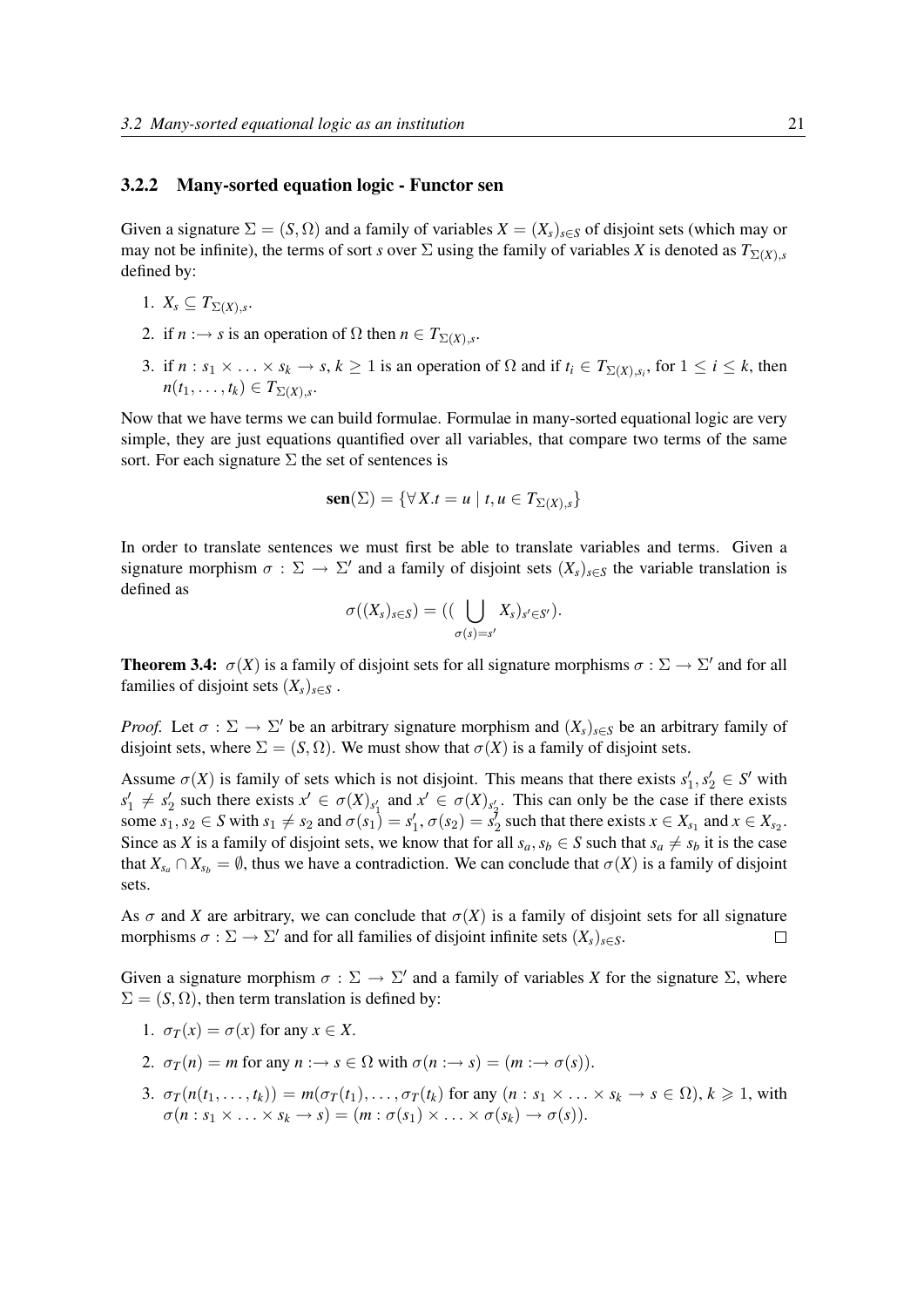The subscript *T* on the term translation may be omitted where no confusion arises.

We now define the translation of sentences, given a signature morphism  $\sigma : \Sigma \to \Sigma'$ , sentence translation  $\text{sen}(\sigma)$  is defined as

$$
\operatorname{sen}(\sigma)(\forall X.t = u) = \forall \sigma(X).\sigma(t) = \sigma(u).
$$

Theorem 3.5: sen is a functor.

To prove sen is a functor we must prove that sen preserves identity morphisms (see Lemma 3.6) and that sen preserves composition of morphisms (see Lemma 3.7).

**Lemma 3.6: sen** preserves identity morphisms, i.e., for all  $\Sigma$  in **SIGN** 

$$
\mathbf{sen}(Id_{\Sigma}) = Id_{\mathbf{sen}(\Sigma)}
$$

where  $Id_{\text{sen}(\Sigma)}$  denotes the identity morphism (which in this case is the identity function) for the set  $sen(\Sigma)$ .

*Proof.* Let  $\Sigma = (S, \Omega)$  be an arbitrary signature in **SIGN**. Let  $\varphi$  be an arbitrary sentence in sen $(\Sigma)$ . We know that  $\varphi$  has the form  $\forall X.t = u$  where  $t, u \in T_{\Sigma(X),s}$  for some  $s \in S$ . We must prove that  $\operatorname{sen}(Id_{\Sigma})(\varphi) = Id_{\operatorname{sen}(\Sigma)}(\varphi).$ 

$$
sen(Id_{\Sigma})(\varphi) = sen(Id_{\Sigma})(\forall X.t = u)
$$
Definition of *ϕ*.  
\n=  $\forall Id_{\Sigma}(X).Id_{\Sigma}(t) = Id_{\Sigma}(u)$  Definition of **sen**.  
\n=  $\forall X.t = u$  Definition of identities, variable translation,  
\nand term translation.  
\n=  $Id_{sen(\Sigma)}(\forall X.t = u)$  Definition of  $Id_{sen(\Sigma)}$ .  
\n=  $Id_{sen(\Sigma)}(\varphi)$  Definition of *ϕ*.  
\nDefinition of *ϕ*.

Since  $\varphi$  and  $\Sigma$  are arbitrary, we can conclude  $\text{sen}(Id_{\Sigma}) = Id_{\text{sen}(\Sigma)}$  for all signatures  $\Sigma$  in **SIGN**.  $\square$ 

**Lemma 3.7: sen** preserves composition of morphisms, i.e., for all signature morphisms  $\sigma : \Sigma \to$  $\Sigma'$  and  $\rho : \Sigma' \to \Sigma''$ 

$$
\mathbf{sen}(\rho \circ \sigma) = \mathbf{sen}(\rho) \circ \mathbf{sen}(\sigma).
$$

*Proof.* Let  $\sigma : \Sigma \to \Sigma'$  and  $\rho : \Sigma' \to \Sigma''$  be arbitrary signature morphisms, where  $\Sigma = (S, \Omega)$ . Let  $\varphi$  be an arbitrary sentence in sen( $\Sigma$ ). We know that  $\varphi$  has the form  $\forall X.t = u$  where  $t, u \in T_{\Sigma(X),s}$ for some  $s \in S$ . We must prove that  $\operatorname{sen}(\rho \circ \sigma)(\varphi) = (\operatorname{sen}(\rho) \circ \operatorname{sen}(\sigma))(\varphi)$ .

| L.H.S |     | $=$ <b>sen</b> ( $\rho \circ \sigma$ )( $\varphi$ )                                  |                                     |
|-------|-----|--------------------------------------------------------------------------------------|-------------------------------------|
|       |     | $=$ $\operatorname{sen}(\rho \circ \sigma)(\forall X.t = u)$                         | Definition of $\varphi$ .           |
|       |     | $= \forall (\rho \circ \sigma)(X) . (\rho \circ \sigma)(t) = (\rho \circ \sigma)(u)$ | Definition of sen.                  |
|       |     | $= \forall (\rho(\sigma(X))).(\rho(\sigma(t))) = (\rho(\sigma(u)))$                  | Definition of morphism composition. |
|       |     | R.H.S = $(\text{sen}(\rho) \circ \text{sen}(\sigma))(\varphi)$                       |                                     |
|       | $=$ | $(\operatorname{sen}(\rho) \circ \operatorname{sen}(\sigma))(\forall X.t = u)$       | Definition of $\varphi$ .           |
|       |     | $=$ $\operatorname{sen}(\rho)(\operatorname{sen}(\sigma)(\forall X.t = u))$          | Definition of morphism composition. |
|       |     | $=$ $\operatorname{sen}(\rho)(\forall \sigma(X).\sigma(t) = \sigma(u))$              | Definition of sen.                  |
|       |     | $= \forall (\rho(\sigma(X))).(\rho(\sigma(t))) = (\rho(\sigma(u)))$                  | Definition of sen.                  |
|       |     |                                                                                      |                                     |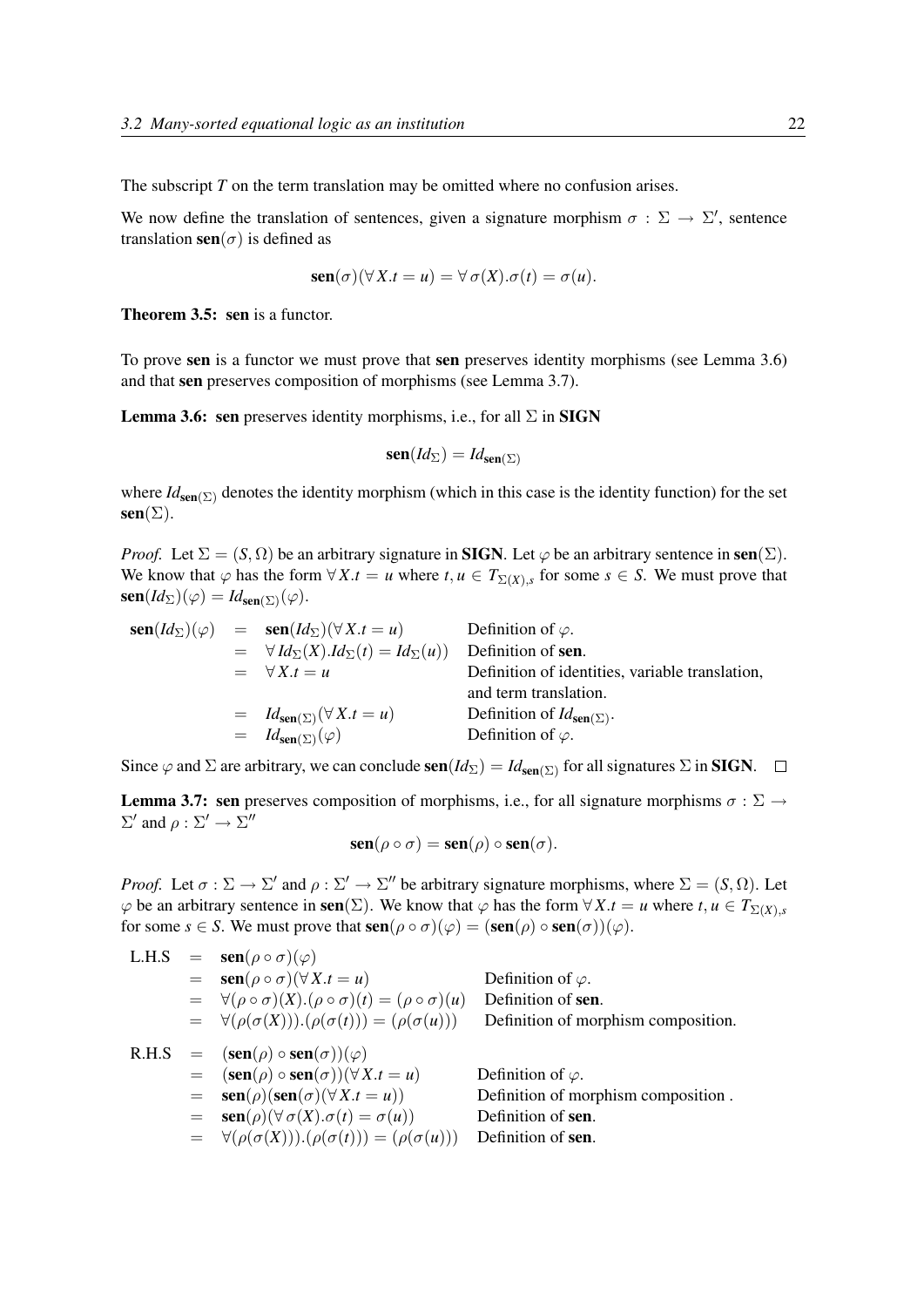Since  $\sigma$ ,  $\rho$  and  $\varphi$  are arbitrary, we can conclude that  $\text{sen}(\rho \circ \sigma) = \text{sen}(\rho) \circ \text{sen}(\sigma)$  for all signature morphisms  $\sigma : \Sigma \to \Sigma'$  and  $\rho : \Sigma' \to \Sigma''$ .  $\Box$ 

This completes the proof obligations that sen is indeed a valid functor.

#### 3.2.3 Many-sorted equation logic - Functor mod

The functor **mod** :  $(SIGN)^{op} \rightarrow CAT$  maps into the category of categories. Hence, for any signature  $\Sigma$  in the category **SIGN, mod**( $\Sigma$ ) must be a category. We define **mod**( $\Sigma$ ) to be the category of total algebras for the signature  $\Sigma$  (our models), and the morphisms in this category to be homomorphisms between the total algebras (model morphisms).

Given a signature  $\Sigma = (S, \Omega)$ , a model (a total algebra) for  $\Sigma$  assigns:

- A carrier set  $A(s)$  to each sort symbol  $s \in S$ .
- A total function  $A(n : s_1 \times \ldots \times s_k \rightarrow s) : A(s_1) \times \ldots \times A(s_k) \rightarrow A(s)$  to each function symbol  $(n : s_1 \times \ldots \times s_k \rightarrow s) \in \Omega, k \geq 0$ .

Given two models *A*, *B* in **mod**( $\Sigma$ ), a model morphism (homomorphism) *h* : *A*  $\rightarrow$  *B* is a family  $(h_s)_{s \in S}$  of functions  $h_s: A(s) \to B(s)$  such that for any function symbol  $\omega \in \Omega$ , say  $\omega = (n : h_s)$  $s_1 \times \ldots \times s_k \to s$ ,  $k \geq 0$ , the following condition holds:

$$
h_{s}(A(\omega)(a_{1},...,a_{k})) = B(\omega)(h_{s_{1}}(a_{1}),...,h_{s_{k}}(a_{k}))
$$

for all  $(a_1, ..., a_k) \in A(s_1) \times ... \times A(s_k)$ .

Within the category **mod**( $\Sigma$ ) for a given signature  $\Sigma$ , composition of morphisms is homomorphism composition and the identity morphism for an algebra *A* (denoted as  $Id_A$ ) is the identity homomorphism for *A*.

**Theorem 3.8: mod**( $\Sigma$ ) is a category for every signature  $\Sigma$  in **SIGN**.

To prove that **mod**( $\Sigma$ ) is a category for every signature  $\Sigma$  in **SIGN**, we must prove that identity morphisms exist in  $mod(\Sigma)$  (see Lemma 3.9) and that morphism composition is associative in  $\text{mod}(\Sigma)$  (see Lemma 3.10).

**Lemma 3.9:** Given a signature  $\Sigma = (S, \Omega)$  in **SIGN**, identity morphisms exist in **mod**( $\Sigma$ ), i.e., for all homomorphisms  $h : A \to B$  in **mod**( $\Sigma$ ), there exist homomorphisms *Id<sub>A</sub>* and *Id<sub>B</sub>* such that

$$
h \circ Id_A = h \text{ and } Id_B \circ h = h.
$$

*Proof.* Let  $h : A \rightarrow B$  be an arbitrary homomorphism in **mod**( $\Sigma$ ), where *A* and *B* are models in **mod**( $\Sigma$ ). We must prove that  $h \circ Id_A = h$  i.e.,  $h_s \circ Id_{As} = h_s$  for all  $s \in S$ .

Let  $s \in S$  and  $x \in A(s)$ .

 $(h_s \circ Id_{A_s})(x) = h_s(Id_{A_s}(x))$  Homomorphism composition. = *hs*(*x*) Definition of the identity homomorphism *IdA*.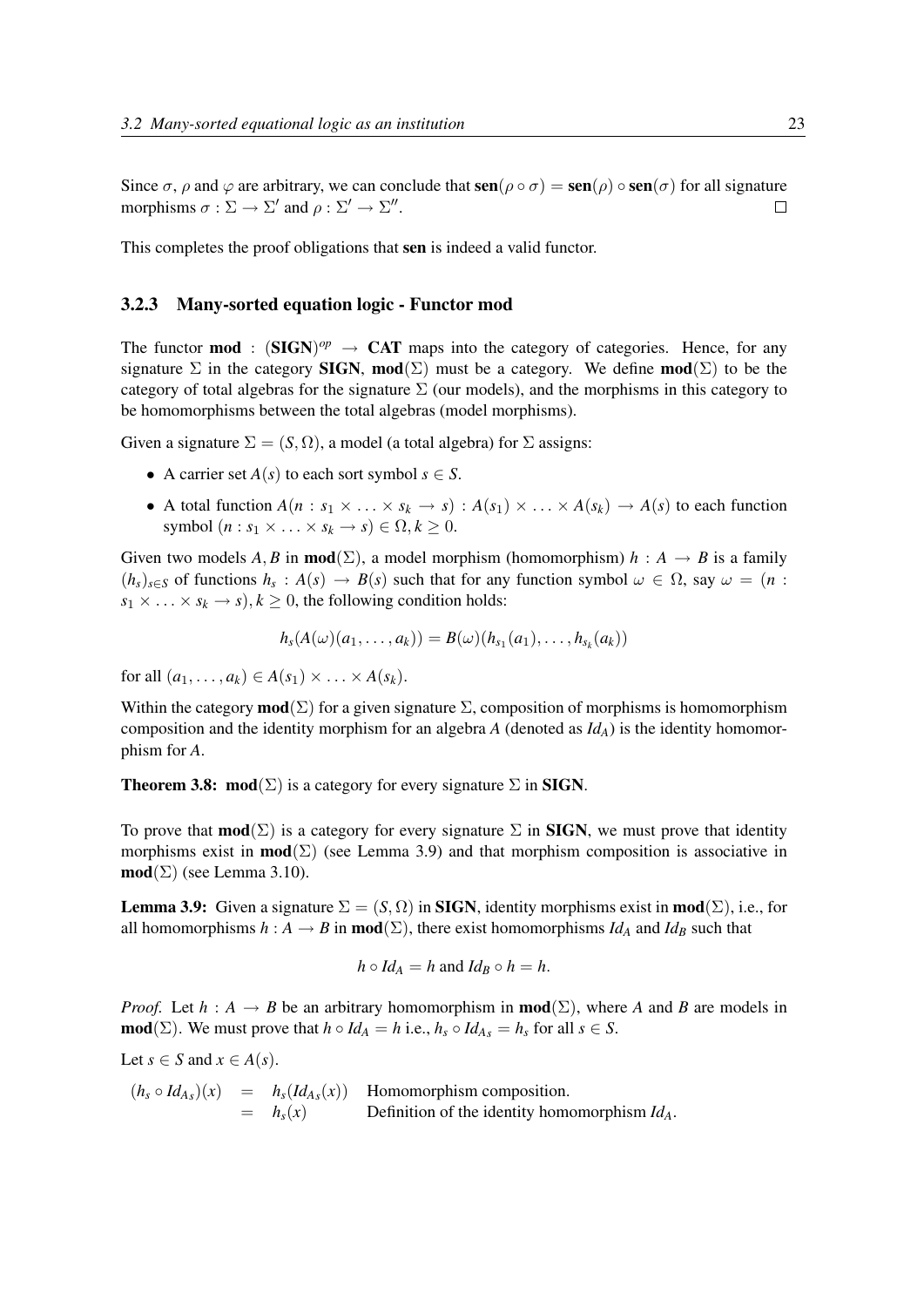Since *x*, *s*, and *h* are all arbitrary, we can conclude that  $h \circ Id_A = h$  holds for all homomorphisms *h* : *A*  $\rightarrow$  *B* in **mod**( $\Sigma$ ). The same line of thought holds for the proof of *Id<sub>B</sub>* ◦ *h* = *h*.  $\Box$ 

**Lemma 3.10:** Given a signature  $\Sigma = (S, \Omega)$  in **SIGN**, morphism composition is associative in  $\text{mod}(\Sigma)$ , i.e., for all homomorphisms  $h : A \to B$ ,  $h' : B \to C$ , and  $h'' : C \to D$  in  $\text{mod}(\Sigma)$ , where *A*, *B*, *C*, and *D* are models in **mod**( $\Sigma$ ),

$$
h'' \circ (h' \circ h) = (h'' \circ h') \circ h.
$$

*Proof.* Let  $h : A \to B$ ,  $h' : B \to C$ , and  $h'' : C \to D$  be arbitrary homomorphisms in **mod**( $\Sigma$ ) where A, B, C, and D are models in **mod**( $\Sigma$ ). We must prove that  $h'' \circ (h' \circ h) = (h'' \circ h') \circ h$ , i.e.,  $h''_s \circ (h'_s \circ h_s) = (h''_s \circ h'_s) \circ h_s$  for all  $s \in S$ .

Let  $s \in S$  and  $x \in A(s)$ .

$$
(h''_s \circ (h'_s \circ h_s))(x) = (h''_s(h'_s(h_s(x))))
$$
 Homomorphism composition.  
= 
$$
((h''_s \circ h'_s) \circ h_s)(x)
$$
 Homomorphism composition.

Since *x*, *s*, *h*, *h'*, and *h''* are all arbitrary we can conclude that  $h'' \circ (h' \circ h) = (h'' \circ h') \circ h$  for all homomorphisms  $h : A \to B$ ,  $h' : B \to C$ , and  $h'' : C \to D$  in **mod**( $\Sigma$ ).  $\Box$ 

This completes the proof obligations that  $\text{mod}(\Sigma)$  is indeed a valid category for every signature  $\Sigma$ in SIGN.

We have now defined  $\text{mod}(\Sigma)$  for a signature  $\Sigma$  in **SIGN**. The objects are total algebras and the morphisms are the homomorphisms between them.

Given two signatures  $\Sigma = (S, \Omega)$ ,  $\Sigma' = (S', \Omega')$ , and a signature morphism  $\sigma : \Sigma \to \Sigma'$  the σ-reduct of *A'* for an algebra *A'* in **mod**( $\Sigma'$ ) is defined as:

- $(A' \mid_{\sigma})(s) = A'(\sigma(s))$  for all  $s \in S$ .
- $(A' \mid_{\sigma})(\omega) = A'(\sigma(\omega))$  for all  $\omega \in \Omega$ .

We now define the functor **mod** on signature morphisms. Given a signature morphism  $\sigma : \Sigma \to \Sigma'$ ,  $\text{mod}(\sigma) : \text{mod}(\Sigma') \to \text{mod}(\Sigma)$  is a functor.

For each total algebra *A'* in **mod**( $\Sigma'$ ), we define **mod**( $\sigma$ )(*A'*) as *A'*|<sub> $\sigma$ </sub> (the  $\sigma$ -reduct of *A'*).

For each homomorphism  $h' : A' \to B'$  in **mod** $(\Sigma')$ , we define **mod** $(\sigma)(h')$  to be the homomorphism reduct  $h'|_{\sigma}: A'|_{\sigma} \to B'|_{\sigma}$  where

$$
(h'|_{\sigma})_s = h'_{\sigma(s)}
$$
 for each  $s \in S$ .

We have now defined our functor **mod**. We have defined its behaviour on objects and morphisms. It maps into the category CAT, where objects are categories, morphisms are functors, morphism composition is functor composition and the identity morphisms are the identity functors. We denote the identity functor within the category **CAT** as  $Id_{\text{mod}(\Sigma)}$  for the category  $\text{mod}(\Sigma)$ .

**Theorem 3.11:**  $\text{mod}(\sigma)$  is a functor for every signature morphism  $\sigma : \Sigma \to \Sigma'$ .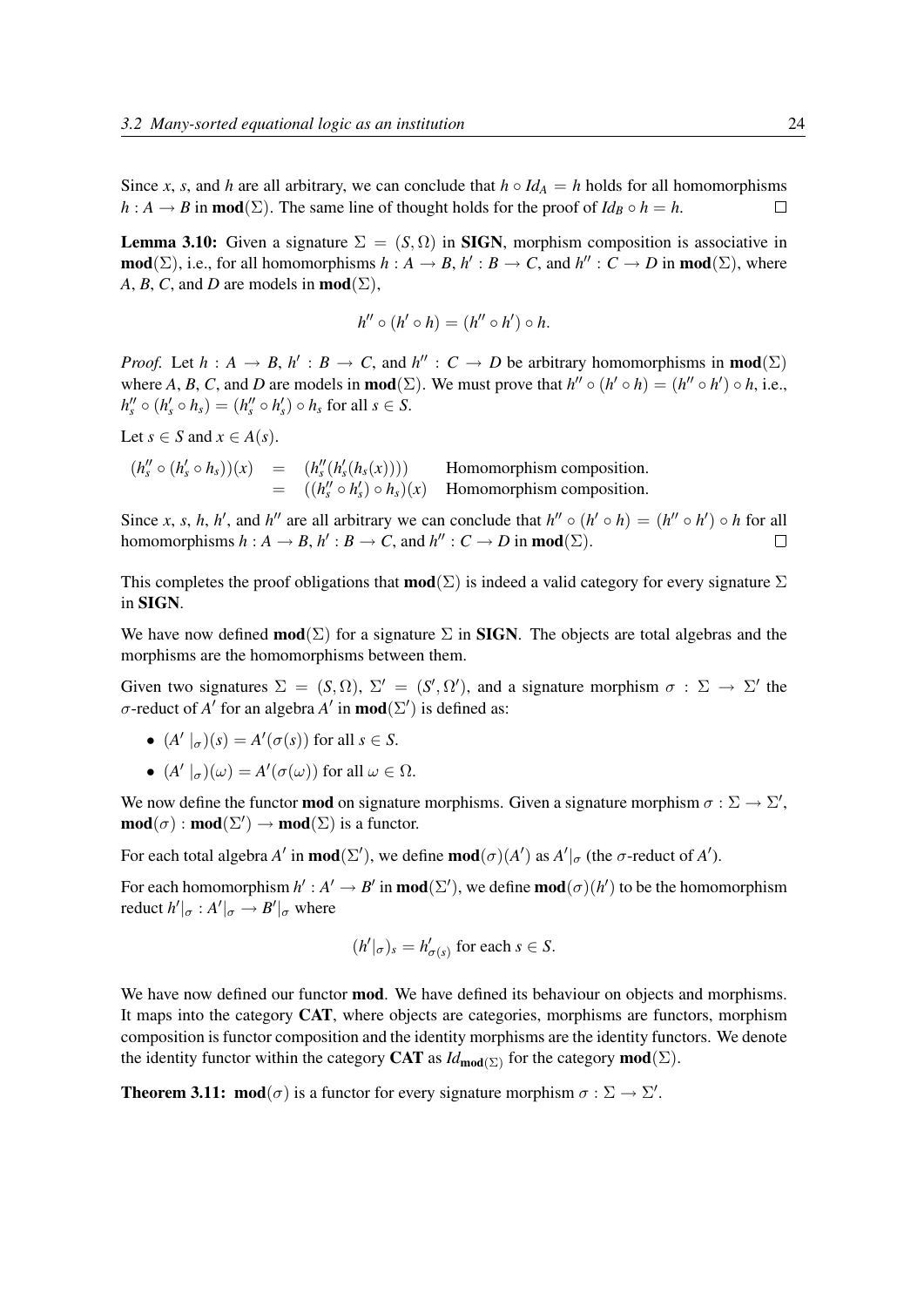To prove **mod**( $\sigma$ ) is a functor for every signature morphism  $\sigma : \Sigma \to \Sigma'$ , we must prove that  $\text{mod}(\sigma)$  preserves identity morphisms (see Lemma 3.12) and that  $\text{mod}(\sigma)$  preserves composition of morphisms (see Lemma 3.13).

**Lemma 3.12:** Given a signature morphism  $\sigma : \Sigma \to \Sigma'$  where  $\Sigma = (S, \Omega)$ , **mod** $(\sigma)$  preserves identity morphisms, i.e., for all models  $A'$  in **mod**( $\Sigma'$ )

$$
\mathbf{mod}(\sigma)(Id_{A'})=Id_{\mathbf{mod}(\sigma)(A')}.
$$

*Proof.* Let *A'* be an arbitrary model in **mod**( $\Sigma'$ ). We must prove that **mod**( $\sigma$ )(*Id<sub>A'</sub>*) = *Id*<sub>mod( $\sigma$ )(*A'*)</sub>, i.e.,  $(\text{mod}(\sigma)(Id_{A'}))_s = (Id_{\text{mod}(\sigma)(A')})_s$  for all sorts  $s \in S$ .

Let  $s \in S$  and  $x \in (A'|_{\sigma})(s)$ .

|  | Definition of <b>mod</b> $(\sigma)$ .                                                                                                                                                                                  |
|--|------------------------------------------------------------------------------------------------------------------------------------------------------------------------------------------------------------------------|
|  | Definition of homomorphism reduct.                                                                                                                                                                                     |
|  | Definition of homomorphism identity.                                                                                                                                                                                   |
|  |                                                                                                                                                                                                                        |
|  | Definition of <b>mod</b> ( $\sigma$ ).                                                                                                                                                                                 |
|  | Definition of homomorphism identity.                                                                                                                                                                                   |
|  | L.H.S = $(\text{mod}(\sigma)(Id_{A'}))_s(x)$<br>$= ((Id_{A'}) _{\sigma})_s(x)$<br>$= (Id_{A'})_{\sigma(s)}(x)$<br>$=$ $x$<br>R.H.S $= (Id_{\text{mod}(\sigma)(A')})_s(x)$<br>= $(Id_{(A' _{\sigma})})_{s}(x)$<br>$= x$ |

Since *s*, *x* and *A'* are all arbitrary we can conclude that  $\text{mod}(\sigma)(Id_{A'}) = Id_{\text{mod}(\sigma)(A')}$  for all models *A*<sup> $\prime$ </sup> in **mod**( $\Sigma'$ ).  $\Box$ 

**Lemma 3.13:** Given a signature morphism  $\sigma : \Sigma \to \Sigma'$  where  $\Sigma = (S, \Omega)$ , **mod** $(\sigma)$  preserves composition of morphisms, i.e., for all morphisms  $h': A' \to B'$  and  $g': B' \to C'$  in **mod**( $\Sigma'$ )

$$
\mathbf{mod}(\sigma)(g' \circ h') = \mathbf{mod}(\sigma)(g') \circ \mathbf{mod}(\sigma)(h').
$$

*Proof.* Let  $h' : A' \to B'$  and  $g' : B' \to C'$  be arbitrary morphisms in **mod**( $\Sigma'$ ). We must prove that  $\text{mod}(\sigma)(g' \circ h') = \text{mod}(\sigma)(g') \circ \text{mod}(\sigma)(h')$ , i.e.,  $(\text{mod}(\sigma)(g' \circ h'))_s = (\text{mod}(\sigma)(g'))_s \circ h'$  $(\textbf{mod}(\sigma)(h'))_s$  for all sorts  $s \in S$ .

Let 
$$
s \in S
$$
.

$$
(\text{mod}(\sigma)(g' \circ h'))_s = ((g' \circ h')|_{\sigma})_s
$$
  
\n
$$
= (g' \circ h')_{\sigma(s)}
$$
  
\n
$$
= g'_{\sigma(s)} \circ h'_{\sigma(s)}
$$
  
\n
$$
= (g'|_{\sigma})_s \circ (h'|_{\sigma})_s
$$
  
\n
$$
= (\text{mod}(\sigma)(g'))_s \circ (\text{mod}(\sigma)(h'))_s
$$
  
\nDefinition of homomorphism reduct.  
\nDefinition of homomorphism reduct.  
\nDefinition of homomorphism reduct.

Since *s* is an arbitrary sort in *S* and the morphisms  $h'$  and  $g'$  are arbitrary, we can conclude that  $\text{mod}(\sigma)(g' \circ h') = \text{mod}(\sigma)(g') \circ \text{mod}(\sigma)(h')$  for all morphisms  $h' : A' \to B'$  and  $g' : B' \to C'$  in  $mod(\Sigma').$  $\Box$ 

This completes the proof obligations that  $mod(\sigma)$  is indeed a valid functor for every signature morphism  $\sigma : \Sigma \to \Sigma'$ .

Theorem 3.14: mod is a functor.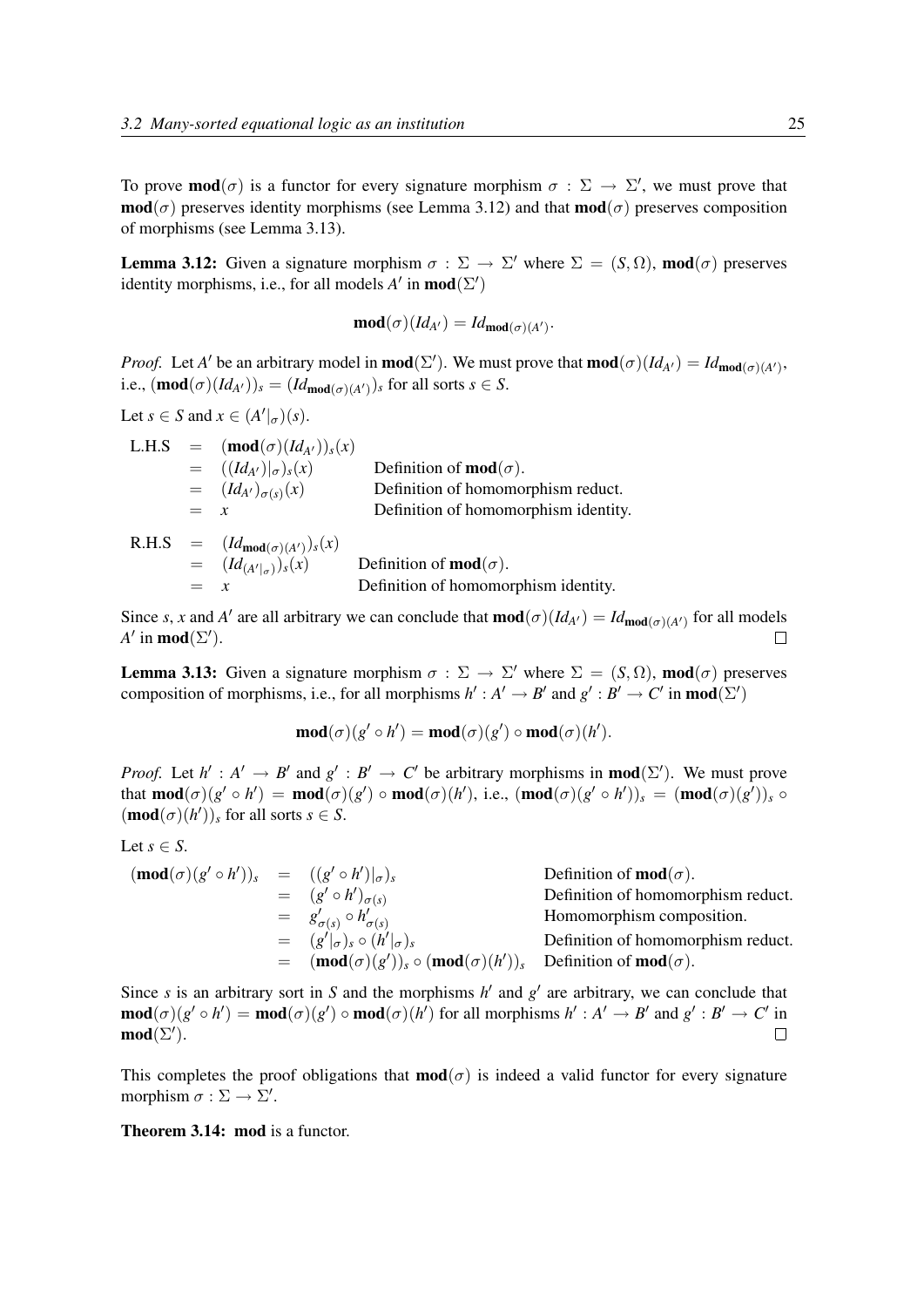To prove **mod** is a functor we must prove that **mod** preserves identity morphisms (see Lemma 3.15) and that mod preserves composition of morphisms (see Lemma 3.16).

**Lemma 3.15: mod** preserves identity morphisms, i.e., for all signatures  $\Sigma$  in **SIGN** 

$$
\text{mod}(Id_{\Sigma}) = Id_{\text{mod}(\Sigma)}
$$

*Proof.* Let  $\Sigma = (S, \Omega)$  be an arbitrary signature in **SIGN**. Let *A* be an arbitrary model in **mod**( $\Sigma$ ). We must prove that **mod** $(Id_{\Sigma})(A) = Id_{\text{mod}(\Sigma)}(A)$ .

**L.H.S** mod $(Id_{\Sigma})(A) = A|_{Id_{\Sigma}}$  which means

- for each  $s \in S$  that  $(A|_{Id_{\Sigma}})(s) = A(Id_{\Sigma}(s)) = A(s)$ .
- for each  $\omega \in \Omega$  that  $(A|_{Id_{\Sigma}})(A)(\omega) = A(Id_{\Sigma}(\omega)) = A(\omega)$ .

by definition of mod and the definition of the identity morphisms.

**R.H.S**  $Id_{\text{mod}(\Sigma)}(A) = A$  by the definition of identity functors in the category CAT and the functor **mod**. Hence, by the definition of a total algebra we have a set  $A(s)$  for each sort  $s \in S$  and a total function  $A(\omega)$  for each function symbol  $\omega \in \Omega$ .

Since *A* and  $\Sigma$  are arbitrary, we can conclude **mod**( $Id_{\Sigma}$ ) =  $Id_{\text{mod}(\Sigma)}$  for all signatures  $\Sigma$  : **SIGN**.  $\Box$ 

Lemma 3.16: mod preserves composition of morphisms, i.e., for all signature morphisms  $\sigma$ :  $\Sigma \to \Sigma'$  and  $\rho : \Sigma' \to \Sigma''$ 

$$
\mathbf{mod}(\rho \circ \sigma) = \mathbf{mod}(\sigma) \circ \mathbf{mod}(\rho)
$$

*Proof.* Let  $\sigma : \Sigma \to \Sigma'$  and  $\rho : \Sigma' \to \Sigma''$  be arbitrary signature morphisms, where  $\Sigma = (S, \Omega)$ . Let *A*<sup>*''*</sup> be an arbitrary model in **mod**( $\Sigma$ <sup>*''*</sup>).

We must prove that  $\text{mod}(\rho \circ \sigma)(A'') = (\text{mod}(\sigma) \circ \text{mod}(\rho))(A'')$ .

**L.H.S** mod $(\rho \circ \sigma)(A'')$  is a model over the signature  $\Sigma$ , hence

- for each  $s \in S$  we have **mod** $(\rho \circ \sigma)(A'')(s) = A''(\rho \circ \sigma)(s) = A''(\rho(\sigma(s)))$  and
- for each  $\omega \in \Omega$  we have **mod** $(\rho \circ \sigma)(A'')(\omega) = A''(\rho \circ \sigma)(\omega) = A''(\rho(\sigma(\omega))).$

**R.H.S**  $(\text{mod}(\sigma) \circ \text{mod}(\rho))(A'') = \text{mod}(\sigma)(\text{mod}(\rho)(A''))$  is a model over the signature  $\Sigma$ , hence

- for each  $s \in S$  we have  $\text{mod}(\sigma)(\text{mod}(\rho)(A''))(s) = \text{mod}(\rho)(A'')(\sigma(s)) = A''(\rho(\sigma(s)))$  and
- for each  $\omega \in \Omega$  we have  $\text{mod}(\sigma)(\text{mod}(\rho)(A''))(\omega) = \text{mod}(\rho)(A'')(\sigma(\omega)) = A''(\rho(\sigma(\omega))).$

since  $\sigma$ ,  $\rho$  and *A*<sup>*n*</sup> are arbitrary, we can conclude that **mod**( $\rho \circ \sigma$ ) = **mod**( $\sigma$ )  $\circ$  **mod**( $\rho$ ) for all signature morphisms  $\sigma : \Sigma \to \Sigma'$  and  $\rho : \Sigma' \to \Sigma''$ .  $\Box$ 

This completes the proof obligations that mod is indeed a valid functor.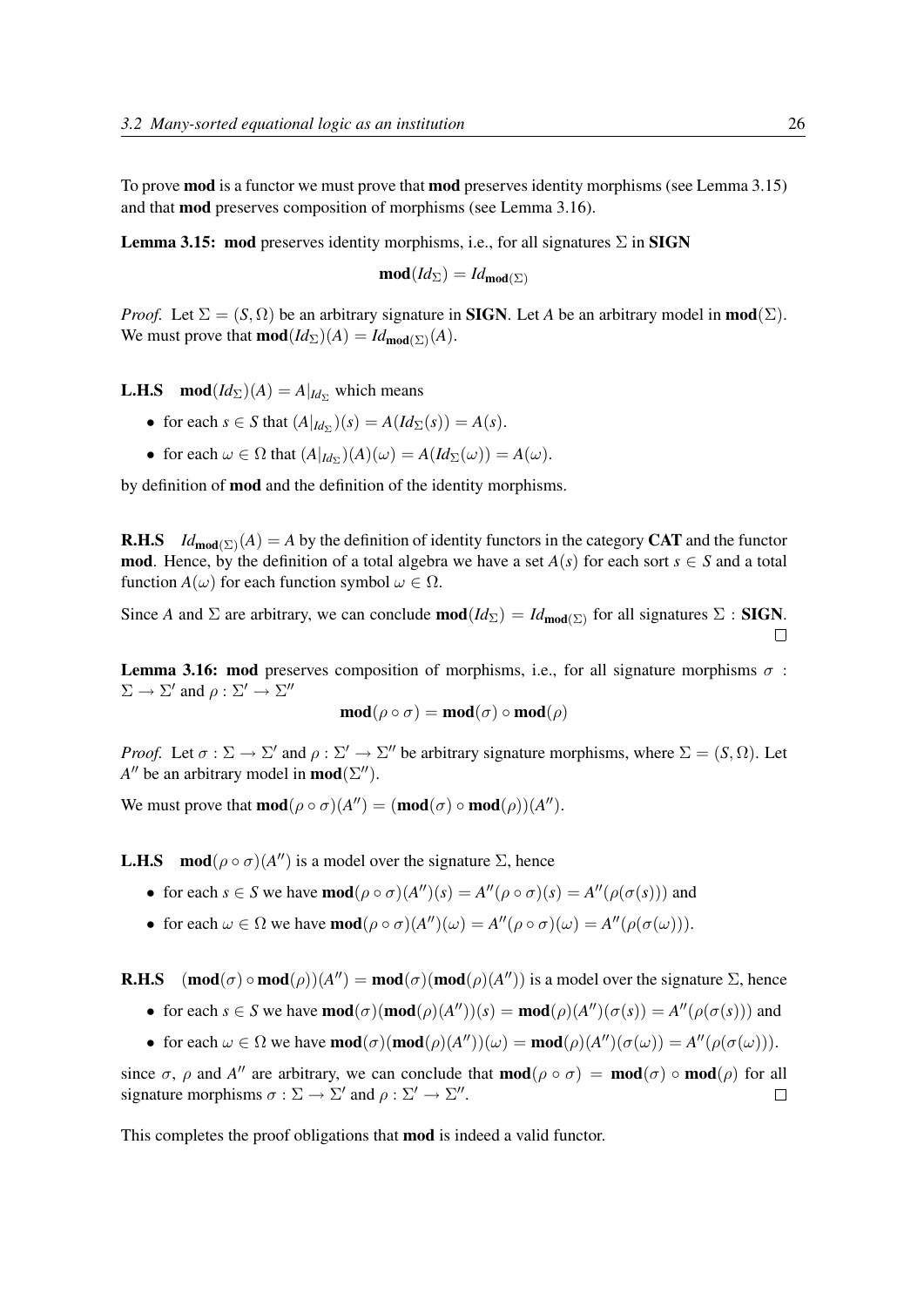#### 3.2.4 Many-sorted equation logic - Satisfaction relation

We now define the satisfaction relation between our models and sentences. For this we will need the notions of assignments and term evaluation.

Given a signature  $\Sigma = (S, \Omega)$ , an algebra A in **mod**( $\Sigma$ ) and a family of variables X for the signature  $Σ$ , an assignment of *X* for *A* is a family  $α = (α<sub>s</sub>)<sub>s∈S</sub>$  of functions  $α<sub>s</sub> : X<sub>s</sub> → A(s)$ . We normally drop the subscript *s* (where no confusion arises) and just write  $\alpha : X \to A$  for such an assignment.

We now define term evaluation. Given a signature  $\Sigma = (S, \Omega)$ , an Algebra *A* in **mod**( $\Sigma$ ), a family of variables *X*, a term  $t \in T_{\Sigma(X)}$  and an assignment  $\alpha : X \to A$  then  $A(\alpha)(t)$  is defined as:

- 1.  $A(\alpha)(t) = \alpha_s(x)$  if  $t = x$  with  $x \in X_s$ ,  $s \in S$ ,
- 2.  $A(\alpha)(t) = A(\omega)$  if  $t = n$  and  $\omega = (n : \rightarrow s) \in \Omega$ ,
- 3.  $A(\alpha)(t) = A(\omega)(A(\alpha)(t_1), \ldots, A(\alpha)(t_k))$  if  $t = n(t_1, \ldots, t_k)$ ,  $\omega = (n : s_1 \times \ldots \times s_k \rightarrow s) \in \Omega$ ,  $k > 1$  and  $t_i \in T_{\Sigma(X), s_i}$ ,  $1 \leq i \leq k$ .

Finally we define satisfaction. Given a signature  $\Sigma$ , a formula  $\forall X . t = u$  in sen $(\Sigma)$ , and an algebra *A* in **mod** $(\Sigma)$ ,

$$
A \models_{\Sigma} \forall X.t = u
$$

$$
iff
$$

for all assignments  $\alpha$  :  $X \rightarrow A$ ,  $A(\alpha)(t) = A(\alpha)(u)$ 

We now introduce the *Reduct Theorem* (Theorem 3.17) which is needed in order to prove that the satisfaction condition holds. The reduct theorem and it's proof along with the proof of the satisfaction condition has been lifted from [LEW97] and applied to the notions of an institution and Category Theory.

**Theorem 3.17** (Reduct Theorem): Let  $\Sigma$  and  $\Sigma'$  be signatures in **SIGN** where  $\Sigma = (S, \Omega)$ . Let  $\sigma : \Sigma \to \Sigma'$  be a signature morphism in **SIGN**. Let *X* be a family of variables for  $\Sigma$  and  $t \in T_{\Sigma(X)}$ be a term. Finally, let M' be a model in  $\text{mod}(\Sigma')$  and  $\alpha' : \sigma(X) \to M'$  be an assignment for  $M'$ . Then

 $(M'|_{\sigma})(\alpha'|_{\sigma})(t) = M'(\alpha')(\sigma(t))$ 

where  $(\alpha' |_{\sigma}) : X \to (M' |_{\sigma})$  is the assignment for  $(M' |_{\sigma})$  defined by:

$$
(\alpha'|_{\sigma})_s(x) = \alpha'_{\sigma(s)}(\sigma(x))
$$

for all  $x \in X_s$ ,  $s \in S$ .

*Proof.* We prove the reduct theorem using induction on the structure of *t*. For each case we must prove  $(M'|_{\sigma})(\alpha'|_{\sigma})(t) = M'(\alpha')(\sigma(t)).$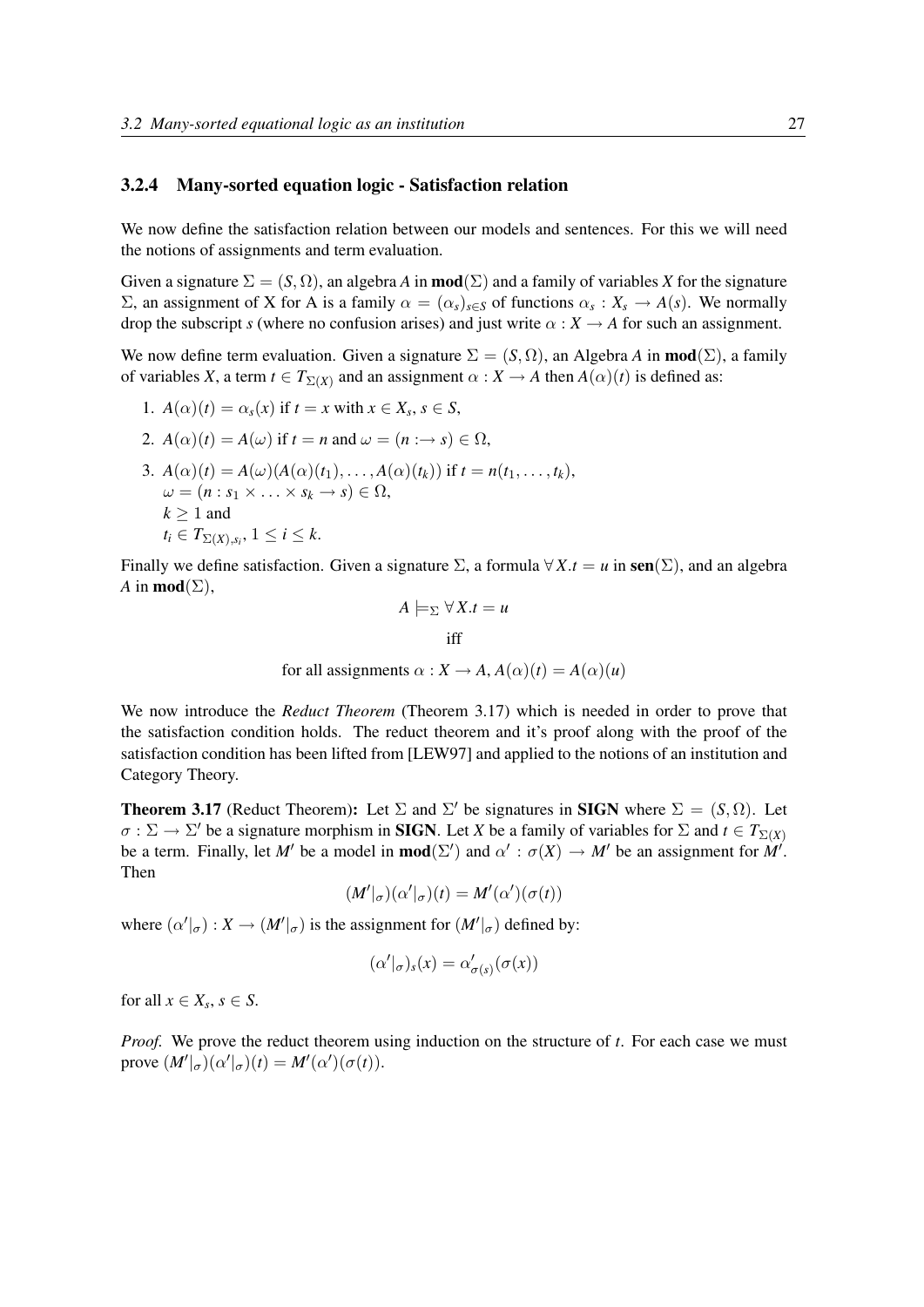| if $t = x, x \in X_s$ : |                                                                                                         |
|-------------------------|---------------------------------------------------------------------------------------------------------|
|                         | Definition of term evaluation.                                                                          |
|                         | Definition of $(\alpha' _{\sigma})$ .                                                                   |
|                         | $= M'(\alpha')(\sigma(x))$ Definition of term evaluation.                                               |
|                         | $(M' _{\sigma})(\alpha' _{\sigma})(x) = (\alpha' _{\sigma})_s(x)$<br>$= \alpha'_{\sigma(s)}(\sigma(x))$ |

if  $t = n, \omega = (n : \rightarrow s) \in \Omega$  :  $(M'|_{\sigma})(\alpha'|_{\sigma})(n) = (M'$ Definition of term evaluation.  $=$   $M'$ Definition of a reduct.  $= M'(\alpha')(\sigma(n))$  Definitions of term evaluation and term translation.

$$
\begin{aligned}\n\text{if } t &= n(t_1, \ldots, t_k), \, \omega = (n : s_1 \times \ldots \times s_k \to s) \in \Omega, \, k \geq 1 \\
&\quad (M'|\sigma)(\alpha'|\sigma)(n(t_1, \ldots, t_k)) \\
&= (M'|\sigma)(\omega)((M'|\sigma)(\alpha'|\sigma)(t_1), \ldots, (M'|\sigma)(\alpha'|\sigma)(t_k)) \quad \text{Definition of term evaluation.} \\
&= (M'|\sigma)(\omega)(M'(\alpha')(\sigma(t_1)), \ldots, M'(\alpha')(\sigma(t_k))) \quad \text{Induction hypothesis.} \\
&= M'(\sigma(\omega))(M'(\alpha')(\sigma(t_1)), \ldots, M'(\alpha')(\sigma(t_k))) \quad \text{Definition a reduct.} \\
&= M'(\alpha')(\sigma(n(t_1, \ldots, t_k))) \quad \text{Definition of term evaluation} \\
&= \text{and term translation.}\n\end{aligned}
$$

**Theorem 3.18:** The satisfaction condition holds, i.e., for all signature morphisms  $\sigma : \Sigma \to \Sigma'$  in **SIGN**, all models *M'* in **mod**( $\Sigma'$ ) and all sentences  $\varphi$  in **sen**( $\Sigma$ ),

 $M'|_{\sigma} \models_{\Sigma} \varphi \Leftrightarrow M' \models_{\Sigma'} \sigma(\varphi).$ 

*Proof.* Let  $\Sigma$ ,  $\Sigma'$  be signatures and  $\sigma : \Sigma \to \Sigma'$  be a signature morphism in **SIGN**. Let  $\forall X \cdot t = u$ be an arbitrary sentence in sen( $\Sigma$ ) and M' be a model in **mod**( $\Sigma$ ). We must prove that:

$$
(M'|_{\sigma}) \models_{\Sigma} \forall X.t = u \text{ iff } M' \models_{\Sigma'} \sigma(\forall X.t = u)
$$

i.e.,

$$
(M'|_{\sigma}) \models_{\Sigma} \forall X.t = u \text{ iff } M' \models_{\Sigma'} \forall \sigma(X). \sigma(t) = \sigma(u)
$$

We prove each implication separately.

**Case 1:**  $\Rightarrow$  Let  $(M'|_{\sigma}) \models_{\Sigma} \forall X.t = u$  hold, by the definition of the satisfaction relation, we know that  $(M'|_{\sigma})(\alpha)(t) = (M'|_{\sigma})(\alpha)(u)$  holds for all assignments  $\alpha: X \to (M'|_{\sigma})$ . Let  $\alpha': \sigma(X) \to M'$ be an assignment for *M'*. We have to prove  $M'(\alpha')(\sigma(t)) = M'(\alpha')(\sigma(u))$ .

$$
M'(\alpha')(\sigma(t)) = (M'|\sigma)(\alpha'|\sigma)(t)
$$
 *Reduct Theorem.*  
\n
$$
= (M'|\sigma)(\alpha'|\sigma)(u)
$$
 *As* ( $\alpha'|\sigma$ ) is an assignment from X into ( $M'|\sigma$ ).  
\n
$$
= M'(\alpha')(\sigma(u))
$$
 *Reduct Theorem.*

 $\Box$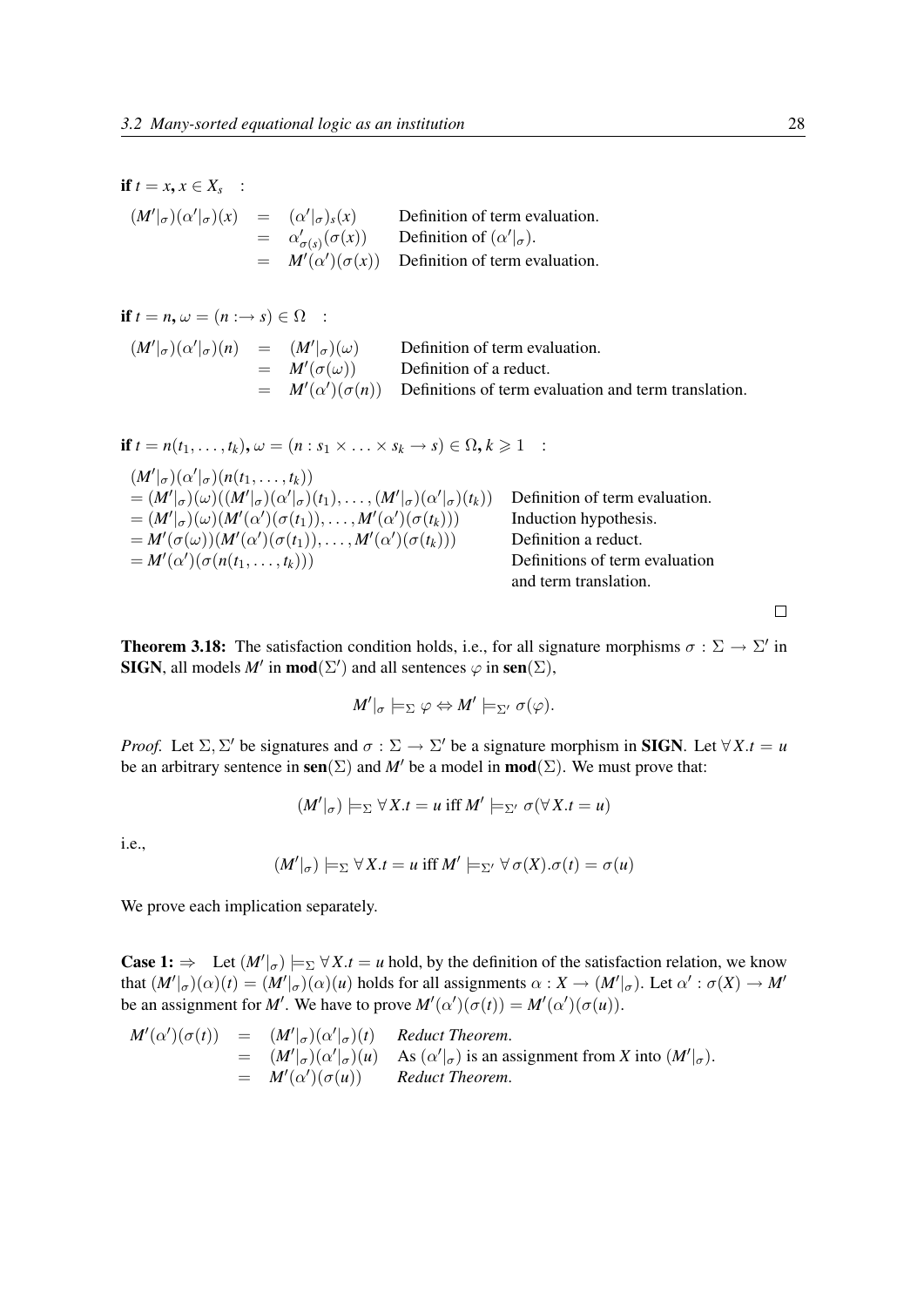**Case 2:**  $\Leftarrow$  Let  $M' \models_{\Sigma'} \forall \sigma(X) . \sigma(t) = \sigma(u)$ , by the definition of the satisfaction relation, we know that  $M'(\alpha')(\sigma(t)) = M'(\alpha')(\sigma(u))$  for all assignments  $\alpha' : \sigma(X) \to M'$ . Let  $\alpha : X \to (M' |_{\sigma})$ be an assignment for  $(M'|_{\sigma})$ . We have to prove  $(M'|_{\sigma})(\alpha)(t) = (M'|_{\sigma})(\alpha)(u)$ .

Now consider the assignment  $\beta' : \sigma(X) \to M'$  defined by:

$$
\beta'_{\sigma(s)}(\sigma(x)) = \alpha_s(x)
$$

for any  $x \in X_s$ ,  $s \in S$ .

$$
(M'|\sigma)(\alpha)(t) = (M'|\sigma)(\beta'|\sigma)(t) \text{ As } (\beta'|\sigma) = \alpha.
$$
  
\n=  $M'(\beta')(\sigma(t))$  Reduct Theorem.  
\n=  $M'(\beta')(\sigma(u))$  As  $\beta'$  is an assignment from  $\sigma(X)$  into  $M'$ .  
\n=  $(M'|\sigma)(\beta'|\sigma)(u)$  Reduct Theorem.  
\n=  $(M'|\sigma)(\alpha)(u)$  As  $(\beta'|\sigma) = \alpha$ .

Since the signatures  $\Sigma$ ,  $\Sigma'$ , the signature morphism  $\sigma$ , the model M', and the sentence  $\forall X \cdot t = u$ are all arbitrary, we can conclude that the satisfaction condition holds.  $\Box$ 

We have now defined the components of the institution many-sorted equational logic and proven the relevant properties that establish this as a valid institution.

### 3.3 Other examples of institutions

Many-sorted equational logic is a small example of a logic that forms an institution. Many other institutions exist, for example CSP forms various institutions [MR07].

We now outline the institutions necessary for the constructions within this thesis. For simplicity we disregard sort generation constraints in our discussions, as they currently play no role in our CSP-CASL encoding. This is justified by an implementation issue within HETS. In Sections 3.3.1 and 3.3.2 we outline the institution *PFOL*<sup>=</sup> and *FOL*=, respectively. These both play a prominent role in the translation of CASL specifications into Isabelle/HOL code. We present finally the institution  $SubPFOL = (Section 3.3.3)$  which is build on top of  $PFOL =$  and is close to the institution underlying CASL (*SubPCFOL*=).

#### 3.3.1 *PFOL*<sup>=</sup>

We present here some parts of the institution *PFOL*<sup>=</sup> (partial first order logic with equality) as it is defined in [Mos02]. We present only the category of signatures, the models, the set of sentences for a signature and an informal definition of the satisfaction relation. We do not present every definition of some shorthand notations along with the definitions of terms, variables and term evaluation. We do however use these notations. Such definitions can be found in [Mos02].

**Signatures.** A many-sorted signature  $\Sigma = (S, TF, PF, P)$  in *PFOL*= consists of:

• a set of sorts symbols *S*,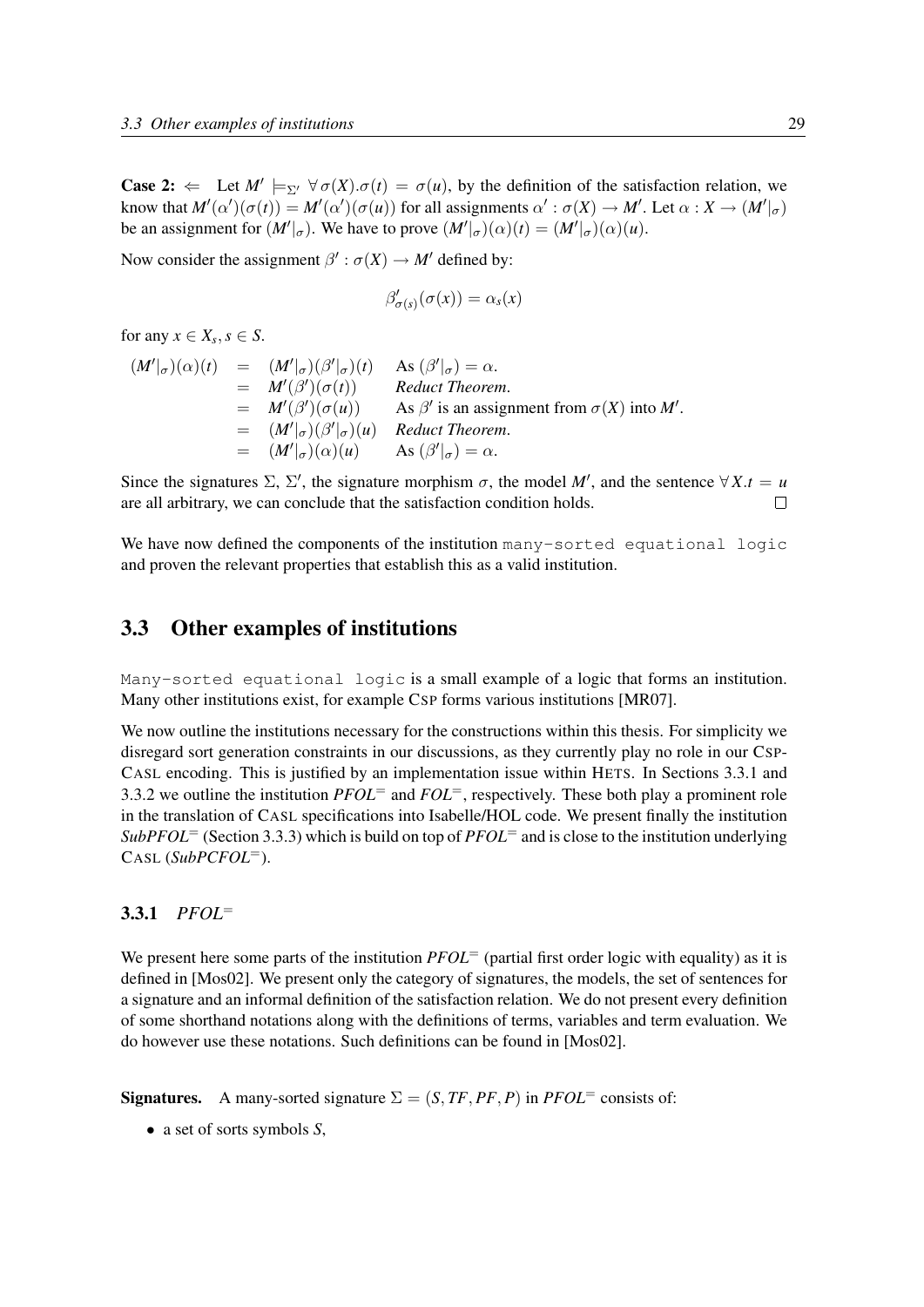- two  $S^* \times S$ -sorted families  $TF = (TF_{w,s})_{w \in S^*, s \in S}$  and  $PF = (PF_{w,s})_{w \in S^*, s \in S}$  of total function symbols and partial function symbols, respectively, such that  $TF_{w,s} \cap PF_{w,s} = \emptyset$ , for each  $(w, s) \in S^* \times S$  (constants are treated as functions with no arguments), and
- a family  $P = (P_w)_{w \in S^*}$  of predicate symbols.

We use the following short hand notations within this chapter as they are defined in [Mos02]. We write  $f: w \to s \in TF$  for  $f \in TF_{w,s}, f: w \to ?s \in PF$  for  $f \in PF_{w,s}$  and  $p: w \in P$  for  $p \in P_w$ . Given a function  $f : A \to B$ , let  $f^* : A^* \to B^*$  be its extension to finite strings. Given a finite string  $w = s_1 \dots s_n$  and sets  $M_{s_1}, \dots, M_{s_n}$ , we write  $M_w$  for the Cartesian product  $M_{s_1} \times \dots \times M_{s_n}$ .

Given signatures  $\Sigma = (S, TF, PF, P)$  and  $\Sigma' = (S', TF', PF', P')$ , a signature morphism  $\sigma : \Sigma \to \Sigma'$ consists of:

- a map  $\sigma^S : S \to S'$ ,
- a map  $\sigma_{w,s}^F : TF_{w,s} \cup PF_{w,s} \to TF'_{\sigma^{S^*}(w),\sigma^S(s)} \cup PF'_{\sigma^{S^*}(w),\sigma^S(s)}$  preserving totality, for each  $w \in S^*$ ,  $s \in S$ , and
- a map  $\sigma_w^P : P_w \to P'_{\sigma^{S^*}(w)}$  for each  $w \in S^*$ .

Identities and composition are defined in the obvious way. This gives us a category of *PCFOL*= signatures.

**Models.** Given a many-sorted signature  $\Sigma = (S, TF, PF, P)$ , a many-sorted  $\Sigma$ -model *M* consists of:

- a non-empty carrier set  $M_s$  for each sort symbol  $s \in S$ ,
- a partial function  $(f_{w,s})_M$  (also written just  $f_M$ ) from  $M_w$  to  $M_s$  for each function symbol *f* ∈ *TF*<sub>*w*,*s*</sub> ∪ *PF*<sub>*w*,*s*</sub>, the function being total if *f* ∈ *TF*<sub>*w*,*s*</sub>, and
- a predicate  $(p_w)_M$  (also written just  $p_M$ )  $\subseteq M_w$  for each predicate symbol  $p \in P_w$ .

A many-sorted  $\Sigma$ -homomorphism  $h : M \to N$  consists of a family of functions  $(h_s : M_s \to N_s)_{s \in S}$ with the property that for all  $f \in TF_{w,s} \cup PF_{w,s}$  and  $(a_1, \ldots, a_n) \in M_w$  with  $(f_{w,s})_M(a_1, \ldots, a_n)$ defined, we have

$$
h_s((f_{w,s})_M(a_1,\ldots,a_n))=(f_{w,s})_N(h_{s_1}(a_1),\ldots,h_{s_n}(a_n))
$$

and for all  $p \in P_w$  and  $(a_1, \ldots, a_n) \in M_w$ ,

 $(a_1, \ldots, a_n) \in (p_w)_M$  implies  $(h_{s_1}(a_1), \ldots, h_{s_n}(a_n)) \in (p_w)_N$ .

Identities and composition are defined in the obvious way.

Concerning reducts, if  $\sigma : \Sigma \to \Sigma'$  is a signature morphism with  $\Sigma = (S, TF, PF, P)$ , and M' is a  $\Sigma'$ -model, then *M'* |<sub>σ</sub> is the Σ-model *M* with:

- $M_s := M'_{\sigma^S(s)}$  for each sort symbol  $s \in S$ ,
- $(f_{w,s})_M := (\sigma_{w,s}^F(f))_{M'}$  for each function symbol  $f \in TF_{w,s} \cup PF_{w,s}$ ,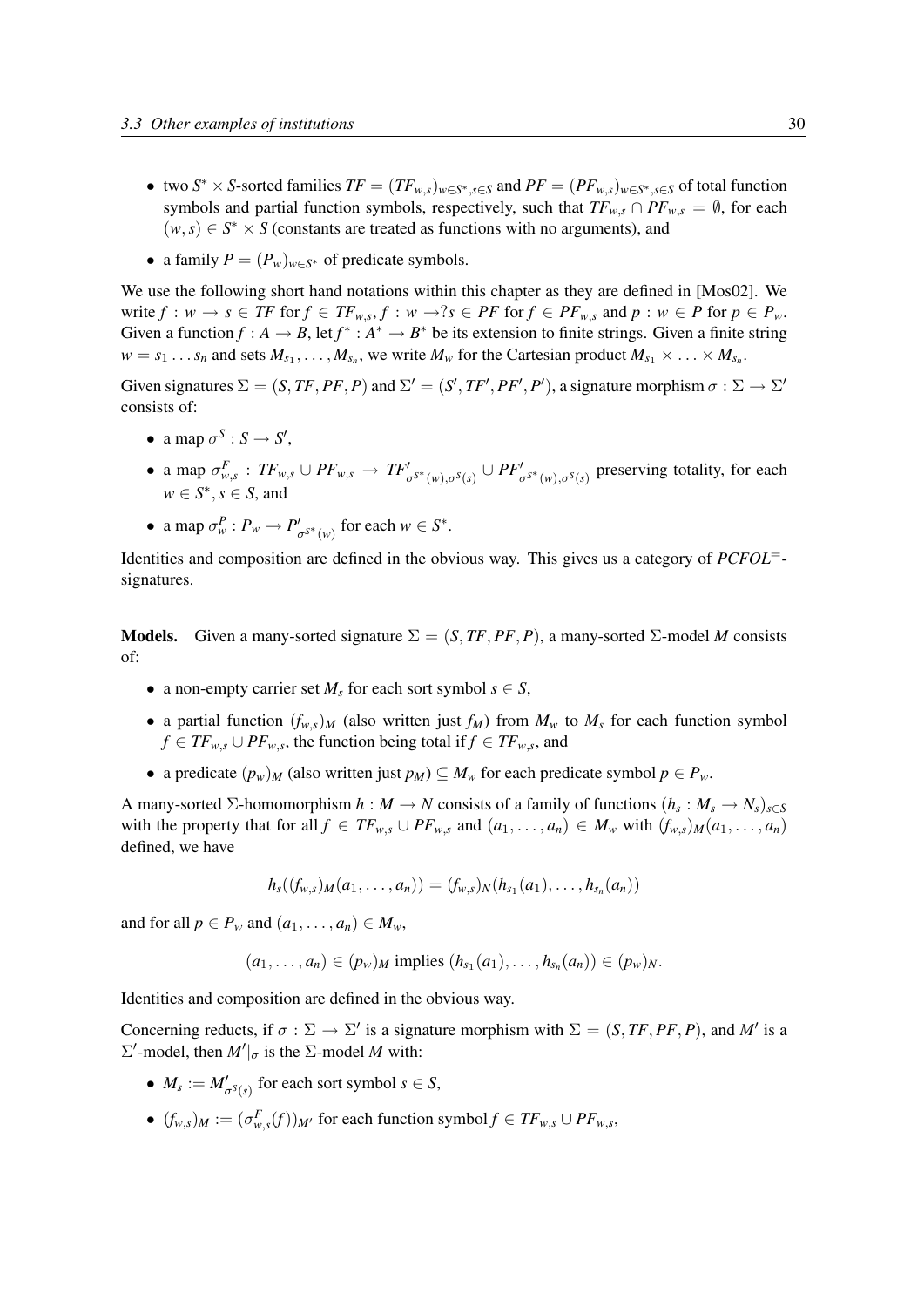•  $(p_w)_M := (\sigma_w^P(p))_{M'}$  for each predicate symbol  $p \in Pw$ .

This is well defined since  $\sigma_{w,s}^F$  preserves totality.

Given a  $\Sigma'$ -homomorphism  $h' : M_1' \to M_2'$ , its reduct  $h|_{\sigma} : M_1'|_{\sigma} \to M_2'|_{\sigma}$  is the homomorphism defined by

$$
(h'|_{\sigma})_s := h'_{\sigma^S(s)}
$$
 for each sort symbol  $s \in S$ .

It is easy to see that the reduct w.r.t. the identity is the identity, and that the reduct w.r.t. a composition is the composition of the reducts w.r.t. the signature morphisms that are composed. Thus, mod is a functor.

Sentences. A many-sorted atomic Σ-formula with variables in *X* is either (1) an application of a qualified predicate symbol to terms of appropriate sorts, (2) an existential equation between terms of the same sort, (3) a strong equation between terms of the same sort, or (4) an assertion about the definedness of a term:

The set  $AF_{\Sigma}(X)$  of many-sorted atomic  $\Sigma$ -formulae with variables in *X* is the least set satisfying the following rules:

- 1.  $p_w(t_1,...,t_n) \in AF_\Sigma(X)$ , if  $t_i \in T_\Sigma(X)_{s_i}, p \in P_w, w = s_1...s_n \in S^*$ ,
- 2.  $t = t' \in AF_\Sigma(X)$ , if  $t, t' \in T_\Sigma(X)$ ,  $s \in S$  (existential equations),
- 3.  $t = t' \in AF_\Sigma(X)$ , if  $t, t' \in T_\Sigma(X)_s$ ,  $s \in S$  (strong equations),
- 4. *def*  $t \in AF_{\Sigma}(X)$ , if  $t \in T_{\Sigma}(X)$ ,  $s \in S$  (definedness assertions).

The set  $FO_{\Sigma}(X)$  of many-sorted first-order  $\Sigma$ -formulae with variables in *X* is the least set satisfying the following rules:

- 1.  $AF_{\Sigma}(X) \subseteq FO_{\Sigma}(X)$ ,
- 2.  $F \in FO_{\Sigma}(X)$  (read: false),
- 3.  $(\varphi \wedge \psi) \in FO_{\Sigma}(X)$  and  $(\varphi \Rightarrow \psi) \in FO_{\Sigma}(X)$  for  $\varphi, \psi \in FO_{\Sigma}(X)$ ,
- 4.  $(\forall x : s \bullet \varphi) \in FO_{\Sigma}(X)$  for  $\varphi \in FO_{\Sigma}(X \cup \{x : s\}), s \in S$ .

We omit brackets whenever this is unambiguous and use the usual abbreviations:  $\neg \varphi$  for  $\varphi \Rightarrow F$ ,  $\varphi \lor \psi$  for  $\neg(\neg \varphi \land \neg \psi)$ , *T* for  $\neg F$  and  $\exists x : s \bullet \varphi$  for  $\neg \forall x : s \bullet \neg \varphi$ .

Now a Σ-sentence is a closed many-sorted first-order Σ-formula (i.e., a many-sorted first-order Σ-formula in the empty set of variables). For further details see [Mos02].

**Satisfaction relation.** Even though the evaluation of a term w.r.t. a variable assignment may be undefined, the evaluation of a formula is always defined (and is either true or false). That is, we have a two-valued logic.

The application of a predicate symbol p to a sequence of argument terms holds w.r.t. a valuation  $\nu: X \to M$  iff the values of all the terms are defined under  $\nu^{\#}$  and give a tuple belonging to  $p_M$ . A definedness assertion concerning a term holds iff the value of the term is defined. An existential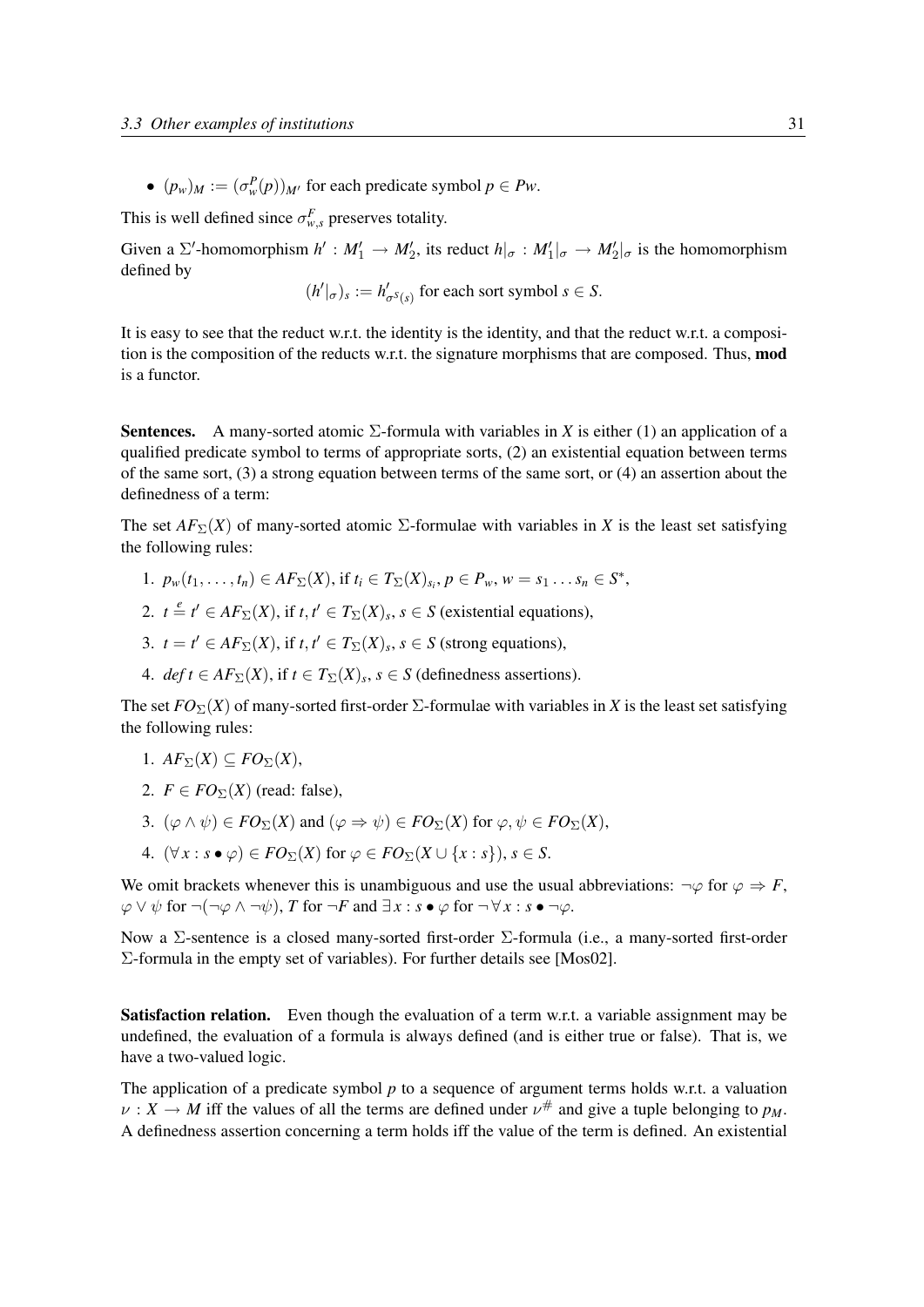equation holds iff the values of both terms are defined and identical, whereas a strong equation holds also when the values of both terms are undefined; thus both notions of equation coincide for defined terms.

A formula  $\varphi$  is satisfied in a model *M* (written  $M \models \varphi$ ) iff it is satisfied w.r.t. all variable valuations into M.

This concludes the presentation of *PFOL*<sup>=</sup>, for further details see [Mos02].

#### 3.3.2 *FOL*<sup>=</sup>

*FOL*<sup>=</sup> (first order logic with equality) is the sub-logic of *PFOL*<sup>=</sup> with the restriction that the set of partial functions symbols within the signature is empty.

#### 3.3.3 *SubPFOL*<sup>=</sup>

We present here some parts of the institution *SubPFOL*<sup>=</sup> (sub-sorted partial first order logic with equality) as it is defined in [Mos02]. We present only the signatures, models and the sentences.

**Signatures.** A *sub-sorted signature*  $\Sigma = (S, TF, PF, P, \leq_S)$  consists of a many-sorted signature  $(S, TF, PF, P)$  (as defined in *PFOL*<sup>=</sup>) together with a reflexive and transitive *sub-sort relation*  $\leqslant_S$  $\subseteq$  *S* × *S*. The relation  $\leq_S$  extends point-wise to sequences of sorts. We drop the subscript *S* when it is obvious from the context. For a *sub-sorted signature*  $\Sigma = (S, TF, PF, P, \leq_S)$  we define *overloading relations* ∼*F* and ∼*P* for function and predicate symbols, respectively. Let  $f : w_1 \rightarrow s_1$ , *f* : *w*<sub>2</sub> → *s*<sub>2</sub> ∈ *TF* ∪ *PF*. Then *f* : *w*<sub>1</sub> → *s*<sub>1</sub> ∼ *F f* : *w*<sub>2</sub> → *s*<sub>2</sub> iff there exist *w* ∈ *S*<sup>\*</sup>, *s* ∈ *S* such that *w* ≤ *w*<sub>1</sub>, *w* ≤ *w*<sub>2</sub>, *s*<sub>1</sub> ≤ *s*, and *s*<sub>2</sub> ≤ *s*. Let *p* : *w*<sub>1</sub>, *p* : *w*<sub>2</sub> ∈ *P*. Then *p* : *w*<sub>1</sub> ∼ *p y* : *w*<sub>2</sub> iff there exists  $w \in S^*$  such that  $w \leq w_1$  and  $w \leq w_2$ .

With each sub-sorted signature  $\Sigma = (S, TF, PF, P, \leq_S)$  we associate a many-sorted signature  $\hat{\Sigma} = \Sigma$  $(S, TF, PF, P)$ , which extends the underlying many-sorted signature  $(S, TF, PF, P)$  with

- a total *injection* function symbol  $\text{inj}: s \rightarrow s'$  for each pair of sorts  $s \leq s'$ ,
- a partial *projection* function symbol  $pr : s' \rightarrow ?s$  for each pair of sorts  $s \leq s s'$ , and
- an unary *membership* predicate symbol  $\in$ <sup>*s*</sup>: *s'* for each pair of sorts *s*  $\leq$  *s'*.

We assume that the symbols used for injection, projection and membership are not used otherwise in  $\Sigma$ . In formulae, we also write  $t \in s$  instead of  $\in_{s'}^s$  (*t*) if *s'* is clear from the context.

Models. *Sub-sorted* Σ*-models* are many-sorted Σˆ-models satisfying in *PFOL*<sup>=</sup> the following set of axioms  $\hat{J}(\Sigma)$  (all variables are universally quantified):

- 1. in  $j_{s,s}(x) \stackrel{e}{=} x$  for  $s \in S$  (identity),
- 2. in  $j_{s,s'}(x) \stackrel{e}{=}$  in  $j_{s,s'}(y) \Rightarrow x \stackrel{e}{=} y$  for  $s \leq s'$  (embedding-injectivity),
- 3. inj<sub>s',s''</sub>(inj<sub>s,s'</sub>'(x))  $\stackrel{e}{=}$  inj<sub>s,s''</sub>(x) for  $s \leqslant_S s' \leqslant_S s''$  (transitivity),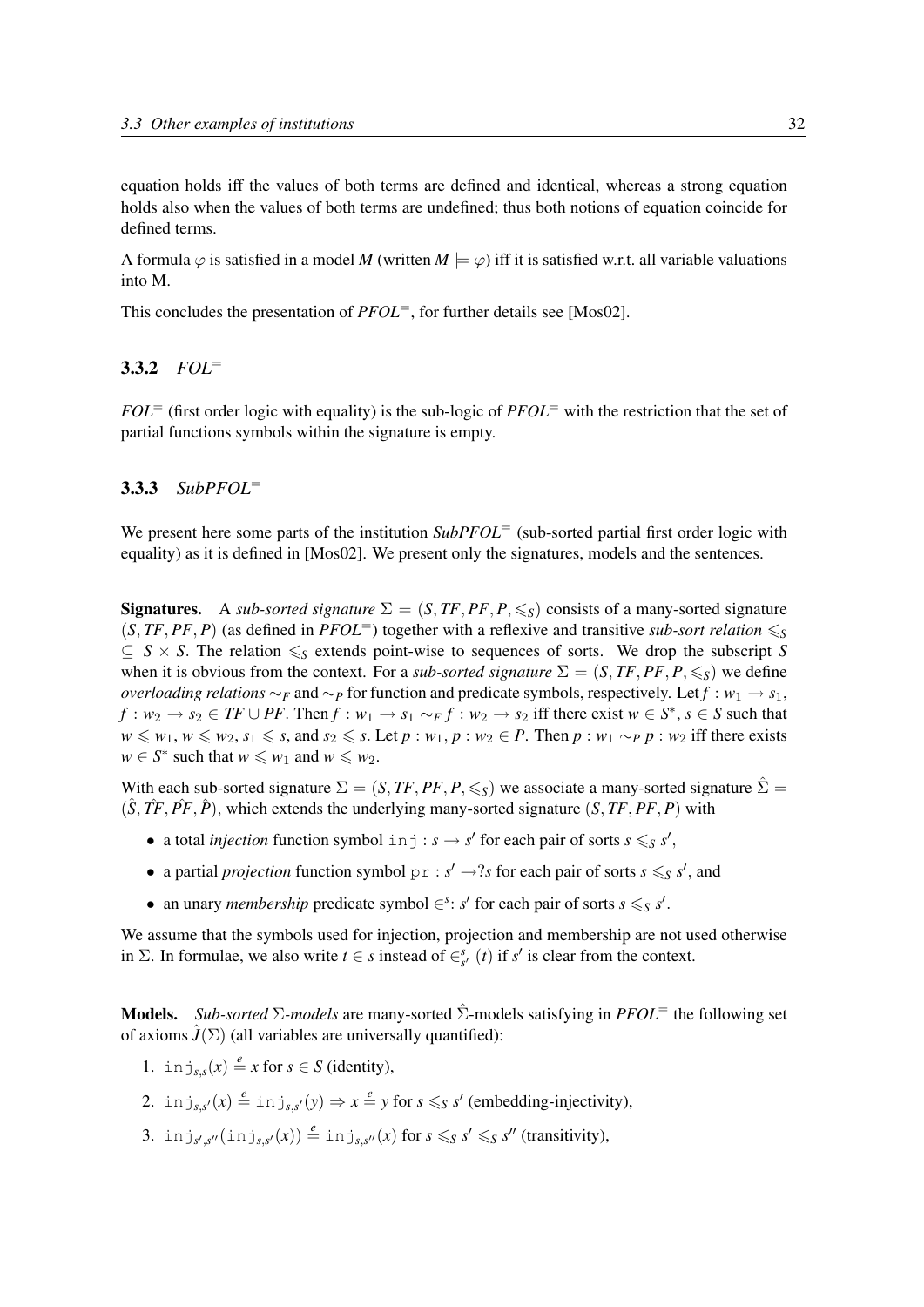- 4.  $pr_{s',s}((\text{in }j_{s,s'}(x)) \stackrel{e}{=} x \text{ for } s \leq s' \text{ (projection)},$
- 5.  $pr_{s',s}(x) \stackrel{e}{=} pr_{s',s}(y) \Rightarrow x \stackrel{e}{=} y$  for  $s \leq s'$  (projection-injectivity),
- 6.  $\in_{s'}^s$   $(x) \Leftrightarrow \text{def } \text{pr}_{s',s}(x) \text{ for } s \leq s' \text{ (membership)},$
- 7. inj<sub>s',s</sub>( $f_{w',s'}(i_n,j_{s_1,s'_1}(x_1),...,i_n,j_{s_n,s'_n}(x_n)))$ ) =  $\text{in } j_{s'',s}(f_{w'',s''}(\text{in } j_{s_1,s_1''}(x_1),\ldots,\text{in } j_{s_n,s_n''}(x_n))) \text{ for } f_{w',s'} \sim_F f_{w'',s''},$ where  $w \leq s$   $w', w'', w = s_1 \dots s_n$ ,  $w' = s'_1 \dots s'_n$ ,  $w'' = s''_1 \dots s''_n$ ,  $s', s'' \leq s$  (functionmonotonicity),
- $8. p_{w'}(\text{inj}_{s_1,s'_1}(x_1), \ldots, \text{inj}_{s_n,s'_n}(x_n)) \Leftrightarrow$  $p_{w''}(\text{inj}_{s_1,s_1''}(x_1), \ldots, \text{inj}_{s_n,s_n''}(x_n))$  for  $p_{w'} \sim_p p_{w''}$ , where  $w \le s_1, s_1 \le w'$ ,  $w''$ ,  $w = s_1 \dots s_n$ ,  $w' = s'_1 \dots s'_n$ ,  $w'' = s''_1 \dots s''_n$  (predicate-monotonicity).

Sentences. *Sub-sorted* Σ*-sentences* are ordinary *many-sorted* Σˆ*-sentences*.

For further details of this institution see [Mos02].

## 3.4 Presentations

We present here the notions of the category of theories and the category of presentations as they are defined in [Mos02]. Let us fix an arbitrary institution  $I = (\mathbf{SIGN}, \mathbf{sen}, \mathbf{mod}, \models)$ . The simplest specifications over an arbitrary institution are just *theories*  $T = \langle \Sigma, \Gamma \rangle$ , where  $\Sigma$  is a signature in SIGN and  $\Gamma \subseteq \text{Sen}(\Sigma)$  is a set of sentences. We set  $\text{Sig}(T) = \Sigma$  and  $\text{Ax}(T) = \Gamma$ . *Theory morphisms*  $\sigma \langle \Sigma, \Gamma \rangle \to \langle \Sigma', \Gamma' \rangle$  are those signature morphisms  $\sigma : \Sigma \to \Sigma'$  for which  $\Gamma' \models_{\Sigma'} \sigma(\Gamma)$ , that is, axioms are mapped to logical consequences. By inheriting composition and identities from SIGN, we obtain a category TH of theories. It is easy to extend sen and mod to start from TH by putting  $\textbf{sen}(\langle \Sigma, \Gamma \rangle) = \textit{Sen}(\Sigma)$  and letting  $\textbf{mod}(\langle \Sigma, \Gamma \rangle)$  be the full sub-category of  $\textbf{mod}(\Sigma)$ induced by the class of those models *M* satisfying Γ. The category PRES of presentations (also called flat specifications) is the full sub-category of theories having finite sets of axioms.

### 3.5 Institutions representations

In order to relate different institutions, we use the notion of institution representations (also called institutions comorphisms). These allow us to encode one institution within another institution and are implemented within the tool HETS [MML07] (see Section 4.2).

An institution representation from an institution *I* to an institution *J* is a triple which consists of three components: a functor  $\Phi$ , a natural transformation  $\alpha$ , and a natural transformation  $\beta$ .

The functor Φ translates *I*-signatures into *J*-presentations. This means that the signatures of *I* are translated into signatures of *J* plus a finite set of axioms. For example in the translation of *PFOL*=(partial first order logic with equality) to *FOL*=(first order logic with equality), partial functions can be encoded as total functions provided an extra undefined element is added to each set of sort symbols and also a definedness function on each sort is added. Axioms are then needed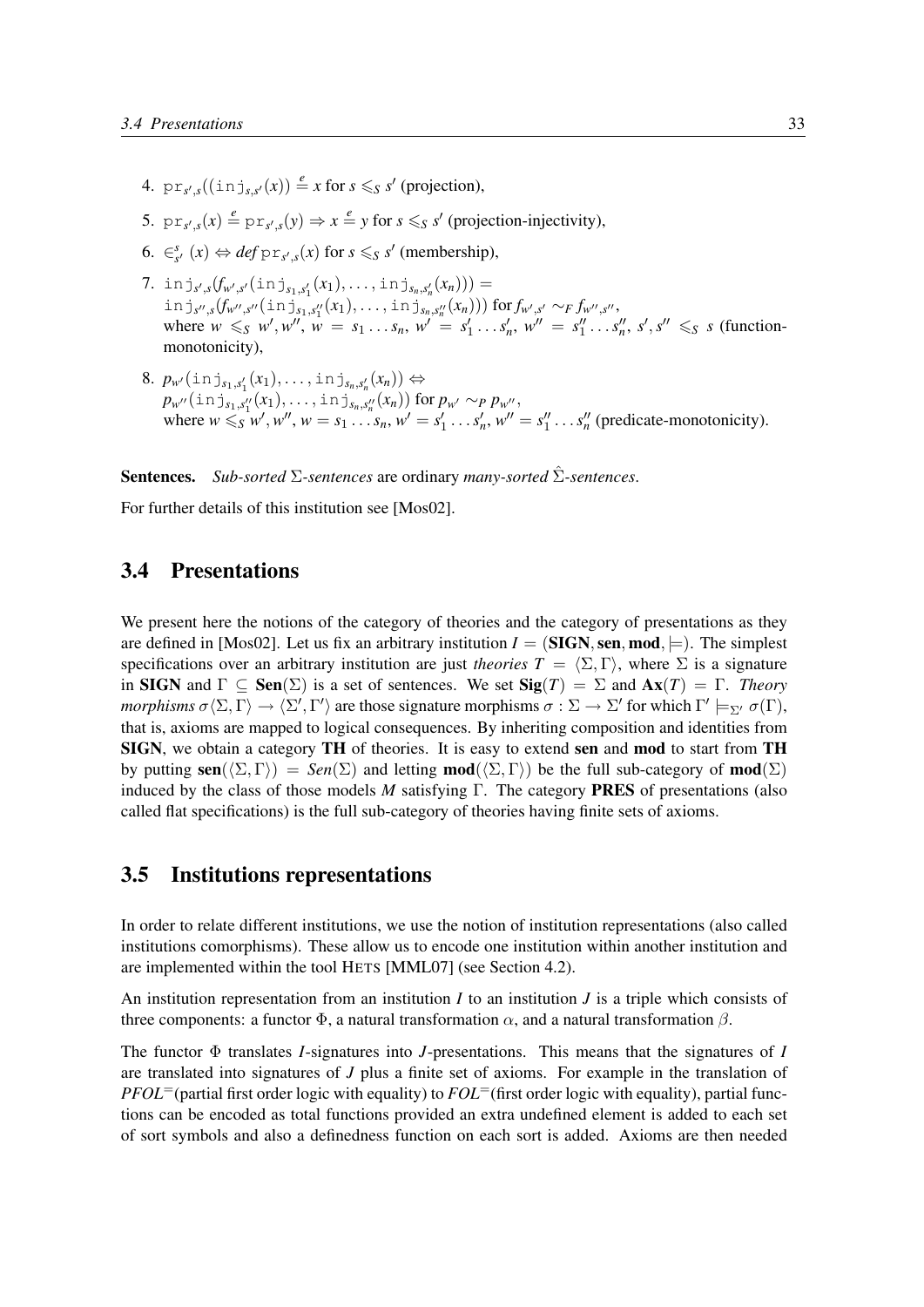to control how the definedness functions behave (e.g., definedness should hold for every element of the sort expect the undefined element). This is why *J*-presentations are required and not just *J*-signatures.

The natural transformation  $\alpha$  translates *I*-sentences to *J*-sentences. This is similar to the functor sen from institutions. The natural transformation β translates *J*-models to *I*-models, which again is similar to the functor mod from institutions.

Formally, given institutions  $I = (SIGN^I, sen^I, mod^I, \models^I)$  and  $J = (SIGN^J, sen^J, mod^J, \models^J)$ , a simple institution representation  $\mu = (\Phi, \alpha, \beta) : I \to J$  consists of

- a functor  $\Phi : \mathbf{SIGN}^I \to \mathbf{PRES}^J$ ,
- a natural transformation  $\alpha$  :  $\text{sen}^I \rightarrow \text{sen}^J \circ \Phi$ .
- a natural transformation  $\beta$  : **mod**<sup>*I*</sup>  $\circ$   $\Phi^{op} \to \textbf{mod}^I$ ,

such that the representation condition is satisfied: for every signature  $\Sigma$  in **SIGN<sup>I</sup>**, model M' in  $\text{mod}^J(\Phi(\Sigma))$  and sentence  $\varphi$  in  $\textbf{sen}^I(\Sigma)$  the following holds:

$$
M' \models^J_{\text{Sig}(\Phi(\Sigma))} \alpha_{\Sigma}(\varphi) \Leftrightarrow \beta_{\Sigma}(M') \models^I_{\Sigma} \varphi
$$

The above means that for each signature  $\Sigma$  in **SIGN<sup>I</sup>**,  $\Phi$  maps  $\Sigma$  to a *J*-presentation  $\Phi(\Sigma)$  in **PRES<sup>***J***</sup>**. For every signature morphism  $\sigma : \Sigma \to \Sigma'$  in **SIGN<sup>I</sup>**,  $\Phi$  maps  $\sigma$  to a presentation morphism  $\Phi(\sigma): \Phi(\Sigma) \to \Phi(\Sigma')$  in **PRES<sup>***J***</sup>**, which translates *J*-presentations over  $\Sigma$  into presentations over  $\Sigma^{\prime}$ .

For every signature  $\Sigma$  in **SIGN<sup>I</sup>**, there is a sentence translation  $\alpha_{\Sigma} : \textbf{sen}^I(\Sigma) \to \textbf{sen}^J(\Phi(\Sigma))$  which translates *I*-sentences to *J*-sentences.

For every signature  $\Sigma$  in **SIGN<sup>I</sup>**, there is a model translation  $\beta_{\Sigma}$  : **mod**<sup>I</sup> $(\Phi(\Sigma)) \to \text{mod}^I(\Sigma)$  which translates *J*-models to *I*-models.  $\beta$  is a contravariant model translation, similar to that of **mod** of an institution.

The representation condition has the same idea as the satisfaction condition of Institutions. This ensures that satisfaction with respect to the satisfaction relation, is preserved across translation of sentences from institution *I* to institution *J* and translation of models from institution *J* to institution *I*.

As  $\alpha$  is a natural transformation, any signature morphism  $\sigma : \Sigma \to \Sigma'$  in **SIGN<sup>I</sup>** makes the following diagram commute: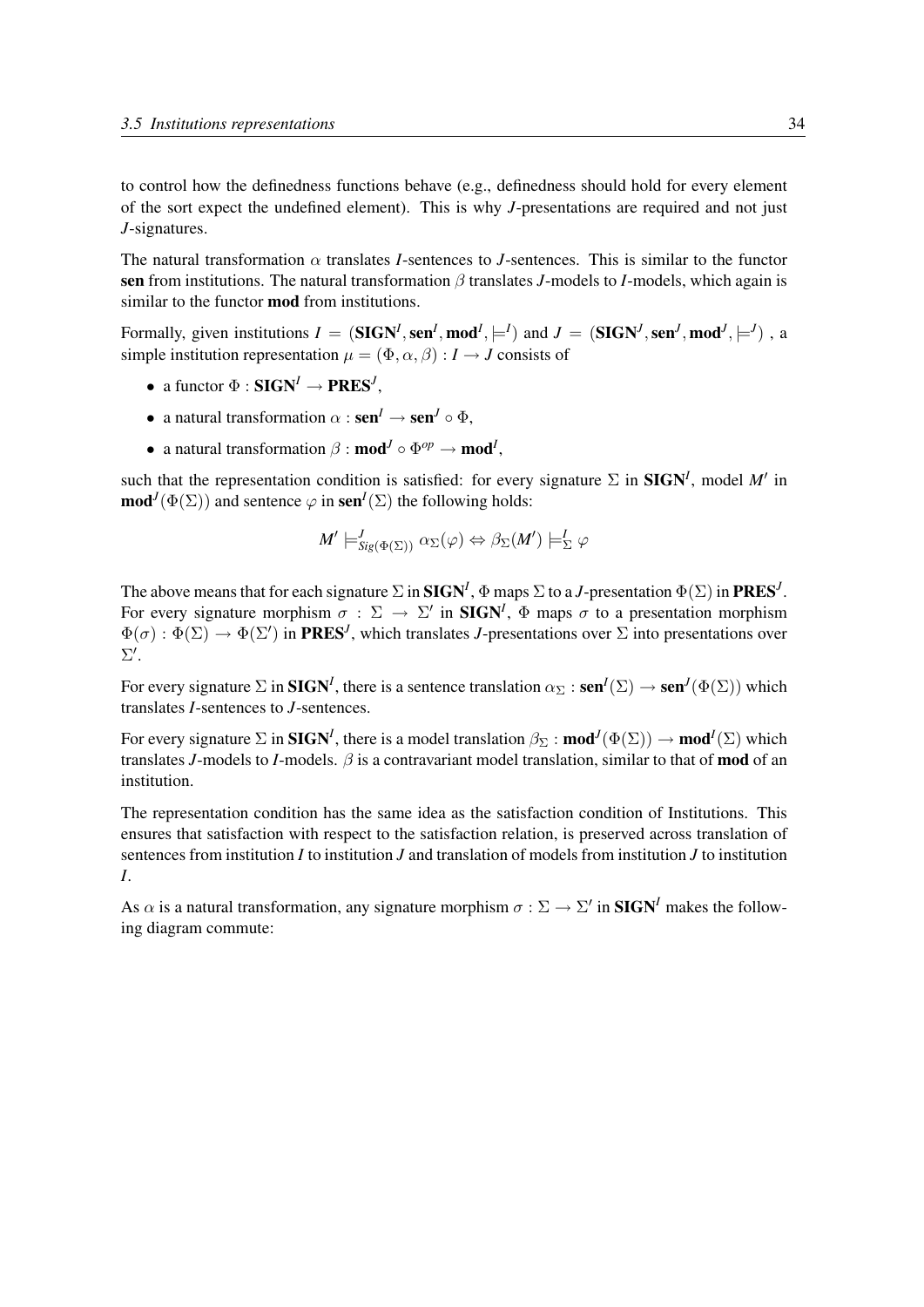

Similarly, as  $\beta$  is a natural transformation, any signature morphism  $\sigma : \Sigma \to \Sigma'$  in **SIGN<sup>I</sup>** makes the following diagram commute:



We have presented here the notion of institutions representations that allows one to encode one institution within another institution. Two institution representations from institutions *I* to *J* and *J* to *K* can be composed together to form an institution representation from institution *I* to institution *K*. This allows encodings of one institution within another institution where no direct representations are available.

## 3.6 Examples of institution representations

We now present the institutions representations used in Section 4.2 that allows HETS to encode CASL specifications within the theorem prover Isabelle/HOL. First we present the institution representation that allows one to encode  $SubPFOL^=$  in  $PFOL^=$  – Section 3.6.1. Followed by the institution representation for encoding  $PFOL^=$  in  $FOL^=$  – Section 3.6.2. Both these institution representations can be composed together to form an encoding from CASL to Isabelle/HOL<sup>2</sup>.

<sup>&</sup>lt;sup>2</sup>For simplicity we disregard sort generation constraints in our discussions, as they currently play no role in our CSP-CASL encoding. This is justified by an implementation issue within HETS.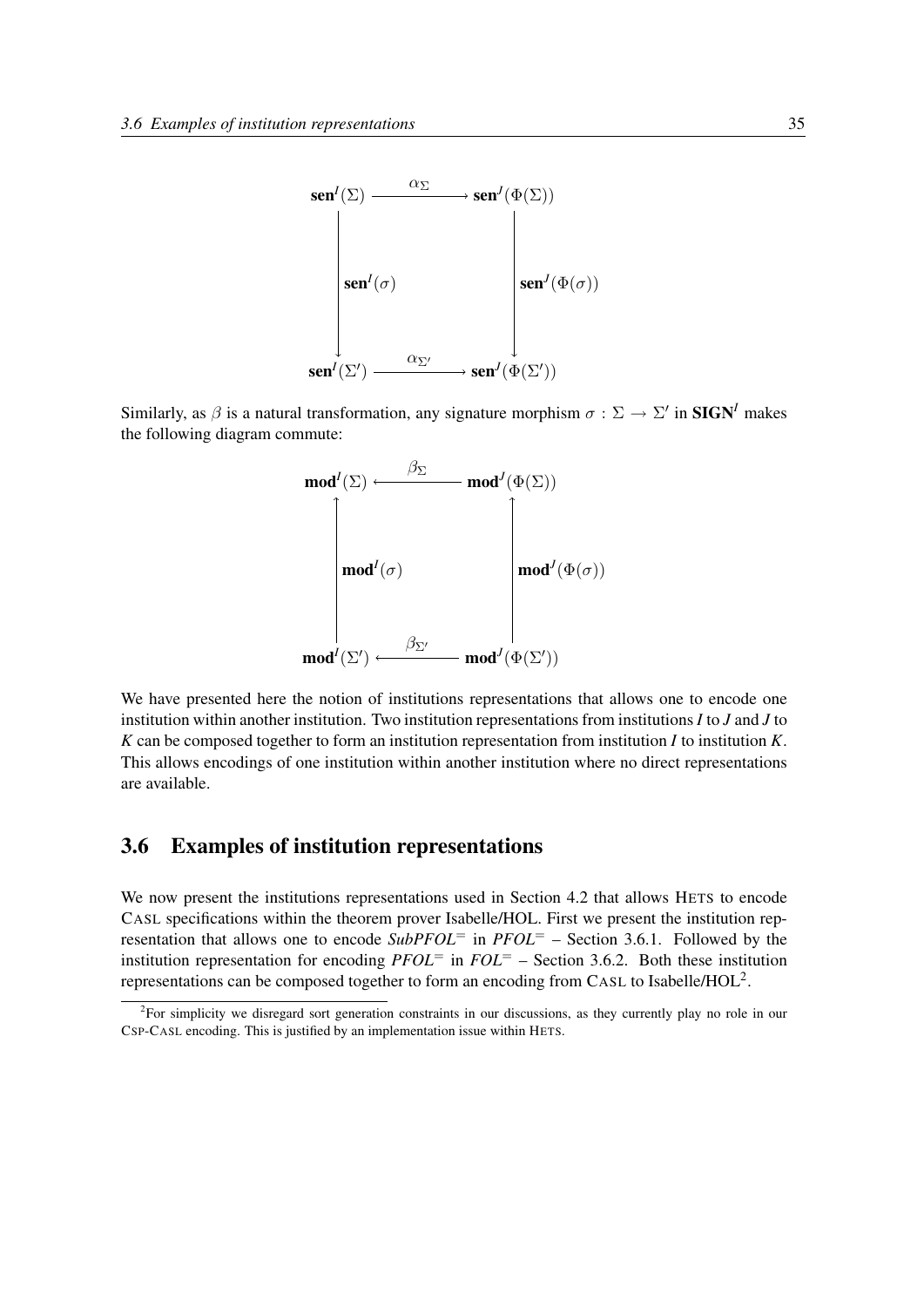## 3.6.1 Representing *SubPFOL*<sup>=</sup> in *PFOL*<sup>=</sup>

We present here the translation of the institution *SubPFOL*<sup>=</sup> to *PFOL*<sup>=</sup> as it is defined in [Mos02]. The translation is trivial, since the institution *SubPFOL*<sup>=</sup> is defined in terms of the institution *PFOL*<sup>=</sup> (see Section 3.3.3):

- *Signatures.* A signature  $\Sigma$  is mapped to the presentation  $(\hat{\Sigma}, \hat{J}(\Sigma))$ .
- *Models*. Model translation is the identity.
- *Sentences.* Sentence translation is the identity.
- *Satisfaction.* The representation condition follows immediately.

#### 3.6.2 Representing *PFOL*<sup>=</sup> in *FOL*<sup>=</sup>

We present here some parts of the translation of the institution *PFOL*<sup>=</sup> to *FOL*<sup>=</sup> as it is defined in [Mos02]. Specifically, we present the signature translation and the sentence translation.

The main idea is to use a definedness predicate to divide each carrier set into defined and undefined elements. The defined elements represent ordinary values, while the undefined elements all represent the undefined. Partial functions thus can be totalised: they possibly yield an undefined element. We specify that there is at least one undefined element  $\perp$ , however, it may be not the only one.

**Signatures.** A *PFOL*<sup>=</sup>-signature  $\Sigma = (S, TF, PF, P)$  is translated to a  $FOL$ <sup>=</sup>-presentation having the signature

$$
Sig(\Phi(\Sigma)) = (S, TF \uplus PF \uplus {\{\perp : s \mid s \in S\}}, P \uplus {\{D : s \mid s \in S\}})
$$

and the set of axioms  $Ax(\Phi(\Sigma))$ :

- 1.  $\exists x : s \bullet D_s(x)$  for each  $s \in S$ ,
- 2.  $\neg D_s(\perp_s)$  for each  $s \in S$ ,
- 3.  $D_s(f(x_1,\ldots,x_n)) \Leftrightarrow \bigwedge_{i=1\ldots n} D_{s_i}(x_i)$  for each function symbol  $f : s_1 \ldots s_n \to s \in TF$ ,
- 4.  $D_s(g(x_1,...,x_n)) \Rightarrow \bigwedge_{i=1...n} D_{s_i}(x_i)$  for each partial function symbol  $g: s_1...s_n \rightarrow s$ *PF*,
- 5.  $p(x_1, \ldots, x_n) \Rightarrow \bigwedge_{i=1...n} D_{s_i}(x_i)$  for each predicate symbol  $p : s_1 \ldots s_n \in P$ .

*D* plays the role of a definedness predicate: the elements inside *D* are called defined, those outside *D* are called undefined. The axioms in the signature translation state that there is at least one defined element (1), that  $\perp$  is an undefined element (2), total functions are indeed total (3) and all functions  $((3), (4))$  and predicates  $(5)$  are strict.

As we want only a single undefined element in each sort, we add the extra axiom  $\neg(x = \perp_s) \Rightarrow$ *D*<sub>*s*</sub>(*x*) for each sort *s* ∈ *S* as defined in Section 4.1.6 of [Mos02]. This guarantees that the ⊥ element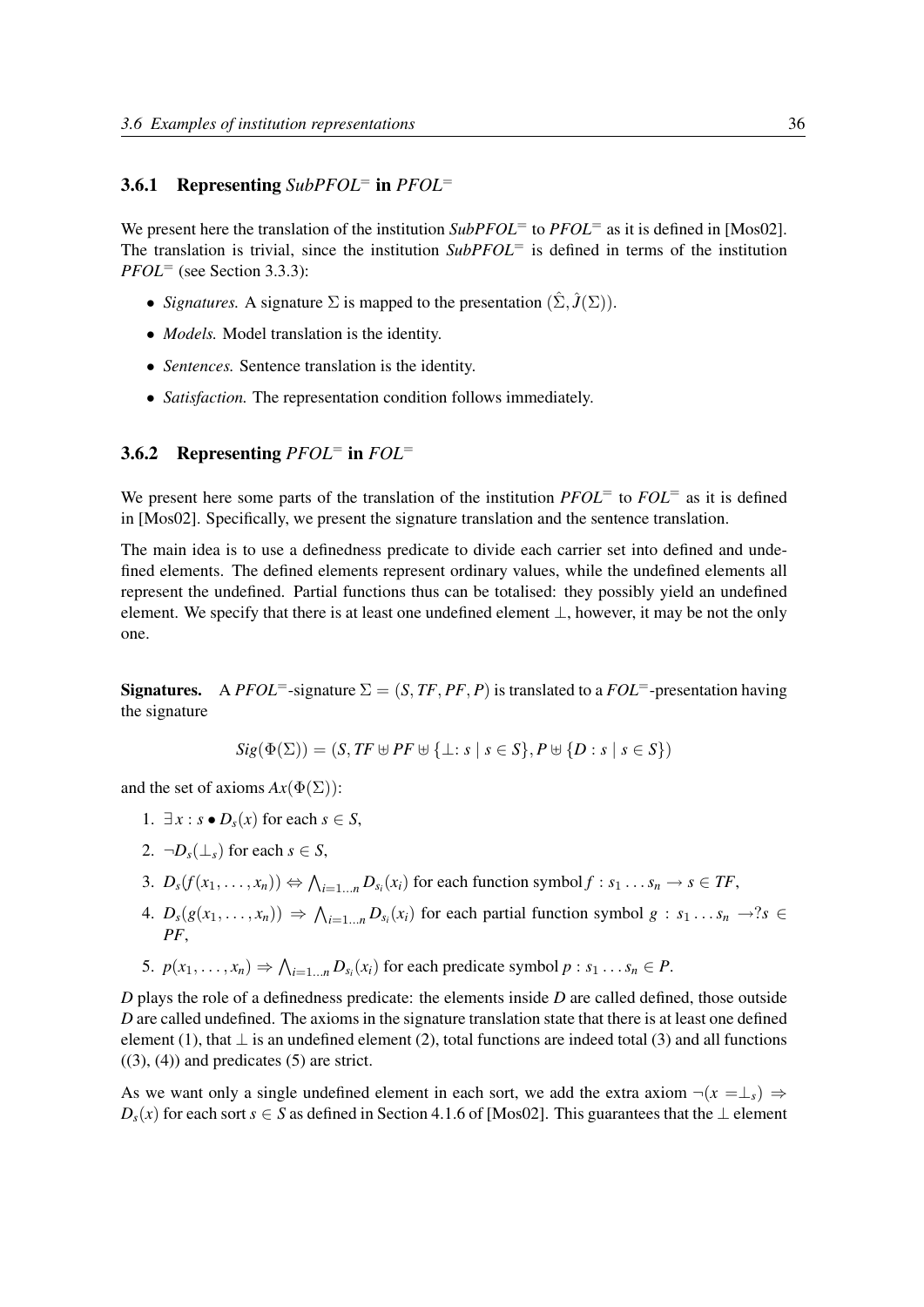is the only undefined element in each sort. This extra axiom along with axiom (2) simplifies to a new axiom  $\neg(D_s(x)) \Leftrightarrow (x = \perp_s)$  for each sort  $s \in S$ .

**Theorem 3.19:** Given a Signature  $\Sigma = (S, TF, PF, P)$ 

$$
\neg D_s(\perp_s) \land (\neg(x=\perp_s) \Rightarrow D_s(x)) \text{ iff } \neg(D_s(x)) \Leftrightarrow (x=\perp_s)
$$

for each  $x \in s$ ,  $s \in S$ .

*Proof.* We have proven this using the theorem prover SPASS [WBH<sup>+</sup>02].

 $\Box$ 

Sentences. The sentence translation keeps the structure of the sentences and maps strong and existential equality to appropriate circumscriptions using the definedness predicate *D*. Definedness is mapped to *D*, and quantifiers are relativised to the set of all defined elements [Mos02].

Formally, a  $\Sigma$ -sentence  $\varphi$  (in *PFOL*<sup>=</sup>) is translated to the  $\Phi(\Sigma)$ -sentence  $\alpha_{\Sigma}(\varphi)$ :

- $\alpha_{\Sigma}(\det(t)) = D_{s}(t),$
- $\bullet$   $\alpha_{\Sigma}(t_1 = t_2) = ((D_s(t_1) \vee D_s(t_2)) \Rightarrow t_1 = t_2),$
- $\alpha_{\Sigma}(\varphi \wedge \psi) = \alpha_{\Sigma}(\varphi) \wedge \alpha_{\Sigma}(\psi),$
- $\alpha_{\Sigma}(t_1 \stackrel{e}{=} t_2) = t_1 = t_2 \wedge D_s(t_1),$
- $\alpha_{\Sigma}(p(t_1, ..., t_n)) = p(t_1, ..., t_n),$
- $\alpha_{\Sigma}(F) = F$ ,
- $\alpha_{\Sigma}(\varphi \Rightarrow \psi) = \alpha_{\Sigma}(\varphi) \Rightarrow \alpha_{\Sigma}(\psi),$
- $\alpha_{\Sigma}(\forall x : s \bullet \varphi) = \forall x : s \bullet D_s(x) \Rightarrow \alpha_{\Sigma}(\varphi),$

For further details of this institution representation see [Mos02].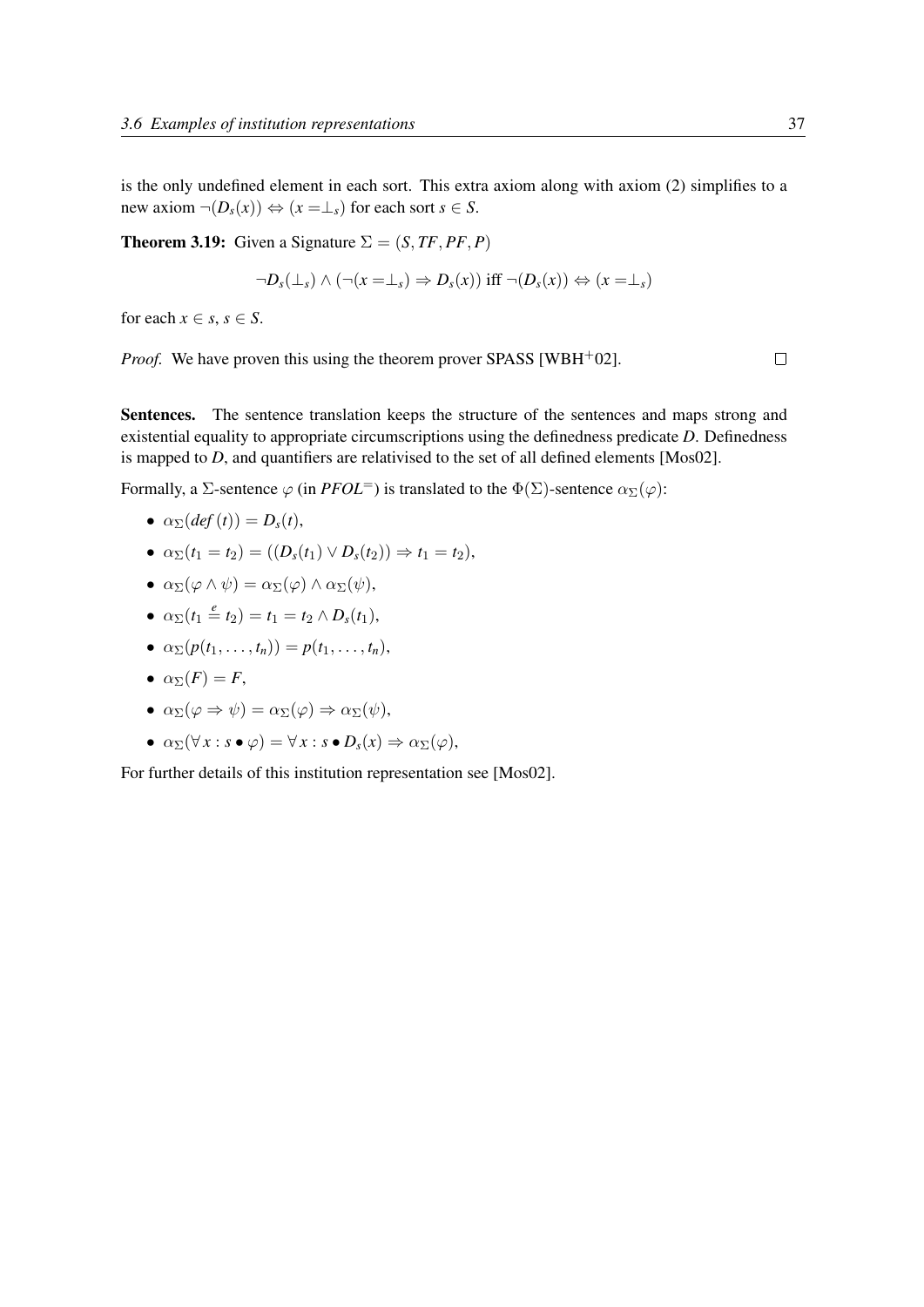## Chapter 4

# Tools involved

#### **Contents**

CSP-CASL-Prover re-uses existing technology and tools where appropriate. In this section we will explain what these tools are and what they do.

## 4.1 Isabelle/HOL

Isabelle [NPW02, Pau94] is a widely used, generic interactive theorem prover implemented in ML [MTH90]. It is developed at Cambridge University and the Technical University of Munich. Isabelle is a command line tool which is closely integrated with *Proof General* [Asp00, Pro] to provide a powerful graphical user interface. Isabelle has many variants, each one instantiated with a different logic. The most popular being Isabelle/HOL, the Isabelle variant that has been instantiated with Higher Order Logic (HOL). During this thesis we use the variant Isabelle/HOL.

Isabelle has an input language similar to ML which consists of *commands* and *proof commands*. *Commands* allow one to extend the logic in various ways. For example, by adding new types, data structures and functions. While *proof commands* allow one to interface with Isabelle in order to prove lemmas and theorems.

Isabelle has an outer syntax and an inner syntax. The outer syntax is where the *commands* and *proof commands* live, whereas the inner syntax is used within such *commands* and *proof commands* to specify formulae of the particular logic that Isabelle has been instantiated with. Hence the inner syntax changes depending on the logic in use and is surrounded by double quotes (these can be omitted if they are quoting a single term – which is often the case).

Using the techniques described here the tool CSP-Prover [IR05, IR06, IR] (see Section 4.3) provides a deep encoding of the process algebra CSP in Isabelle/HOL. HETS [MML07] on the other hand produces a shallow encoding of CASL in Isabelle/HOL (see Section 4.2).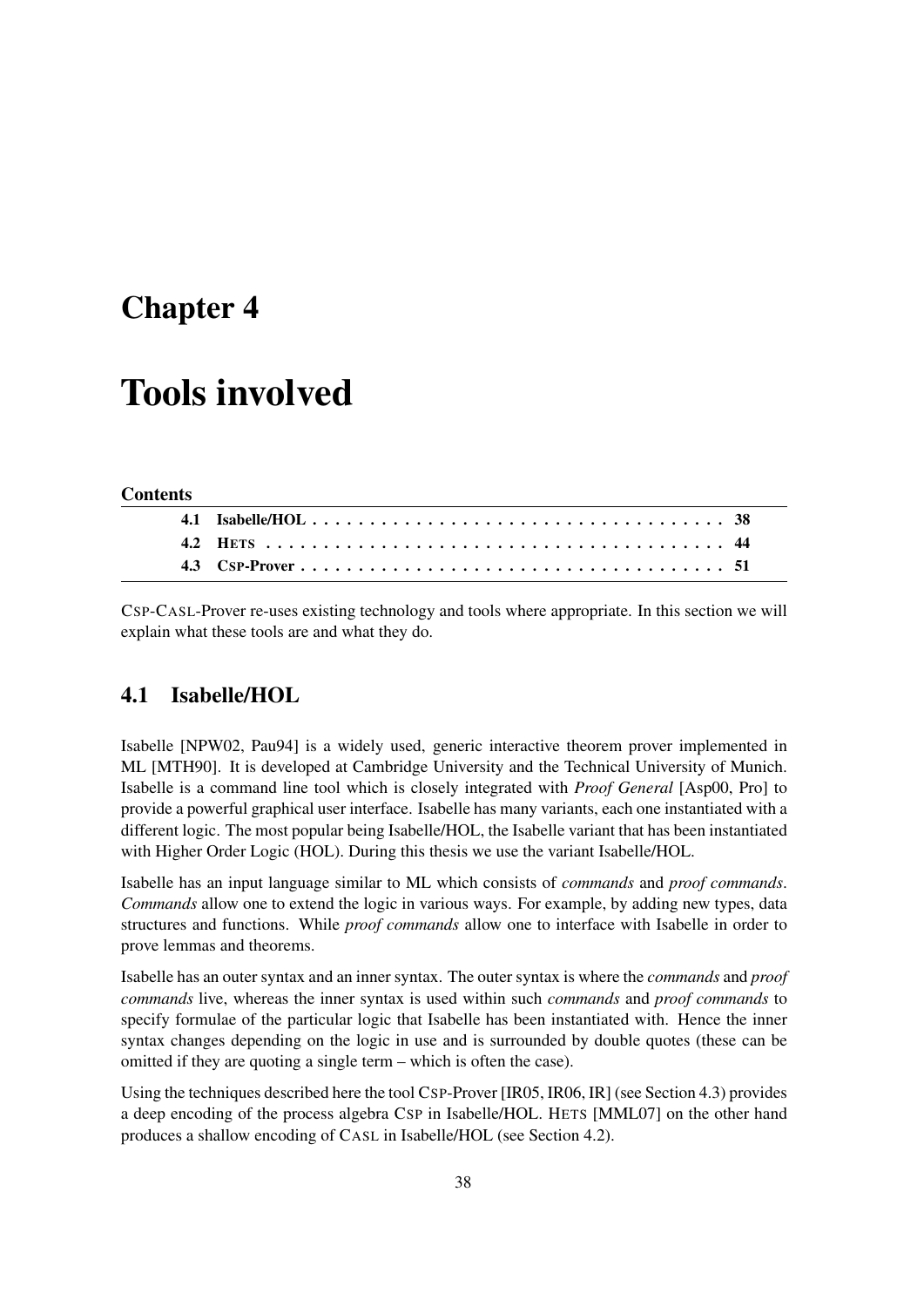#### 4.1.1 Theorems and proofs

The purpose of Isabelle is to aid the user in interactively proving theorems on mathematical formulae of a particular domain.

Theorems are entered into Isabelle via the *command*

```
theorem name [opt]: "formula"
```
where name is an optional argument used to later reference the theorem, opt are some options which control how Isabelle uses the theorem once it has been established and formula is the mathematical formula to be established as a theorem. This theorem then needs to be proven in Isabelle. Lemmas can also be introduced in a similar way by replacing the keyword theorem by the keyword lemma. Isabelle displays the proof goals which need to be discharged in order for that theorem to be proven. For example the command

**theorem**  $T1$ :  $''a+b = b+a$ 

creates a new theorem with the name  $T1$  and the formula  $a+b = b+a$ . Here we can see that no options have been specified and that  $a+b = b+a$  is a formula of the inner syntax of the particular logic in use. Isabelle displays the following proof goal once the above theorem command has been issued.

```
proof (prove): step 0
fixed variables: a, b
goal (lemma (T1), 1 subgoal):
 1. a + b = b + a
```
Here the goal only has a single sub-goal which is to prove  $a+b = b+a$ . The variables a and b have been fixed so that we can work with them, whereas in the theorem they where arbitrary. The display of the goals can be more complex where essentially the sub-goals are prefixed by a list of local assumptions which can be used to prove the goal.

To prove such a theorem, *proof commands* are issued which modify the proof state by transforming goals into other goals (or possibly many sub-goals). A goal is discharged if it is transformed into the truth value True. A theorem is proven when all of its proof obligations are discharged. Previously established theorems can be used within further proofs as new rules (see Section 4.1.4). Proof commands can be combined in various ways to form tactics (see Section 4.1.5), which can ease the burden of discharging proof goals.

Isabelle sometimes uses schematic variables inside goals where they usually can be considered as links between various goals. A *schematic variable* or *unknown* always has a ? as its first character. Logically, an *unknown* is a free variable. But it may be instantiated by another term during the proof process. For example, the mathematical theorem  $x = x$  is represented in Isabelle as  $2x = 2x$ , which means that Isabelle can instantiate it arbitrarily. This is in contrast to ordinary variables, which remain fixed [NPW02]. We normally do not use schematic variables explicitly, however the proof machinery uses the extensively.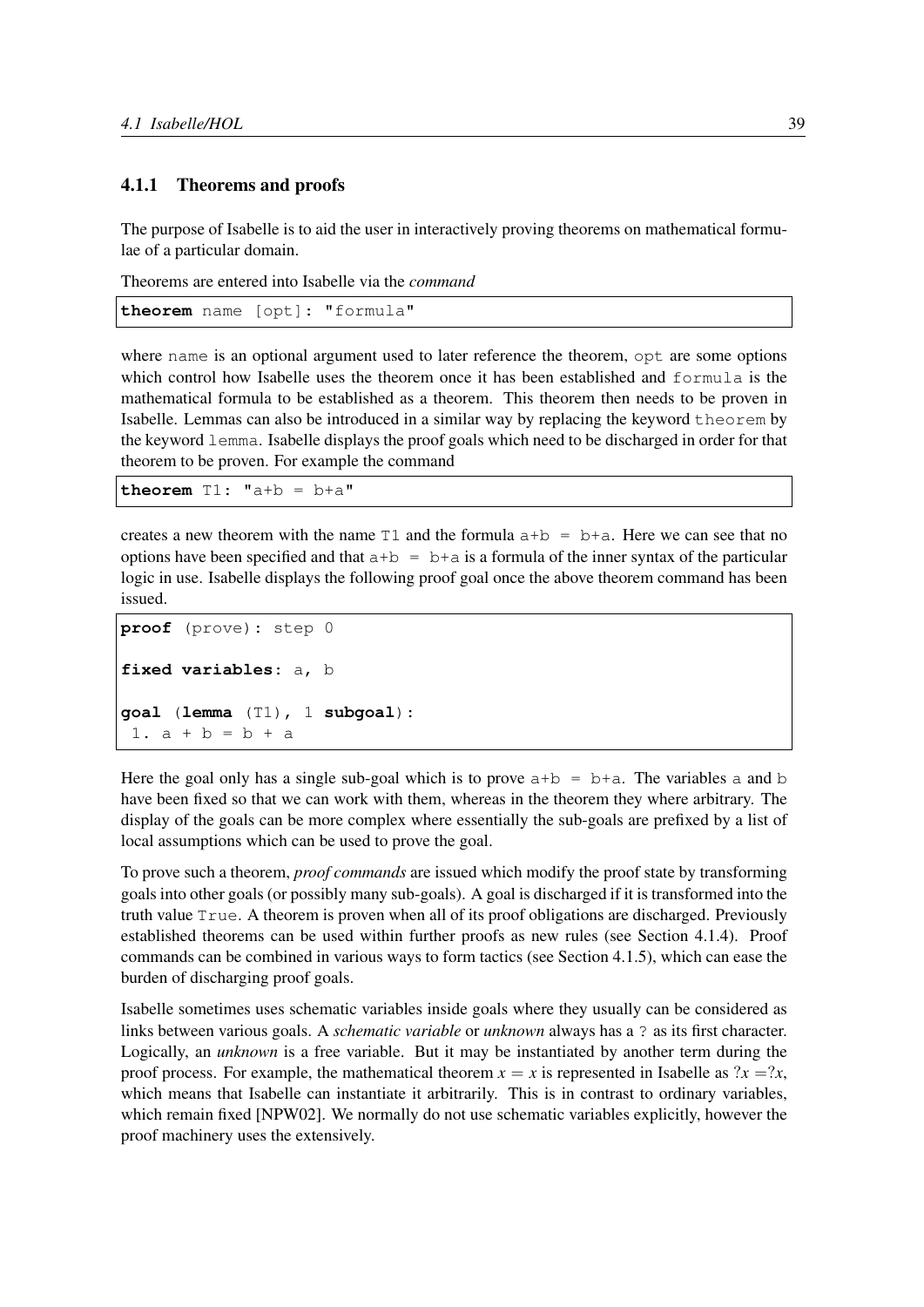#### 4.1.2 Theory files

Isabelle uses theory files which are scripts of Isabelle commands and proof commands. Such theory files can use theorems, proofs, data structures and functions written in other theory files. This brings in a concept of modularity and code re-use to Isabelle. Isabelle/HOL comes equipped with an extensive library of existing theory files which the user can make use of. For example the theory file nat.thy contains the formalisation of the natural numbers and operations on them in Isabelle/HOL.

A theory file has the general structure

```
theory T
imports B1 ... Bn
begin
  declarations, definitions, and proofs
end
```
where  $T$  is the theory's name,  $B1 \dots Bn$  are the names of existing theory files upon which this theory file is based and declarations, definitions, and proofs are the newly introduced types, functions and proofs.

#### 4.1.3 Commands

Commands allow one to extended the logic and can be seen as the functional programming language of Isabelle/HOL. For example, one can add new data structures, types and function definitions to Isabelle/HOL. This allows one to accommodate for the particular area of interest. Here we will give an overview of some of the most frequently used commands in the project.

New types can be introduced in various ways depending on what command is used. To introduce a new data type in Isabelle/HOL the command

```
datatype (a1, ..., an) t =
 C1 T11 ... T1k1 | ... | Cm Tm1 ... Cm TmKm
```
may be issued where t is the type name of the new data type, ai are type variables (parameters for the type),  $C_i$  are distinct constructors and  $Ti$  j are types. Recursive types are allowed, i.e., when the type t is used on the R.H.S as some of the types  $Ti$  - Polymorphic data types are created by using the type variables  $a_i$  on the R.H.S in place of some of the types  $Ti$  j. The parenthesis around the type parameters can be omitted in the case of zero or one parameter. For example, to add a new data type with the name Num, the command

```
datatype Num = N nat | I int
```
can be issued. This will create a new type which is the sum of natural numbers and integers. N and I are user chosen type constructors while nat and int are the built in types of natural numbers and integers respectively. Such a datatype declaration comes with built in induction tactics within Isabelle/HOL, see section 4.1.5 for details.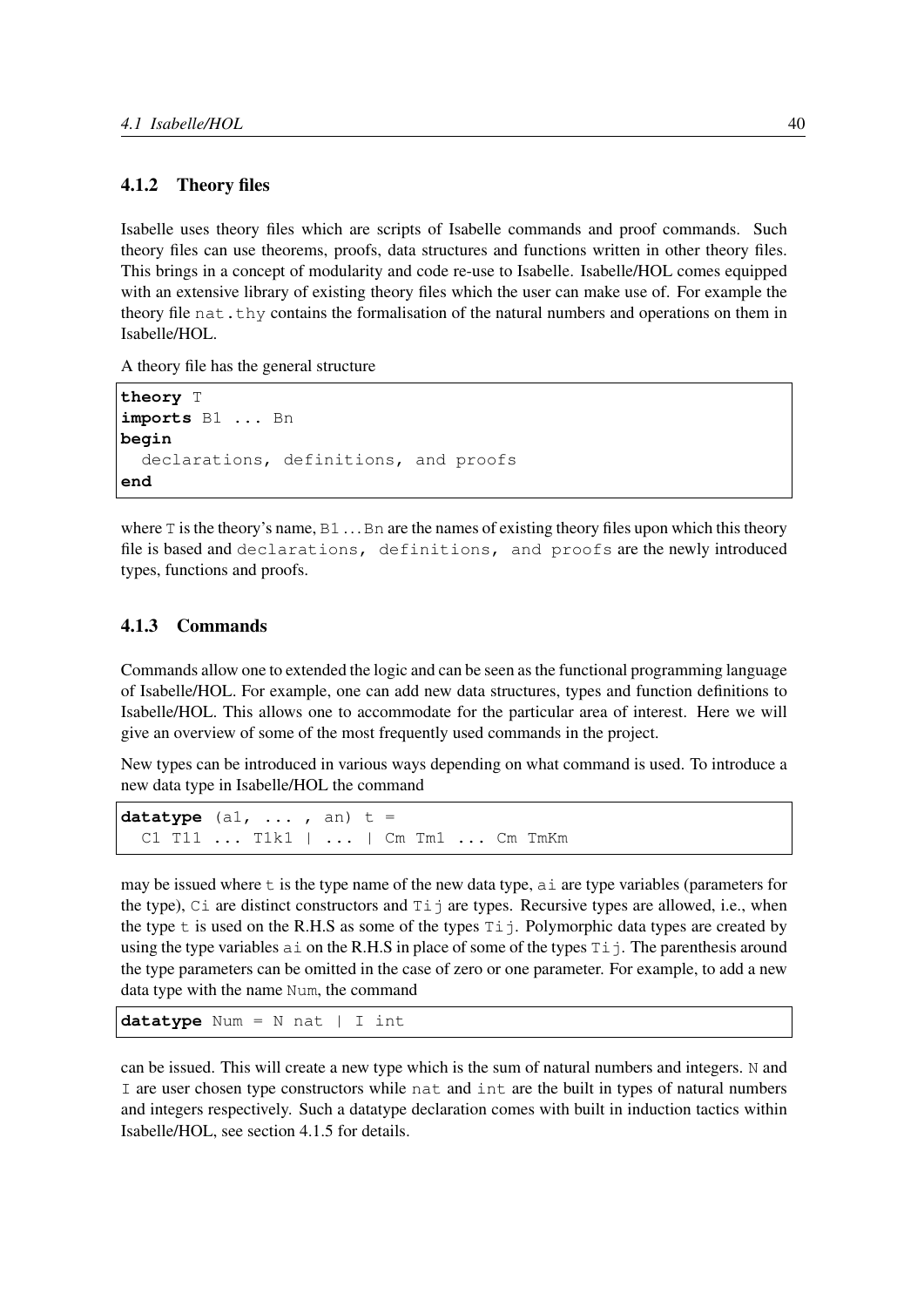Functions whose parameter is defined by a datatype command may be defined using primitive recursion via the primrec command. This allows on to define functions which are based on the recursive nature of types defined via the datatype command.

We can now define addition on our new type Num by creating a new function  $\nu$ lus:: Num  $\Rightarrow$  Num  $\Rightarrow$  Num such that a natural number will be returned only if both arguments are natural numbers, else an integer will be returned. This can be defined by primitive recursion as

```
consts plus:: "Num => Num => Num"
primrec "plus (N \ n) x = (case \ x \ of \ (N \ m) \implies N \ (n + m)| (I m) \implies I (int n) + m )"plus (I n) x = (case \times of \t(N \t m) \Rightarrow I \t(n + (int \t m))|\text{ } (I \text{ } m) \text{ } => \text{ } I \text{ } (n + m))"
```
where a number of other commands (namely, consts and case) have also been used. These commands will be explained in the next paragraph. When using primitive recursion (the command primrec) in Isabelle/HOL, it is required that all functions terminate. Non-terminating functions can cause inconsistencies in Isabelle/HOL. Due to the construction of Isabelle/HOL it is impossible to write a definition using the primrec command which Isabelle/HOL considers to be valid that is actually a definition of a non-terminating function. Isabelle does this by requiring that one parameter has been declared via a datatype command and that there is a single equation for each constructor of the datatype. This parameter must be called in a way that is structurally smaller. This with a few other restrictions ensures that the function terminates in all cases.

The consts command extends the signature by a new symbol. Here we declare the function plus which extends the signature with a new function. This function takes as parameters two values of type Num and returns a value of type Num. The case command allows for a definition based on the analysis of the constructors of a data type. We use this here to apply case analysis based on the constructor of the second parameter. The function int is a function that comes with Isabelle/HOL and converts a natural number (type nat) into an integer (type int).

#### 4.1.4 Proof commands

After a theorem or lemma command (see Section 4.1.1) has been issued, Isabelle changes into its proof mode. In this mode, proof obligations may be discharged by the application of proof commands.

Whilst developing a proof, the proof command sorry allows one to explore the proof structure. The proof command sorry instantly dismisses all goals and completes the proof. The theorem can be used later on in the script as if it has been proven. This can be very useful for top down development, where lower lemmas and theorems can be assumed to hold using the proof command sorry and later completed. All sorry proof commands must be replaced by real proofs in order to be sure that the theorem actually holds.

Another useful proof command is defer, which moves the first sub-goal to the end of the list of sub-goals. This is useful when the user wants to prove the most complex sub-goal first. For example, when the user is sure that the first sub-goal holds, but is unsure whether others hold. The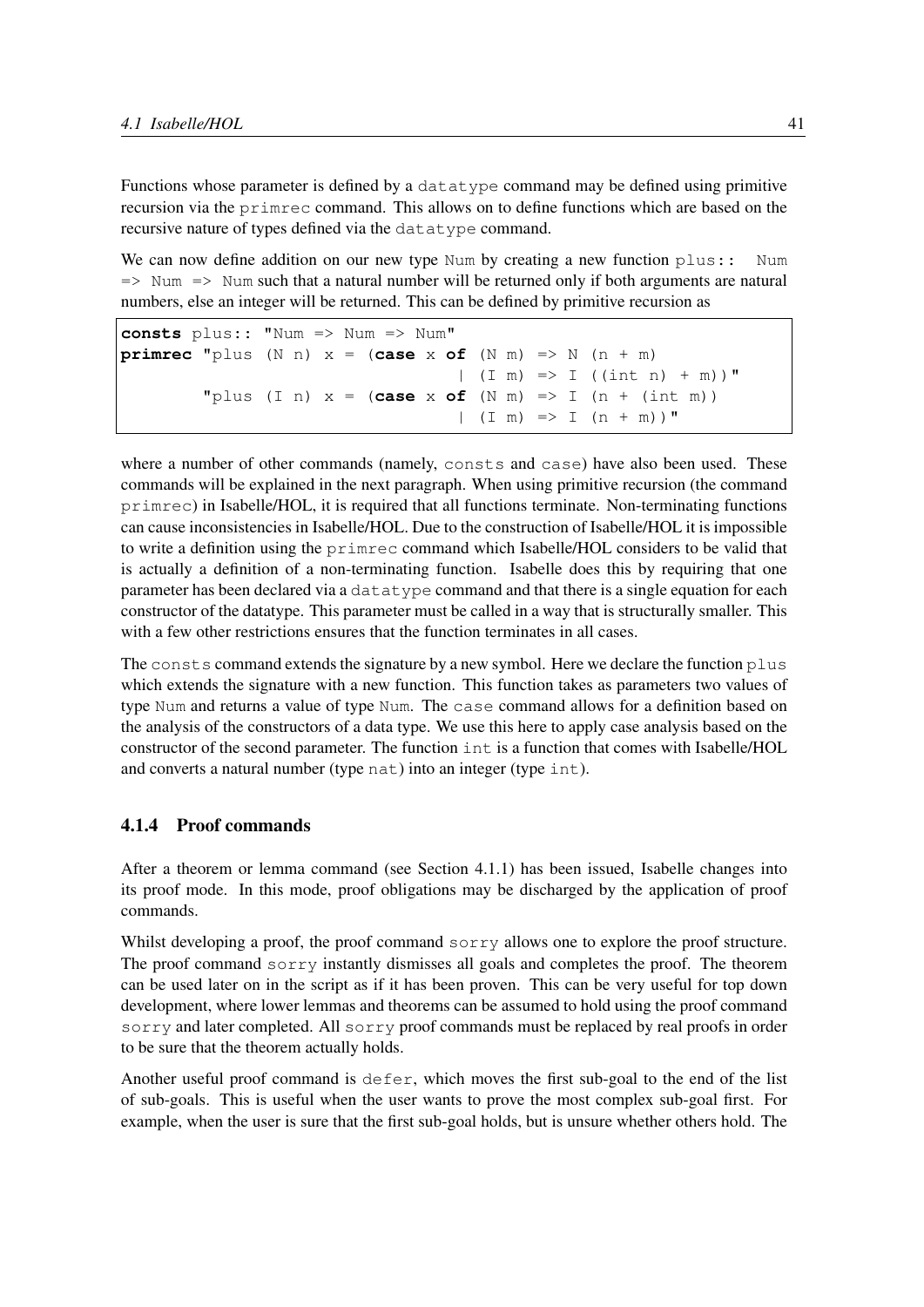hardest sub-goals can be investigated first, if this sub-goal cannot be proven then there is no point in continuing the rest of the proof. The proof command  $prefer n$  is similar and moves the nth sub-goal to the start of the list.

So far we have looked at proof commands that "organise" proofs, i.e., proof commands that re-order the sub-goal list and allows one to explore the proof structure. We now discuss proof commands that actually transform proof goals and allows one to make progress within proofs.

One of the most frequently used proof command is the apply command which is used to apply many different proof methods to the proof state. One such popular use of this is

**apply**(auto)

which tries to automatically prove all sub-goals. The auto proof method mainly tries to simplify all sub-goals by invoking the simplifier on each sub-goal in turn. This is a powerful method and one of the main proof tools of Isabelle/HOL.

Isabelle/HOL has a large collection of simplification rules called the *simpset*. When the simplifier is invoked, the rules in the *simpset* are applied (almost blindly) from left to right to the first subgoal and the sub-goal's assumptions. These rules are used as rewrite rules during the term rewriting process. This is a powerful method and can automatically prove many goals. The user can invoke the simplifier via the auto method via the proof command

**apply**(simp modifier list)

where the user may specify modifiers that control how the simplifier behaves. For example the user can specify a list of rules to be temporarily added the *simpset* via the proof command

**apply**(simp **add**: rules)

where rules are a list of the names of previously established lemmas and theorems to be temporally added to the *simpset*.

Rules can also be temporarily deleted from the *simpset* in a similar manner via the modifier del.

The simplifier applies rules almost blindly from left to right, as a result the user can easily add new rules that cause non-termination of the simplifier. For example, If the formula  $x=y == y = x$  was somehow added to the *simpset*, maybe because this formula was a result of another formula which had been re-written using a third rewrite rule, then this would easily lead to non-termination. It is useful in these cases to remove the offending rules from the simpset.

When a lemma or theorem is created the user can specify several options (see Section 4.1.1). For instance, one such option is the *simp* option that causes the lemma or theorem to be added to the *simpset* from that point onward.

When a lemma or theorem has been successfully proven (when all goals have been discharged), the proof command done should be issued which causes Isabelle to exit the proof mode and return to normal behaviour where *commands* can be issued again.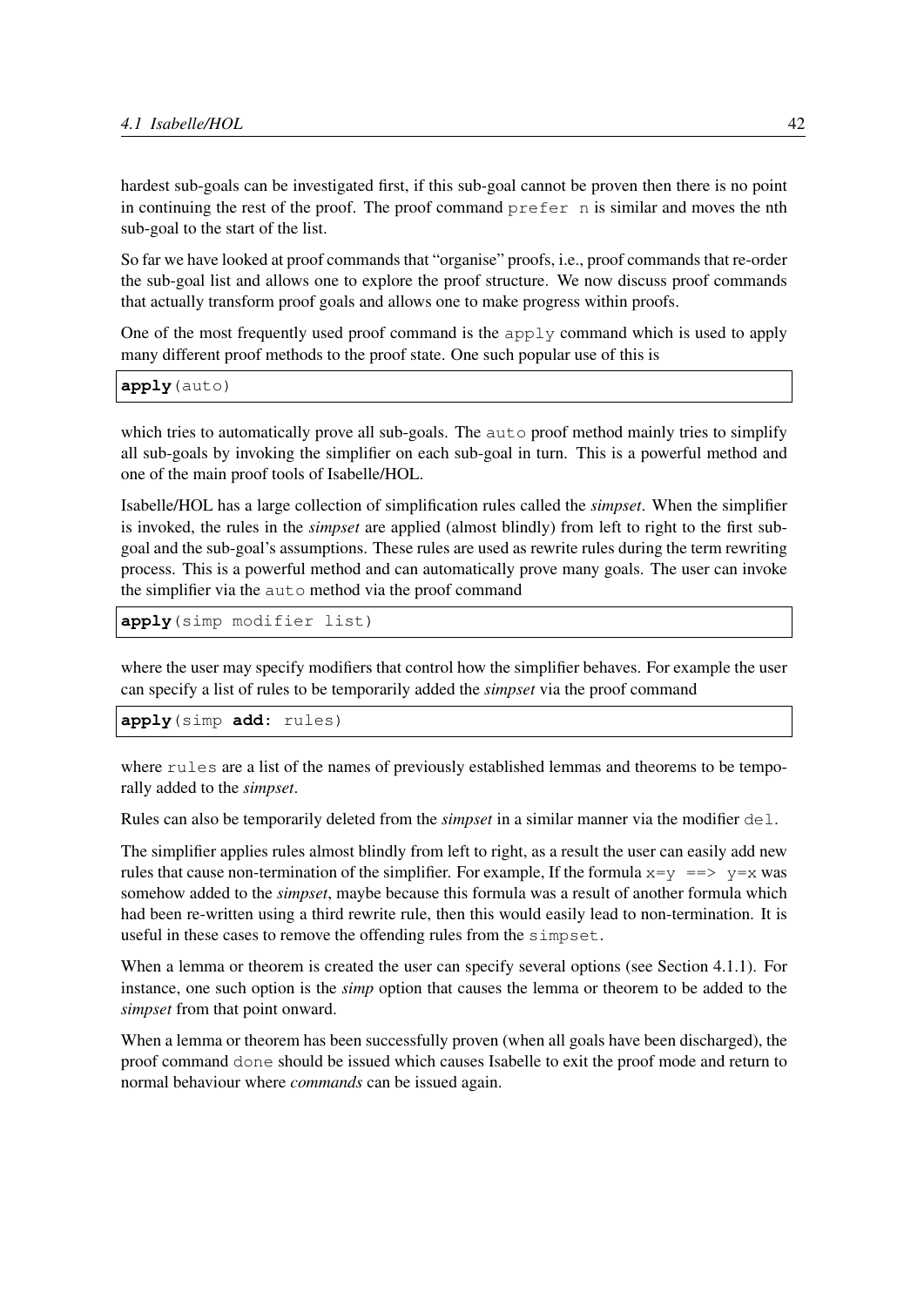#### 4.1.5 Tactics

Tactics allow the user to apply many proof steps in complex ways by issuing a single proof command. Tactics work by collecting together proof commands and applying them in certain combinations. Isabelle/HOL also comes with some built in tactics. One such tactic is induction over types declared using the datatype command. Its name is induct  $\pm$  ac. It is applied by the command apply(induct tac x) where x is the variable to apply induction on. When applied this *proof command* will transform the first sub-goal into many sub-goals, one for each constructor of the data type.

The following Isabelle/HOL code proves our new function plus (see Section 4.1.3) to be commutative. This uses the induction tactic and the auto proof method to easily prove the theorem.

```
1 theorem comm: "plus a b = plus b a"
2 apply (induct_tac a)
3 apply(induct_tac b)
4 prefer 3
5 apply(induct_tac b)
6 apply (auto)
7 done
```
The interesting steps here are the induction steps on the variables a and b. After the fourth proof command (Line 5) has been issued, the proof obligation has been reduced to a finite case distinction over the forms of the variables a and b. Each variable has one of two forms, either the constructor Nat followed by a natural number or the constructor Int followed by an integer. Hence there are only four possible cases. Hence we obtain after applying the final induction tactic (Line 5) the following four sub-goals, where int, nat, inta and nata can be regarded as local variables (where Isabelle/HOL has generated the names):

```
goal (theorem (comm), 4 subgoals):
 1. !!int nat. plus (I int) (N nat) = plus (N nat) (I int)
 2. !!int inta. plus (I \text{ int}) (I \text{ int}) = plus (I \text{ int}) (I \text{ int})3. !!nat nata. plus (N nat) (N nata) = plus (N nata) (N nat)
 4. !!nat int. plus (N nat) (I int) = plus (I int) (N nat)
```
The auto proof method is now capable of solving all 4 sub-goals by applying the definitions of function the plus and simplifying the results – Line 6. Line 7 completes the proof with the *proof command* done.

One can also combine several proof steps to form tactics. For instance proof methods can be combined sequentially to form a tactic by separating them with a comma. This has been used in the proof of commutativity of plus above, where apply (induct  $\pm$  actobilism the state) is the proof command that applies the tactic (induct tac b, auto) to the proof state. This *proof command* causes Isabelle to first apply induction on the first sub-goal followed by an attempt to automatically solve the sub-goals. We could have used the symbol | instead of the comma, this would have caused Isabelle to first try and apply induction and only if this fails does Isabelle try to automatically solve the sub-goals. However, this would not be a good idea in this case as once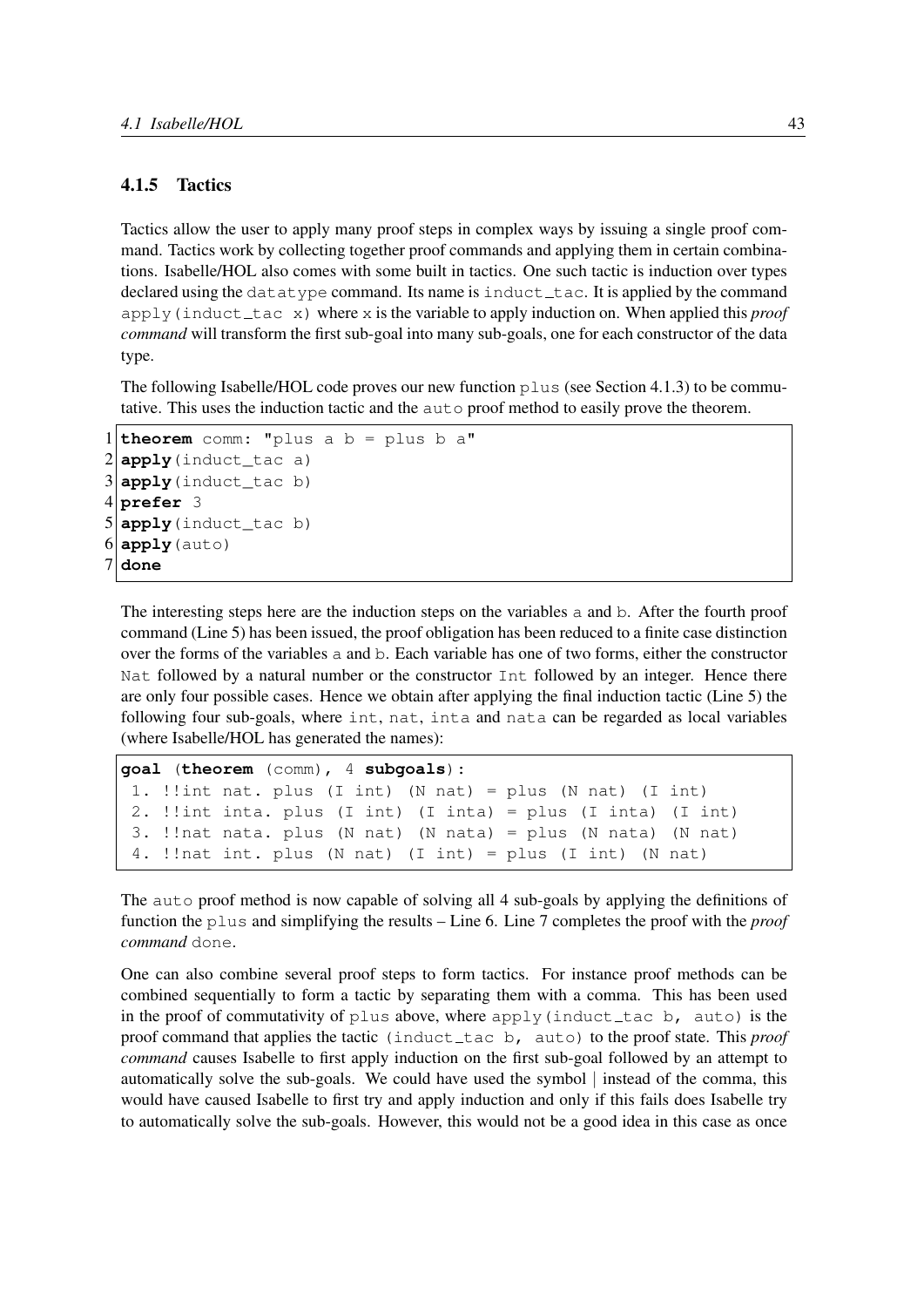we have performed induction we would like Isabelle to try and automatically solve the sub-goals, hence sequencing of proof commands is the correct choice.

Another useful way of creating tactics is to append a + at the end of the *proof command* apply . For instance the proof command

**apply**(simp)+

invokes the simplifier which solve the first sub-goal and then repeatedly invokes the simplifier upon the remaining sub-goals until the application of the simplifier fails at which point the application of the tactic will be complete. This can be very useful in combination with the tactic formed using a comma to repeatedly apply a sequential list of proof commands. This can result in a significantly shorter proof script.

#### 4.1.6 Philosophy of Isabelle

Isabelle is based on a small core of axioms, all other functionality and theorems are derived from this small core. Hence as long as the core is consistent then everything which is derived from it will also be consistent. There are a few commands for which this doesn't follow. Thus, these commands must be used with caution, for example the command

**axioms** A1: "P"

states that the formula P always holds. A1 is a label so we can later reference the axiom. This can be used to state that false formulae hold, for instance the command

**axioms** False\_Axiom: "False"

states that the formulae  $False$  holds, this axiom has the name  $False$   $Axiom$ . It is now possible to prove every formulae true in Isabelle/HOL. This is done by proving true formulae true and when one has a false formulae, first reduce it to the sub-goal False and then use the axiom False Axiom to prove it holds.

## 4.2 HETS

The Heterogeneous Tool Set (HETS) [MML07] is a parsing, static analysis and proof management tool for various specification languages centred around CASL. HETS is an established tool and is developed mainly at Bremen University where work continues to add new features. HETS is an interactive system with a graphical user interface, recently command line support has been called for.

HETS is a system which keeps track of open proof goals (which are caused by theorems which have not yet been proven) and closed proof goals (which are caused by theorems which have been proven or disproven). HETS reads a specification text possibly including open proof goals, parses it, and then performs static analysis on it. After this, a graph of the structure of the specification is displayed in it's user interface. Within this graph, the user can see which goals are open and which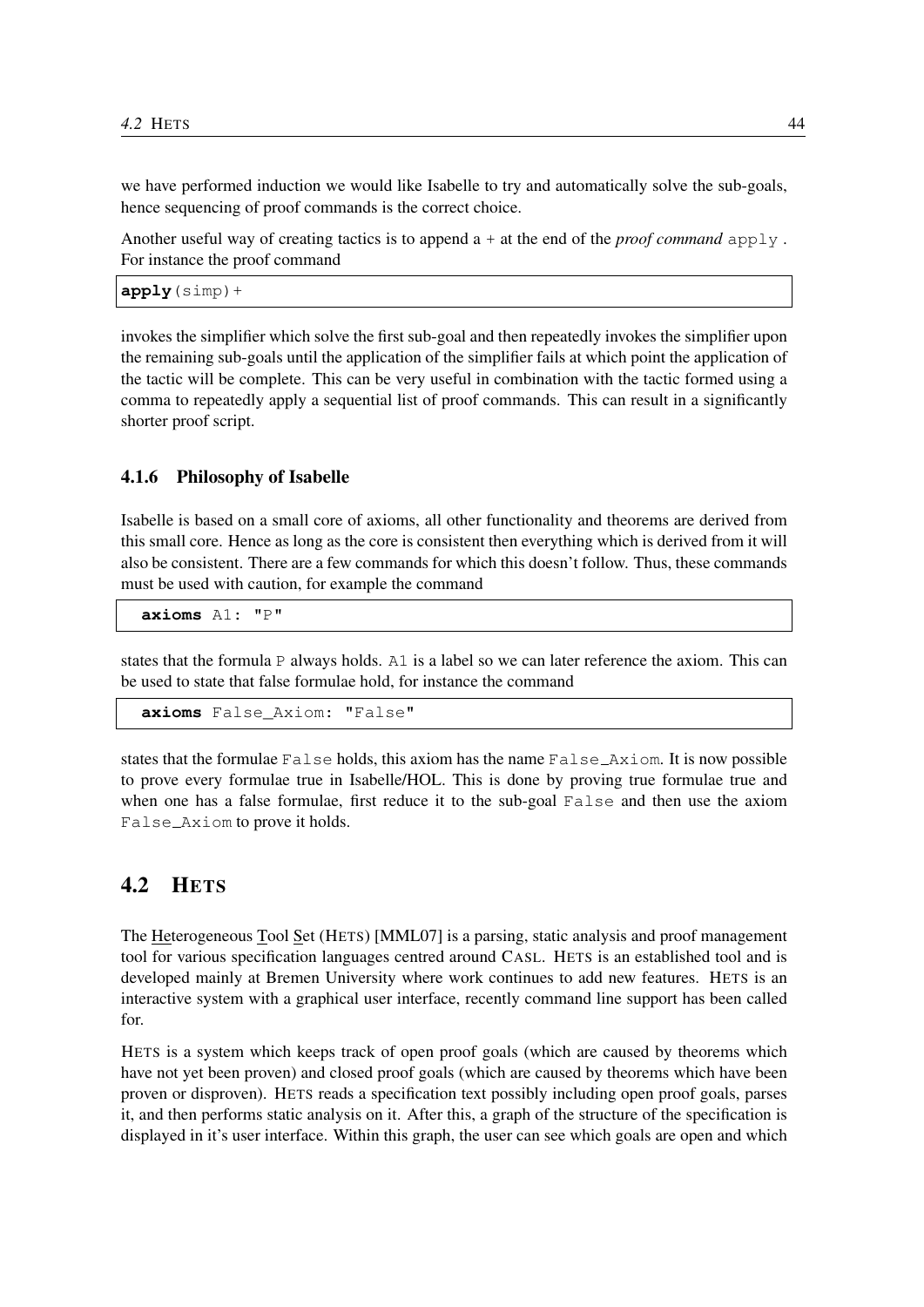are closed. The user can also perform various operations on each node in the graph, for instance requesting the theory of such a node, HETS will then display the relevant information.

HETS can interface with different theorem provers, including Isabelle and SPASS [WBH+02]. HETS can call theorem provers with proof obligations and axioms given by specifications in order to discharge open proof goals. This allows the user to pass control over to a theorem prover and use that theorem prove to discharge open proof obligations. Figure 4.1 shows a screen-shot of HETS running on a specification containing open proof goals. There are two windows shown, one of which is the proof window that allows one to interface with various theorem provers. Various open proof goals can be seen in the top left of the proof window, a list of theorem provers can be seen in the centre right and various axioms and theorems which can be pass to the theorem prover can be seen in the lower half. Once the proof obligation is discharged, control returns to HETS and HETS records what was proven by changing the colours of the nodes on the graph to green.



Figure 4.1: Screen-shot of HETS.

HETS is also capable of taking a specification written in one specification language and then transforming it into a specification written in another language, whilst preserving the semantics of the original specification. An important instance of this is the ability to transform CASL specifications into suitable code for use in the theorem prover Isabelle/HOL. We mainly use HETS as an input/out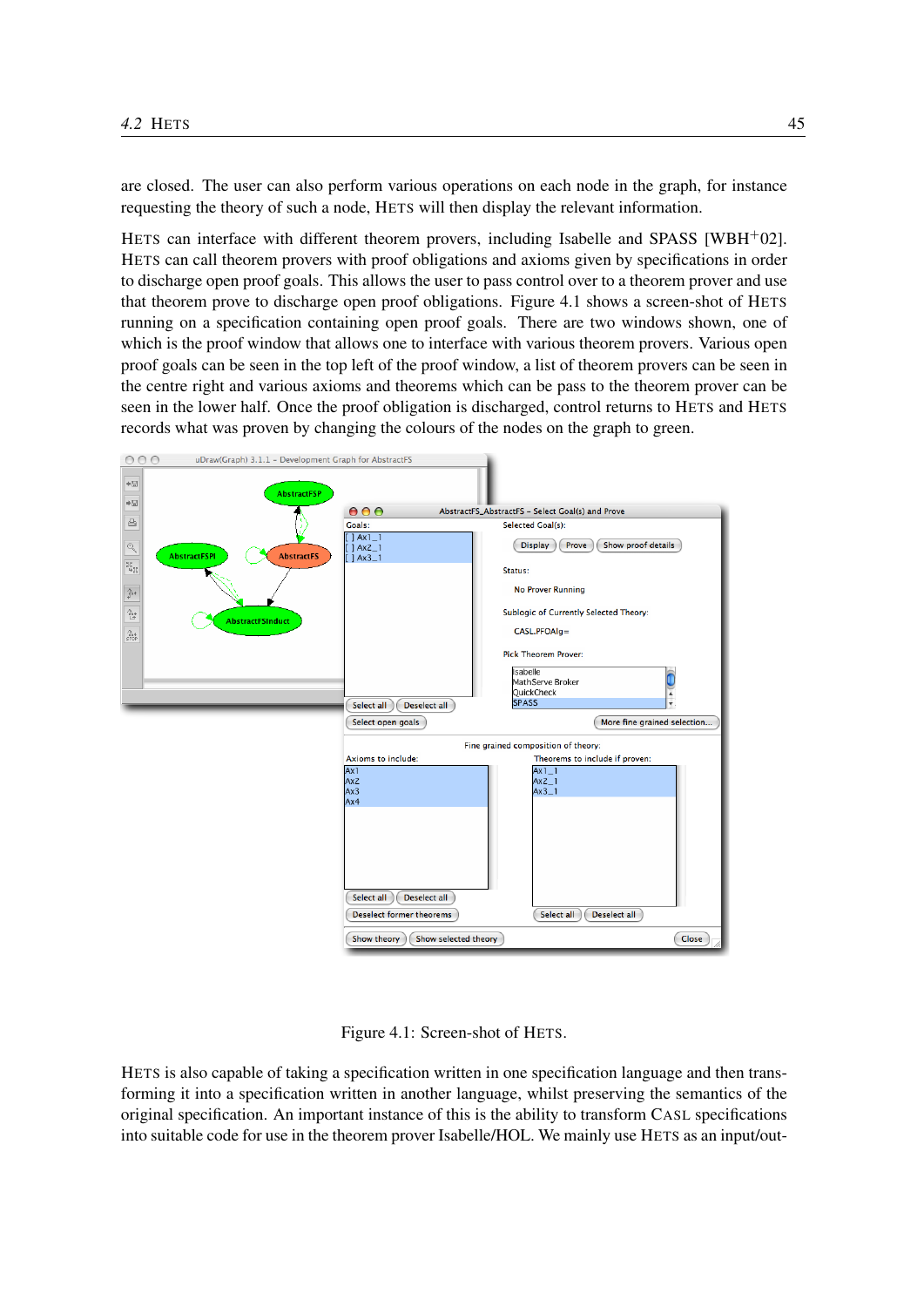put tool, loading specifications written in CASL and encoding them into Isabelle/HOL theory files. This is a non-trivial encoding and CSP-CASL-Prover exploits this functionality heavily.

Figure 4.2 shows the most important sub-logics and comorphisms which are currently supported by HETS. Each of these sub-logics is implemented within HETS as an institution (see Section 3.1). The arrows are the institution representations (comorphisms) which allows one to transform specifications from one institution into specifications from another institution (see Section 3.5). Arrow can be composed thus forming many transformations between various sub-logics. We use the transformation along the path "CASL2PCFOL"  $\rightarrow$  "PCFOL2CFOL"  $\rightarrow$  "CFOL2IsabelleHOL" to translate our CASL specifications (the data part of our CSP-CASL specifications) into Isabelle/HOL code (see Section 6.4).

#### 4.2.1 The Isabelle encoding of CASL

HETS is able to automatically transform a CASL specification into an Isabelle/HOL theory file whilst preserving the semantics of the original CASL specification. The logic of CASL is *Sub*-*PCFOL*<sup>=</sup> (sub-sorted partial first order logic with sort generation constraints and equality) and the logic of Isabelle/HOL is obviously *HOL* (a higher order logic). HETS provides us with the following automatic translation from CASL to Isabelle/HOL: CASL to *PCFOL*=, *PCFOL*<sup>=</sup> to *CFOL*=, *CFOL*<sup>=</sup> to Isabelle/HOL.

There are other translations available, but we have chosen to use this translation as the axioms and functions which its provides are the most appropriate for use with our construction.

We describe the encoding using a running example  $<sup>1</sup>$  performed on the CASL specification shown</sup> in Figure 4.3. Here we have a specification called "SP" which has two sorts S and T. Sort S is a sub-sort of sort T. There is also a partial function from sort S to sort T.

The first translation from CASL to *PCFOL*<sup>=</sup> translates specifications written using the logic *Sub*-*PCFOL*<sup>=</sup> into specifications using the logic *PCFOL*<sup>=</sup>. This translation removes sub-sorting from the specification, this is done by encoding the sub-sorting using injection and projection functions (see Section 3.6.1) for details.

Figure 4.4 shows the resulting specification after the specification in Figure 4.3 has been translated from CASL to *PCFOL*=. We still have two sorts S and T, however they are no longer in a sub-sort relation. We still have our partial function  $f$  from  $S$  to  $T$ . Additionally we have two new functions: an injection function gn\_inj\_S\_T from S to T and a partial projection function gn\_proj\_T\_S from T to S. We also have new axioms that govern how the injection and projections functions behave. These new functions and axioms are exactly the same functions and axioms discussed in Section 3.6.1.

The second translation *PCFOL*<sup>=</sup> to *CFOL*<sup>=</sup> translates specifications written using the logic *PC*-*FOL*<sup>=</sup> into specification using the logic *CFOL*=. This translation encoding a special element in each sort called the undefined element (bottom) and totalises partial functions using such undefined elements.

<sup>&</sup>lt;sup>1</sup>For the running example we have use HETS version 0.8, for the rest of the thesis we have used HETS version 0.6. Both versions are identical for our purposes up to the naming scheme of the functions, predicates and axioms.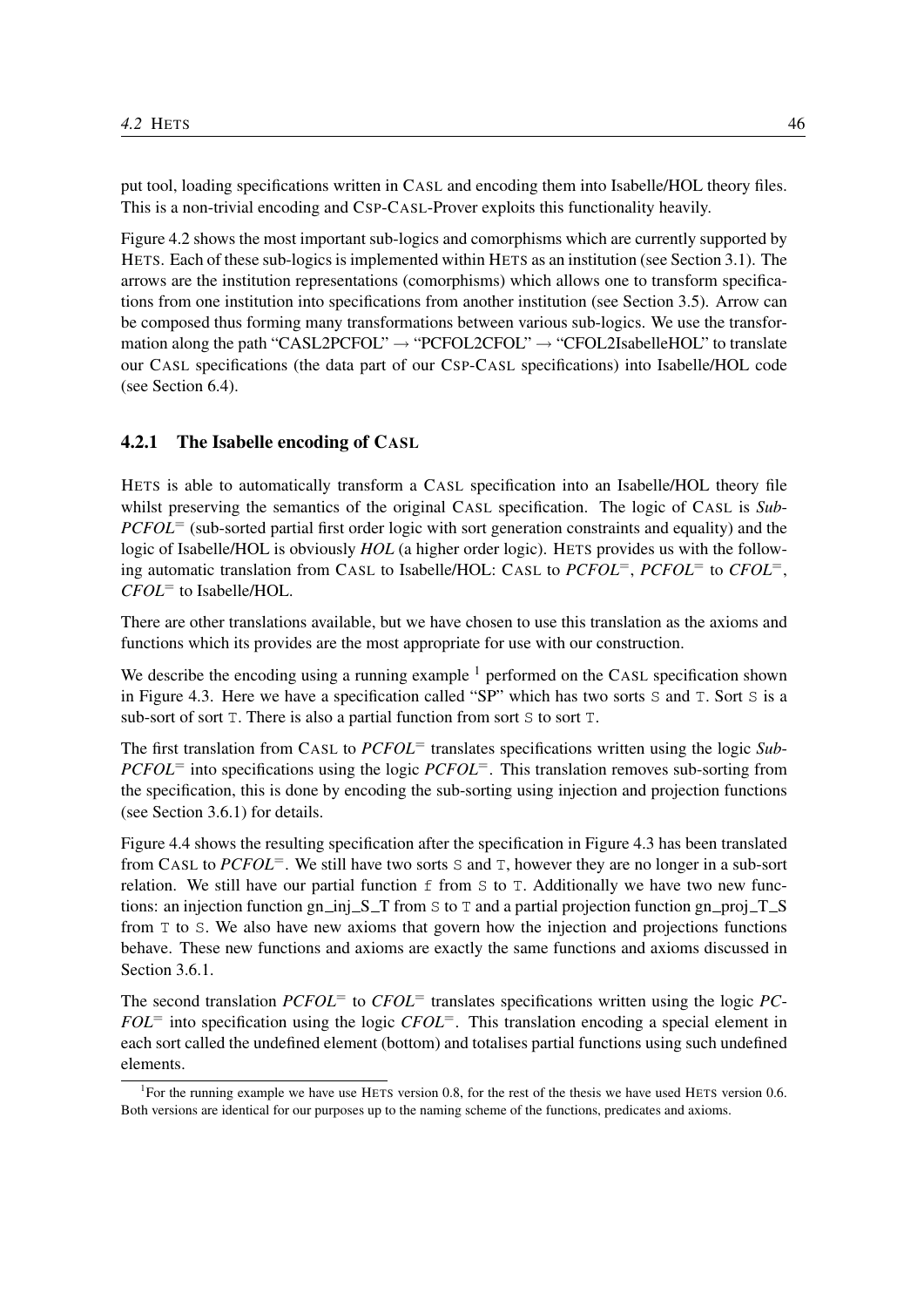

Figure 4.2: Graph of the most important sub-logics currently supported by HETS, together with their comorphisms [Mos06].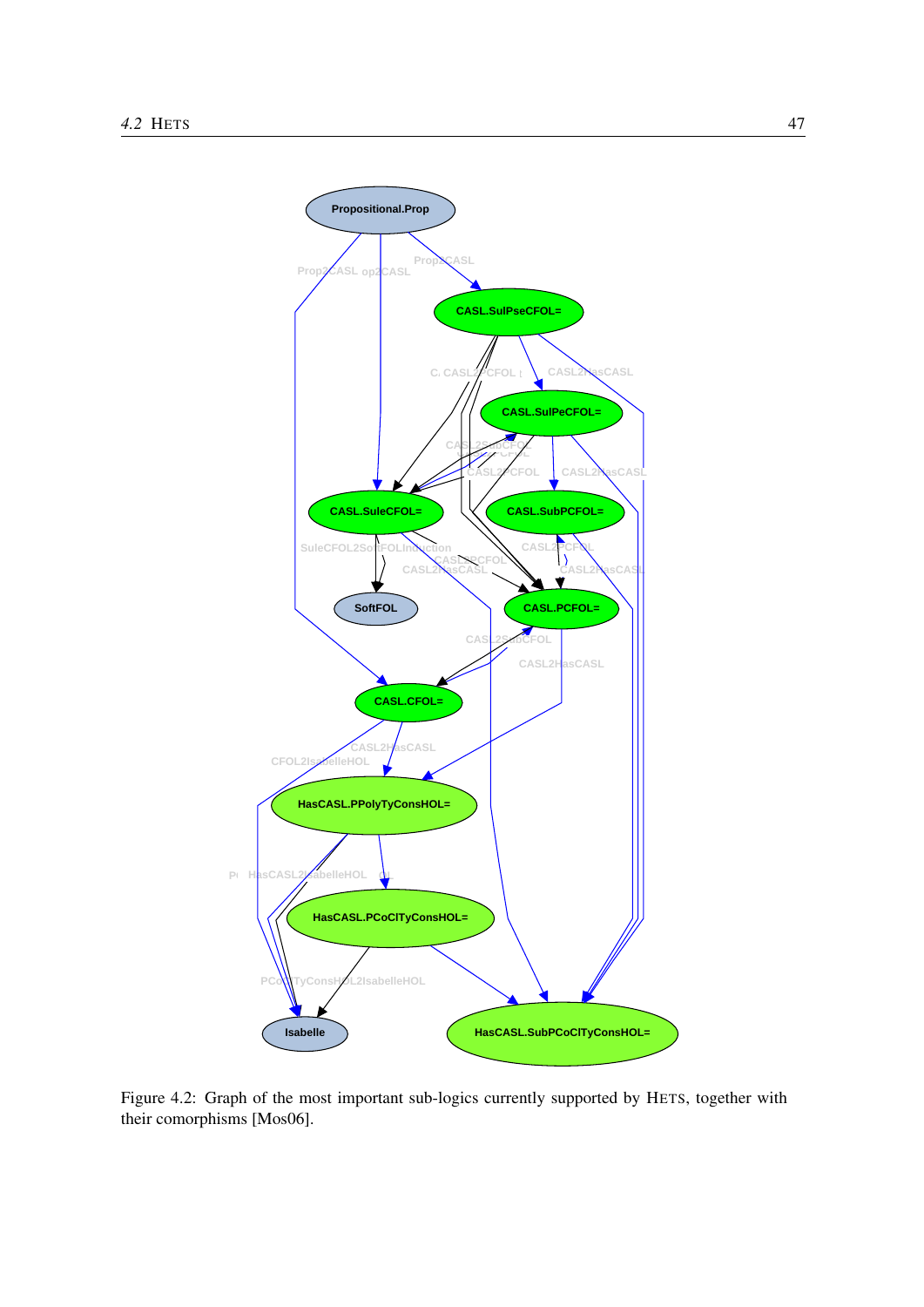```
spec SP =
  sort S < T
  op f: S ->? T
end
```
Figure 4.3: A small example of a CASL specification (with no formulae) in the logic *SubPFOL*=.

```
sorts S, T
op f : S ->? T
op gn_inj_S_T : S -> T
op gn_proj_T_S : T ->? S
forall x, y : S. gn\_inj_S_T(x) == gn\_inj_S_T(y) => x == y%(ga_embedding_injectivity)%
forall x, y : T. gn_proj_T_S(x) =e= gn_proj_T_S(y) => x =e= y
                                     %(ga_projection_injectivity)%
forall x : S. gn\_proj_T_S(gn\_inj_S_T(x)) == x % (ga\_projection)
```
Figure 4.4: Specification after encoding of sub-sorting in the logic *PFOL*=.

Figure 4.5 shows the resulting specification after the *PCFOL*<sup>=</sup> to *CFOL*<sup>=</sup> translation has been applied to the specification in Figure 4.4. We still have two sorts (S and T) and a pair of injection and projection functions, however the projection function is now a total function. There are new undefined elements gn\_bottom\_S and gn\_bottom\_T along with two definedness predicates gn defined for sorts S and T. Extra axioms have also been added, that govern how the predicates and undefined elements behave. The axioms ga\_embedding\_injectivity, ga projection injectivity and ga projection have been translated to work with the new undefined elements and predicates. The new predicates, undefined elements, axioms and translated axioms are the same as in Section 3.6.2.

The final translation *CFOL*<sup>=</sup> to Isabelle/HOL translates the syntax of *CFOL*<sup>=</sup> into the correct syntax for Isabelle/HOL. This translation also encodes sort generation constraints into *FOL*<sup>=</sup> (although, currently, this plays no role as we do not use sort generation constraints). As Isabelle/HOL has (to the best of our knowledge) not yet been formalised in the framework of an institution, this translation lacks the mathematical rigour of the previous translations.

Figure 4.6 shows the resulting Isabelle/HOL theory file <sup>2</sup> after the *CFOL*<sup>=</sup> to Isabelle/HOL translation has been applied to the specification in Figure 4.5. This is basically just a syntactic translation from the logic *CFOL*<sup>=</sup> to Isabelle/HOL code. For instance the sort declarations have been changed into typedecl commands for Isabelle/HOL.

This translation has produced a shallow encoding of CASL inside Isabelle/HOL (no deep-encoding

<sup>&</sup>lt;sup>2</sup>A header and a line stating the point between the signature extension and the axioms needs to be added to this code in order for it to be a valid Isabelle/HOL theory file.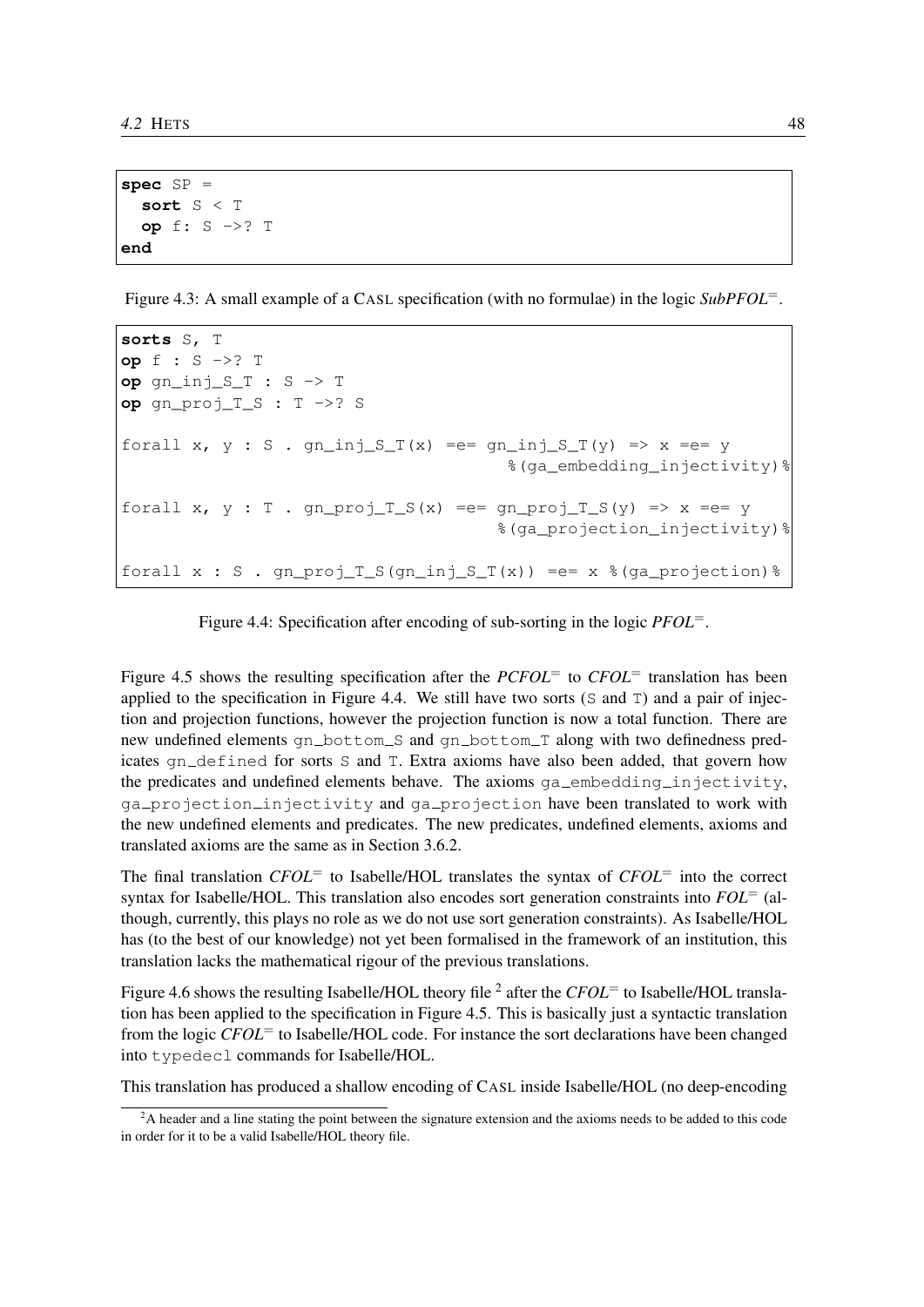```
sorts S, T
op f : S -> T
op gn_bottom_S : S
op gn_bottom_T : T
op gn_inj_S_T : S -> T
op gn_proj_T_S : T -> S
pred gn_defined : S
pred gn_defined : T
. exists x : S . gn_defined(x) %(ga_nonEmpty)%
forall x : S. not gn\_defined(x) \iff x = gn\_bottom\_S%(ga_notDefBottom)%
. exists x : T. qn defined(x) % f(x) = f(x) .
forall x : T . not qn defined(x) \iff x = qn bottom T
                                                   %(ga_notDefBottom_1)%
forall x_1 : S. gn\_defined(gn_inj_S_T(x_1)) \iff gn\_defined(x_1)%(ga_totality)%
forall x_1 : S. qn\text{ defined}(f(x_1)) \implies qn\text{ defined}(x_1)%(ga_strictness)%
forall x_1 : T. gn\_defined(gn\_proj\_T_S(x_1)) \Rightarrow gn\_defined(x_1)%(ga_strictness_1)%
forall x, y : S. gn defined(x) & gn defined(y)
  = \pi_{\text{min}} \text{S}_T(x) = \text{gn}_{\text{min}} \text{S}_T(y) & \text{gn}_{\text{defined}}(g_{\text{min}}) \text{S}_T(x)\Rightarrow x = y & qn_defined(x) \frac{1}{2} % (qa_embedding_injectivity) %
forall x, y : T . gn_defined(x) & gn_defined(y)
  = \pi_{p}roj_{T_S(x)} = \pi_{p}roj_{T_S(y)} & gn_{defined(gn\_proj\_T_S(x))}\Rightarrow x = y & gn_defined(x) % (ga_projection_injectivity) %
forall x : S. gn_defined(x) => gn_proj_T_S(gn_inj_S_T(x)) = x
     & gn_defined(gn_proj_T_S(gn_inj_S_T(x))) %(ga_projection)%
```
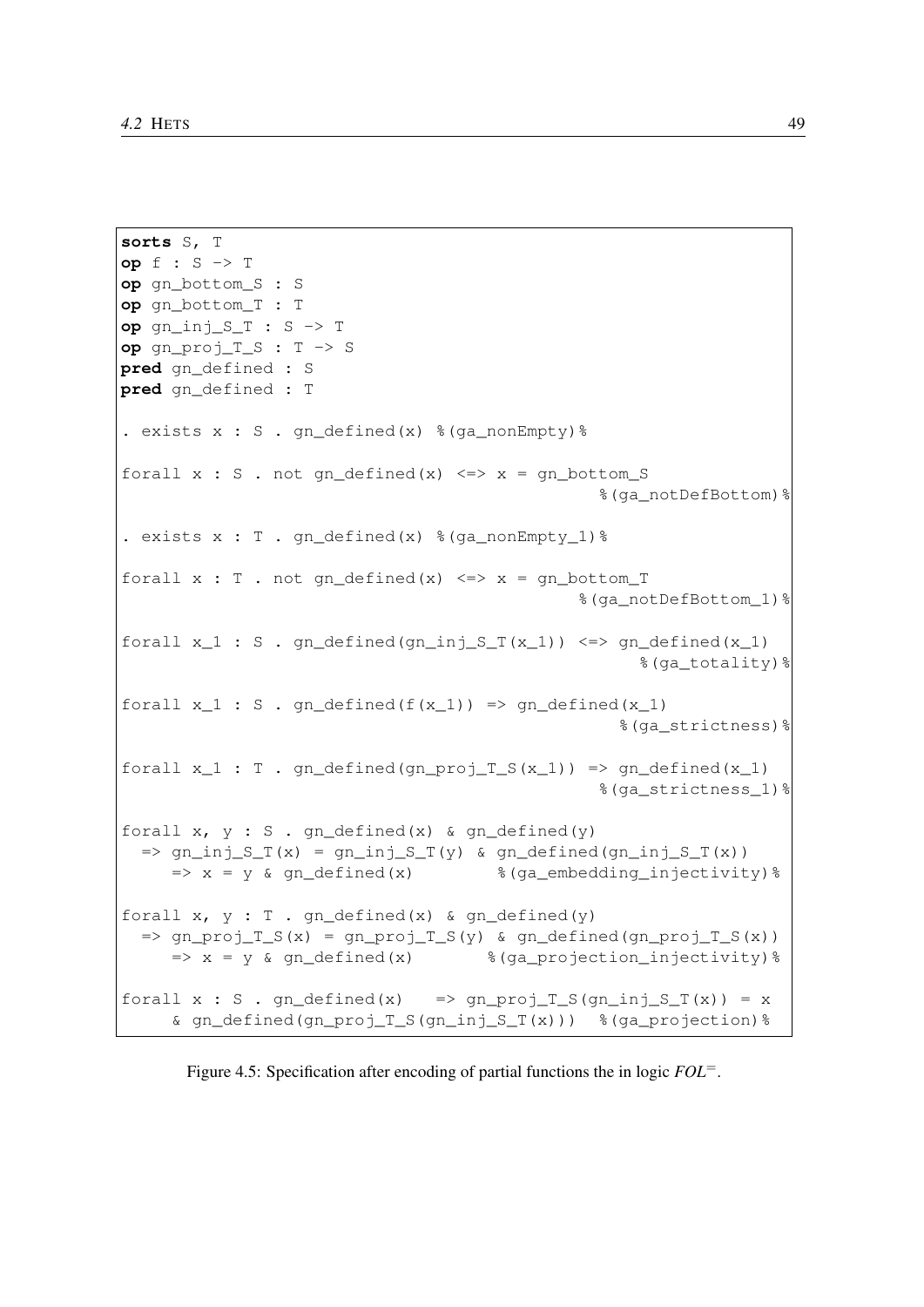```
typedecl S
typedecl T
consts
X_f : : "S \implies T" (''f'') (''')" [3] 999X qn bottom S :: "S" ("qn' bottom' S")
X_gn_bottom_T :: "T" ("gn'_bottom'_T")
X qn inj S T :: "S => T" ("qn'_inj'_S'_T/'(')" [3] 999)
X_qgn_proj_T_S :: "T => S" ("qn'_proj'_T'_S/'(_')" [3] 999)
gn_definedX1 :: "S => bool" ("gn'_defined''/'(_')" [3] 999)
gn_definedX2 :: "T => bool" ("gn'_defined''''/'(_')" [3] 999)
instance S:: type ..
instance T:: type ..
ga_nonEmpty [rule_format] : "EX x. gn_defined'(x)"
ga_notDefBottom [rule_format] :
"ALL x. (" qn_defined'(x)) = (x = qn_bottom_S)"
ga_nonEmpty_1 [rule_format] : "EX x. gn_defined''(x)"
ga_notDefBottom_1 [rule_format] :
"ALL x. (" gn\_defined''(x)) = (x = gn\_bottom\_T)"
ga_totality [rule_format] :
"ALL x_1. gn_defined''(gn_inj_S_T(x_1)) = gn_defined'(x_1)"
ga_strictness [rule_format] :
"ALL x_1. gn_defined''(f(x_1)) --> gn_defined'(x_1)"
ga_strictness_1 [rule_format] :
"ALL x 1. gn_defined'(gn_proj_T_S(x_1)) --> gn_defined''(x_1)"
ga_embedding_injectivity [rule_format] : "ALL x. ALL y.
qn_defined'(x) & qn_defined'(y) \rightarrowgn_inj_S_T(x) = gn_inj_S_T(y) & gn_defined''(gn_inj_S_T(x)) -->
x = y \& gn\_defined'(x)"
ga_projection_injectivity [rule_format] : "ALL x. ALL y.
gn_defined''(x) & gn_defined''(y) \rightarrowgn\_proj\_T_S(x) = gn\_proj\_T_S(y) & gn\_defined' (gn\_proj\_T_S(x))\leftarrow > x = y & gn_defined''(x)"
ga_projection [rule_format] : "ALL x. gn_defined'(x) -->
qn\_proj\_T_S(qn\_inj_S_T(x)) = x \&gn defined'(gn proj T S(gn inj S T(x)))"
```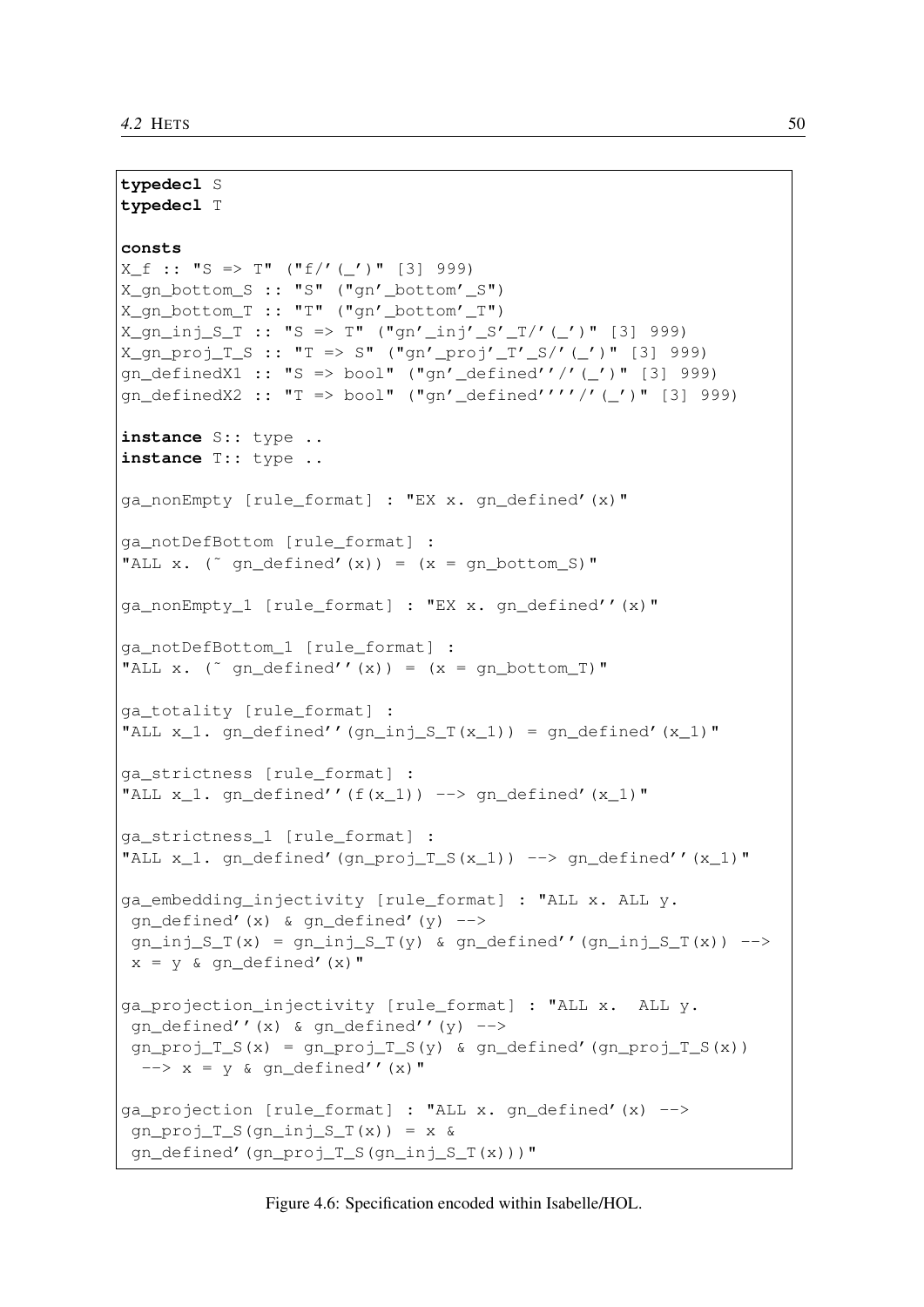of CASL in Isabelle/HOL exists). This means that the semantic objects are encoded directly in Isabelle/HOL without any syntax (see [NvOP00] for further details of shallow and deep encodings). The typedecl commands that have been produced extend the signature with loosely specified types that Isabelle/HOL requires types to be non-empty. This matches the fact that CASL also requires sorts to be non-empty.

Using this encoding we can now translate any CASL specification into an Isabelle/HOL theory file with the same semantics. We use this feature for part of the translation of CSP-CASL specifications. In particular we encode the data part of a CSP-CASL specification into Isabelle/HOL using the exact method described here.

## 4.3 CSP-Prover

CSP-Prover [IR05, IR06, IR] is an interactive theorem prover built upon Isabelle/HOL. CSP-Prover is dedicated to refinement proofs within the process algebra CSP [Hoa85, Ros98]. It is generic in the models of CSP that can be used. Currently the trace model T and the stable-failures model  $\mathcal F$ are available, while implementations of the models  $R$  and  $N$  are well underway. The stable failures model has been shown to be complete [IR06].

CSP-Prover provides a deep-encoding of CSP within Isabelle/HOL (i.e., the syntax and semantics of CSP processes have been encoded within Isabelle/HOL). Consequently, it offers a CSP process type 'a proc, where 'a is an Isabelle/HOL type variable. This type variable can be instantiated with any Isabelle/HOL type. For instance the type int proc is the type of CSP processes where communications are integer values (values of type int).

CSP-Prover supports two methods for allowing the user to prove process refinements, namely syntactical and semantical proofs.

Semantical proofs evaluate the denotational semantics of CSP processes and compare the denotations. For example, when working in the traces model, it is common to be proving equality between sets of traces of CSP processes as part of a process refinement proof. Semantical proofs tend to be more challenging than syntactical proofs.

Syntactical proofs transform the syntax of CSP processes into equivalent CSP processes via CSP laws, until syntactical identity is reached. CSP-Prover provides a large collection of such CSP laws and tactics. Such tactics combine CSP laws to provide powerful proof principles. These CSP laws have been proven to be correct with respect to the semantics. Hence one can use them without looking into their semantics, which means that proofs of process refinements can remain purely syntactical.

During this project we have only used syntactic proofs.

#### 4.3.1 The encoding

CSP-Prover provides a deep encoding of CSP in Isabelle/HOL. As part of this encoding there is a recursive data type 'a proc along with other types representing the semantic domains for each model. For instance 'a domT is the type representing the semantic domain of the traces model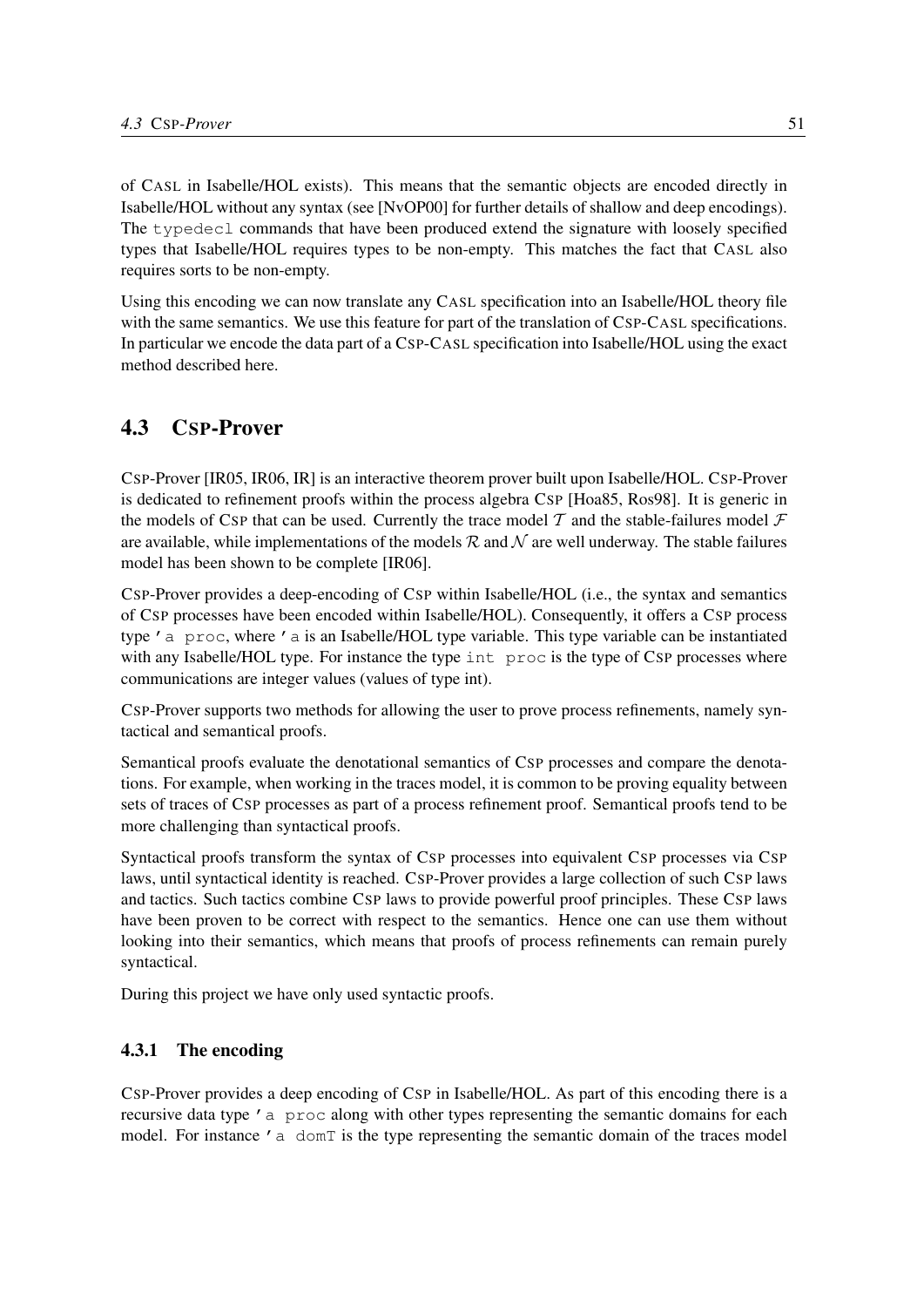$\tau$ , which is a set of traces over the type  $\prime$  a which satisfy a healthiness condition. Similarly there is a type  $\prime$  a domF which represents the semantic domain of the stable failures model  $\mathcal F$ . As the semantic domain of the stable failures model consists of pairs of traces and failures (which satisfy some healthiness conditions), the definition of the type 'a domF uses the type of traces 'a domT. Hence the deep encoding reflects the relationship between the CSP traces model  $\mathcal T$  and the stable failures model  $\mathcal{F}$ .

Finally, semantic maps have also been encoded into Isabelle/HOL. These map processes to the semantic domain of each CSP model. For instance, there is a semantic map  $[\![\cdot]\!]_T : 'a$  proc  $\Rightarrow$  $\ell$  a domT which maps processes to the semantic domain of the traces model  $\tau$ . Similarly, there is a semantic map for the stable failures model F,  $\llbracket \cdot \rrbracket_F$  : 'a proc  $\Rightarrow$  'a domF which maps processes to the semantic domain of the stable failures model.

#### 4.3.2 CSP process refinements

Each CSP model defines a notion of refinement between two CSP processes. The simplest notion of refinement is within the traces model  $T$ , where a process  $Q$  is a refinement of a process  $P$  if and only if all the possible sequences of communications that *Q* can perform are also possible for *P*. This is formally written as

$$
P \sqsubseteq_T Q \Leftrightarrow \mathit{traces}(Q) \subseteq \mathit{traces}(P)
$$

where the function  $traces(P)$  is defined as the set of all possible sequences which the process  $P$  can engage in. The process STOP is a traces refinement of every process as it communicates no events. Trace refinements can be written within CSP-Prover as

**theorem** "P <=T Q"

in order to create a new theorem that states that  $Q$  is a traces refinement of P.

Refinement within the stable failures model  $(F)$  is defined as

$$
P \sqsubseteq_{\mathcal{F}} Q \Leftrightarrow \text{traces}(Q) \subseteq \text{traces}(P) \land \text{failures}(Q) \subseteq \text{failures}(P)
$$

where  $failures(P)$  is the set of all P's failures. This can be written similarly in CSP-Prover as

**theorem** "P <=F Q"

in order to setup a stable failures refinement theorem.

In Csp, deadlock is represented by the process  $Stop.$  A process is deadlock- free, if it never reaches a state equivalent to Stop [IRar]. Stable failures refinement preserves deadlock freedom i.e., if *P*  $\sqsubseteq$  *F Q* and *P* is deadlock free then *Q* is also deadlock free. We use this fact to prove (see Section 7.2) deadlock freedom of an electronic payment system standard, namely EP2 [ep202].

#### 4.3.3 Syntactic proofs without tactics

We give no examples of semantic proofs in CSP-Prover as we only use syntactical proofs within this project. The CSP-Prover User Guide [IR07] provides detailed examples of how to use both semantic proofs and syntactical proofs.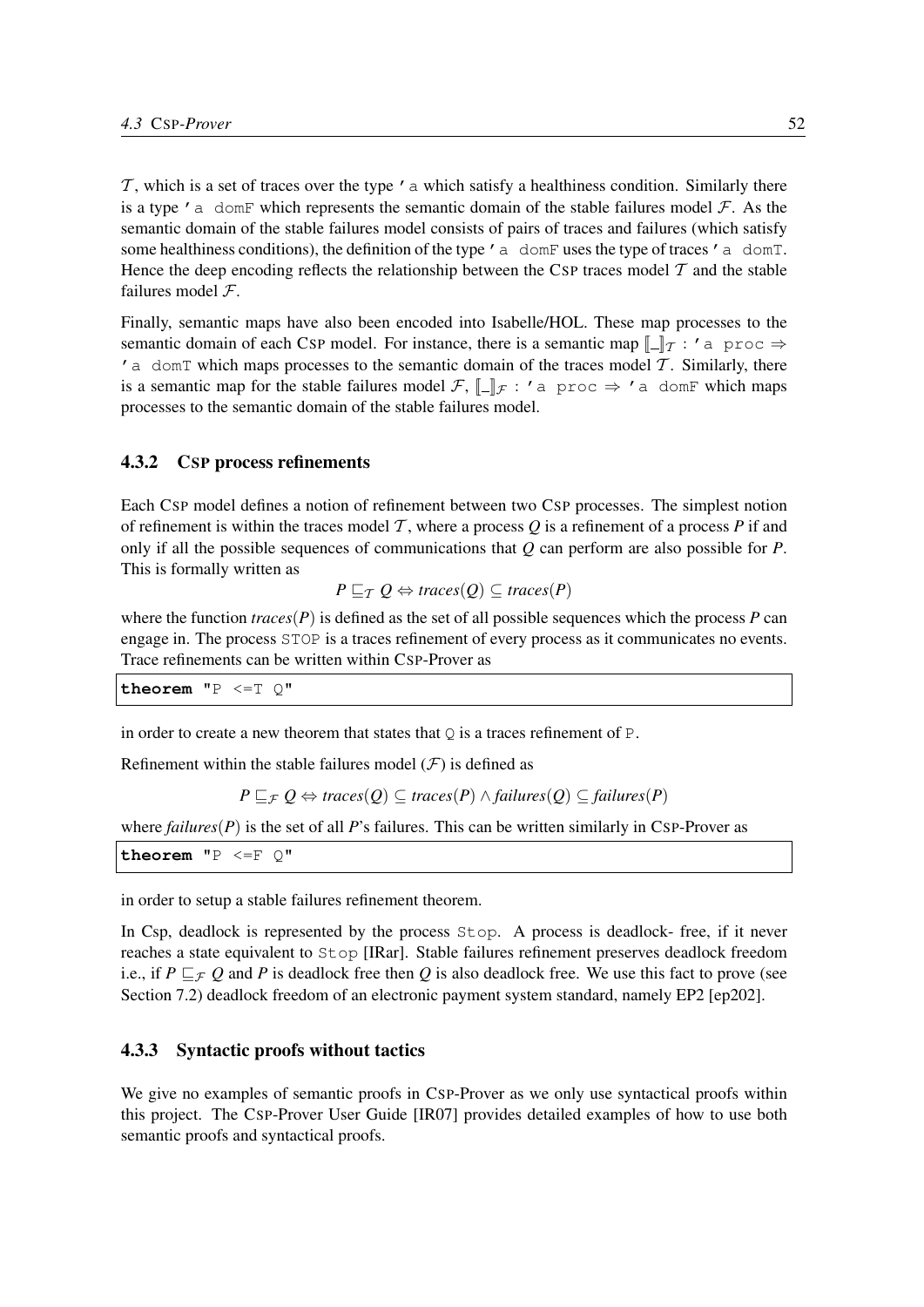To perform a *syntactic proof* (without using tactics) one must apply CSP laws which CSP-Prover provides to discharge the proof obligations. The CSP-Prover User Manual calls this *manual syntactical proofs*. All the CSP laws that are provided have been proved correct at the semantic level, which means we can use them without looking in to their semantics.

First we briefly present an example from [IR07] for syntactic proofs, whilst explaining the CSP laws that are used. We wish to prove that the processes  $(a \rightarrow P) | \{\{a\}\}|$   $(a \rightarrow Q)$  and a  $\Rightarrow$  (P | [{a}] | Q) are equivalent within the stable failures model.

The first process (a -> P)  $|\{\{a\}\}|$  (a -> Q) is the process which has two sub processes, namely, a process that communicates an a action and then behaves like the process P and a processes that communicates an a action and then behaves like the process Q. Both these sub-processes synchronise over the set  $\{a\}$ . This means that the process  $(a \rightarrow P) | \{a\}| | (a \rightarrow Q)$  can only perform the action a if both sub-processes are ready to engage in the event a.

The second process  $a \rightarrow (P \mid [\{a\}] \mid Q)$  is similar in that it communicates the action a and then behaves like the process (P |  $\lceil \{a\} \rceil$  | Q), which is the process formed when the subprocesses P and Q synchronise over the set  $\{a\}$ .

In the following code, lines 1 and 2 create the theorem while the rest prove it.

```
1 lemma syntactical_proof:
2 "(a -> P) |[{a}]| (a -> Q) =F a -> (P |[{a}]| Q)"
3 apply (rule cspF_rw_left)
4 apply (rule cspF_decompo)
5 apply (simp)
6 apply (rule cspF_step)
7 apply (rule cspF_step)
8
9 apply (rule cspF_rw_left)
10 apply (rule cspF_step)
11
12 apply (rule cspF_rw_right)
13 apply (rule cspF_step)
14
15 apply (rule cspF_decompo)
16 apply (simp)
17 apply (simp)
18 done
```
The above proof works by carefully controlling which CSP laws are applied to specific sub-expression at the correct time. This involves decomposing the process to the correct level, then applying the CSP step laws and finally applying some simplification.

After lines 1 and 2 are loaded, we have the following  $goal^3$ :

```
goal (lemma (syntactical_proof), 1 subgoal):
 1. (a \rightarrow P) |[(a)] | (a \rightarrow Q) = Fa \rightarrow (P |[(a)] | Q)
```
<sup>&</sup>lt;sup>3</sup> Some of the header information which Isabelle displays with the goals have been omitted.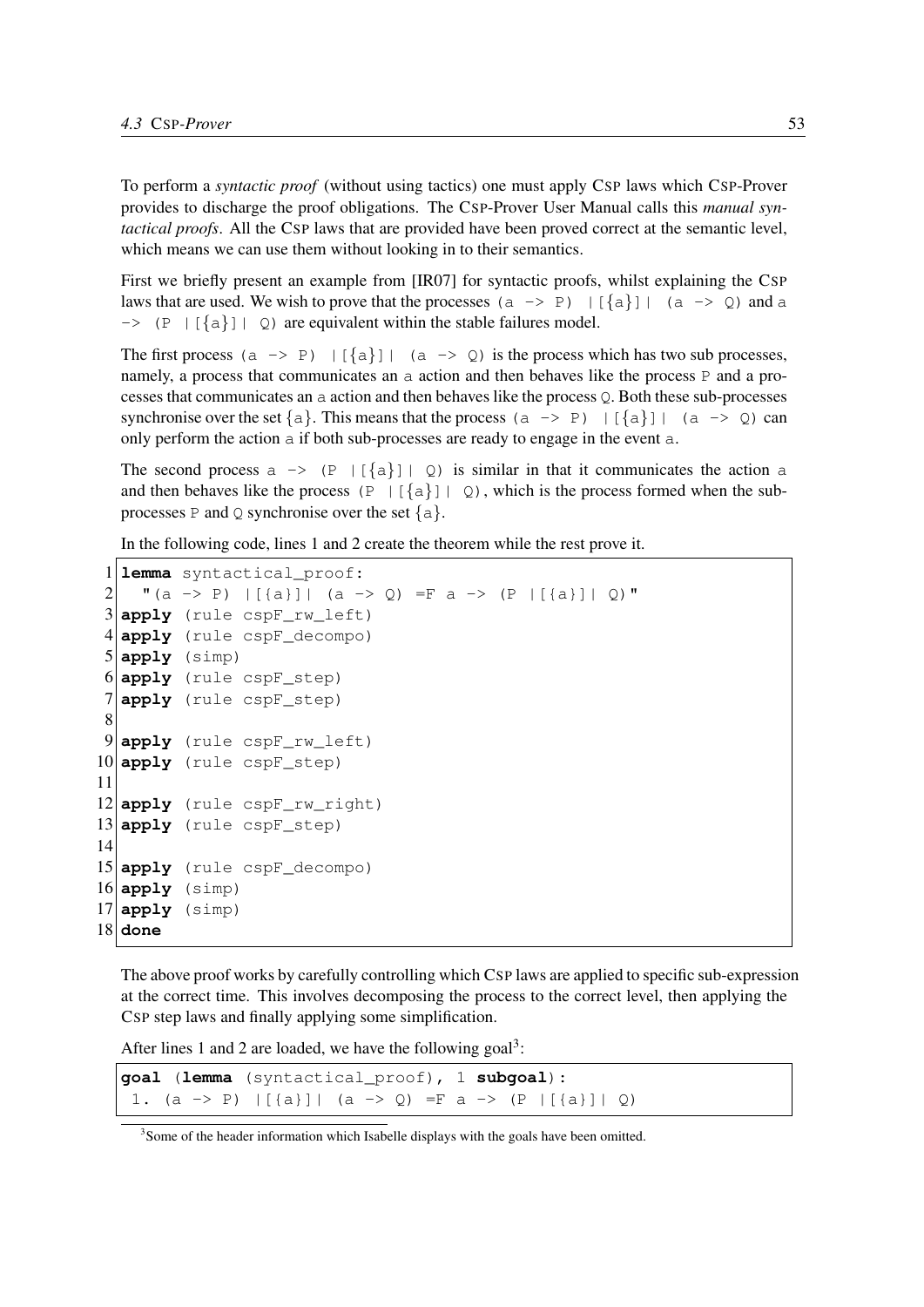The main idea for discharging this goal is to:

- 1. re-formulate the sub-processes in terms of the *Action Prefix* operator using step laws,
- 2. apply the *Action Prefix* step law, and
- 3. perform simplification of the remaining goal.

We cannot apply certain useful CSP laws including step laws until we have isolated one of the sides of the equation. We do this by applying the rules  $\text{cspF}_{rv}$  left or  $\text{cspF}_{rv}$  right to rewrite either the left of right side of the goal, respectively. This will cause the goal to be split into two sub-goals linked with a schematic variable, hence isolating one of the sides of the equation.

After Line 3 is loaded we have the following sub-goals:

```
goal (lemma (syntactical_proof), 2 subgoals):
 1. (a -> P) |[\{a\}]| (a -> Q) =F ?P2.0
 2. ?P2.0 = F a \rightarrow (P | [a] | Q)
```
where ?P2.0 is a schematic variable used to link both sides of the equation. We would now like to transform the process  $a \rightarrow P$  into the equivalent process ?  $x: \{a\} \rightarrow P$  (and similarly for the process  $a \rightarrow \varphi$ ).

First, we have to decompose the generalised parallel operator in order to access the left and right operands of the generalised parallel operator. We do this in line 4 by using the  $\c{cspF \_decomp}$ law which results in the following sub-goals:

```
goal (lemma (syntactical_proof), 4 subgoals):
1. {a} = ?Y12. a -> P =F ?Q1.1
3. a -> Q =F ?Q2.1
 4. ?Q1.1 | [?Y1] | ?Q2.1 =F a -> (P | [{a}] | Q)
```
Here sub-goals 2 and 3 are our left and right operands of the generalised parallel operator, which are now isolated.

Next we use the CSP step laws to transform our two processes  $a \rightarrow P$  and  $a \rightarrow Q$  into the processes ?  $x: \{a\} \rightarrow P$  and ?  $x: \{a\} \rightarrow Q$ , respectively. After lines 5-7 are loaded we have the following goal:

```
goal (lemma (syntactical_proof), 1 subgoal):
1. (? x:{a} -> P) |[{a}]| (? x:{a} -> Q) =F a -> (P |[{a}]| Q)
```
Here the process on the L.H.S is now ready to have the parallel operator reduced. this can only be done when the two sub-processes have a prefix choice operator at their heads. We now have this situation which we did not have at the start of this proof.

Now we can reduce the action prefixes with the outer parallel operator (lines 9-10). First by isolating the left hand side of the equation and then applying the CSP step laws. We now turn our attention to the right hand side of the equation. We need to transform the process a  $\rightarrow$  (P |[{a}]| Q) into the equivalent process ?  $x: \{a\} \rightarrow (P \mid [\{a\}] \mid Q)$ . This is done with lines 12-13.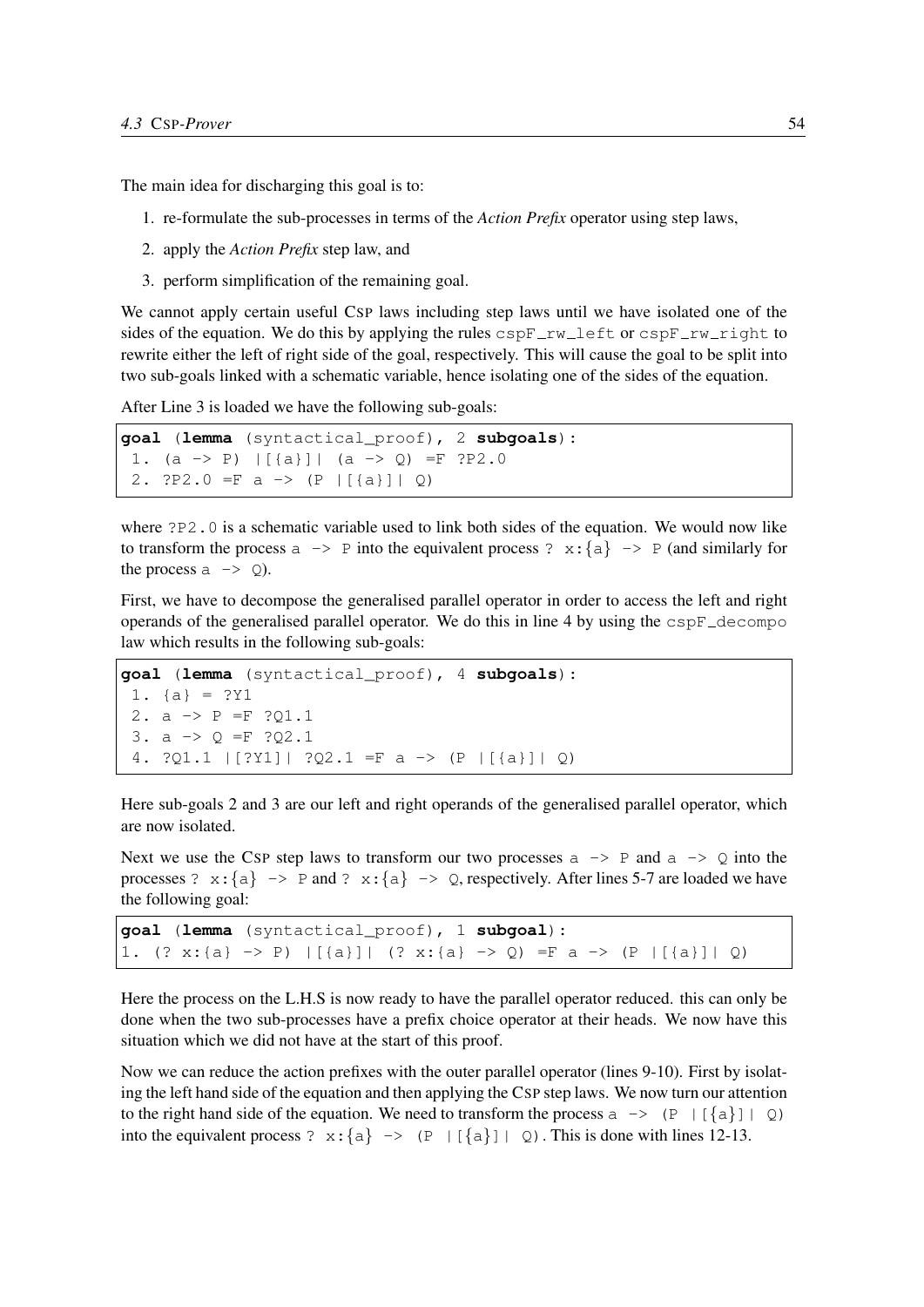Finally some simplification within the sub-expressions completes the proof, lines 15-18. Full details can be found in [IR07].

This proof is quite intimately linked with the structure of the CSP processes in the theorem. The user spends most of the time decomposing the processes in the correct way in order to apply the CSP step laws. If the process changes slightly the proof will have to be modified accordingly. We can (usually) improve on this by using *tactics* in syntactical proofs.

#### 4.3.4 Syntactic proofs with tactics

By using tactics we can automate much of the *syntactic proofs*, the CSP-Prover User Manual calls this *semi-automatic syntactical proofs*. Here we prove the same theorem but using tactics which are provided by CSP-Prover. This example is also covered in detail within the CSP-Prover User Guide [IR07].

```
1 lemma tactical_proof:
2 |(a \rightarrow P) | [a] | (a \rightarrow Q) = Fa \rightarrow (P | [a] | Q)3 apply (tactic {* cspF_hsf_tac 1 *})
4 apply (auto)
5 done
```
Here lines 1 and 2 state the theorem while line 3 does most of the work, by using a powerful tactic. Line 4 performs some simplification via the auto proof method. Finally, Line 5 completes the proof.

The tactic  $\text{cspF}$  hsf  $\text{Lac}$  is one of the most useful tactics which CSP-Prover provides. This tactic works by first applying the tactics  $c$ sp $F$ \_hsf\_left\_tac and  $c$ sp $F$ \_hsf\_right\_tac in sequence. The tactic cspF\_hsf\_left\_tac is used to sequentialise processes on the left hand side of equations. This is achieved by applying certain CSP laws to the processes much like in the previous example in Section 4.3.3. The net result of this tactic is that it is usually capable of decomposing processes and applying the CSP step laws at relevant places.

We use the tactic  $\text{cspF}$  hsf tack in Line 3 which first tackles the left hand side followed by the right hand side. The sub-processes  $a \rightarrow P$  and  $a \rightarrow Q$  are transformed into the equivalent processes ?  $x: \{a\} \rightarrow P$  and ?  $x: \{a\} \rightarrow Q$ , respectively. Then the generalised parallel operator is transformed with the CSP step laws. Then the tactic moves to the right hand side where the process a  $\rightarrow$  (P |[{a}]| Q) is transformed into the process ? x:{a} -> (P |[{a}]| Q). Finally some simplification via the auto proof method completes the proof (line 4).

Here we have seen that the tactics provided by CSP prover can automate much of the proof script. This results in elimination of a lot of the monotonous proof steps and also completes the proof in a much simpler manner where the high level proof structure is usually visible.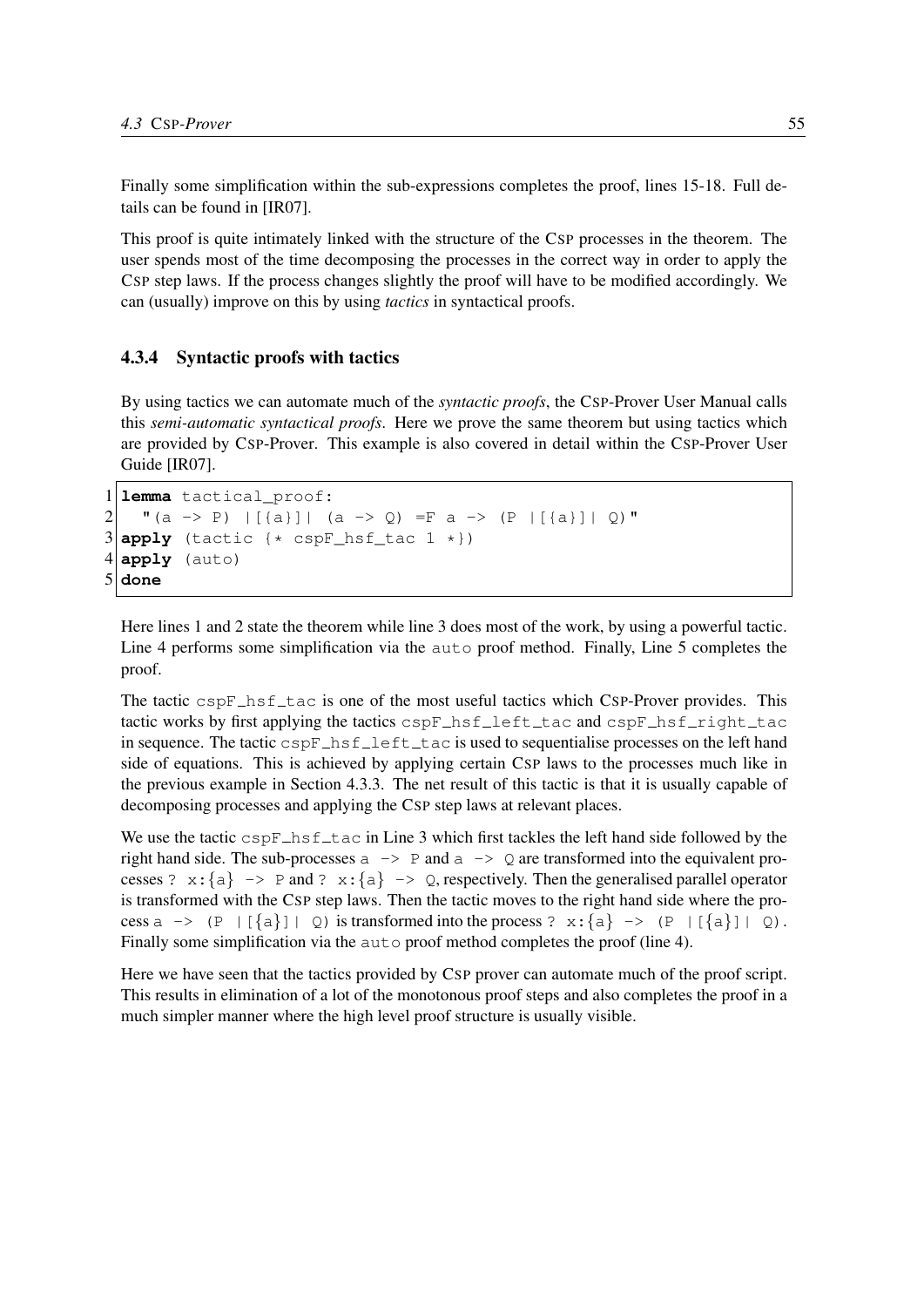## Chapter 5

# CSP-CASL

#### **Contents**

CSP-CASL [Rog06] is a comprehensive language which combines *processes* written in CSP [Hoa85, Ros98] with the specification of *data types* in CASL [Mos04, BM04]. The general idea is to describe reactive systems in the form of processes based on CSP operators, where the communications of these processes are the values of data types, which are loosely specified in CASL. All standard CSP operators are available, such as multiple prefix, the various parallel operators, operators for non-deterministic choice, communication over channels. Concerning CASL features, the full language is available to specify data types, namely many-sorted first order logic with sort-generation constraints, partiality, and sub-sorting. Furthermore, the various CASL structuring constructs are included, where the structured free construct adds the possibility to specify data types with initial semantics. CSP-CASL specifications can be organised in libraries. This allows to specify a complex system in a modular way.

*Syntactically*, a CSP-CASL specification with name *N* consists of a data part *Sp*, which is a structured CASL specification, an (optional) channel part *Ch* to declare channels, which are typed according to the data part, and a process part *P* written in CSP, within which CASL terms are used as communications, CASL sorts denote sets of communications, relational renaming is described by a binary CASL predicate, and the CSP conditional construct uses CASL formulae as conditions – see Figure 5.1 for an instance of this scheme:

ccspec *N* = data *Sp* channel *Ch* process *P* end

## 5.1 Modelling systems in CSP-CASL

Here we discuss the modelling of systems in CSP-CASL. We first present four core examples taken from [Rog06], which capture the central challenges of theorem proving for CSP-CASL–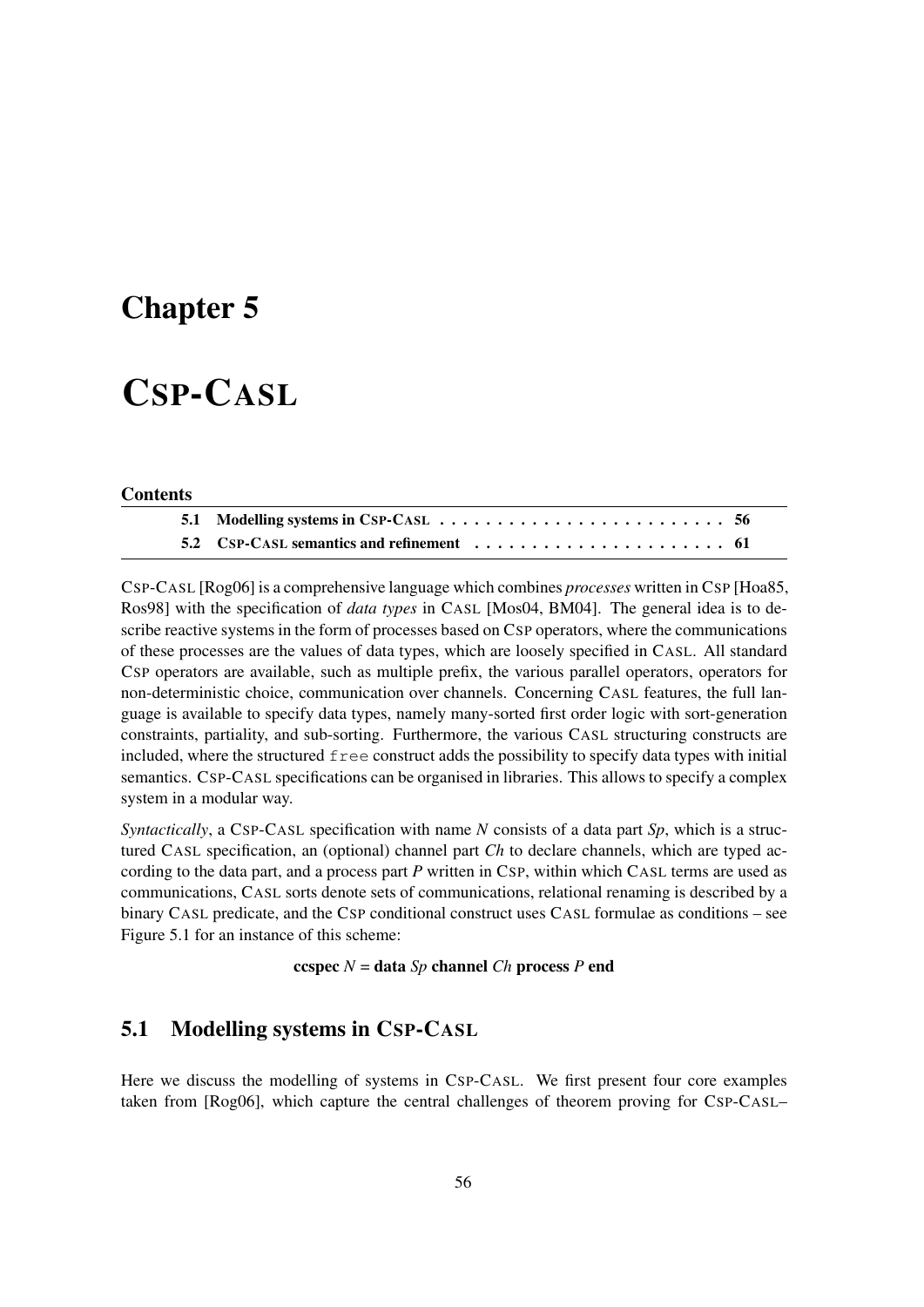Section 5.1.1. We then present specifications of a remote control unit [Kah07] – Section 5.1.2. Finally, we present the CSP-CASL specification of a dialog within the EP2 system – Section 5.1.3.

#### 5.1.1 The four core examples

We present here four specifications taken from [Rog06], which represent the four core cases of CSP-CASL specifications. All other more complex specifications are just various instances and combinations of these four core cases.

```
ccspec tcs1 =
data sort S, T
     ops c: S;
     ops d: T;
process
     tcs1 = c \rightarrow SKIP || d -> SKIP
end
```
Figure 5.1: Core CSP-CASL example 1: No sub-sorting or partial functions.

The first core example is shown in Figure 5.1. The data-part has two sorts S and T which are not related in any way and two constants  $\subset$  and  $\triangle$  of sorts S and T, respectively. The process part consists of a single process where two sub-processes synchronise over the parallel CSP operator. The first process communicates the constant  $\sigma$  then terminates while the second process communicates the constant d and then terminates. The two sub-processes can only synchronise if they communicate the same event, i.e., if  $c = d$  in all models. Analysis of the CSP-CASL semantics leads us to the fact that this is not the case and  $\sigma$  is not equal to  $\sigma$  in all models. Hence this process deadlocks and is equivalent to the process  $STOP$  within the stable failures model  $F$ . A prover for CSP-CASL should be able to prove this process equivalence.

```
ccspec tcs2 =
data sorts S < T
     ops c: S; d: T;
      \cdot c = d;
process
     tcs2 = c \rightarrow SKIP || d -> SKIP
end
```
Figure 5.2: Core CSP-CASL example 2: Sub-sorting without partial functions.

The second core example (Figure 5.2) is a modification of the first (Figure 5.1), where the data-part has an axiom added. The axiom states that the constants  $\sigma$  and  $\sigma$  are equal. This has the result that the sub-processes do synchronise, as  $c = d$  in all models. Hence the process is equal to the process  $c \rightarrow$  SKIP within the stable failures model  $\mathcal{F}$ . A prover for CSP-CASL should also be able to prove this process equivalence.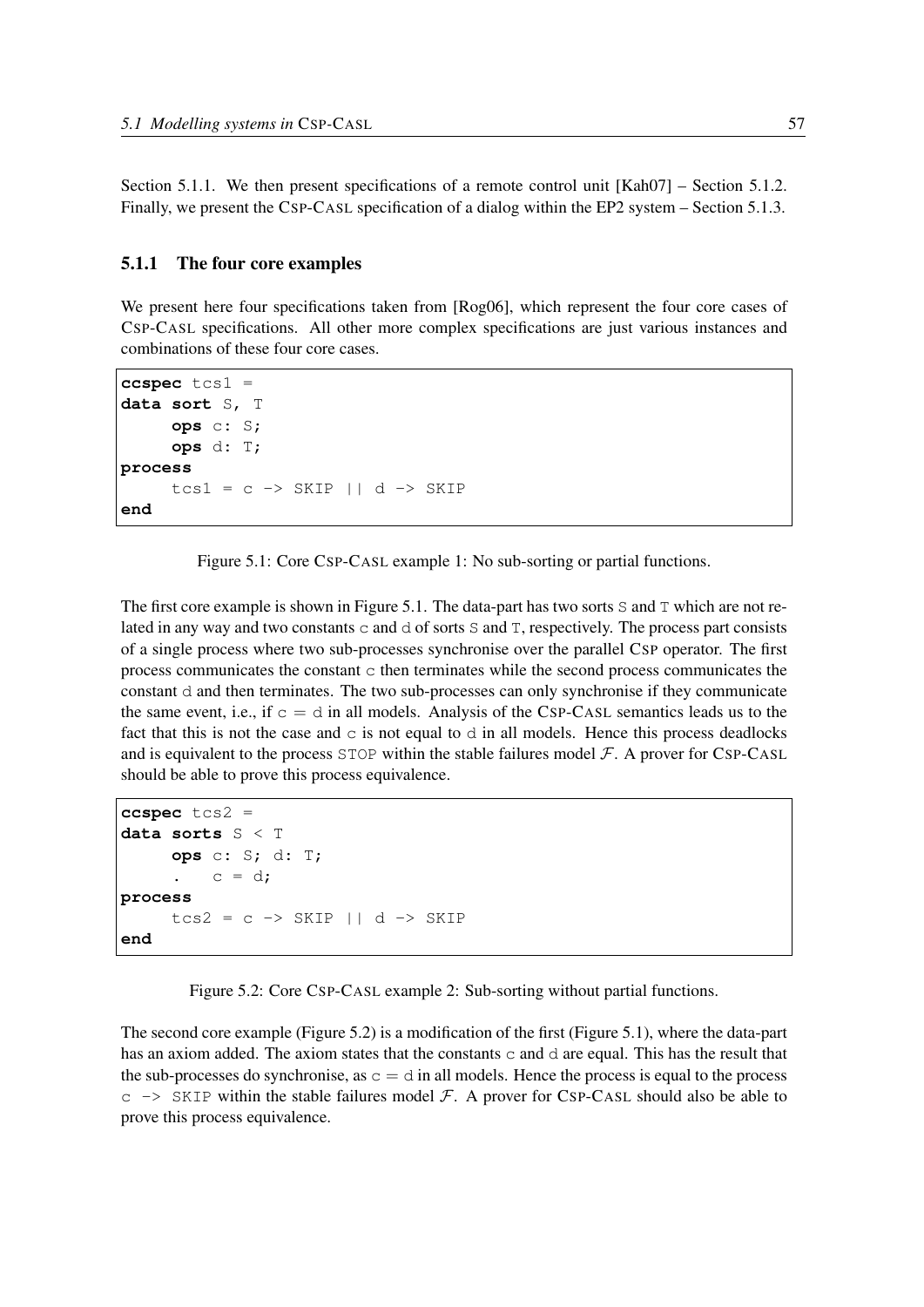```
ccspec tcs3 =
data sorts S, T
     ops f: S ->? T
      . forall x: S . not def f(x);
process
      tcs3 = ? x: S \rightarrow f(x) \rightarrow SKIP [ | T | ]? y: T \rightarrow (if def y then P else Q)end
```


The third core example (Figure 5.3) starts fresh and introduced undefined terms. The data-part specifies that there are two sorts S and T which are not related. There is also a partial function from sort S to sort T and a single axiom that states that the result of the function  $f$  is undefined for all inputs of sort S. The process part again consists of a single process which is the synchronisation of two sub processes over sort  $T$ . The first sub-process receives an element  $x$  of sort  $S$  then communicates the event  $f(x)$  and finally terminates. The second sub-process receives a value y of sort T and if this value is defined behaves like the process P else it behaves like the process Q.

As these two sub-processes synchronise over the sort T, the undefined result of  $f(x)$  is received and bound to the variable y. This raises the question whether  $\gamma$  is defined in all models. The result of this question dictates the remaining behaviour of the second sub-process. The variable  $\gamma$  is undefined in all models according to the CSP-CASL semantics. Hence the entire process is equivalent to the process ?  $x: S \rightarrow f(x) \rightarrow (SKIP [ | T | ] Q)$  within the stable failures model  $\mathcal{F}$ . Once again, a prover for CSP-CASL should be able to prove this process equivalence.

```
ccspec tcs4 =
data sorts A, B, C < S
     ops a: A;
         b1, b2: B;
         c: C;f: A ->? A;
         g: C ->? C
         a = b1 . b2 = cforall x: A. not def f(x)forall x: C. not def q(x);
process
     tcs4 = f(a) \rightarrow SKIP || g(c) -> SKIP
end
```
Figure 5.4: Core CSP-CASL example 4: Sub-sorting with partial functions.

The final core example (Figure 5.4) is a more complex CSP-CASL specification than the previous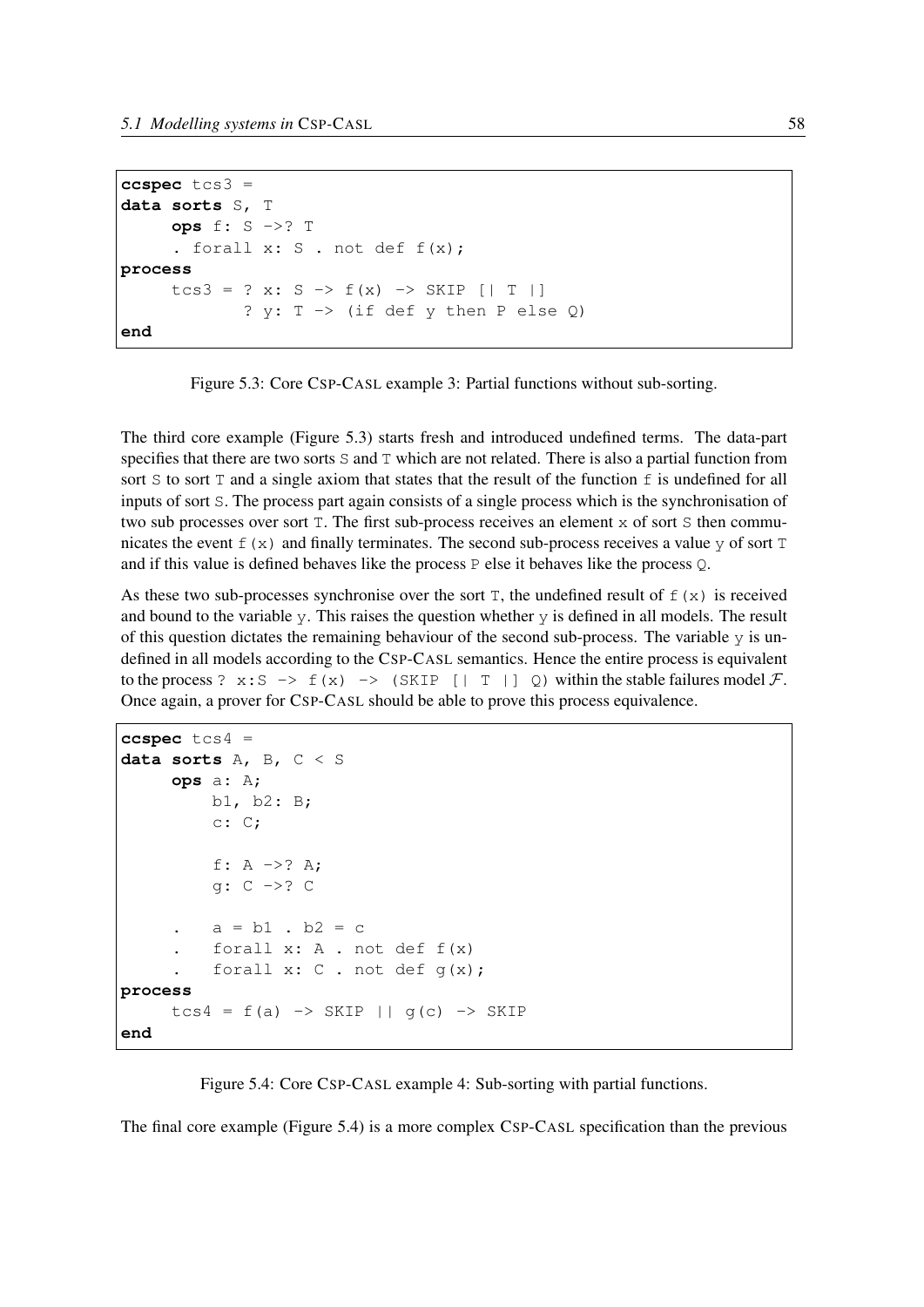three examples, containing both sub-sorting and partial functions. There are four sorts A, B, C and S with sorts A, B and C all being sub-sorts of sort S. There are several constants, namely: a of sort A, b1 and b2 of sort B and c of sort C. There are two partial functions, namely, f from sort A to sort A and q from sort C to sort C. The data-part concludes with two axioms that state that the results of the functions  $f$  and  $g$  are undefined for all inputs. The process-part consists of a single processes composed of two sub-processes synchronising over the parallel CSP operator. The first sub-process communicates the value  $f(a)$  and terminates while the second sub-process communicates the value  $q(c)$  and terminates.

As sorts A and C have a common super-sort S and  $f(a)$  and  $g(c)$  both result in undefined elements in all models, the sub-processes successfully synchronise. Hence the entire process is equivalent to the process  $g(c) \rightarrow$  SKIP within the stable failures model F. Once again, a prover for CSP-CASL should be able to prove this process equivalence.

If these four core examples can be dealt with in a prover for CSP-CASL, then the prover should be able to handle all possible CSP-CASL refinement proofs. In Chapter 7 we show that our approach for CSP-CASL-Prover can indeed deal with these four core examples.

#### 5.1.2 Case study - Remote control unit

The following presents a specification of a remote control unit. These results are from personal communication with Temesghen Kahsai, Markus Roggenbach, and Holger Schlingloff [Kah07].

We specify a remote control unit (*RCU*) which, for example, could interface and control a television via the user pressing various buttons on the remote control. When a button is pressed the remote control unit sends (usually using infrared light) a signal to another device, for instance a television.

On an abstract level, a remote control unit can be described as having a number of buttons and a light emitting diode (*LED*), which is capable of transmitting keycodes (for instance bitvectors of length 16). The buttons can only be pressed one at a time. Internally, the remote control unit stores a table which maps buttons to keycodes. Whenever a button is pressed, the remote control unit sends the corresponding keycode via the LED. This is captured by the CSP-CASL specification in Figure 5.5.

```
ccspec AbstractRCU=
data sorts Button, Signal
     ops codeOf: Button -> Signal;
process
     AbstractRCU = ?x:Button \rightarrow codeOf(x) \rightarrow Skipend
```
Figure 5.5: CSP-CASL specification for an abstract remote control unit.

In the 1970's a typical basic remote control unit (*BRCU*) had at least 11 buttons ( $b_0 \ldots b_9$ ,  $b_{On}$ *off*). An agreed standard for remote control units defines the signals that are emitted by the LED. Signals are to be bitvectors of length 16 with the following structure: the first 4 bits identify the company,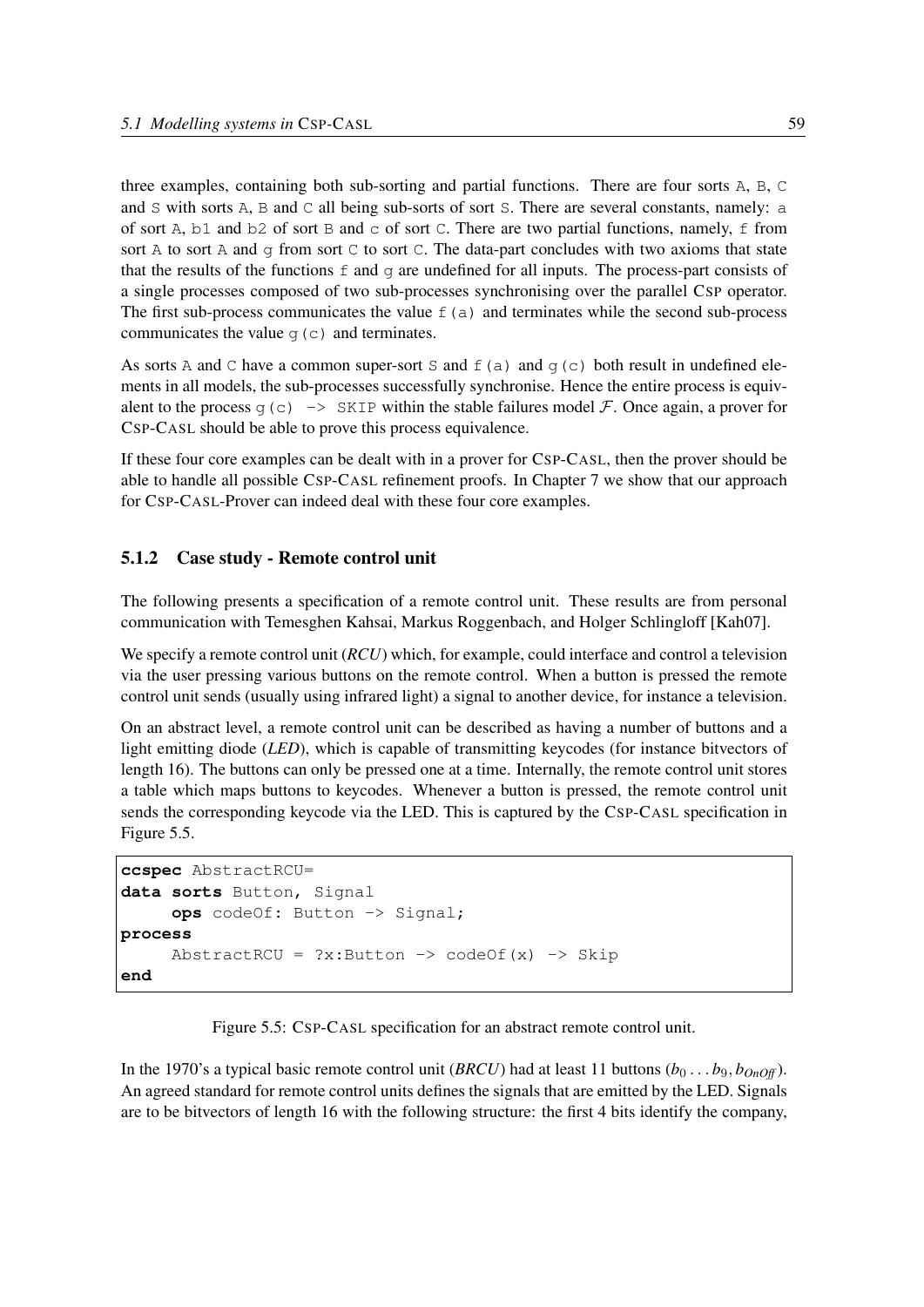the next 5 bits represent the device type (e.g., TV, DVD, etc.), while the last 7 bits identify which button was pressed. This can be captured by the CSP-CASL specification in Figure 5.6.

```
ccspec BRCU=
data sorts Button, Signal
  ops b0, b1, ... , b9, bOnOff: Button;
    free type Bit ::= 0 | 1then List[sort Bit]
        then
          sort Signal = \{1 : List[Bit] : #1 = 16 \}op codeOf: Button -> Signal;
             prefix: List[Bit] = [0000]++[01010]
           axioms
             codeOf(b0) = prefix ++ [0000000];...
             codeOf(b9) = prefix ++ [0001001];codeOf(bOnOff) = prefix ++ [1111111];
             forall b: Button . exists l: List[Bit] .
                                  codeOf(b) = prefix++lprocess
  BRCU = ? x: Button \rightarrow codeOf(x) \rightarrow Skip
end
```
Figure 5.6: CSP-CASL specification for a basic remote control unit.

The specification of the basic remote control unit is a refinement according to to the CSP-CASL refinement notions of the specification of the abstract remote control unit [Kah07], i.e.,

AbstractRCU  $\overset{\text{cc-ref}}{\rightsquigarrow}$  BRCU.

A prover for CSP-CASL should also be able to prove this refinement between the specification of the abstract remote control unit and the specification of the basic remote control unit.

Soon after this first generation of basic remote control units, the market demanded improved remote control units with more functionality and, thus, more buttons. In particular, buttons *bvolup* and *bvoldn* for controlling the volume and *bchup* and *bchdn* for cycling though channels were introduced.

#### 5.1.3 Case study - EP2

As a running example and case study, we choose a dialog of the EP2 system [ep202]. This dialog has been modelled as a specification in CSP-CASL– see [GRS05] for further details of the modelling approach. The data-part of the CSP-CASL specification for EP2 can been seen in Figure 5.7, while the process-part can be seen in Figure 5.8.

In this dialog, the credit card terminal and another component, the so-called acquirer, are supposed to exchange initialisation information over the channel C\_SI\_Init. The messages on this channel can be classified into the following types: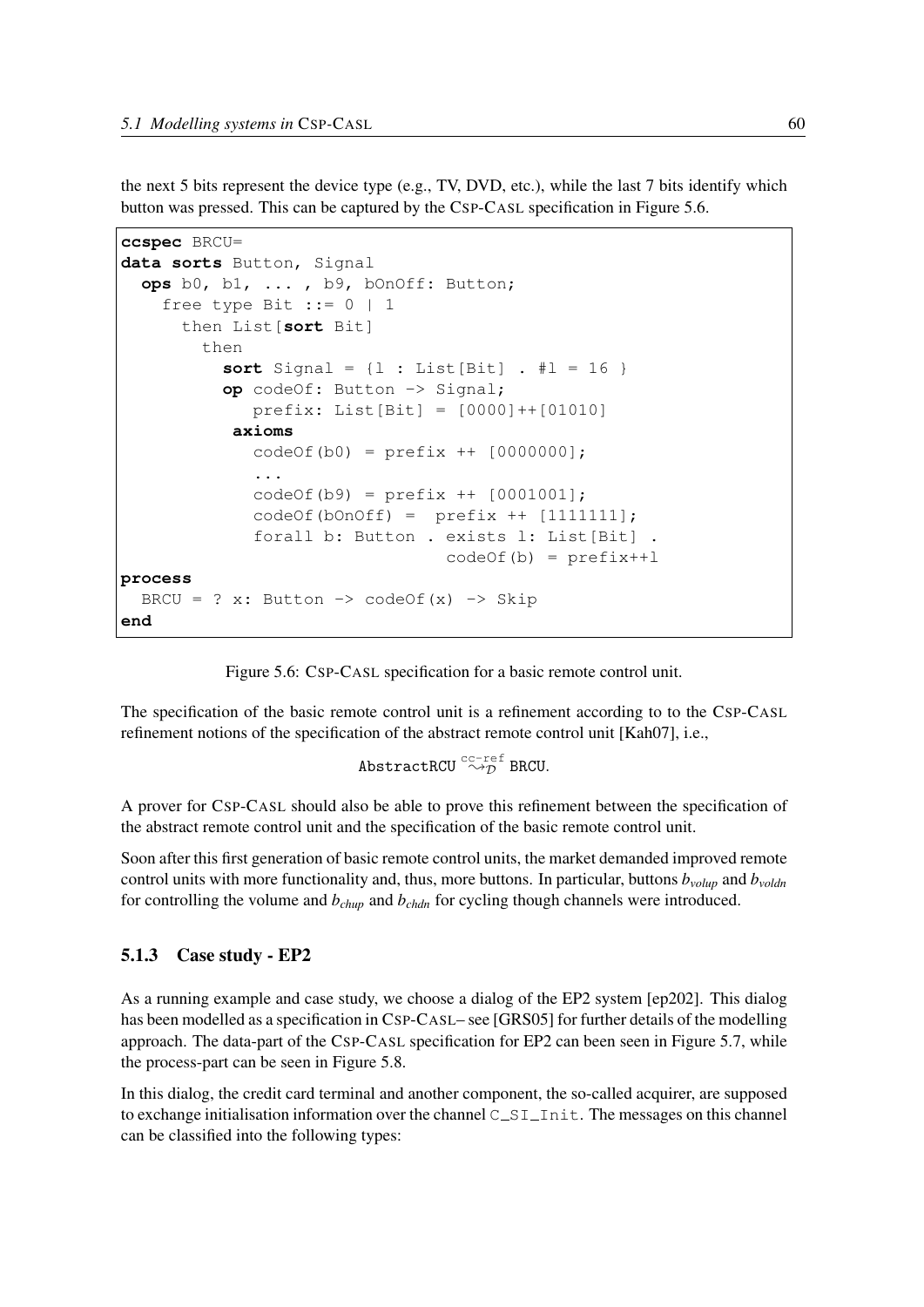- SessionStart and SessionEnd,
- ConfigDataRequest and ConfigDataResponse,
- · D\_SI\_Init\_ConfigDataNotification and D\_SI\_Init\_ConfigDataAcknowledge,
- D SI Init RemoveConfigDataNotification and D SI Init RemoveConfigDataAcknowledge,
- D SI Init ActivateConfigDataNotification and D SI Init ActivateConfigDataAcknowledge.

Each of these message types are declared as sorts (Line 4 to Line 13 of Figure 5.7) in the specification.

In order to model the dialog properly, we need to ensure that certain message groups do not overlap, i.e., messages of type SessionEnd, ConfigDataRequest,

D\_SI\_Init\_ConfigDataNotification,

D\_SI\_Init\_RemoveConfigDataNotification, and

D\_SI\_Init\_ActivateConfigDataAcknowledge are never equal to each other (Lines 15 to 37 of Figure 5.7).

Finally, we create constants of certain sorts (Line 39 to 43 of Figure 5.7) which are used in the process part as communications (see Figure 5.7).

The terminal initiates the dialog by sending a message of type SessionStart, see the process Ter $\bot$ Init in Figure 5.8. The acquirer receives this message, see the process Acq $\bot$ Init.

In Acq ConfigManagement, the acquirer then takes the internal decision either to end the dialog by sending the message seM of type SessionEnd or to start one of four data exchanges with the terminal. The terminal, on the other side, waits in the process  $Ter\_ConfigManager$  for a message from the acquirer. Depending on the type of this message, the terminal ends the dialog with SKIP, engages in a data exchange, or executes the deadlock process STOP. The system consists of the parallel composition of terminal and acquirer. Should one of these two components be in a deadlock, the whole system will be in deadlock.

## 5.2 CSP-CASL semantics and refinement

*Semantically*, a CSP-CASL specification is a family of process denotations for a CSP process, where each model of the data part *Sp* gives rise to one process denotation. The definition of the language CSP-CASL is generic in the choice of specific CSP semantics. For example, all denotational CSP models mentioned in [Ros98] are possible parameters, these include the *traces model* T , the *stable failures model* F, the *failures / divergences model* N and, the newly defined *stable revivals model*  $\mathcal{R}$  [Ros05].

The semantics of CSP-CASL are defined in a two-step approach<sup>1</sup>, see Figure 5.9. Given a CSP-CASL specification  $(S_p, P)$ , in the first step we construct for each data model *M* of *Sp* a CSP process

<sup>&</sup>lt;sup>1</sup>We omit the syntactic encoding of channels into the data part.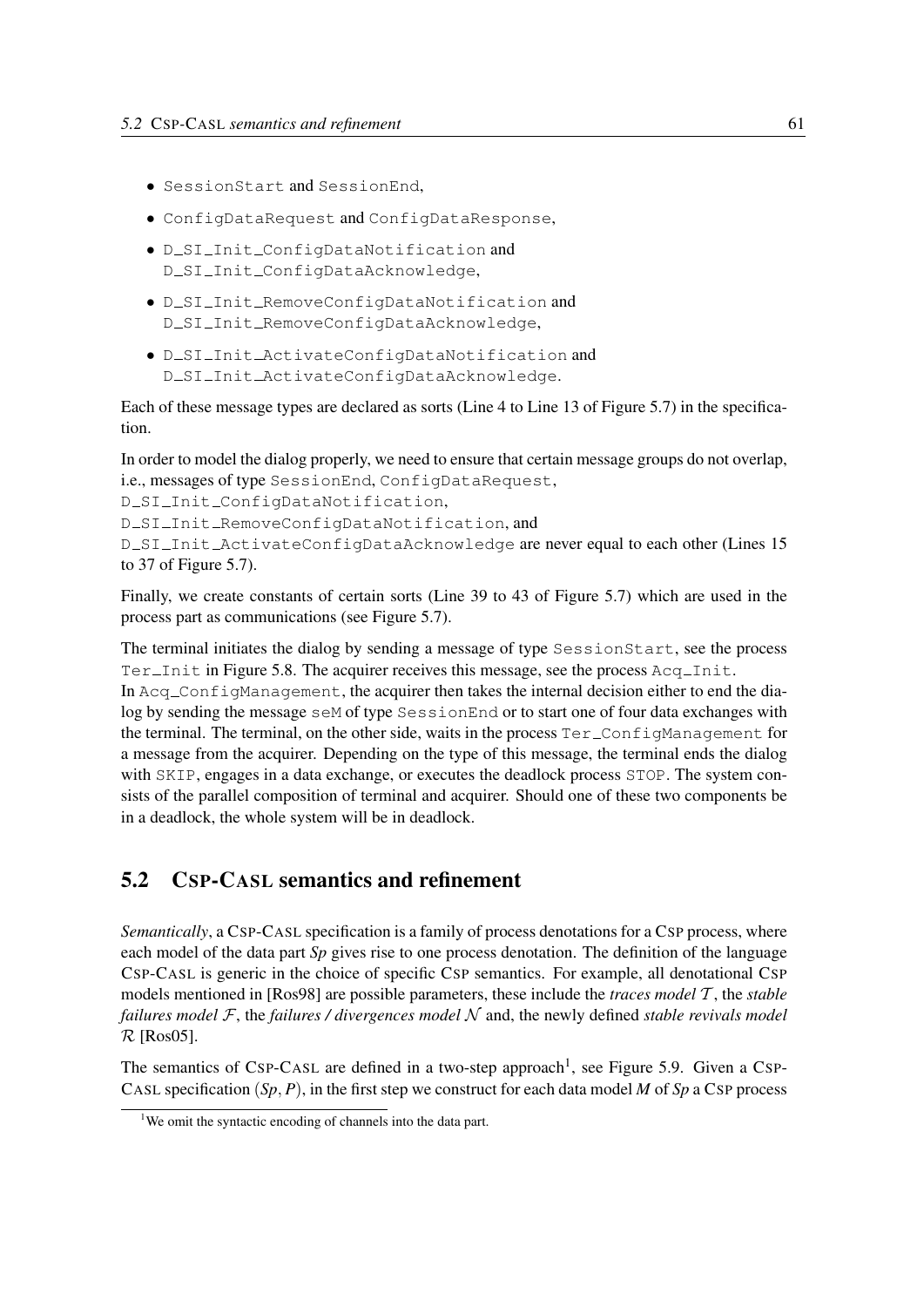```
1 library EP2
2
3 spec D ACL GetInitinitialisation =
4 sorts D_SI_Init_SessionStart,
5 D_SI_Init_SessionEnd,
6 D_SI_Init_ConfigDataRequest,<br>7 D SI Init ConfigDataResponse
           D_SI_Init_ConfigDataResponse,
8 D SI Init ConfigDataNotification,
9 D_SI_Init_ConfigDataAcknowledge,
10 D_SI_Init_RemoveConfigDataNotification,
11 D_SI_Init_RemoveConfigDataAcknowledge,
12 D_SI_Init_ActivateConfigDataNotification,
13 D_SI_Init_ActivateConfigDataAcknowledge < D_SI_Init
14
15 forall x:D_SI_Init_SessionEnd;
16 y:D_SI_Init_ConfigDataRequest . not (x=y)
17 forall x:D_SI_Init_SessionEnd;
18 y: D SI Init ConfigDataNotification . not (x=y)
19 forall x:D_SI_Init_SessionEnd;
20 y: D SI Init RemoveConfigDataNotification . not (x=v)
21 forall x:D_SI_Init_SessionEnd;
22 y:D_SI_Init_ActivateConfigDataNotification . not (x=y)
23
24 forall x:D_SI_Init_ConfigDataRequest;
25 y:D_SI_Init_ConfigDataNotification . not (x=y)
26 forall x:D_SI_Init_ConfigDataRequest;<br>27 v:D SI Init RemoveConfigDataNotific
        27 y:D_SI_Init_RemoveConfigDataNotification . not (x=y)
28 forall x:D_SI_Init_ConfigDataRequest;
29 y: D_S I_1init_ActivateConfigDataNotification . not (x=y)
30
31 forall x:D_SI_Init_ConfigDataNotification;
32 y:D_SI_Init_RemoveConfigDataNotification . not (x=y)
33 forall x:D_SI_Init_ConfigDataNotification;
34 y:D_SI_Init_ActivateConfigDataNotification . not (x=y)
35
36 forall x:D_SI_Init_RemoveConfigDataNotification;
37 y:D_SI_Init_ActivateConfigDataNotification . not (x=y)
38
39 ops seM: D_SI_Init_SessionEnd;
40 cdrM: D_SI_Init_ConfigDataRequest;
41 cdnM: D_SI_Init_ConfigDataNotification;
42 rcdnM: D_SI_Init_RemoveConfigDataNotification;
43 acdnM: D_SI_Init_ActivateConfigDataNotification
44 end
```
Figure 5.7: CASL specification of the data-part of an EP2 dialog between the terminal and the acquirer.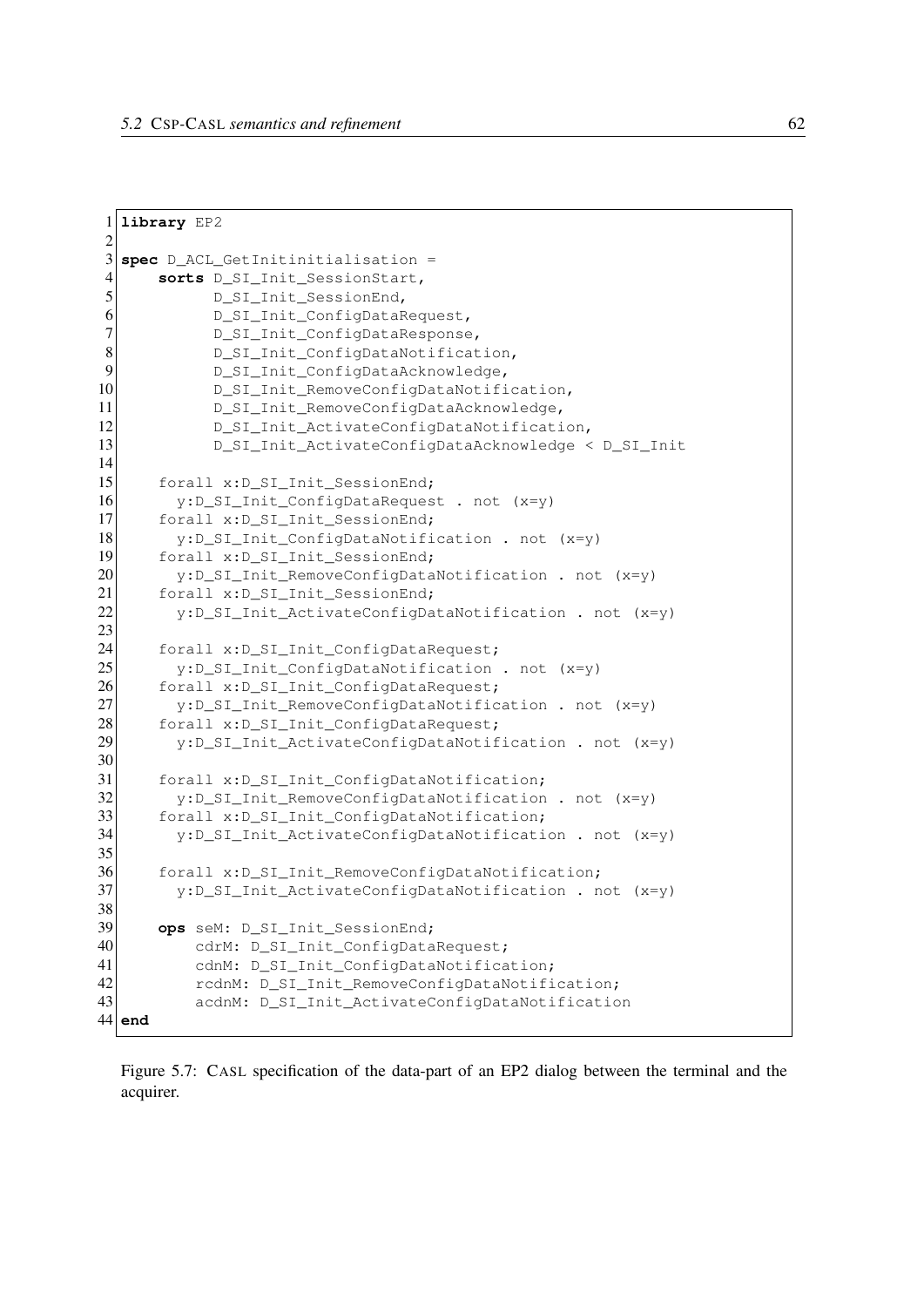```
ccspec GetInitialisationData =
 data D_ACL_GetInitialisation
 channels
   C_SI_Init: D_SI_Init
 process
 let
   Ter_Init =
      C_SI_Init !? sessionStart:D_SI_Init_SessionStart
   -> Ter_ConfigurationManagement
   Ter_ConfigurationManagement = C_SI_Init ? configMess: D_SI_Init ->
     if (configMess:D_SI_SessionEnd) then
       Skip
     else if (configMess:D_SI_Init_ConfigDataRequest) then
        C_SI_Init !? response: D_SI_Init_ConfigDataResponse
        -> Ter_ConfigurationManagement
     else if (configMess : D_SI_Init_ConfigDataNotification) then
        C_SI_Init !? acknowledge: D_SI_Init_ConfigDataAcknowledge
        -> Ter ConfigurationManagement
     else if (configMess : D_SI_Init_RemoveConfigDataNotification) then
       C_SI_Init !? acknowledge: D_SI_Init_RemoveConfigDataAcknowledge
       -> Ter ConfigurationManagement
     else (configMess : D_SI_Init_ActivateConfigDataNotification) then
       C_SI_Init !? acknowledge:
       D_SI_Init_ActivateConfigDataAcknowledge
        -> Ter_ConfigurationManagement
   Acq Init =C_SI_Init ? sessionStart: D_SI_Init_SessionStart
   -> Acq_ConfigurationManagement
   Acq_ConfigurationManagement =
        C_SI_Init ! seM -> Skip
    |˜| C_SI_Init ! cdrM
        -> C_SI_Init ? response: D_SI_Init_ConfigDataResponse
        -> Acq_ConfigurationManagement
    |˜| C_SI_Init ! cdnM
        -> C_SI_Init ? acknowledge: D_SI_Init_ConfigDataAcknowledge
        -> Acq ConfigurationManagement
    |˜| C_SI_Init ! rcdnM
        -> C_SI_Init ? acknowledge:
        D_SI_Init_RemoveConfigDataAcknowledge
        -> Acq_ConfigurationManagement
    |˜| C_SI_Init ! acdnM
        -> C_SI_Init ? acknowledge:
        D_SI_Init_ActivateConfigDataAcknowledge
        -> Acq_ConfigurationManagement
 in
   Acq_Init | | C_SI_Init | | Ter_Init
end
```
Figure 5.8: A CSP-CASL specification of an EP2 dialog between the terminal and the acquirer.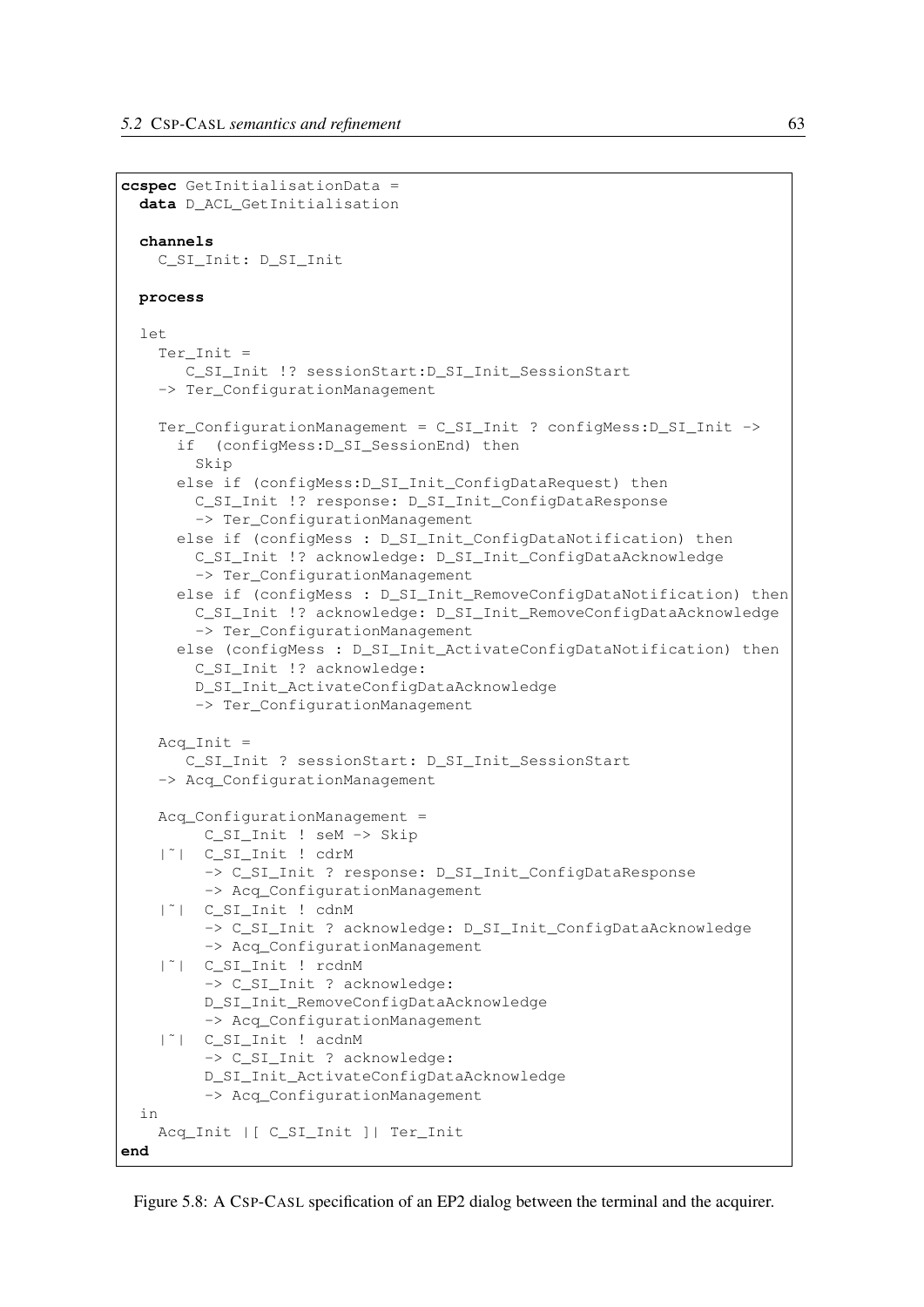

Figure 5.9: CSP-CASL semantics.

 $P'(A(\beta(M)))$ . To this end, we define for each model *M*, which might include partial functions, an equivalent model  $\beta(M)$  in which partial functions are totalised.  $\beta(M)$  gives rise to an alphabet of communications  $A(\beta(M))$ . In order to deal with CSP binding, we introduce variable evaluations  $\nu: X \to \beta(M)$ . With these notations we define the process  $P'(A(\beta(M))) := [P]_{\emptyset:\emptyset \to \beta(M)}$ , where  $\emptyset$  is the empty evaluation from the empty set to the model  $\beta(M)$ , i.e., *P* has no free variables. In the second step we point-wise apply a denotational CSP semantics. This translates a process  $P'(A(\beta(M)))$  into its denotation  $d_M$  in the semantic domain of the chosen CSP model.

In the following we sketch the alphabet construction – see [Rog06] for the full details. The purpose of the alphabet construction is to transform a CASL model into a set for use as an alphabet of communications in the process algebra CSP. CASL models are defined in two steps: First, we define what a model over a many-sorted signature is. Using this concept we define what a model over a sub-sorted signature is. For the sake of readability we repeat certain notions from Section 3.3.1.

A *many-sorted signature*  $\Sigma = (S, TF, PF, P)$  consists of

- a set *S* of sorts.
- two  $S^* \times S$ -sorted families  $TF = (TF_{w,s})_{w \in S^*, s \in S}$  and  $PF = (PF_{w,s})_{w \in S^*, s \in S}$  of total function *symbols* and *partial function symbols*, respectively, such that  $TF_{w,s} \cap PF_{w,s} = \emptyset$  for each  $(w, s) \in S^* \times S$ , and
- a family  $P = (P_w)_{w \in S^*}$  of *predicate symbols*.

Given a many-sorted signature  $\Sigma = (S, TF, PF, P)$ , a *many-sorted*  $\Sigma$ *-model M* consists of

- a non-empty carrier set  $M_s$  for each sort symbol  $s \in S$ ,
- a partial function  $(f_{w,s})_M$  :  $M_w \to M_s$  for each function symbol  $f \in TF_{w,s} \cup PF_{w,s}$ , the function being total for  $f \in TF_{w,s}$ , and
- a relation  $(p_w)_M \subseteq M_w$  for each predicate symbol  $p \in P_w$ .

Together with the standard definition of first order logic formulae and their satisfaction, this definition yields the institution *PFOL*=, see [Mos02] for the details.

A *sub-sorted signature*  $\Sigma = (S, TF, PF, P, \leq)$  consists of a many-sorted signature  $(S, TF, PF, P)$ together with a reflexive and transitive *sub-sort relation*  $\leq_S$   $\subseteq$  *S* × *S*. The relation  $\leq_S$  extends pointwise to sequences of sorts. With each sub-sorted signature  $\Sigma = (S, TF, PF, P, \leq)$  we associate a many-sorted signature  $\hat{\Sigma} = (\hat{S}, \hat{T}F, \hat{PF}, \hat{P})$ , which extends the underlying many-sorted signature  $(S, TF, PF, P)$  with

• a total *injection* function symbol  $\text{inj}: s \rightarrow s'$  for each pair of sorts  $s \leq s'$ ,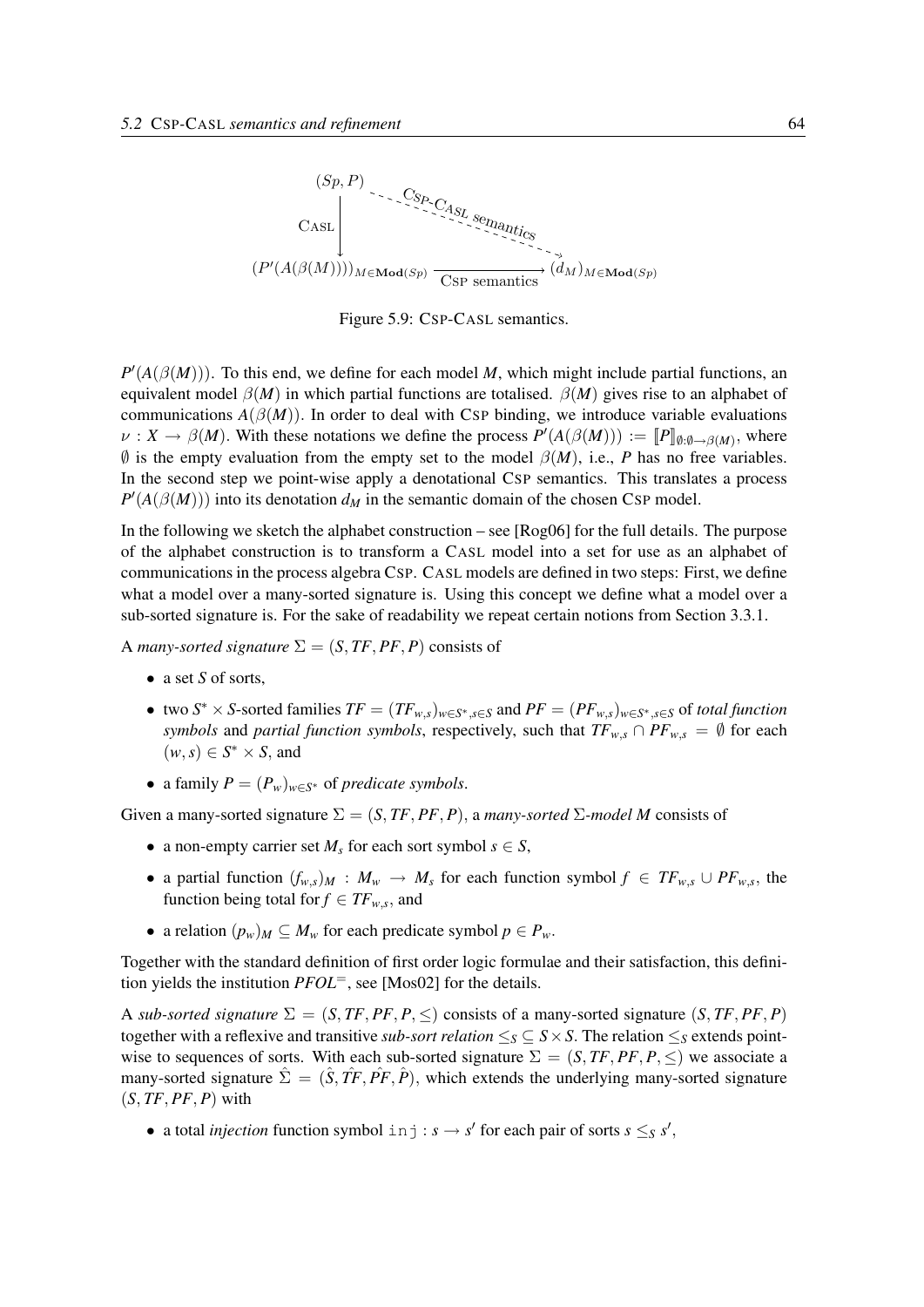- a partial *projection* function symbol  $pr : s' \rightarrow ?s$  for each pair of sorts  $s \leq_S s'$ , and
- an unary *membership* predicate symbol  $\epsilon_{s'}^s$ : *s'* for each pair of sorts  $s \leq_s s'$ .

*Sub-sorted* Σ*-models* are many-sorted Σ<sup>2</sup>-models satisfying in *PFOL*<sup>=</sup> the set of axioms  $\hat{J}(\Sigma)$ , which prescribe how the injection, projection, and membership behave<sup>2</sup>. A typical axiom in  $\hat{J}(\Sigma)$ is  $\sin \frac{1}{2}s$ ,  $\sin \frac{e}{s}$  *x* for  $s \in S$ . Together with the definition of sub-sorted first order logic formulae and their satisfaction, this definition yields the institution *SubPFOL*=, see [Mos02] for the details.

The definition of the institution *FinCommSubPFOL*<sup>=</sup> provides the data-logic of the process part of a CSP-CASL specification. It is a specialisation of the institution *SubPFOL*=: Only sub-sortedsignatures with finitely many sorts are allowed. Also, the notion of a model is changed: A *datalogic* Σ*-model M* is the strict extension  $M := ext(C)$  of an ordinary many-sorted model C over  $\hat{\Sigma} = (\hat{S}, \hat{T}F, \hat{PF}, \hat{P})$  which satisfies in  $PFOL^=$  the set of axioms  $\hat{J}(\Sigma)$ . For the carrier sets, this extension is defined as:  $M_s = ext(C_s) = C_s \cup \{\perp\}$  for all  $s \in \hat{S}$ , where  $\perp \notin C_s$  for all  $s \in \hat{S}$ . Given a model *C*, its extension  $ext(C) = M$  is uniquely determined. Forgetting the strict extension results again in *C*.

A is a data-logic signature  $\Sigma = (S, TF, PF, P, \leq)$  with local top elements, if for all  $u, u', s \in S$  the following holds: if  $u, u' \geq s$  then there exists  $t \in S$  with  $t \geq u, u'$ . Relatively to a model *M* for a signature with top elements, we define an alphabet of communications

$$
A(M):=(\biguplus_{s\in S}M_s)_{/\sim}
$$

where  $(s, x) \sim (s', x')$  iff either

•  $x = x' = \bot$  and there exists  $u \in S$  such that  $s \le u$  and  $s' \le u$ ,

or

- $x \neq \perp, x' \neq \perp$ , there exists  $u \in S$  such that  $s \leq u$  and  $s' \leq u$ , and
- for all  $u \in S$  with  $s \le u$  and  $s' \le u$  the following holds:

$$
(\operatorname{inj}_{(s,u)})_M(x) = \operatorname{inj}_{(s',u)_M}(x')
$$

for  $s, s' \in S$ ,  $x \in M_s$ ,  $x' \in M_{s'}$ . For signatures with local top elements the relation  $\sim$  turns out to be an equivalence relation.

The following presents a CSP-CASL refinement [Rog06] decomposition theorem which allows one to split a CSP-CASL refinement into a first refinement of the data part followed by a refinement of the process part. These results are from Temesghen Kahsai [Kah07].

For a denotational CSP model with domain  $D$ , the semantic domain of CSP-CASL consists of the class of *I*-indexed families of process denotations  $d_M \in \mathcal{D}$ , i.e.,

 $(d_M)_{M \in I}$ 

where *I* is the class of *SubPFOL*<sup>=</sup> models.

<sup>&</sup>lt;sup>2</sup> and also define how overloading works.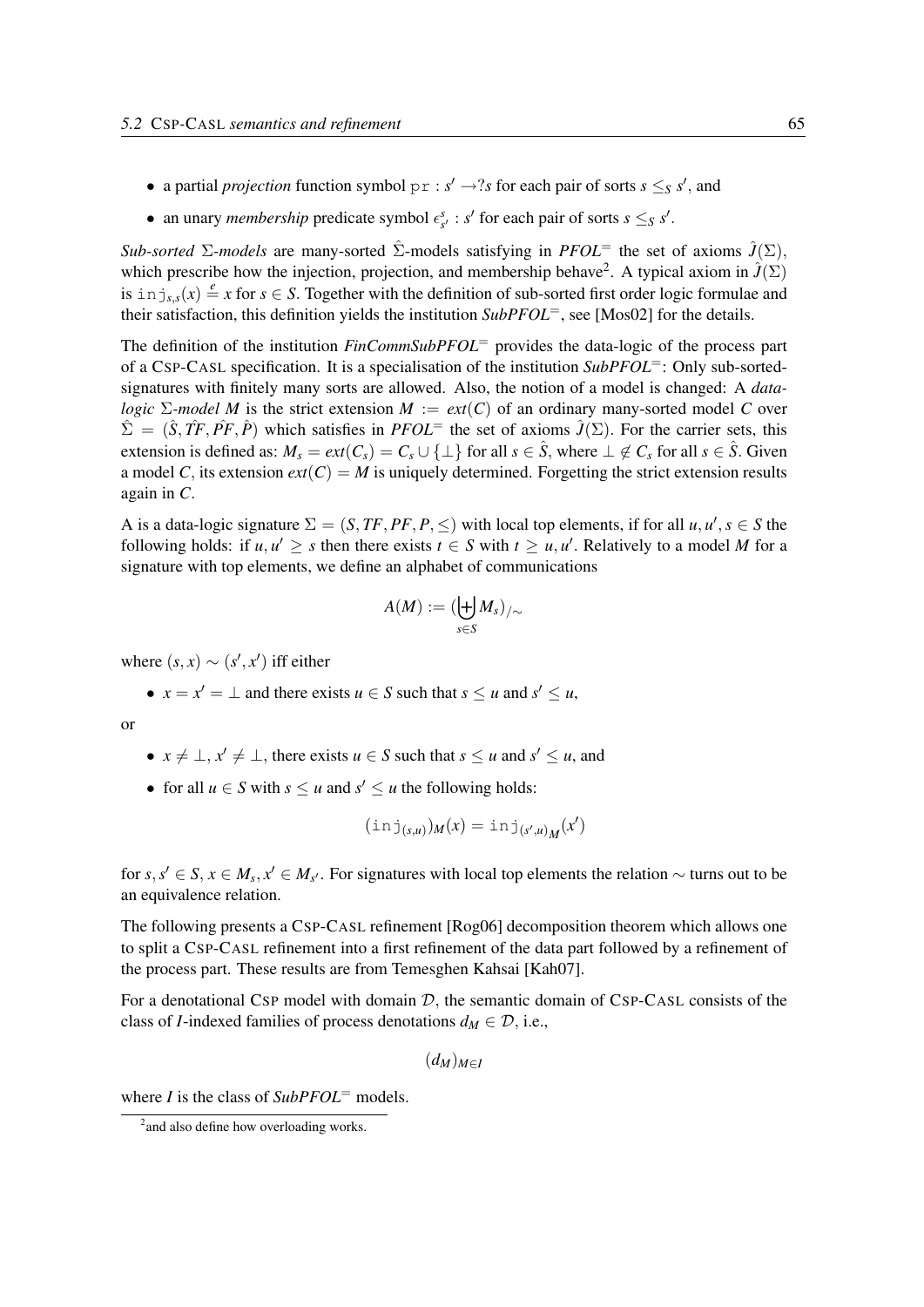We define CSP-CASL refinement between two semantic objects, denoted as  $\rightsquigarrow_{\mathcal{D}}$ , by:

$$
(d_M)_{M \in I} \leadsto_{\mathcal{D}} (d'_{M'})_{M' \in I'}
$$
  
iff  

$$
I' \subseteq I \land \forall M' \in I': d_{M'} \sqsubseteq_{\mathcal{D}} d'_{M'},
$$

Here  $I' \subseteq I$  denotes inclusion of model classes over the same signature, and  $\subseteq_{\mathcal{D}}$  is the refinement notion in the chosen CSP model D. In the traces model T we have for instance  $T \sqsubseteq_T T' : \Leftrightarrow$  $T' \subseteq T$ , where *T* and *T'* are prefix closed sets of traces<sup>3</sup>. The definitions of CSP refinements for  $\mathcal{D} \in \{T, \mathcal{N}, \mathcal{F}, \mathcal{I}, \mathcal{U}\}\$ , c.f. [Ros98], which are all based on set inclusion, yield that CSP-CASL refinement is a preorder.

We can now characterise *data refinement* between two semantic objects denoted as  $\overset{data}{\rightsquigarrow}$ , by:

$$
(d_M)_{M \in I} \stackrel{data}{\rightsquigarrow} (d'_{M'})_{M' \in I'}
$$
  
if  
 $I' \subseteq I \land \forall M' \in I' : d_{M'} = d'_{M'}$ 

Here  $I' \subseteq I$  denotes inclusion of model classes over the same signature.

We can also characterise *process refinement* in a similar way at the semantic level, denoted as  $\sim_{\mathcal{D}}^{process}$ by:

$$
(d_{M'})_{M'\in I'} \stackrel{process}{\sim p} (d'_{M'})_{M'\in I'}
$$
  
if  

$$
\forall M' \in I': d_{M'} \sqsubseteq_{\mathcal{D}} d'_{M'}
$$

We denote a CSP-CASL specification as a pair (*Sp*, *P*), where *Sp* and *P* represent the specification of the data part and the process part, respectively. We can now lift the notion of CSP-CASL refinement at the semantic level  $(\leadsto_{\mathcal{D}})$  to CSP-CASL refinement on specifications, denoted by  $\overset{\text{cc-ref.}}{\leadsto_{\mathcal{D}}}$ . Note that in the data refinement is not necessary for the domain  $\mathcal{D}$  to be specified as the process part always remains constant. CSP-CASL refinement on two specifications is defines as:

$$
(Sp, P) \overset{c \subset + e \in f}{\sim p} (Sp', P')
$$
  
iff  

$$
\mathbf{Mod}(Sp') \subseteq \mathbf{Mod}(Sp) \wedge
$$
  

$$
\forall M' \in \mathbf{Mod}(Sp') : [\![P]\!]_{\emptyset:\emptyset \rightarrow \beta(M')} \!]_{CSP} \sqsubseteq_{\mathcal{D}} [\![P']\!]_{\emptyset:\emptyset \rightarrow \beta(M')} \!]_{CSP}
$$

where *mod*(*Sp*) is the class of models for the specification *Sp*.

We can now use this to characterise *data refinement* and *process refinement* at the specification level. We obtain the following *data refinement* at the specification level for a *fixed* signature and a *fixed* process-part, which we denote as  $\overset{\text{data}}{\rightsquigarrow}$ :

| data Sp process P end                                                                                                                          |                                                                                                                                           |
|------------------------------------------------------------------------------------------------------------------------------------------------|-------------------------------------------------------------------------------------------------------------------------------------------|
| \n $\left\{\n \begin{array}{c}\n 1. \Sigma(Sp) = \Sigma(Sp'), \\  \text{data } Sp' \text{ process } P \text{ end}\n \end{array}\n \right\}$ \n | \n $\left\{\n \begin{array}{c}\n 1. \Sigma(Sp) = \Sigma(Sp'), \\  2. \text{Mod}(Sp') \subseteq \text{Mod}(Sp)\n \end{array}\n \right.$ \n |

<sup>&</sup>lt;sup>3</sup>We follow here the CSP convention, where *T'* refines *T* is written as  $T \sqsubseteq_{\mathcal{D}} T'$ , i.e., the more specific process is on the right-hand side of the symbol.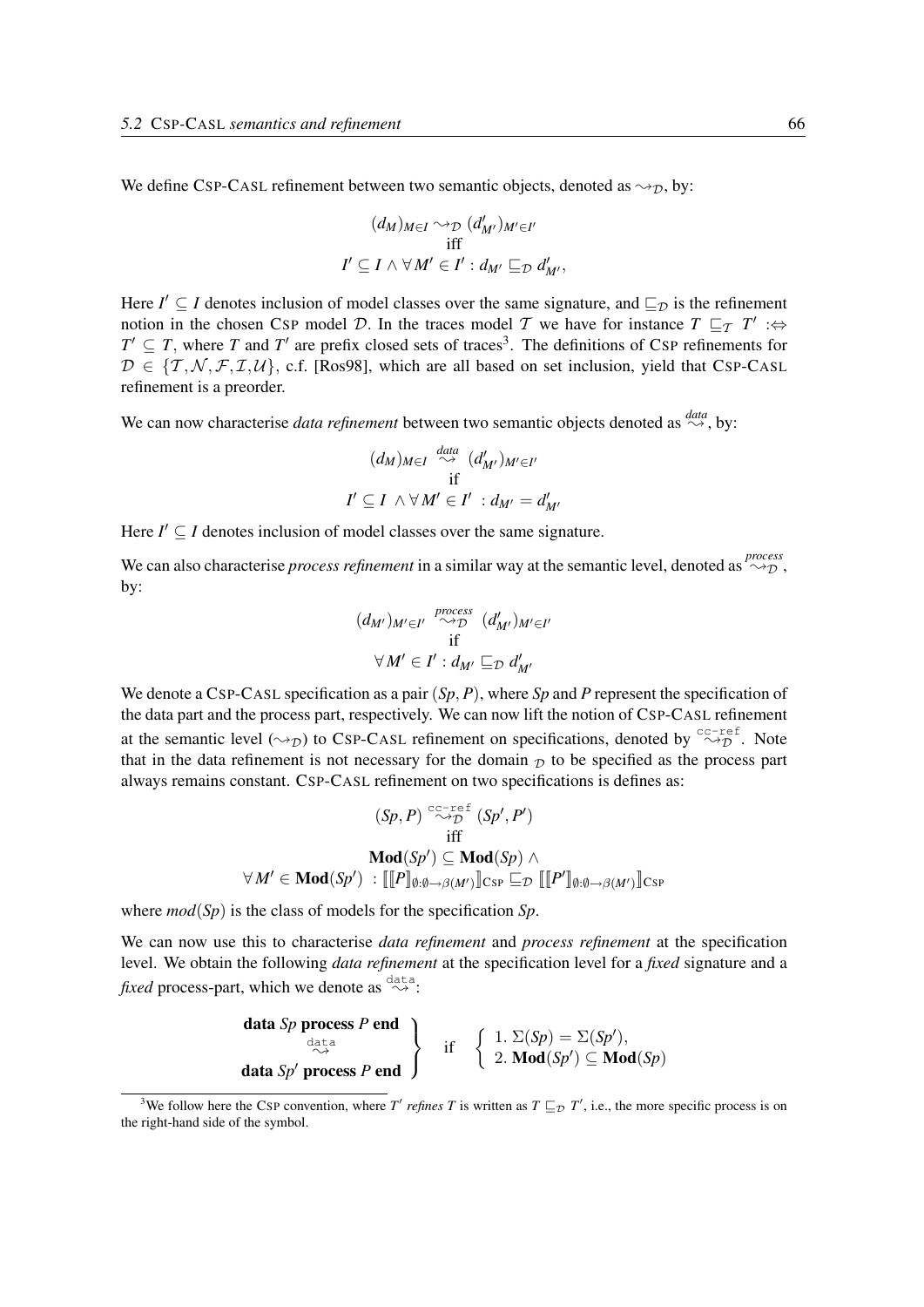We also obtain the following *process refinement* at the specification level for a *fixed* data-specification *Sp*, which we denote as  $\stackrel{\text{proc}}{\rightsquigarrow}$ .

data *Sp* process *P* end proc<br>~D data Sp process P' end  $\mathcal{L}$  $\mathcal{L}$  $\int$ if  $\left\{\n \begin{array}{c}\n \text{for all } M \in \mathbf{Mod}(Sp): \\
 \text{if } D^n \quad \mathbb{R} \n\end{array}\n\right.$  $\llbracket [P]_{\emptyset:\emptyset \longrightarrow \beta(M)} \rrbracket_{\text{CSP}} \sqsubseteq_{\mathcal{D}} \llbracket [P']_{\emptyset:\emptyset \longrightarrow \beta(M)} \rrbracket_{\text{CSP}}$ 

Here,  $\llbracket \_\_\_\_\_\$  is the evaluation of processes according to the CSP denotational semantics, and  $\emptyset$  :  $\emptyset \rightarrow \beta(M)$  is the empty evaluation into the *CommSubPFOL*<sup>=</sup> model  $\beta(M)$ .

Theorem 5.1: CSP-CASL refinement between two specifications can be decomposed into first a *data refinement* followed by a *process refinement* i.e.,

$$
(Sp, P) \overset{c \text{c-ref}}{\leftrightarrow} (Sp', P')
$$
  
\n
$$
(Sp, P) \overset{\text{data}}{\leftrightarrow} (Sp', P) \text{ and } (Sp', P) \overset{\text{proc}}{\leftrightarrow} (Sp', P')
$$

*Proof.* We prove this theorem by showing both directions of the equivalence individually:

" $\Longrightarrow$ " Let  $(Sp, P) \stackrel{c \text{c-ref}}{\sim} (Sp', P')$ , by definition this holds iff :

- 1. **Mod**(*Sp'*)  $\subseteq$  **Mod**(*Sp*)
- 2.  $\forall M' \in \textbf{Mod}(Sp') \; : \llbracket \llbracket P \rrbracket_{\emptyset:\emptyset \to \beta(M)} \rrbracket_{\text{CSP}} \sqsubseteq_{\mathcal{D}} \llbracket \llbracket P' \rrbracket_{\emptyset:\emptyset \to \beta(M)} \rrbracket_{\text{CSP}}$

Data refinement  $(Sp, P) \stackrel{\text{data}}{\rightsquigarrow} (Sp', P)$  holds if  $\text{Mod}(Sp') \subseteq \text{Mod}(Sp)$  and  $\Sigma(Sp) = \Sigma(Sp')$ , this holds thanks to (1). Process refinement  $(Sp', P) \stackrel{\text{proc}}{\sim} \mathcal{D} (Sp', P')$  holds if  $\forall M \in \text{Mod}(Sp)$ :  $[[P]_{\emptyset:\emptyset\to\beta(M)}]_{\text{CSP}}\subseteq_{\mathcal{D}}[[P']_{\emptyset:\emptyset\to\beta(M)}]_{\text{CSP}}$ . This is proven by (2) condition of CSP-CASL refinement.

"<sup>←</sup> Let  $(Sp, P) \stackrel{\text{data}}{\rightsquigarrow} (Sp', P)$  if  $\text{Mod}(Sp') \subseteq \text{Mod}(Sp) \land \Sigma(Sp) = \Sigma(Sp')$ , and  $(Sp', P) \stackrel{\text{proc}}{\rightsquigarrow} \mathcal{D}$  $(Sp', P')$ . This holds if  $\forall M' \in \textbf{Mod}(Sp') : [\![ [P]_{\emptyset:\emptyset \to \beta(M)}]\!]_{\textbf{CSP}} \sqsubseteq_{\mathcal{D}} [\![ [P']_{\emptyset:\emptyset \to \beta(M)}]\!]_{\textbf{CSP}}$ . By Taking both of the conditions we prove  $(Sp, P) \overset{cc-ref}{\rightsquigarrow} (Sp', P')$ .

The last direction can also be proven using the preorder property of CSP-CASL refinement.  $\Box$ 

However is not possible to decompose a CSP-CASL refinement between specifications in to first a *process refinement* followed by a *data refinement*, i.e.,

$$
(Sp, P) \overset{c_{C-ref}}{\leftrightarrow} (Sp', P')
$$
  
\n
$$
\iff (Sp, P) \overset{p_{C\circ C}}{\leftrightarrow} (Sp, P') \quad and \quad (Sp, P') \overset{\text{data}}{\leftrightarrow} (Sp', P')
$$

To prove this, we give a counter-example that shows that performing a process refinement followed by a data refinement leads to an inconsistent specification on the data-part.

Example 5.2: As a counter-example, we consider the following CSP-CASL specifications: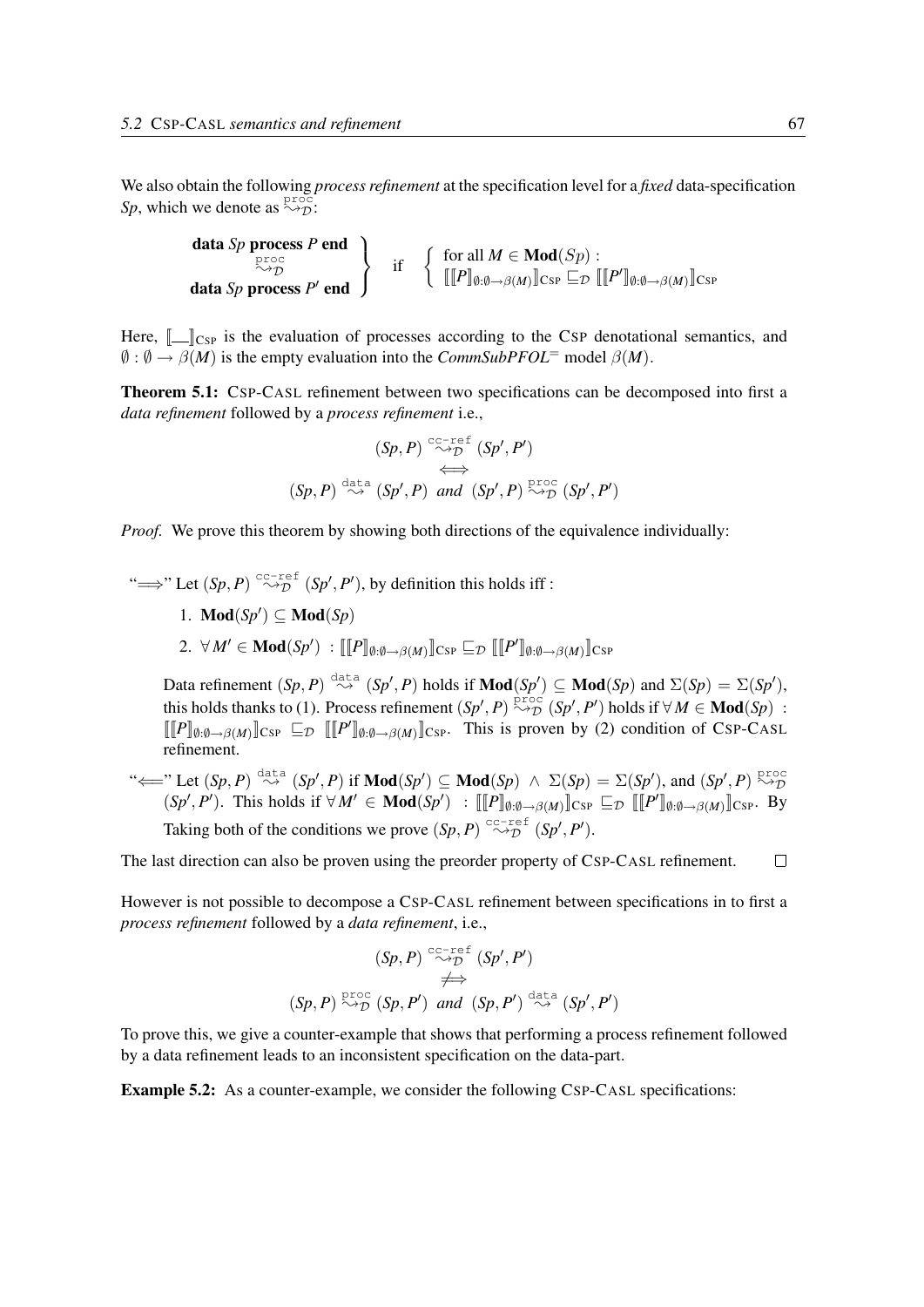```
ccspec First =
data sorts S, T
     ops a:S;
         b:T;
         f: S -> T
process
     a -> Stop
```

```
ccspec Second =
data sorts S, T
     ops a:S;
          b:T;
          f: S -> T
     axiom
          not(f(a) = b)process
  if f(a) = b then b \rightarrow Stop
             else a -> Stop
```
The CSP-CASL specification First is a refinement of the CSP-CASL specification Second, i.e.,

First  $\overset{cc-ref}{\leadsto}$  Second

This holds if and only if  $\text{Mod}(Sp_{Second}) \subseteq \text{Mod}(Sp_{First})$  and  $\forall M' \in \text{Mod}(Sp_{Second})$ :  $[[P_{First}]\mathbf{0}:\mathbf{0}\rightarrow\mathbf{0}(M)]$ CSP  $\subseteq$   $\mathbf{D}$   $[[P_{Second}]\mathbf{0}:\mathbf{0}\rightarrow\mathbf{0}(M)]$ CSP. Let *M* be a model of *Sp<sub>First</sub>* such that  $M(f)(M(a)) = M(b)$ . Let us consider now the process refinement and analyse the set of traces of  $[P_{Second}]$  and  $[P_{First}]$ .

| Evaluation    | Traces                       |
|---------------|------------------------------|
| $[P_{Second}$ | $\{\langle \rangle, M(b)\}\$ |
| $[P_{First}]$ | $\{\langle \rangle, M(a)\}\$ |

 $\{\langle \rangle, M(a)\} \nsubseteq \{\langle \rangle, M(b)\}$  as *b* and *a* are from different sorts. Therefore  $\llbracket P_{First} \rrbracket \nsubseteq_T \llbracket P_{Second} \rrbracket$ . This shows that we can't perform first a refinement on the process part and then on the data part.

The other direction of the implication

$$
(Sp, P) \overset{\text{proc}}{\rightsquigarrow} (Sp, P') \text{ and } (Sp, P') \overset{\text{data}}{\rightsquigarrow} (Sp', P')
$$
  

$$
\Longrightarrow
$$
  

$$
(Sp, P) \overset{\text{cc-ref}}{\rightsquigarrow} (Sp', P')
$$

holds thanks to the preorder property of CSP-CASL refinement.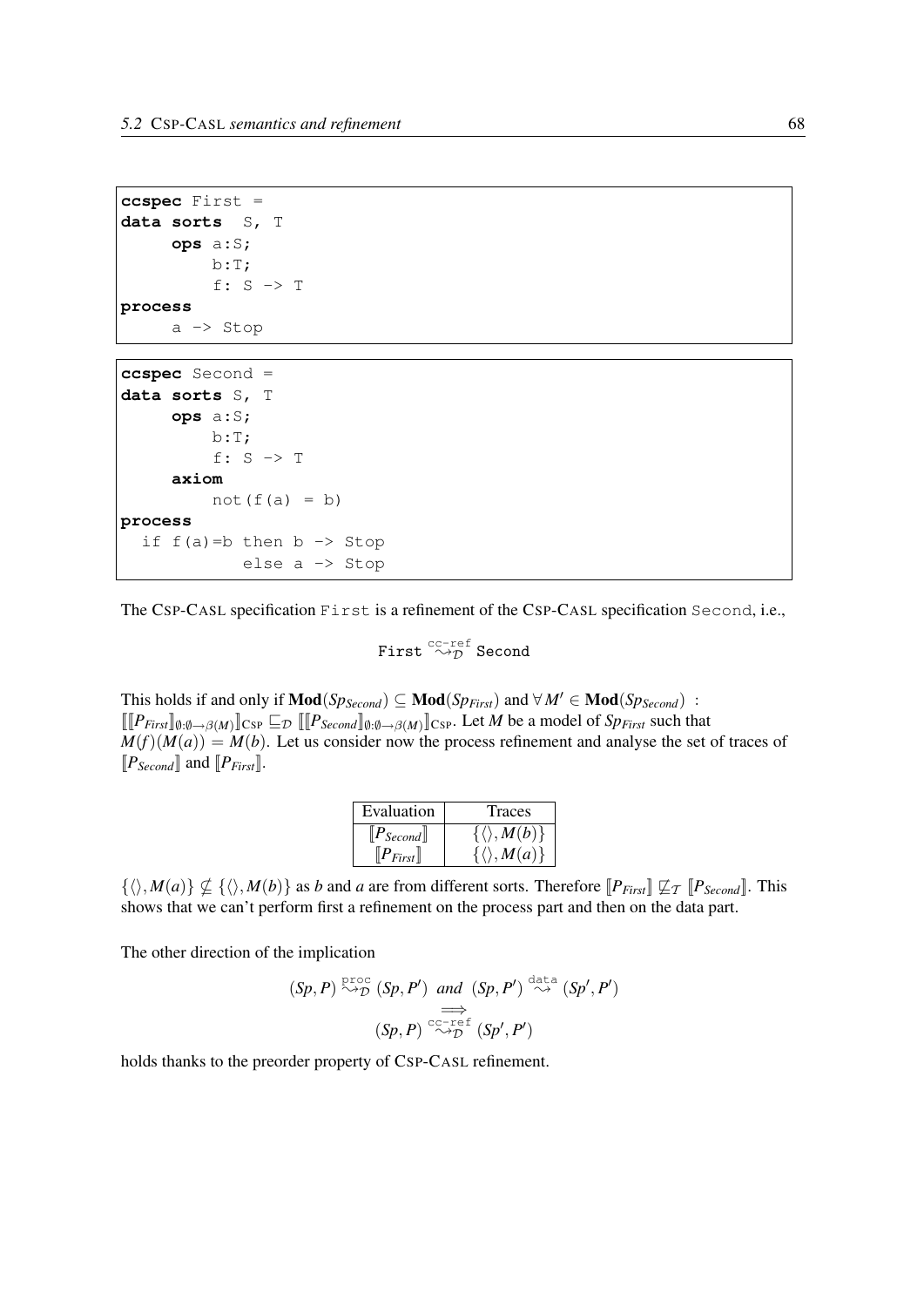## Chapter 6

# Encoding the CSP-CASL semantics in Isabelle/HOL

#### **Contents**

| 6.9 |  |
|-----|--|
|     |  |

In this chapter we first discuss the architecture of CSP-CASL-Prover and how it uses the existing tools HETS (see Section 4.2) and CSP-Prover (see Section 4.3). We then describe an algorithm which translates the data-part of a CSP-CASL specification into a semantically equivalent Isabelle/HOL theory, adds the semantic construction of CSP-CASL, and theorems with proofs that justify this construction. This theory file is ready for use within CSP-Prover.

## 6.1 Architecture of CSP-CASL-Prover

CSP-CASL-Prover uses the existing tools HETS and CSP-Prover discussed in Sections 4.2 and 4.3, respectively. Its proposed architecture is shown in Figure 6.1. The overall idea is that CSP-CASL-Prover takes a CSP-CASL process refinement statement as its input. The CSP-CASL specifications involved are parsed and transformed by CSP-CASL-Prover into a new file suitable for use in CSP-Prover. This file can then be directly used within CSP-Prover to interactively prove if the CSP-CASL process refinement holds. For example, deadlock freedom of a system of processes can be proven using such a refinement statement, see Section 7.2 for details.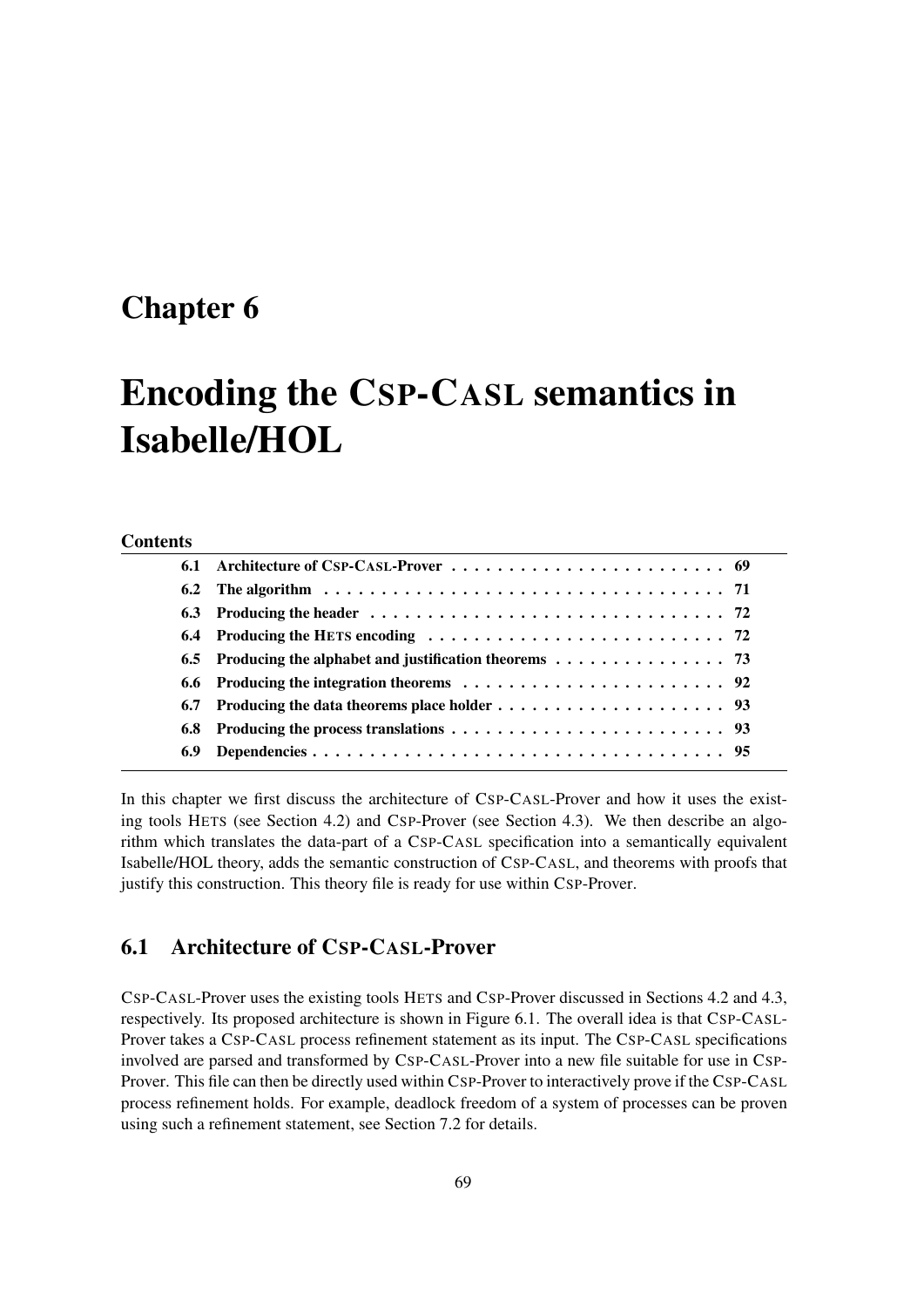

Figure 6.1: Diagram of the basic architecture of CSP-CASL-Prover.

CSP-CASL-Prover re-uses the existing functionality of HETS in order to produce part of the file that will be used as input to CSP-Prover. We take the data part of a CSP-CASL specification and translate this into Isabelle/HOL code via HETS. This generates (in general) several types in Isabelle/HOL, which need to be transformed into one alphabet to become the parameter of the CSP-Prover process type 'a proc. This is expressed in Figure 6.1 by HETS being labelled as "Hets +", which represents the extra encoding that needs to be done. This is discussed in more detail in the following sections.



Figure 6.2: Structure of a translated CSP-CASL specification using CSP-CASL-Prover.

The final form of the file which is produced by CSP-CASL-Prover (i.e., HETS and the extra encoding) is labelled as "Translated Processes and Data Refinement" in Figure 6.1. Figure 6.2 shows how this file is split up into five distinct parts. The first three parts can all be automatically generated from the original CSP-CASL specification. The final two parts are dependent on the application. CSP-CASL-Prover provides place holder code that the user can fill in and expand for these two parts.

The first part of the file shown in Figure 6.2 "Hets Translation of CASL" is the direct encoding of the data part of the CSP-CASL specification which is produced by HETS– see Section 6.4. The second part "Alphabet Construction & Justification Theorems" provides the CSP-CASL semantics, namely the alphabet of communications, over which CSP processes can be constructed – see Section 6.5.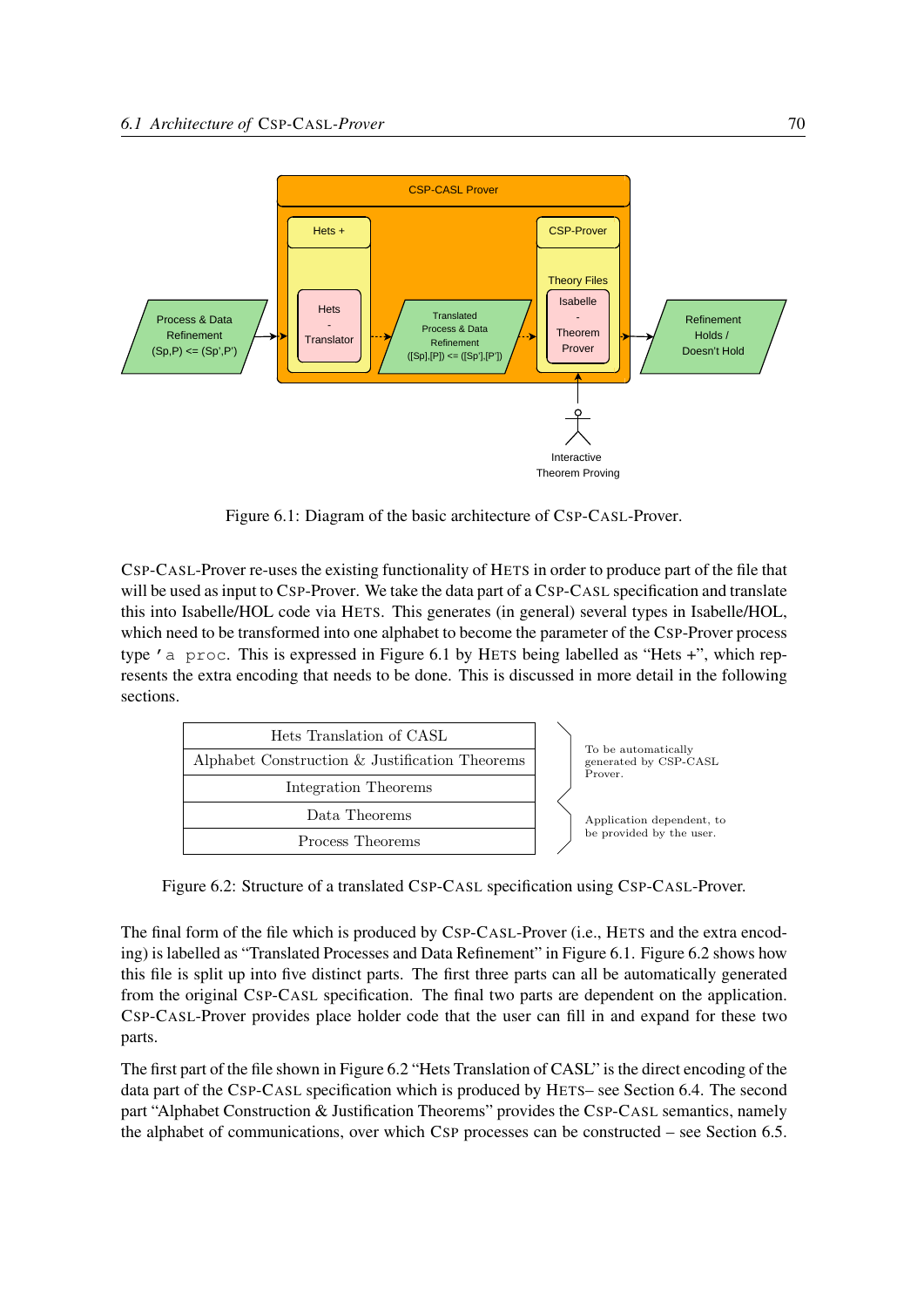```
spec running_example =
sorts R, S, T, U
sorts S,U < T
op f: S -> S
end
```

|                | Main:                                   |
|----------------|-----------------------------------------|
| $\overline{2}$ | ProduceHeader                           |
| $\mathfrak{Z}$ | ProduceHetsEncoding                     |
| $\overline{4}$ | ProduceAlphabetAndJustificationTheorems |
| $\mathfrak{S}$ | ProduceIntegrationTheorems              |
| 6              | ProduceDataTheoremsPlaceHolder          |
|                | ProduceProcessTranslations              |

Figure 6.4: CSP-CASL main algorithm.

The third part "Integration Theorems" provides the user with a mechanism to lift proof obligations on processes to proof obligations on data in the HETS encoding only – see Section 6.6. These integration theorems are crucial in keeping the final proof of the process refinement small, readable and manageable – see Section 7.2 for an example. The forth part is where the user shall write auxiliary theorems and proofs which are helpful for the specific process refinement to be proven – see Section 6.7. The final part is where the user shall provide the proof of the refinement between the processes – see Section 6.8. This is the users main goal.

## 6.2 The algorithm

The algorithm takes a CSP-CASL specification and produces a theory file which is suitable for use within Isabelle/HOL and CSP-Prover such that there is a single type Alphabet which can be used within CSP-Prover in order to create processes which use data specified by CASL as communications i.e., the type Alphabet proc. Such a theory file consists of five main sections (see Figure 6.2) and a small header.

Most of the steps in the algorithm are calls to sub-algorithms (we use sub-algorithms in order to split up the main algorithm into smaller more manageable parts), perform simple loops or output strings. Such strings are Isabelle/HOL commands which will be interpreted by Isabelle/HOL when the theory file is loaded.

We describe the algorithm using a procedural pseudocode style. We use the CASL specification in Figure 6.3 as a running example of how our algorithm works on the data-part of CSP-CASL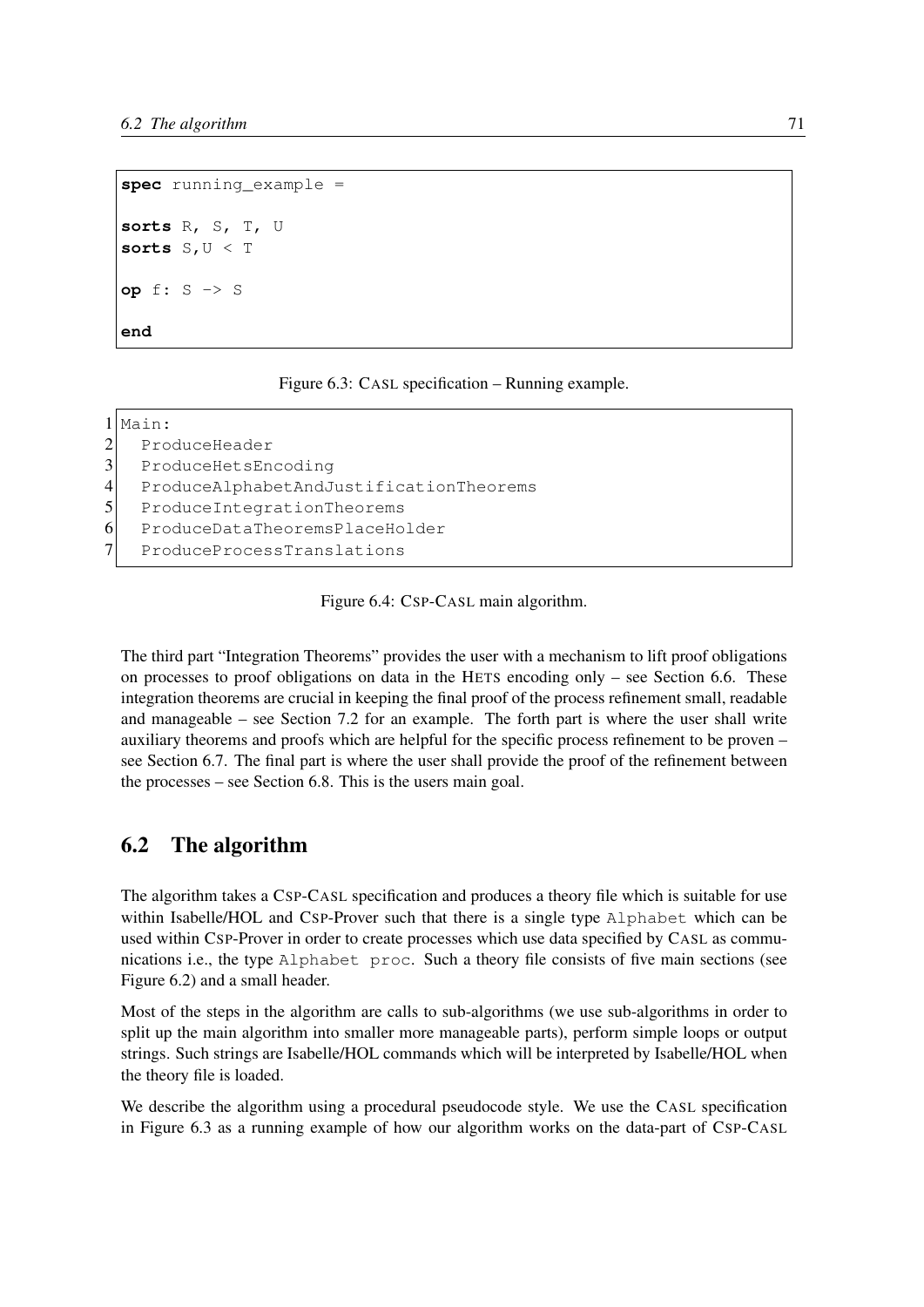specifications. The specification in Figure 6.3 has four sorts R, S, T and U. Sorts S and U are subsorts of  $T$ , while sort R is completely unrelated. We also have a single total function  $f$  from  $S$  to S. The sub-sort structure will become important in the example when we construct the  $eq$  function (see Section 6.5.2).

The starting point of our algorithm can be seen in Figure 6.4, which simply calls many subalgorithms. Each of the sub-algorithms corresponds to a section of the theory file that is produced (see Figure 6.2). First we produce a small header that makes the file a valid theory file in Isabelle/HOL with support for CSP-Prover. The HETS encoding of the data-part is then produced followed by the construction of the alphabet and justification theorems which rely on the constructions of the HETS encoding. Integration theorems are then produced which provide support for proving properties on the alphabet. Next a place holder for user specific theorems is produced. Finally, the translated processes are produced which use terms built from the alphabet as communications.

We will now describe each of the sub-algorithms within the remainder of this chapter.

## 6.3 Producing the header

The sub-algorithm ProduceHeader is very simple and is used to produce the header of the theory file. It outputs a series of strings which when interpreted perform actions in Isabelle/HOL. The following Isabelle/HOL code is produced by this sub-algorithm:

**theory** name **imports** CSP\_Model **begin**

Line 1 sets up the name of the theory file, this name should be the name of the CSP-CASL specification (although the name can be anything without affecting the operation of the algorithm or resulting theory file). Line 2 outputs the statement that the theory file is based on the CSP model CSP Model (a theory file provided by CSP-Prover). For this thesis we only use the stable failures model  $\mathcal F$  and hence we use the text CSP  $\mathcal F$  for the parameter CSP  $\mathcal P$  Model, an alternatively would be CSP $\perp$  T if one wishes to use the traces model T instead. This allows us later to access the type proc provided by CSP-Prover. Line 3 simply begins the main contents of the theory file.

We have now produced the header for a valid Isabelle/HOL theory file ready for the rest of the algorithm to produce the contents of it.

## 6.4 Producing the HETS encoding

The purpose of the sub-algorithm ProduceHetsEncoding is to represent the data-part of the CSP-CASL specification in Isabelle/HOL so that we can build upon it later in the algorithm. The tool HETS (see Section 4.2) can already transform a CASL specification into Isabelle/HOL code. As our CSP-CASL specification consists of a data-part (CASL) and a process-part (CSP) we use the tool HETS to transform the CASL part into Isabelle/HOL code. This translation is done via the encoding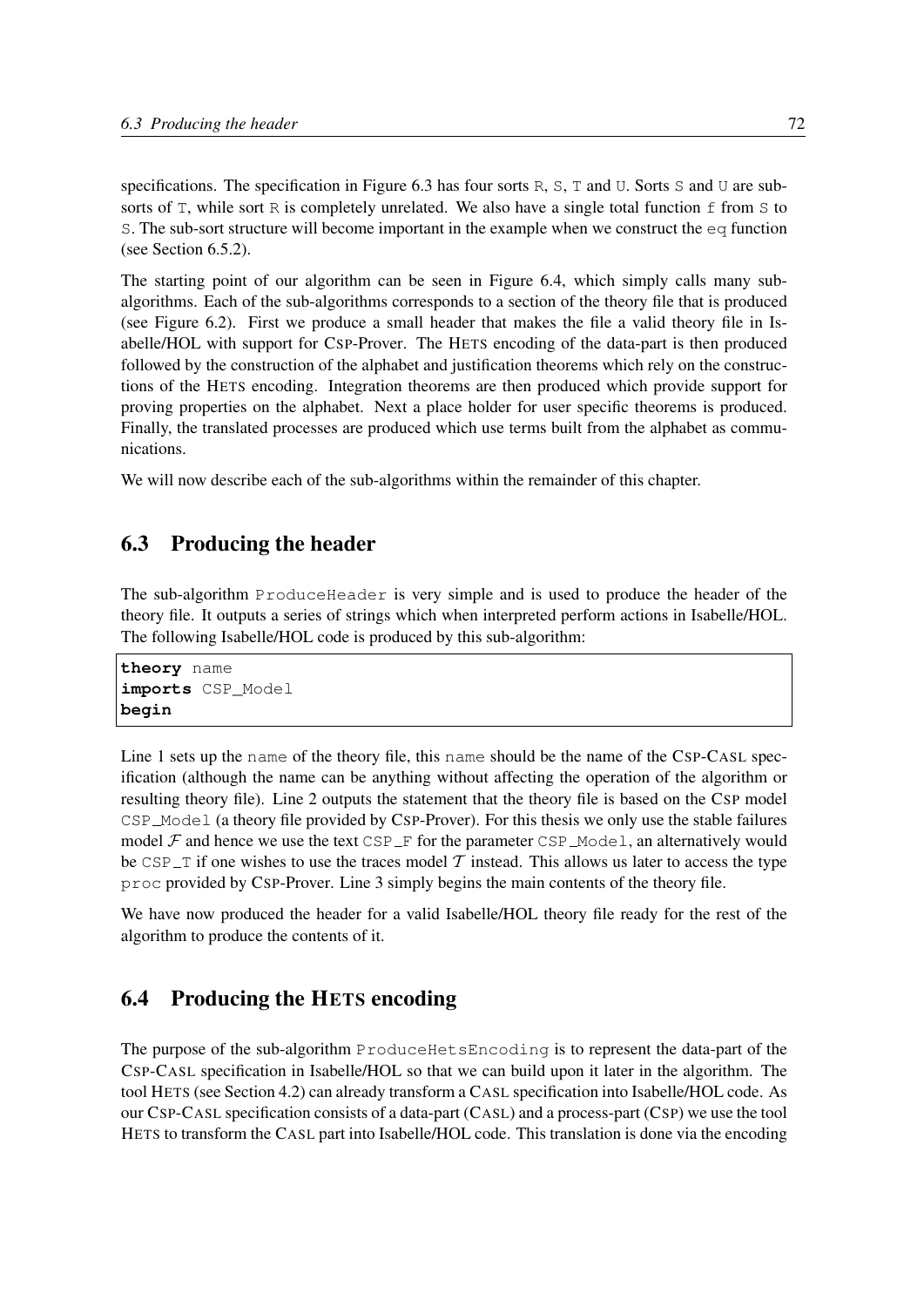"CASL2PCFOL"  $\rightarrow$  "PCFOL2CFOL"  $\rightarrow$  "CFOL2IsabelleHOL". This particular transformation encodes the sub-sort relation as a pair of total injection and projection functions between each pair of sorts in the sub-sort relation of the specification. It encodes partial functions (including the projection functions) as total functions by providing a unique undefined element called the bottom element for each sort. See Section 4.2.1 for details of the encoding.

The direct output of HETS (version 0.60) cannot be used as Isabelle/HOL code. This is because there is no theory header, which has been taken care of by the sub-algorithm ProduceHeader (see Section 6.3) and also because the Isabelle/HOL command

| ۲. | m. |
|----|----|
|    |    |

which states that axioms are to follow, needs to be added between the function declarations and the axioms produced by HETS.

Figure 6.5 shows the HETS encoding of the specification of our running example (Figure 6.3). Line 30 has been added manually as described above. The dots ". . . " stand for omitted code, which does not have relevance for our further discussions.

At this point we now have a theory file which models the data-part of a CSP-CASL specification. However there is no single data-type that can be used which represents all sorts in the specification. This functionality is produced by the sub-algorithm ProduceAlphabetAndJustificationTheorems (see Section 6.5).

## 6.5 Producing the alphabet and justification theorems

The sub-algorithm ProduceAlphabetAndJustificationTheorems (see Figure 6.6) is the core of the CSP-CASL encoding and calls a number of other sub-algorithms (again we use sub-algorithms to maintain readability). First a new type PreAlphabet is produced (Line 2) followed by a function eq which tests whether two elements of the PreAlphabet are equal (Line 3). As we have sub-sorting available in the CASL specification (data-part of the CSP-CASL specification), many values of type PreAlphabet will represent the same value. Hence we need to work with equivalence classes of PreAlphabet where all the elements within a class represent the same value. We can build the quotient of PreAlphabet over the function eq if the function eq forms an equivalence relation. Line 4 produces the theorems and proofs that are needed in order to establish the function  $eq a$  as an equivalence relation. Line 5 then uses these theorems to create the Alphabet of communications which is the quotient of the PreAlphabet. Finally lines 6 and 7 produce new types and functions over the type Alphabet which are used when defining CSP processes.

These sub-algorithms are described in the following sub-sections.

#### **6.5.1 Producing the PreAlphabet**

We need a way of collecting all the sorts of the CASL specification into a single type within Isabelle/HOL. This is what the sub-algorithm ProducePreAlphabet does, which we now de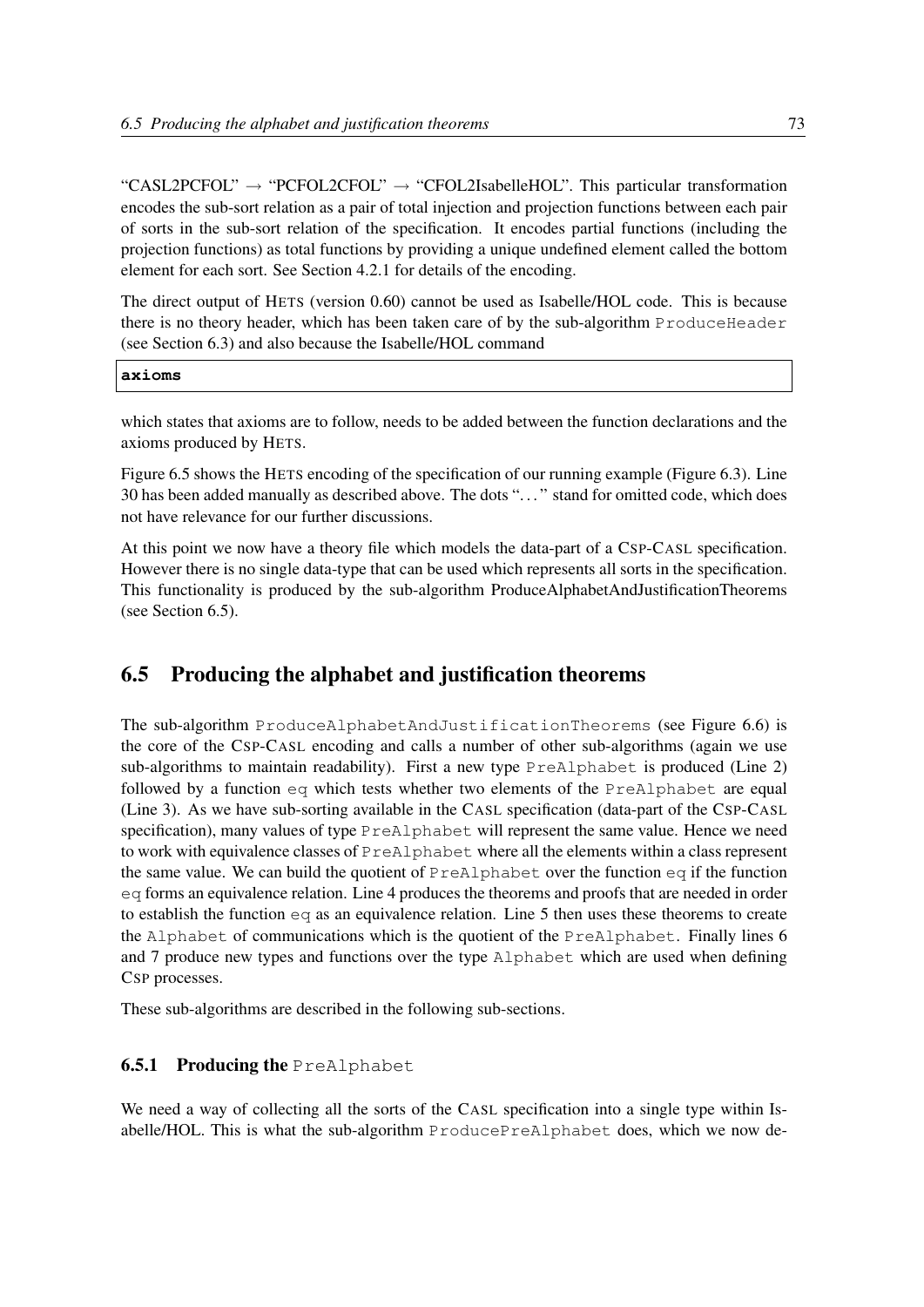*6.5 Producing the alphabet and justification theorems* 74

```
1 typedecl R
 2 typedecl S
 3 typedecl T
 4 typedecl U
5
6 consts
7 \vert f :: "S => S" ("f'(_')" [10] 999)
8 \mid q \text{ bottom } 1 :: "R" ("q' ' bottom")9 | q \tbottoon 2 :: "S" ("q'_'_bottom''")
10<sup>q</sup> bottom 3 :: "T" ("q'' bottom''''")
11 |q_{\text{bottom}_4} :: "U" ("q'_'_bottom'_3")
12 | g defined 1 :: "R => bool" ("g'_'_defined'(_')" [10] 999)
13 \frac{13}{9} defined_2 :: "S => bool" ("g'_'_defined'''(_')" [10] 999)
14|g defined 3 :: "T > bool" ("g'-'defined'''''' (-'))" [10] 999)15|g defined 4 :: "U => bool" ("g'_'_defined'_3'(_')" [10] 999)
16|q_{ni}1:: "S \Rightarrow T" ("q'_{ni}nj' (-')" [10] 999)17|q_{i1}^{i} \geq 1: "U => T" ("g'_'_inj'''(_')" [10] 999)
18 | g_{\text{proj}}1 :: "T \Rightarrow S" ("g'_{\text{proj}}' ('')" [10] 999)19 | g \text{proj}_2 : : "T \Rightarrow U" ("g' \text{proj}''' (r')" [10] 999)20
21 instance R:: type
22 by intro_classes
23 instance S:: type
24 by intro_classes
25 instance T:: type
26 by intro_classes
27 instance U:: type
28 by intro_classes
29
30 axioms
31
32 ...
33 ga_notDefBottom: "ALL x. ( \alpha defined(x)) = (x = q bottom)"
34 ...
35 \text{ g} ga_notDefBottom_1: "ALL x. (<sup>\sim</sup> g_defined'(x)) = (x = g_bottom')"
36 \ldots37 |ga_notDefBottom_2: "ALL x. (~ g_defined''(x)) = (x = g_bottom'')"
38 \ldots39 \mid \text{qa\_notDefBottom\_3: "ALL x. (' g\_defined_3(x)) = (x = g\_bottom_3)"40 ...
41 ga totality 1: "ALL x 1. g defined''(g inj(x 1)) = g defined'(x 1)"
42 ga totality 2: "ALL x 1. g defined''(g inj'(x 1)) = g defined 3(x_1)"
43 ...
44 ga_embedding_injectivity: "ALL x. ALL y. g_defined'(x) & g_defined'(y)
45 - > g_inj(x) = g_inj(y) & g_defined''(g_inj(x))
46 - > x = y & g_defined'(x)"
47
48
49 \text{ g} embedding_injectivity_1: "ALL x. ALL y. g_defined_3(x) &
50 g_defined_3(y)
51 \vert -> q_inj'(x) = q_inj'(y) & q_defined''(q_inj'(x))
52 - > x = y & q defined 3(x)"...
```
Figure 6.5: HETS encoding of Figure 6.3 in IsabelleHOL.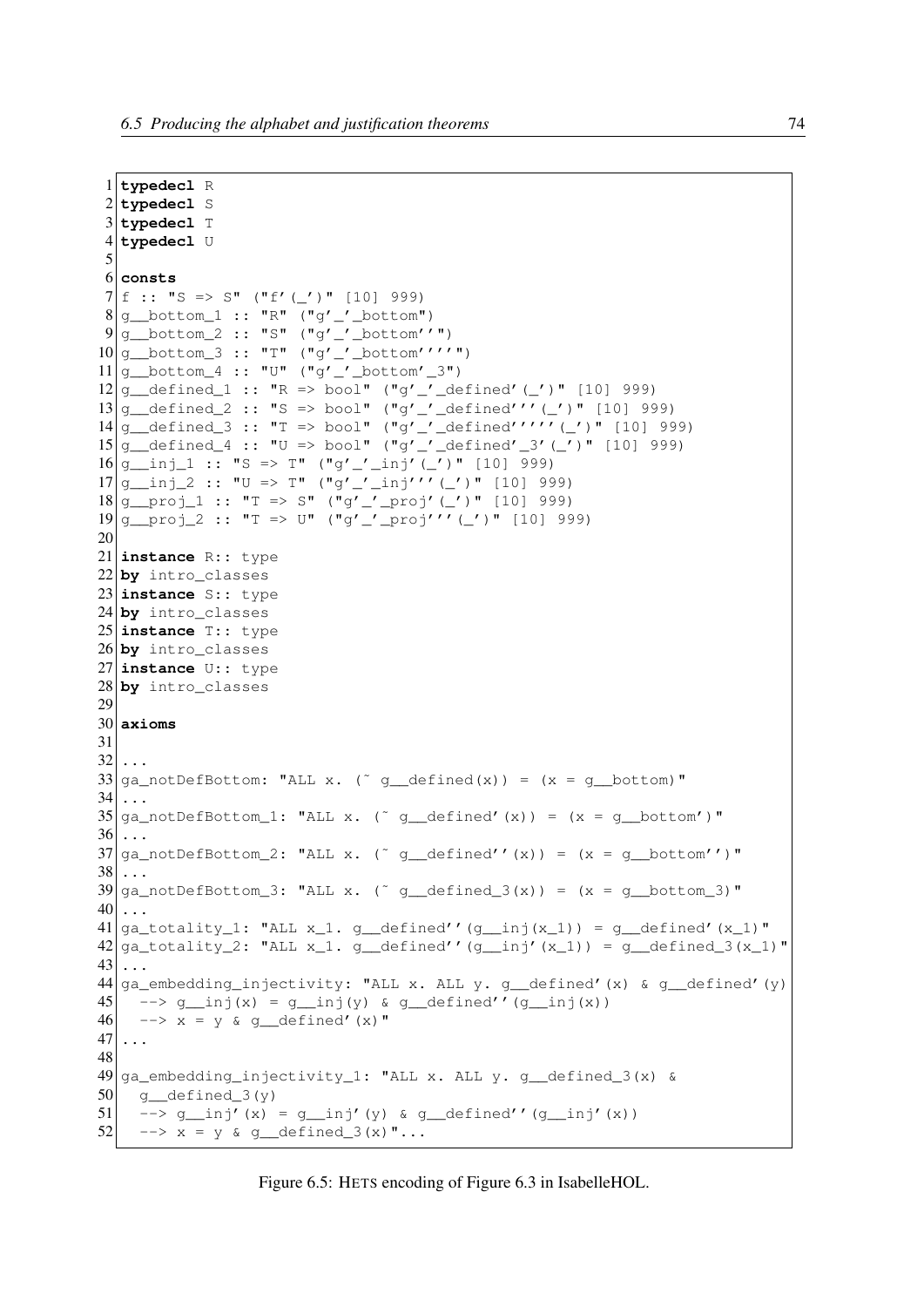```
1 ProduceAlphabetAndJustificationTheorems:
2 ProducePreAlphabet
3 ProduceEqFunction
4 ProduceProofOfEquivellenceRelation
5 ProduceAlphabetAsQuotient
6 ProduceBarTypes
7 ProduceChooseFunctions
```
Figure 6.6: CSP-CASL sub-algorithm to produce the alphabet and justification theorems.

scribe.

HETS has already been used to translate the CASL specification into Isabelle/HOL code (see Section 6.4). As a result we have a type representing each sort in the specification. We use the datatype command to create the disjoint sum of the types representing the sorts. This is done by the following Isabelle/HOL code

**datatype** PreAlphabet = C\_A Sort\_A | ... | C\_N Sort\_N

where  $Sort\_A$  ...  $Sort\_N$  are variables to be replaced by the types which HETS has produced and  $C_A$  ...  $C_N$  are variables standing for unique constructors for each sort. In the theory files we have produced using this algorithm, we have used the unique constructors  $C_A$ ,  $C_B$ ,  $C_C$ , ..., etc. where A, B and C are the names of the sorts.

Performing the algorithm described above on our running example yields the following Isabelle-HOL code:

**datatype** PreAlphabet = C\_R R | C\_S S | C\_T T | C\_U U

Our running example has four sorts R, S, T and U. Hence, we need four constructors, one per sort. We have chosen to name the constructors  $C_S$  for each sort S in order to maintain readability.

#### **6.5.2** Producing the Eq function

We now need a function which checks whether two elements of the PreAlphabet are equal with respect to the CSP-CASL semantics [Rog06]. This function is produced by the sub-algorithm ProduceEqFunction, which we now explore.

This CSP-CASL encoding only works correctly for specifications with *local top elements*. We assume that the specification has *local top elements*, which results in a simpler definition of equality which we now specify as the behaviour of the eq function. The static analysis which is performed by the CSP-CASL parser [Gim07] will reject any CSP-CASL specifications which do not have *local top elements*. If the input specification does not have *local top elements* then our algorithm will produce Isabelle/HOL code that has undefined behaviour with respect to the proof scripts when run with Isabelle/HOL. This will most likely manifest itself with the failure of the transitivity proof and the proofs for the integration theorems. However, it is impossible for this code to lead to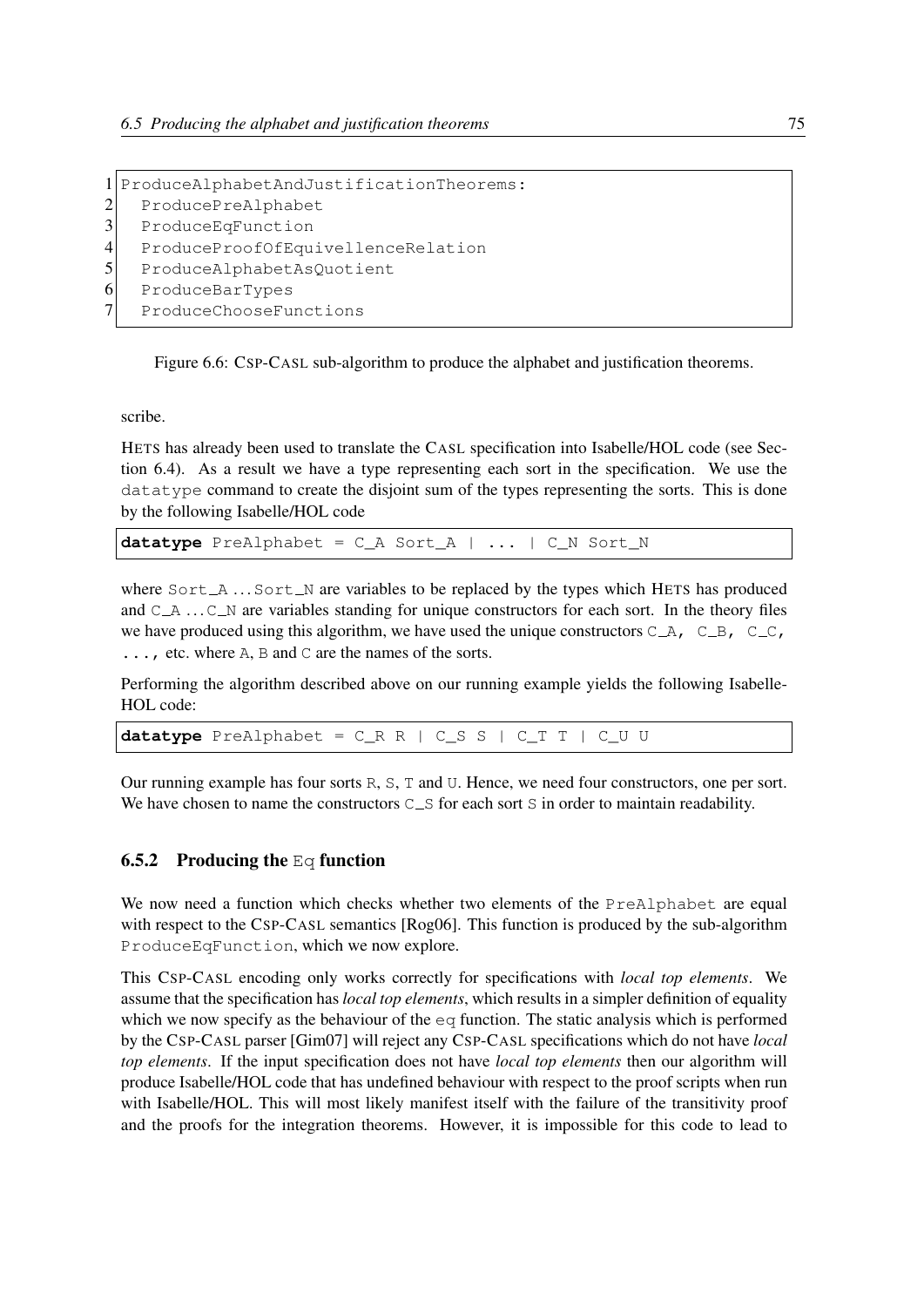inconsistencies in Isabelle/HOL if it is used. If a proof fails, then the user will not be able to continue and will not be able to use the constructions that our algorithm has tried to produce.

The definition of the relation ∼ from the CSP-CASL semantics [Rog06] (see Section 5.2) is captured here by the function  $\epsilon q$  and some auxiliary functions. As we are working with a specific sub-sort graph for a given specification, the definition of our  $\epsilon q$  function can be slightly simpler than its semantic counterpart.

As bottom is treated as a normal element in our encoding and the up-casting of bottom (an injection function applied to bottom) always yields the bottom element of the super-sort, its behaviour in the eq function is the same as the behaviour for defined elements.

Two elements are equal when they are equal in all super sorts (and possibly the current sort if this is applicable i.e., when both elements are from the same sort). Two elements are never equal if they are from two disconnected components of the sub-sort graph. We use the functions which HETS provides to inject elements to the super sorts and check their equality at the appropriate sort levels.

This is realised via several functions which make use of currying. The functions are dependent on the CSP-CASL specification and hence the algorithm generates different Isabelle/HOL code (which describe the functions) for each CSP-CASL specification used with the algorithm.

Firstly a function called  $\text{compare\_with\_S}$  is produced for each sort S in the CSP-CASL specification. This function will take an element of type S and an element of type PreAlphabet and checks whether they are equal. These functions are then used in the function  $eq$ . We will explain these function in reverse order, starting with the eq function.

The eq function is defined using Isabelle/HOL's primitive recursion scheme (although we do not use it recursively) by the following code:

```
consts
  eq :: "PreAlphabet => PreAlphabet => bool"
primrec
 eq_A: "eq(C_A ax) = compare\_with_A ax"...
  eq_N: "eq(C_N nx) = compare\_with_N nx"
```
where there is one line per sort T describing the behaviour of the function in the case that the first parameter is of sort  $T$ , which is recognised by the constructor  $C_T$ . Each definition then uses the already defined function  $\text{compare\_with\_T}$  by calling it with the first element stripped of the constructor (the variable  $\pm x$  in the line for sort T) and the second element of type PreAlphabet (via currying).

The above procedure yields the following code for our running example:

```
consts
  eq :: "PreAlphabet => PreAlphabet => bool"
primrec
  eq_R: "eq(C_R r) = compare_with_R r"eq_S: "eq(C_S s) = compare_with_S s"
```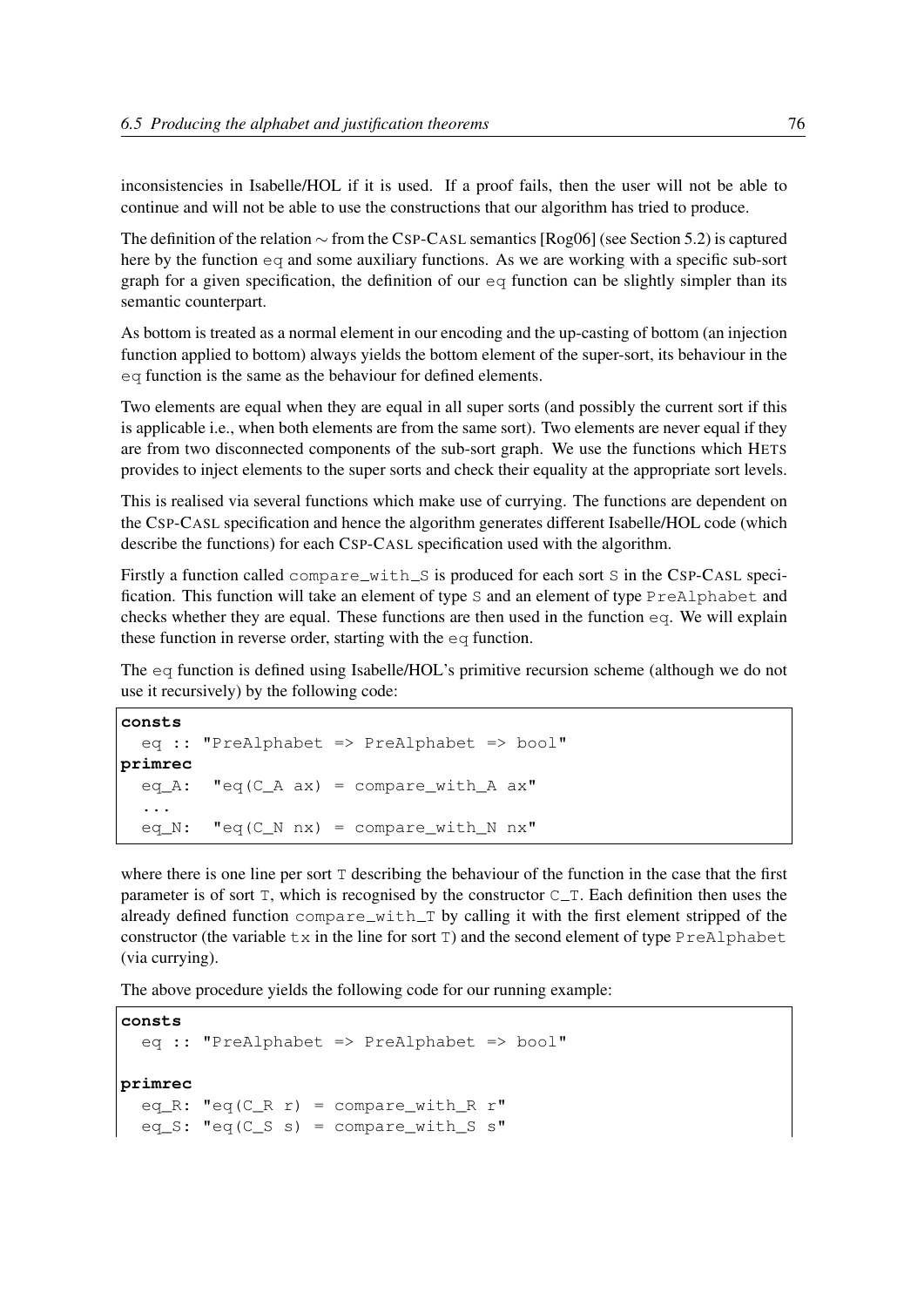```
eq_T: "eq(C_T t) = compare_with_T t"
eq_U:" eq(C_U u) = compare_with_U u"
```
Here we have defined the  $eq$  function using four auxiliary functions which have to be previously defined (these are explained next). The behaviour of this function is defined by case distinction on the form of the first argument. We have chosen here to use instead of the variable x, a lower case version of the sort names for the variables. This convention helps the code maintain its readability.

In order for the eq function to be defined, all the functions compare  $\text{with } S$  (for each sort S) must be previously defined. Such functions check whether the first element is equal to the second element. There is one function per sort S in order to deal with the case that the *second* element matches the sort. The first element has been already been stripped of the constructor (in the definition of  $eq$  and hence is of type S for the function compare with S for sort S. The second element is of type PreAlphabet. These functions are also defined using the primitive recursion scheme in a similar manner to the eq function by the following Isabelle/HOL code for each sort S:

```
consts
  compare_with_S :: "Sort => PreAlphabet => bool"
primrec
  compare_with_S_A: "compare_with_S Sx (C_A Ay) = formula_A
  ...
  compare_with_S_N: "compare_with_S Sx (C_N Ny) = formula_N
```
where there is again a line defining the behaviour for each sort  $T$ . The  $f$ ormula differs from line to line and is dependent on both the types of the elements we are comparing and the sub-sort relation of the specification. In the definition of the *formula* (formula A ... formula N) we make use of both parameters which were originally of type PreAlphabet but have now been stripped of the constructors. Thus we know their underlying types (as each line deals with a specific pair of types from the PreAlphabet).

Each formula must return the Boolean true if and only if both elements are equal at all super sort levels (and also the current level if both elements are of the same sort). If both elements are from disconnected components of the graph the formula is simply False. As we know the sub-sort relation and the types of both elements the formula can be written explicitly for each case.

We define the general form of the formula – for arbitrary sorts  $S$  and  $T$  which are in the same connected component of the sub-sort graph – as:

```
sx = ty \& g_{\text{inj_S1}}(sx) = g_{\text{inj_L1}}(ty)& ...
          \omega g_inj_sn(sx) = g_inj_tm(ty)
```
Here  $s \times s$  is the first element and  $t \times s$  is the second element, we assume here that they are of types S and T, respectively. Both elements have been stripped of the constructors. If sort S is the same sort as T then we must perform the first test in the formula ( $sx = ty$ ), otherwise this is omitted. There is a test for each common super-sort for S and T where  $s \times s$  and  $t \vee s$  are up-cast to that sort and tested for equality at that sort level. To do this we use the injection function which the HETS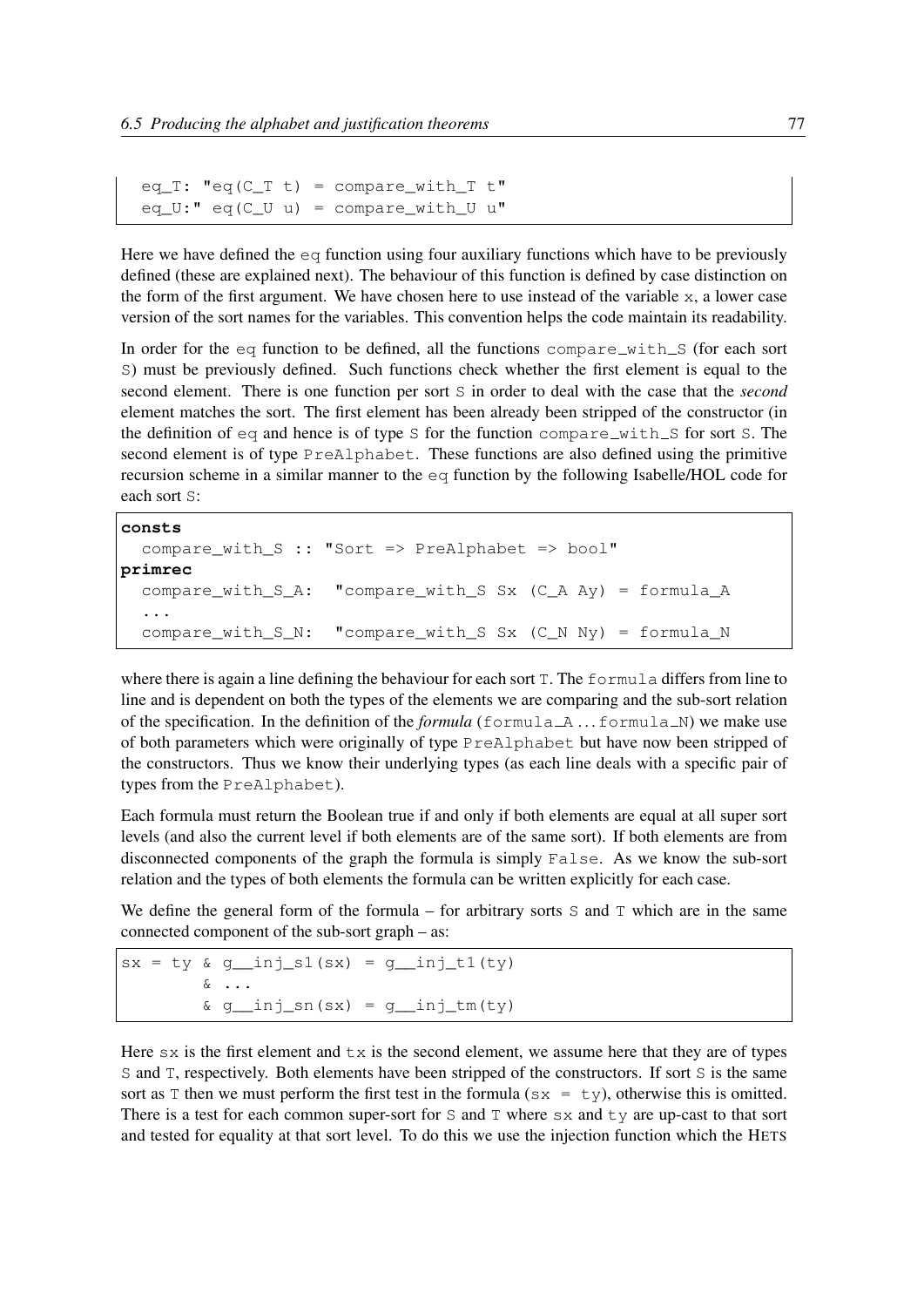encoding provides (see Section 6.4), these are represented above by the functions  $g_{\text{min}} = 1$  $\ldots$  g inj sn and g inj t1  $\ldots$  g inj tm. Each of these tests is inserted into the formula by using the Boolean *and* operation (&) to join the tests. This definition causes each formula to be different depending on the sorts and sub-sort relation.

We repeat here the definition of the ∼ relation as defined in the CSP-CASL semantics (see Section 5.2).  $(s, x) \sim (s', x')$  iff either

•  $x = x' = \bot$  and there exists  $u \in S$  such that  $s \le u$  and  $s' \le u$ ,

or

- $x \neq \perp, x' \neq \perp$ , there exists  $u \in S$  such that  $s \leq u$  and  $s' \leq u$ , and
- for all  $u \in S$  with  $s \le u$  and  $s' \le u$  the following holds:

$$
(\operatorname{inj}_{(s,u)})_M(x) = \operatorname{inj}_{(s',u)_M}(x')
$$

for  $s, s' \in S, x \in M_s, x' \in M_{s'}$ .

Our implementation of the relation  $\sim$  is the eq function which uses the compare to functions. Our functions are defined individually for each CSP-CASL specification. Our definition of ∼ coincides with the definition from the CSP-CASL semantics [Rog06].

$$
\begin{array}{cc}R& & T\\ & S& & U\end{array}
$$

Figure 6.7: Sub-sort graph of the CSP-CASL specification shown in Figure 6.3.

We now present the code for the function  $\text{compact}_{\text{with}}$  S which is produced for our running example. The code for the other three comparison functions is similar. Figure 6.7 shows the subsort graph of the specification of our running example.

```
consts
  compare_with_S :: "S => PreAlphabet => bool"
primrec
  "compare_with_S sx (C_R ry) = False"
  "compare_with_S sx (C_S sy) = ((sx = sy) &(q_i)inj(sx) = q_iinj(sy)))"
  "compare_with_S sx (C_T ty) = (g_{inj}(sx) = ty)"
  "compare_with_S sx (C_U \t u y) = (g_inj(sx) = g_inj'(uy))"
```
We define the function by case distinction on form of the second element. We know the first element is of type S and hence we have four cases. In the first case of the first element being of sort S and the second of sort R, the formula is simply False as the sorts are from disconnected components of the graph and hence the elements  $s \times s$  and  $r \vee r$  are never equal. In the second case of the second element being of the underlying sort S we have to compare the variables at both sort levels S and T. We do this by testing if  $s \times$  and  $r \times r$  are equal and if their up-casting to sort T are equal. The third and forth cases are similar, as both elements are from differing sorts then they cannot be checked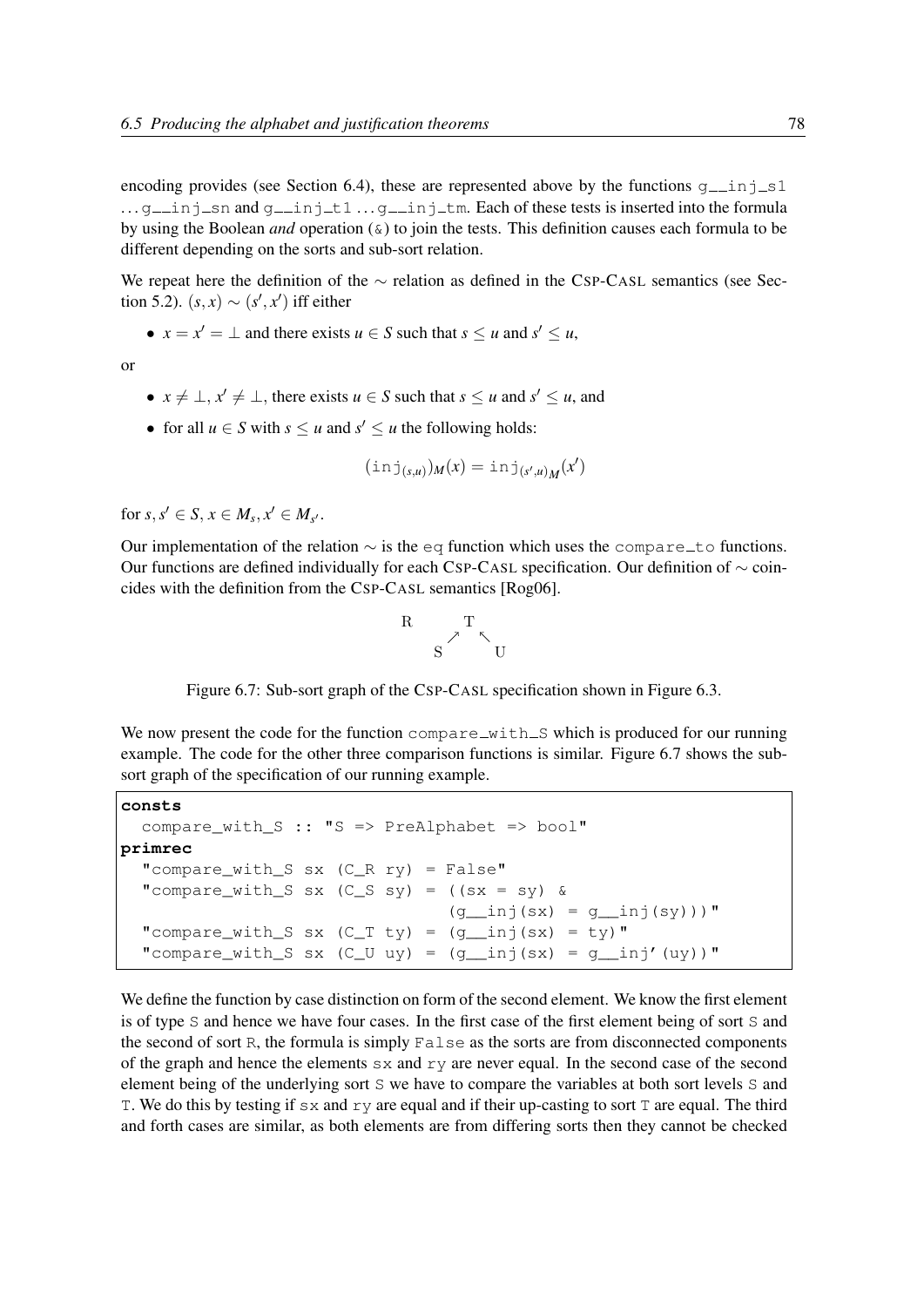```
1 ProduceProofOfEquivellenceRelation:
```

```
2 ProduceProofOfReflexivityOfEq
```

```
3 ProduceProofOfSymmetryOfEq
```

```
4 ProduceProofOfTransitivityOfEq
```
Figure 6.8: CSP-CASL sub-algorithm to produce header of theory file.

for equality at their local sort level. There is only one common super sort T. In the third case, sx is up-cast to sort  $T$  where it is compared for equality with  $ty$ . In the forth case both  $sx$  and  $uy$  are up-cast to sort T and compared for equality.

So far we have created a header, produced a data encoding via HETS and now produced a new type PreAlphabet with a function which tests whether two elements of the PreAlphabet are equal according to the CSP-CASL semantics and the CSP-CASL specification which the algorithm is performed against. Next we produce theorems and proofs which establish the function eq as an equivalence relation.

## 6.5.3 Producing the proof that the function  $\epsilon q$  is an equivalence relation

The algorithm always produces a function  $eq$  that defines a relation over the type  $PreAlpha bet$ . In this section we prove that the function  $\epsilon q$  actually defines an equivalence relation. The subalgorithm shown in Figure 6.8) (ProduceProofOfEquivellenceRelation) works by calling a number of other sub-algorithms (again we use sub-algorithms to maintain readability). Line 2 produces the theorem and proof that the eq function is reflexive. Line 3 produces the theorem and proof that the eq function is symmetric. Finally, Line 4 produces the theorem and proof that the function  $eq$  is transitive. These theorems are then used within Section 6.5.4 to construct the quotient.

## **6.5.3.1 Producing the proof of reflexivity of Eq.**

The goal of the sub-algorithm ProduceProofOfReflexivityOfEq is to produce the theorem and proof that the function  $\epsilon q$  is reflexive. This theorem and proof turns out to be very simple as both the theorem and proof are completely independent of the specification.

The following Isabelle/HOL code is produced by the sub-algorithm ProduceProofOfReflexivityOfEq:

```
1 theorem eq_refl: "eq x x"
2 apply(induct x)
3 apply (auto)
4 done
```
This particular piece of code does not alter depending upon which CSP-CASL specification the algorithm is performed upon.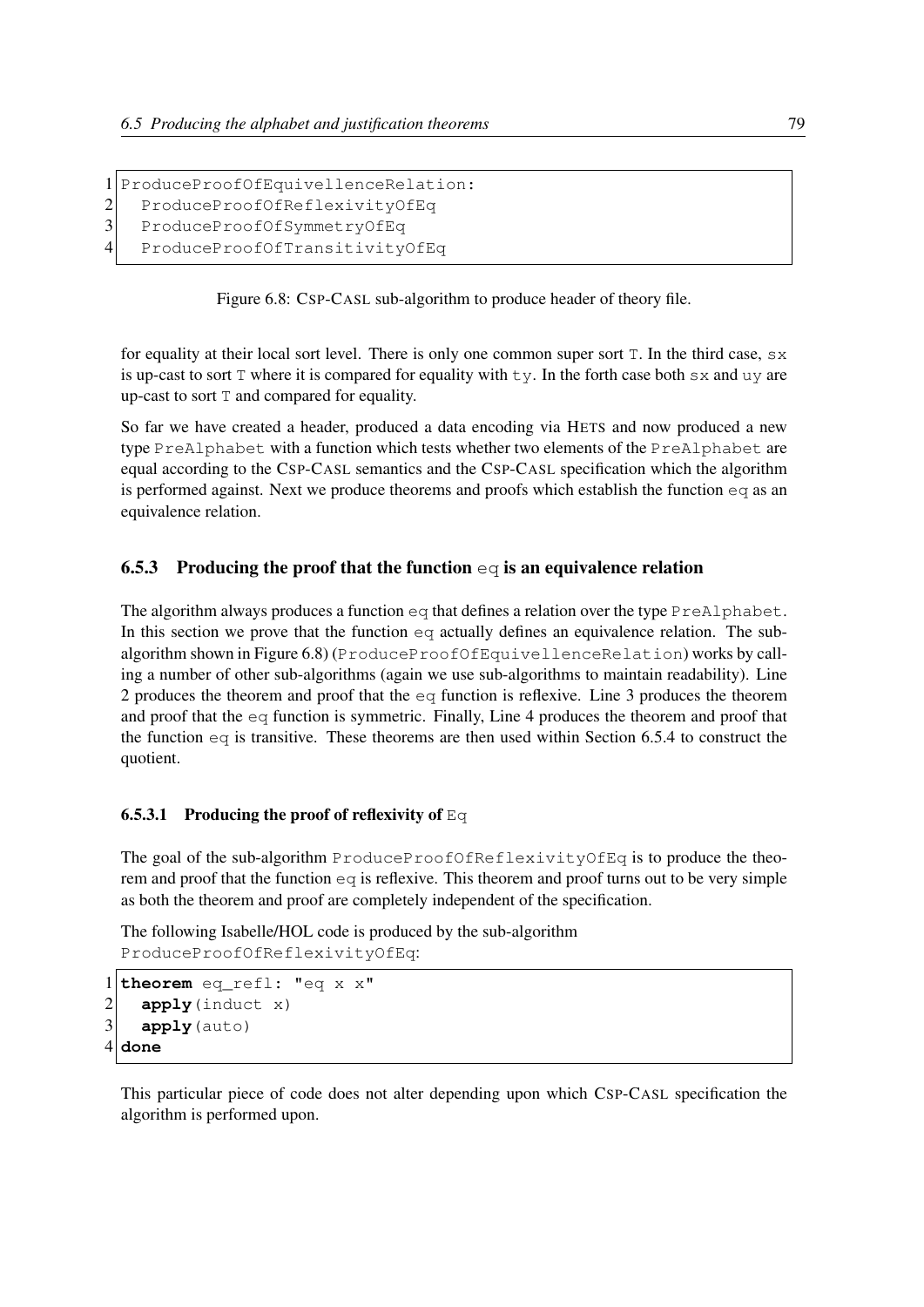```
1 ProduceProofOfSymmetryOfEq:
2 output: theorem eq_symm: "[| eq x y |] ==> eq y x"
3 output: apply(induct x)
\frac{4}{5}for (i=0; i\leq n; i++)6 output: prefer (i*n)+1<br>7 output: apply(induct y
       output: apply(induct y)
8<br>9
     output: apply(auto)
10 output: done
```
Figure 6.9: CSP-CASL sub-algorithm to produce theorem and proof that  $\epsilon q$  is symmetric.

The main idea behind this code is to induct the variable  $x$  fully, which will result in finite case distinction as we are inducting over the type PreAlphabet which is defined as a non-recursive data type. Once we have fully inducted the variable  $x$  all the sub-goals (of which there will be one for each sort) will have no variables and Isabelle/HOL will be able to automatically solve them.

Line 1 sets up the theorem with the name  $eq_{ref}$  that an object of type PreAlphabet is equal with itself. As there is only a single variable the proof is very simple. Line 2 applies induction to the variable x, which generates a sub-goal for each sort in the specification because there is a constructor for each sort in the PreAlphabet. Line 3 then solves all the sub-goals automatically as all the sub-goals reduce to simple equations of the form  $x=x$ . Line 4 completes the proof with the Isabelle command done.

We have now established the function  $eq$  is reflexive and move on to establishing that it is also symmetric.

#### **6.5.3.2** Producing the proof of symmetry of Eq.

The goal of the sub-algorithm ProduceProofOfSymmetryOfEq (see Figure 6.9) is to produce the theorem and proof that the function  $eq$  is symmetric. This theorem and proof turns out to be a little more complex that that of reflexivity (see Section 6.5.3.1) because the proof structure uses induction based on the number of sorts in the specification.

The main idea behind this piece of code is similar to the idea behind the code for the proof of reflexivity. First, we induct all the variables fully, which will leave us with a finite case distinction with no variables. Then we allow Isabelle/HOL to automatically solve all the sub-goals.

Line 2 creates a theorem with the name  $eq$ -symm that states that the function  $eq$  is symmetric. Line 3 then applies induction on the variable x which results in one sub-goal for each sort because there is a constructor for each sort in the definition of the type PreAlphabet. The loop (Line 5) allows us to deal with each of these sub-goals in turn. We now wish to perform induction on the variable y in each sub-goal, however as we induct the variable  $\gamma$  in the first sub-goal, another sub-goal is generated for each sort. We solve this by first pulling each sub-goal to the top of the list (Line 6) and only then applying induction to the top sub-goal (Line 7). At the end of the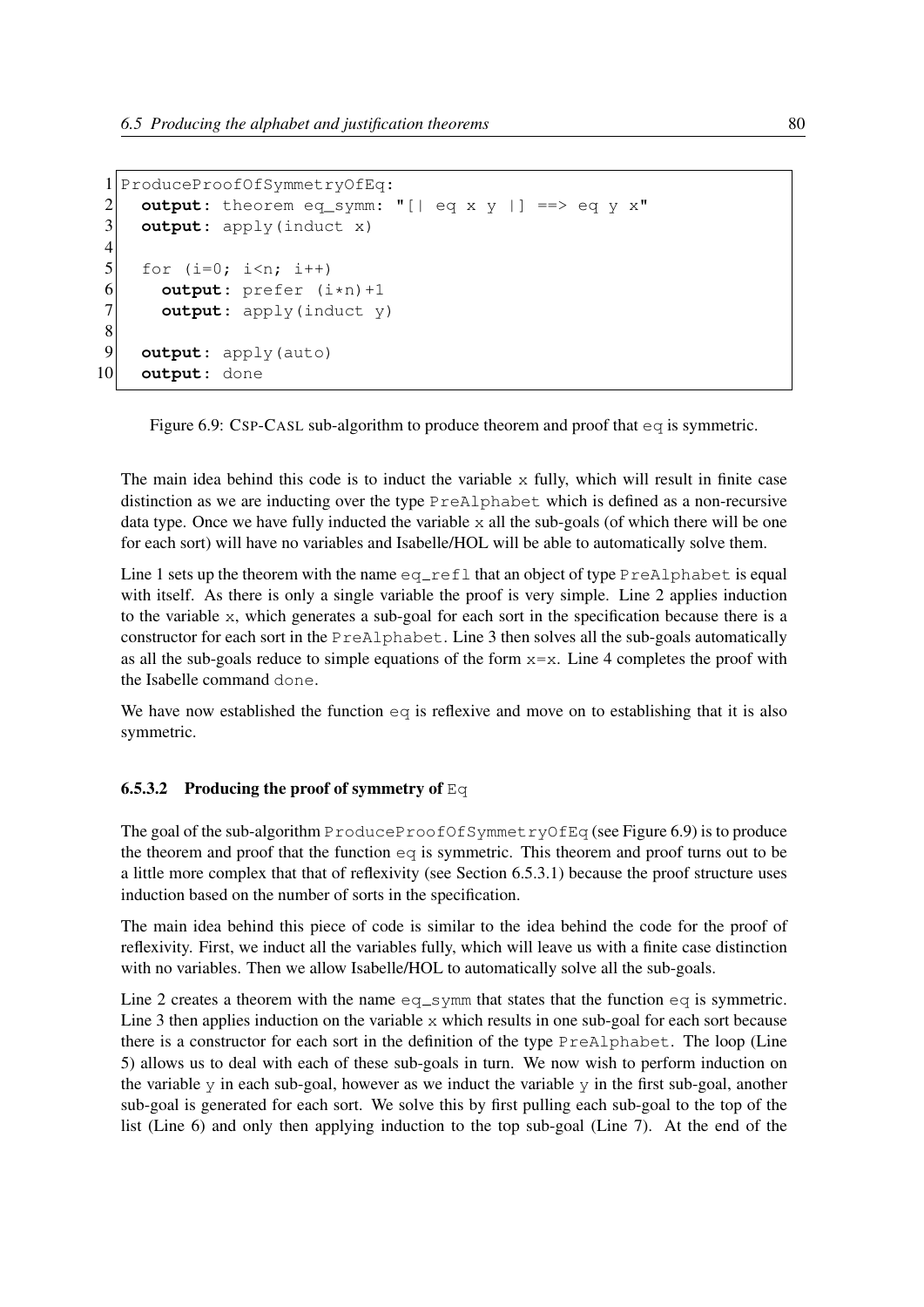induction there are  $n^2$  sub-goals, where *n* is the number of sorts in the specification. Finally we allow Isabelle/HOL to automatically solve all the sub-goals in Line 9 using a similar technique to the reflexivity proof (see Section 6.5.3.1). Finally, Line 10 completes the proof.

By using this procedure on our running example, we derive the following code:

```
1emma eq symm: "| eq x y | ==> eq y x"
2 apply (induct x)
3 prefer 1 apply(induct y)
4 prefer 5 apply(induct y)
5 prefer 9 apply(induct y)
6 prefer 13 apply(induct y)
7 apply(auto)
8 done
```
After the induction on  $x$  is performed in Line 2, we are left with 4 sub-goals. For each of these subgoals we must induct the variable  $\gamma$ , we do this in Lines 3 to 6. Finally, we solve all  $n^2$  sub-goals by using the automatic proof method (Line 7) and complete the proof in Line 8 using the command done. We now show the proof state after Line 3 has been executed.

```
proof (prove): step 3
fixed variables: x, y
goal (lemma (eq_symm), 7 subgoals):
1. !!R Ra. eq (C_R Ra) (C_R R) ==> eq (C_R R) (C_R Ra)
2. !!S R. eq (C_R R) (C_S S) ==> eq (C_S S) (C_R R)
 3. !!T R. eq (C_R R) (C_T T) ==> eq (C_T T) (C_R R)
 4. !!U R. eq (C_R R) (C_U U) ==> eq (C_U U) (C_R R)
 5. !!S. eq (C_S S) y ==> eq y (C_S S)
 6. !! T. eq (C_T T) y == > eq y (C_T T)7. !!U. eq (C_U U) y ==> eq y (C_U U)
```
This shows why the prefer commands are necessary. We have to first pull sub-goal 5 to the top of the sub-goal list before we can apply induction to the variable y. This is the purpose of Line 4 of the proof script.

We have now produced the theorem and proof that the function  $\infty q$  is symmetric.

#### **6.5.3.3** Producing the proof of transitivity of Eq.

We need one final proof to conclude that the function  $\epsilon q$  forms an equivalence relation. The theorem and proof of transitivity turns out to be more complicated due to the bottom elements that HETS has introduced. The sub-algorithm ProduceProofOfTransitivityOfEq first needs to generalise two sets of axioms that HETS has produced. Once this has been done the proof of transitivity of  $\epsilon q$  can be completed. The first set of axioms concerns the decomposition of the larger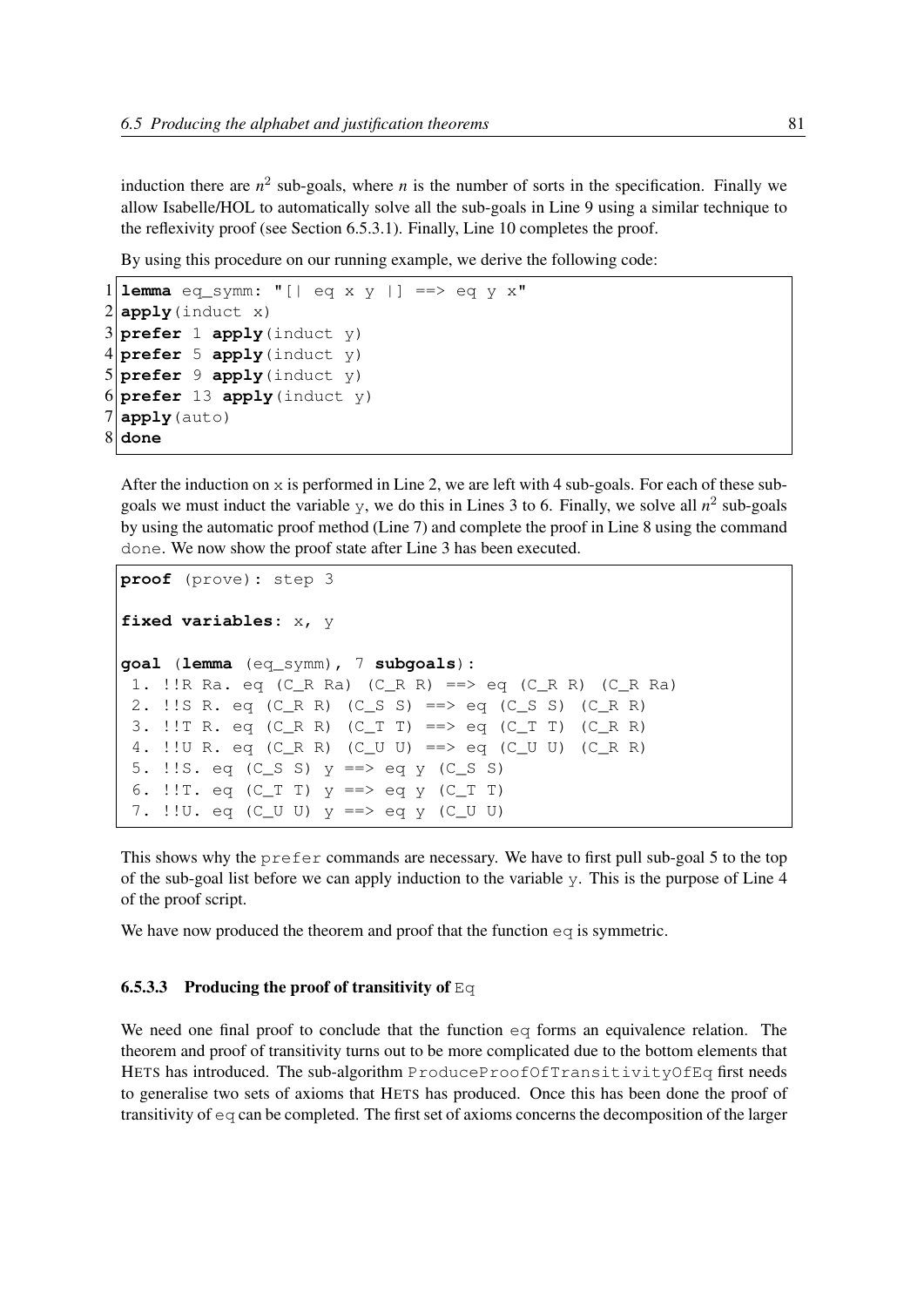injection functions into two smaller injection functions, while the second set of axioms concerns the injectivity of the injection functions.

We first deal with the decomposition lemmas. HETS produces axioms of the form (where n is a natural number and is omitted in the case of zero):

```
1 ga transitivity n : "ALL x. g defined(x)
2 --> g_{ni}j''(g_{ni}j(x)) = g_{ni}j'(x)
3 & g_defined''(g_inj''(g_inj(x)))"
```
The exact injection and definedness functions will change depending on the specification. This particular axiom states that the injection function  $g_{\text{min}}'$  can be decomposed into the injection function  $g_{\text{min}}$  followed by the the injection function  $g_{\text{min}}'$ '' when the arguments are defined. As we have a unique bottom element for each sort which is preserved by the injection functions, these axioms generalise so that they also hold for the bottom elements, hence they hold for all elements. The generalisation of these axioms are the first set of lemmas that need to be produced in order to prove transitivity of the function eq.

For each of the transitivity axioms that HETS produced, we produce the following Isabelle/HOL code (where n is a natural number and is omitted in the case of zero):

```
1lemma inj_decomposition_n: "q_inj''(q_inj(x)) = q_inj'(x)"
2 apply(case_tac "g_defined''(g_inj''(g_inj(x)))")
3
\begin{array}{c|c}\n4 & (* \text{ Case } 1 \end{array} *)<br>
\begin{array}{c}\n5 & \text{apply (sub)}\n\end{array}apply(subgoal tac "g_defined(x)")
6 apply(insert ga_transitivity_n)
7 apply(simp)
8 apply(simp add: 'ga_totality_axioms')
9
10 (* Case 2*)
11 apply(subgoal_tac "<sup>"</sup> g__defined''(g__inj'(x))")
12 apply(simp add: 'ga_notDefBottom_axioms')
13 apply(simp add: 'ga_totality_axioms')
14 done
```
Where the exact injection functions in Line 1 should match the HETS axiom that we are generalising (we work here with the HETS axiom stated above).

The lemma is called inj\_decomposition\_n where n should match the HETS axiom number (or omitted in the case of zero) and states that the injection function  $q_{\text{min}}'$  can be decomposed into the injection function g inj followed by the the injection function g inj'' for any element x.

We prove this by performing a case distinction upon the definedness of the left hand side. This is performed in Line 2 where the exact definedness function will be different for each lemma produced, but only one definedness function will be type correct in this context.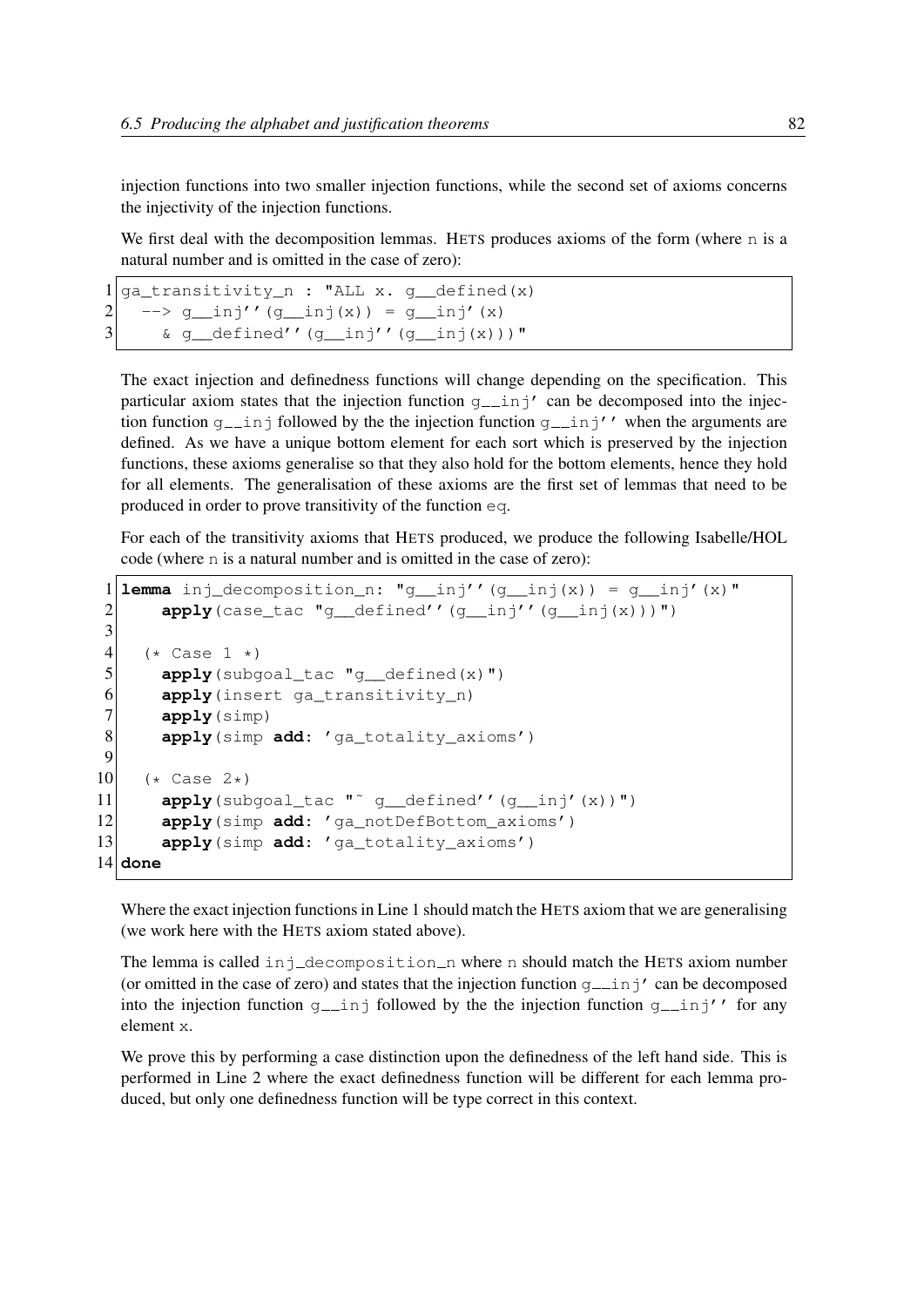**Case 1:** In the first case we know that the left hand side is defined.

In order for the right hand side to be equal to the left hand side, the right hand side must also be defined. By the totality of the injection functions and the assumption that the right hand side is defined, we can conclude that  $x$  is also defined, thus we add this as a sub-goal in Line 5 (the exact definedness function will be different for each lemma produced, but only one definedness function will be type correct in this context). This adds an assumption to the first sub-goal. We can then use the HETS axiom which we are generalising and simplification to prove that the decomposition holds for defined elements, lines 6 and 7. Finally we have to prove that the sub-goal that we introduced on Line 5 holds. We do this by performing simplification with the added axioms ga totality axioms which state that the injections applied to defined elements yield defined elements (Line 8).

Case 2: In the second case we know that the left hand side is undefined. Hence, the right hand side must also be undefined if the equality holds. We assume the right hand side is undefined by adding this as a sub-goal in Line 11 (again the exact definedness function will change, but only one will be type correct in this context). As both sides are undefined, and there is a single undefined element (bottom) we know the equality holds. This is proven in Line 12 by adding the axioms that state the bottom element is unique  $(qa_{\text{notDef}})$  be for  $\text{notDef}}$  axioms). Finally, we prove the sub-goal which we added as an assumption in line 11 in the same way as we proved the sub-goal in the first case, by performing simplification with the totality axioms (Line 13).

Our running example does not have any transitivity axioms generated by HETS. The code and proof produced by the above procedure is very similar to the next procedure, for which our running example does produce code.

We now have all the HETS transitivity axioms generalised as lemmas called  $\text{inj\_decomposition}$ ion n (where n is a natural number and is omitted in the case of zero). These lemmas hold for all elements and not only defined elements.

The second set of lemmas that need to be produced are generalisations of the injectivity lemmas that HETS produced. The reasons for this are identical to the reasons for the transitivity axioms above and the production of the lemmas is almost identical to the production of the decomposition lemmas above.

HETS will have produced several axioms of the form:

```
1 ga_embedding_injectivity_n : "ALL x. ALL y.
2 \mid g_defined(x) & g_defined(y)
3 \left| \quad -->\n g_inj(x) = g_inj(y) & g_defined'(g_inj(x))
4 \rightarrow -\rightarrow x = y \& q \text{ defined (x) "}
```
Where n is a natural number and is omitted in the case of zero. The exact injection and definedness functions will change depending on the specification. This particular axiom states that if  $x$  and y are defined, the injection of x equals the injection of y and the result of the injection on  $x$  is defined then x and y must be equal (i.e., the function  $\text{in } \mathfrak{z}$  is injective when both arguments are defined). As we have a unique bottom element for each sort which is preserved by the injection functions, these axioms generalise so that they also hold for the bottom elements, hence they hold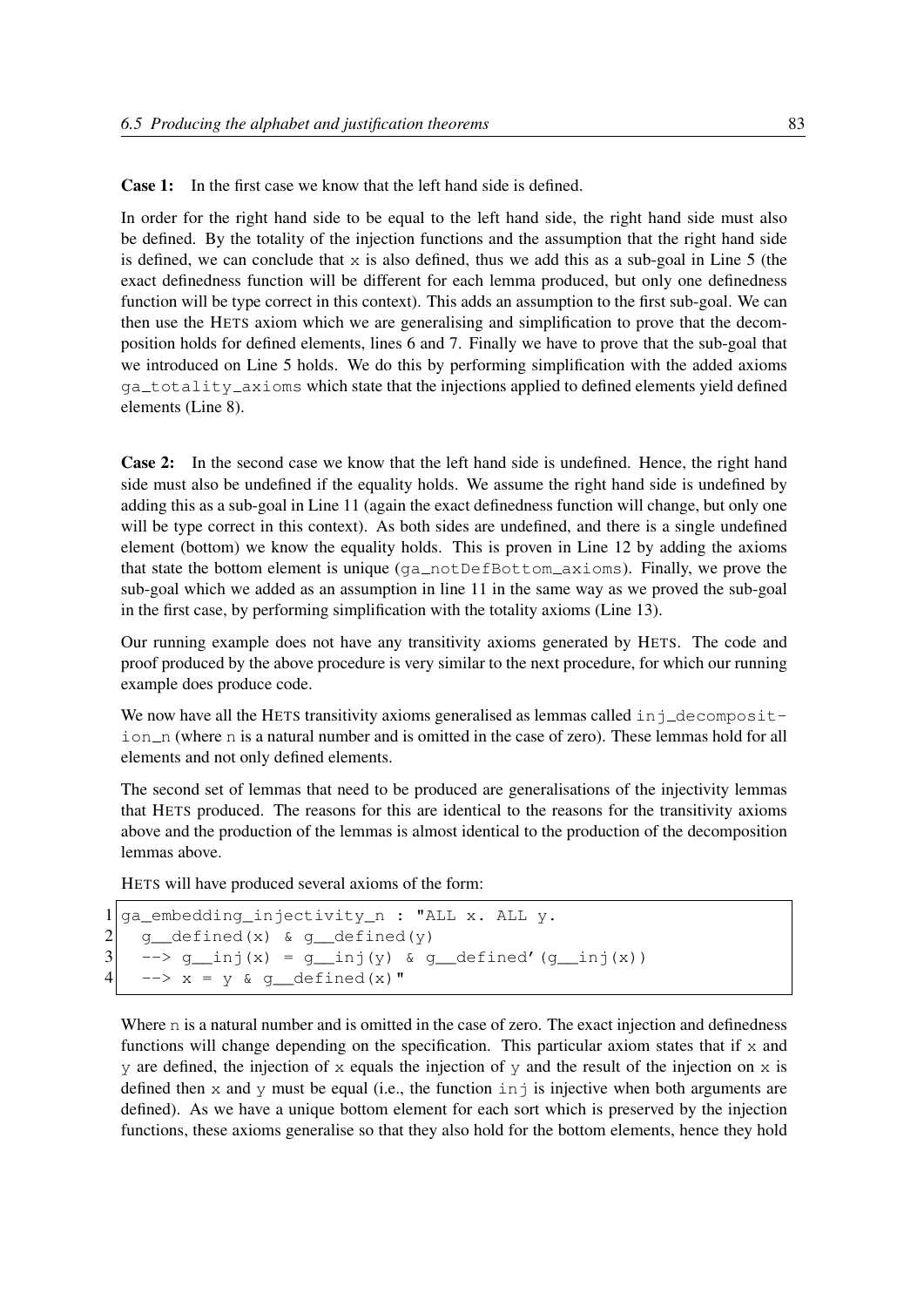for all elements. The generalisation of these axioms are the second set of lemmas that need to be produced in order to prove transitivity of the function eq.

For each of the embedding injectivity axioms that HETS produced, we produce the following Isabelle/HOL code (where n is a natural number and is omitted in the case of zero):

```
1 lemma injectivity_n: "[| g_inj(x) = g_inj(y) |] ==> x = y"
2 apply (case_tac "g_defined'(g_inj(x))")
3
\begin{array}{c|c}\n 4 & \text{(* Case 1 *)} \\
 5 & \text{apply} \text{ (subg)}\n \end{array}apply(subgoal_tac "g_defined(x)")
6 apply(subgoal_tac "g_defined(y)")
7 apply(insert ga_embedding_injectivity_n)
8 apply(simp)
9 apply(simp add: 'ga_totality_axioms')
10 apply(simp (no_asm_use) add: 'ga_totality_axioms')
11
12 (* Case 2*)
13 apply(subgoal_tac "<sup>\sim</sup> g_defined(x)")
14 apply(subgoal_tac "<sup>\sim</sup> q_defined(y)")
15 apply(simp add: 'ga_notDefBottom_axioms')
16 apply(simp add: 'ga_totality_axioms')
17 apply(simp (no_asm_use) add: 'ga_totality_axioms')
18 done
```
Where the exact injection function in Line 1 should match the HETS axiom that we are generalising (we work here with the HETS axiom stated above).

The lemma is called in  $jectivity_n$  where n should match the HETS axiom number (or omitted in the case of zero) and states that the injection function  $g$ <sub>-inj</sub> is injective for any element x.

We prove this by performing a case distinction upon the definedness of the injection of  $x$  (i.e.,  $g_{\text{min}}(x)$ ) within the assumption. This is performed in Line 2 where the exact definedness function will be different for each lemma produced, but only one definedness function will be type correct in this context.

**Case 1:** In the first case we know that the injection of  $x$  is defined and we assume that the injection of  $x$  equals the injection of y. By the totality of the injection functions and the assumption that the injection of x equals the injection of y, we can conclude that both x and y must also be defined. We add these as assumptions in Lines 5 and 6 (again the exact definedness function will be different for each lemma produced, but only one will be type correct in this context). We will have to prove both of these sub-goals at the end of this case. These sub-goals have added the assumptions that x and y are both defined to the first sub-goal. We can then use the HETS axiom which we are generalising and simplification to prove the injection function is injective for defined elements, lines 7 and 8. Finally we have to prove that the sub-goals that we introduced on Lines 5 and 6 hold. We do this by performing simplification with the added axioms ( $ga\_totality\_axioms$ ) that state that the injection functions applied to defined elements yield defined elements (Lines 8 to 10).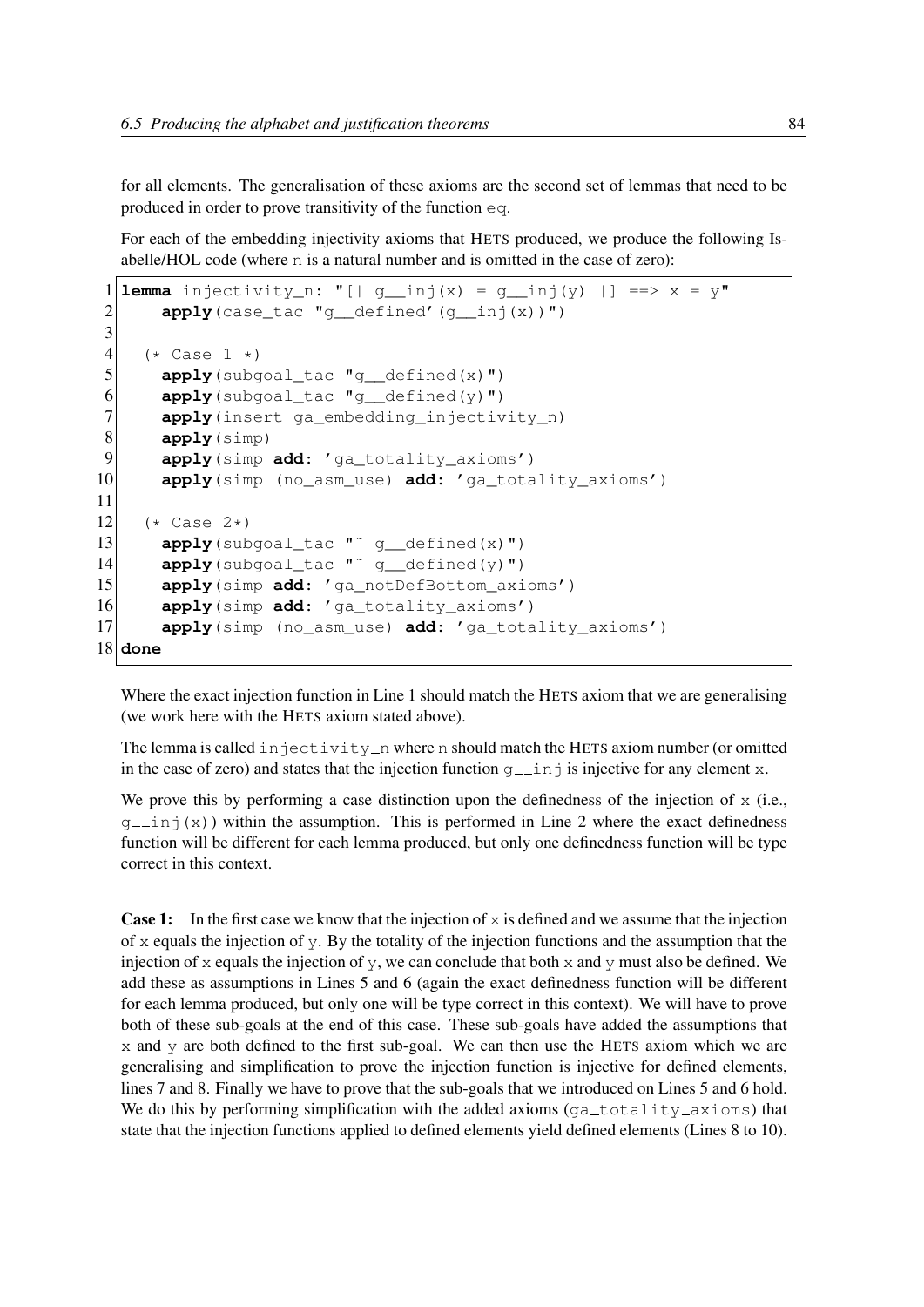However, in Line 10 we need to stop the simplifier from using simplified assumptions to simplify other assumptions and conclusions as this would result in non-terminating loops. We achieve this by invoking the simplifier with the option  $no\_asm\_use$ .

**Case 2:** In the second case we know that the injection of  $x$  is undefined and we assume that the injection of  $x$  equals the injection of  $y$ . By the totality of the injections and the assumption that the injection of x equals the injection of y, we can conclude that both x and y must be undefined as well. We add the facts  $x$  and  $y$  must be undefined as sub-goals in Lines 13 and 14 which become assumptions in the first sub-goal (again the exact definedness function will change, but only one will be type correct in this context). These will need to be proven at the end of this case. As x and y are undefined, and there is a single undefined element (bottom) we know the equality between  $x$  and  $y$  holds. This is proven in Line 15 by adding the axioms (ga\_notDefBottom\_axioms) that state the bottom element is the unique undefined element for each sort. We finally prove the sub-goals (lines 16 and 17) in the same way as we proved the sub-goals in case 1, by performing simplification with the totality axioms.

Our running example has exactly two embedding injectivity lemmas produced by HETS, one for each injection function. Hence we must produce two generalised injectivity lemmas. We present here only one of these functions as the other is very similar. The following code is produced for the corresponding HETS axiom ga\_embedding\_injectivity (Line 44 in Figure 6.5).

```
lemma injectivity: "[] q_inj(x) = q_inj(y) || ==> x = y"apply(case_tac "g__defined''(g__inj(x))")
  (* Case 1 *)apply(subgoal_tac "g__defined'(x)")
   apply(subgoal_tac "g__defined'(y)")
   apply(insert ga_embedding_injectivity)
   apply(simp)
   apply(simp add: ga_totality_1 ga_totality_2)
   apply(simp (no_asm_use) add: ga_totality_1 ga_totality_2)
  (* \text{ Case } 2*)apply(subgoal_tac "˜ g__defined'(x)")
   apply(subgoal_tac "˜ g__defined'(y)")
   apply(simp add: ga_notDefBottom ga_notDefBottom_1
                    ga_notDefBottom_2 ga_notDefBottom_3)
   apply(simp add: ga_totality_1 ga_totality_2)
    apply(simp (no_asm_use) add: ga_totality_1 ga_totality_2)
done
```
This code was produced by simply following the steps described above.

We now have all the HETS injectivity axioms generalised as lemmas called  $\text{in}\$ jectivity n (where n is a natural number and is omitted in the case of zero). These lemmas hold for all elements and not only defined elements.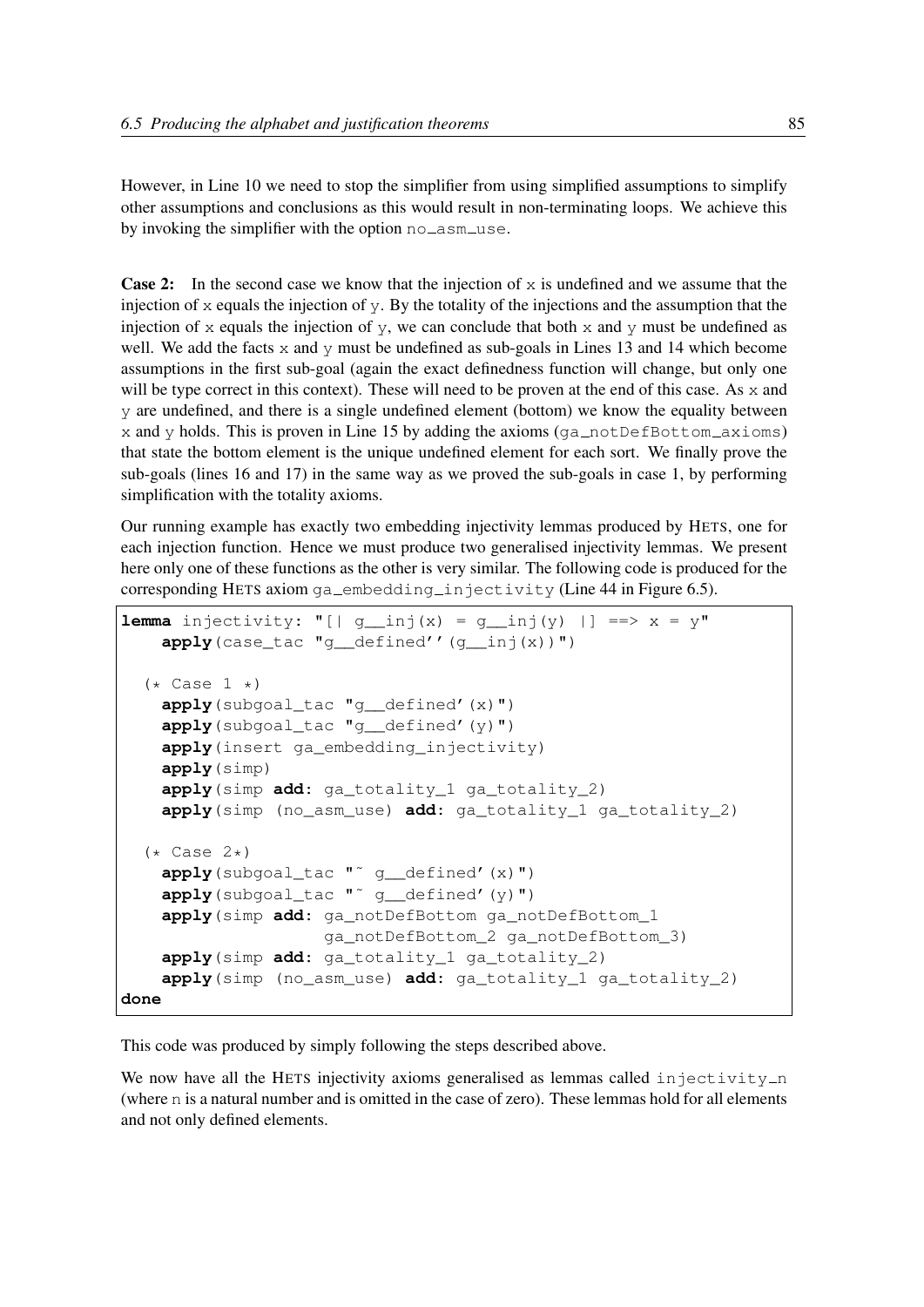```
1 ProduceProofOfTransitivityOfEq:
2 ProduceDecompositionLemmas
3 ProduceInjectivityLemmas
\frac{4}{5}output: theorem eq_trans: "[| eq x y ; eq y z |] ==> eq x z"
6 output: apply(induct x)
7
\begin{array}{c|cc}\n8 & \text{for (i=0; i<n; i++)} \\
9 & \text{output: prefer (i)}\n\end{array}output: prefer (i*n)+110 output: apply(induct y)
11
12 for (i=0; i\le n^2; i++)13 output: prefer (i*n)+114 output: apply(induct z)
15
16 output: apply(auto simp add: 'Injectivity_lemmas
17 Decomposition lemmas')
18 output: done
```
Figure 6.10: CSP-CASL sub-algorithm to produce theorem and proof that  $\epsilon q$  is transitive.

With both of these sets of lemmas available, proving transitivity of the function eq becomes relatively easy and follows the same proof approach as the proof of symmetry of the function eq, although its a little more complex. This is because there is an additional variable involved, hence more induction needs to take place.

Figure 6.10 shows the full sub-algorithm ProduceProofOfTransitivityOfEq that produces the transitivity proof. Lines 2 and 3 produce the lemmas that we have described above. Line 5 establishes the theorem that the function  $eq$  is transitive with the name  $eq_{\text{max}}$ . In order to prove this we first induct all the variables fully, which will leave us with a finite case distinction with no variables. Then we allow Isabelle/HOL to automatically solve all the sub-goals.

Line 6 then applies induction on the variable  $x$  which results in one sub-goal for each sort as there is a constructor for each sort in the definition of the type PreAlphabet. The loop (Line 8) allows us to deal with each of these sub-goals in turn. We now wish to perform induction on the variable  $\gamma$  in each sub-goal, however as we induct the variable  $\gamma$  in the first sub-goal, another sub-goal is generated for each sort. We solve this by first pulling each sub-goal to the top of the list (Line 9) and only then applying induction to the top sub-goal (Line 10). At the end of the induction there is  $n^2$  sub-goals, where *n* is the number of sorts in the specification.

However, each of these sub-goals contains the variable z. Thus we need more induction to create our complete finite case distinction. Another Loop in Line 12 allows us to apply induction to the variable z in the same way as we applied induction to the variable  $\gamma$  in each sub-goal. After this loop we have  $n^3$  sub-goals with no variables which forms our finite case distinction. All the sub-goals involve showing simple equalities between injection of  $x$  and  $z$ .

Finally we allow Isabelle/HOL to automatically solve all the sub-goals in Line 16 by adding the in-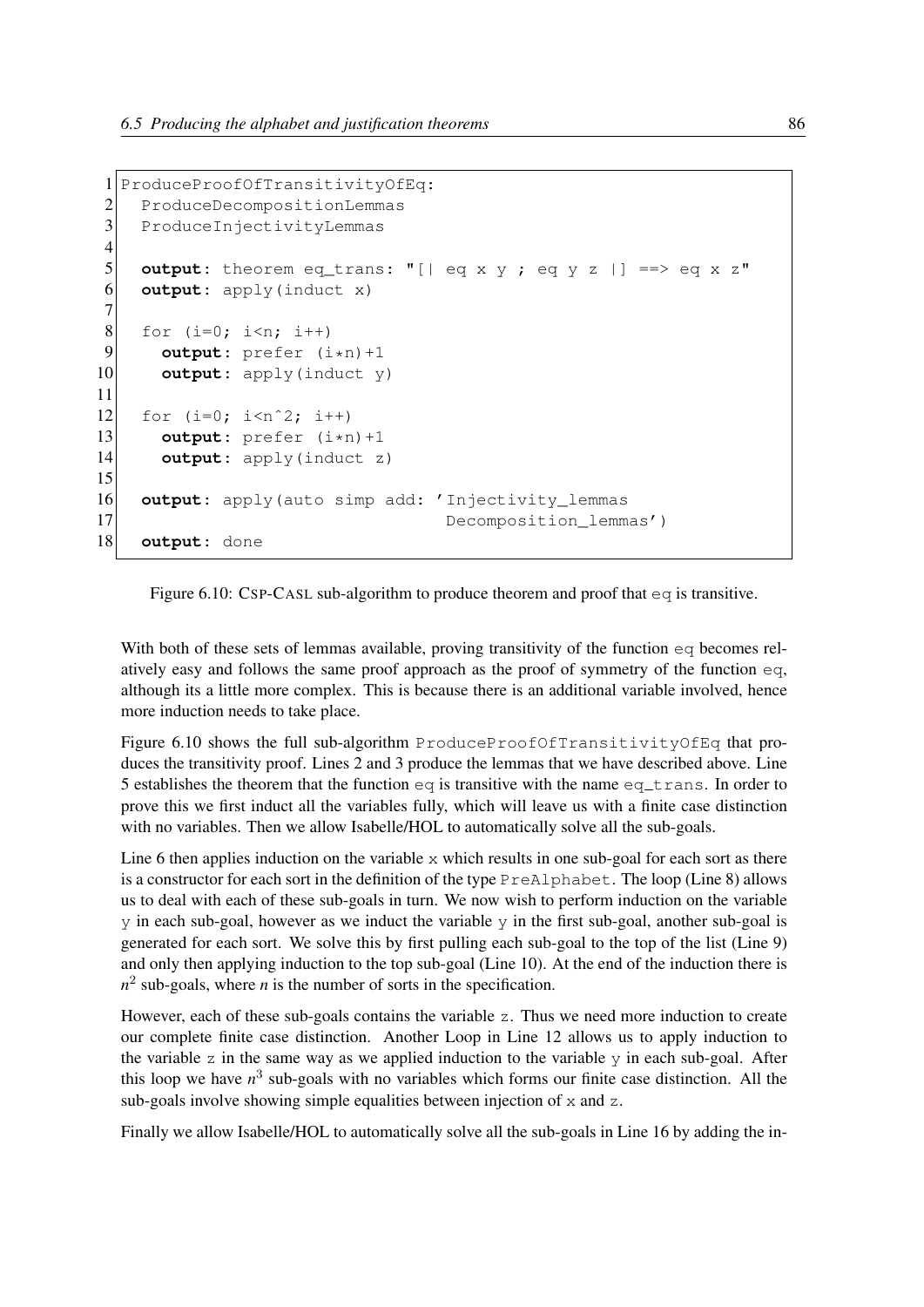jectivity and decomposition lemmas which we provided earlier as part of this sub-algorithm. These allow each of the larger injections to be substituted with two smaller injections. The smallest injections have been proven to be injective and hence Isabelle/HOL can show that the equalities within the sub-goals hold. Line 18 then completes the proof by outputting the Isabelle/HOL command done.

The following code is produced for the transitivity theorem for the specification of our running example.

```
1lemma eq_trans: "[| eq x y ; eq y z |] ==> eq x z"
2 apply (induct x)
3 prefer 1 apply (induct y)
4 prefer 5 apply (induct y)
5 prefer 9 apply(induct y)
6 prefer 13 apply(induct y)
7 prefer 1 apply(induct z)
8 prefer 5 apply(induct z)
9 prefer 9 apply(induct z)
10 prefer 13 apply(induct z)
11 prefer 17 apply(induct z)
12 prefer 21 apply(induct z)
13 prefer 25 apply(induct z)
14 prefer 29 apply(induct z)
15 prefer 33 apply(induct z)
16 prefer 37 apply(induct z)
17 prefer 41 apply(induct z)
18 prefer 45 apply(induct z)
19 prefer 49 apply(induct z)
20 prefer 53 apply(induct z)
21 prefer 57 apply(induct z)
22 prefer 61 apply(induct z)
23 apply(auto simp add: injectivity injectivity_1)
24 done
```
Here we have to induct according to the number of sorts. After the final induction (Line 22) there are  $4<sup>3</sup>$  sub-goals. All these sub-goals are solved automatically by adding the generalised injectivity lemmas that were previously produced by this sub-algorithm.

We have now produced the theorem and proof that the function  $\epsilon q$  is transitive hence we have successfully produced all the proofs necessary to conclude that the function eq forms an equivalence relation.

We illustrate this proof idea by a concrete example. Consider the sub-sort structure shown in Figure 6.11 where the functions shown are the injections functions which HETS provides<sup>1</sup>.

After applying the necessary induction to the proof goals, we obtain *n* 3 sub-goals, where *n* represent the number of sorts in the specification. As we have 4 sorts in our example, there will be 64 sub-

<sup>&</sup>lt;sup>1</sup>We use the infix notation of  $\sim$  in place of the Isabelle function eq.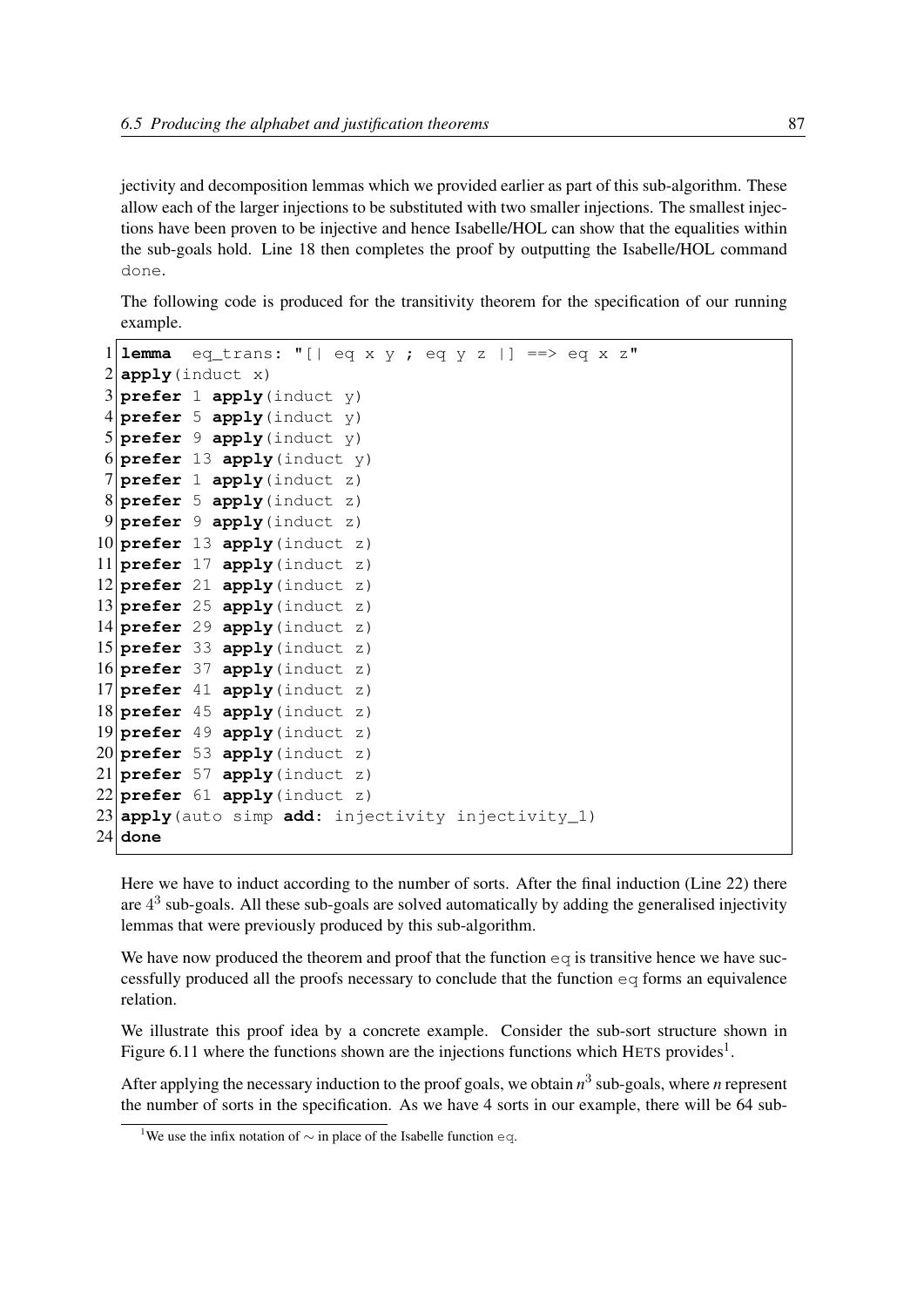

Figure 6.11: Example of a possible sub-sort structure with injection functions.

goals to discharge. One of the resulting sub-goals will be

$$
x \sim y \land y \sim z \Rightarrow x \sim z
$$

where *x*, *y* and *z* are variables of the types *S*, *T* and *U*, respectively. There will be one sub-goal for each permutation of *x*, *y* and *z*.

Expanding the definition of *x* ∼ *z* yields two new sub-goals: *inj*  $S_U(x) = z$  and *inj*  $S_U(x) = z$ *inj*  $-U-V(z)$ . We focus here on proving *inj*  $S-V(x) = inj$   $-U-V(z)$ . This equation means that *x* is equal to *z* in the sort *V*. Expanding the definition of  $x \sim y$  we obtain the equation *inj*  $S_V(x) =$ *inj*  $T$  *V*(*y*). From *y* ∼ *z* we obtain the equation *inj*  $T$  *V*(*y*) = *inj*  $U$  *V*(*z*). These two facts together yield the equation *inj*  $S_V(x) = inj_V(vz)$ . This proves one part of the goal, the other can be proven in a similar way using the fact that the functions we use are injections (these axioms are provided by HETS).

Isabelle/HOL can carry out all these proofs fully automatically, provided the simplifier is enriched with the injection and decomposition axioms that were previously produced, see lines 16 and 17 of Figure 6.10.

Interestingly this is a new method of proving transitivity of the  $\epsilon q$  function. The method from the proof in [Rog06], uses the facts that the specification has local top elements and that an injection followed by a projection yields the original value (i.e.,  $pr(inj(x)) = x$ ). The proof method we have does not use the projection functions at all, but instead uses the facts that the injection functions (functions for "casting" elements to different sorts) are indeed injective functions (HETS creates axioms to control this). It seems that it is easier to use this proof method within Isabelle/HOL than the proof method used in [Rog06].

#### 6.5.4 Producing the alphabet as a quotient

At this stage the type PreAlphabet and the eq function are both declared. Theorems and proofs of reflexivity, symmetry and transitivity of the function eq have also been established. The subalgorithm ProduceAlphabetAsQuotient can now use such established theorems to construct the alphabet of communications – the type Alphabet.

The sub-algorithm ProduceAlphabetAsQuotient produces the following Isabelle/HOL code<sup>2</sup> :

<sup>&</sup>lt;sup>2</sup>Here the Isabelle/HOL command for the symbol  $\sim$  is  $\setminus$  < sim >, there is no equivalent ASCII code available.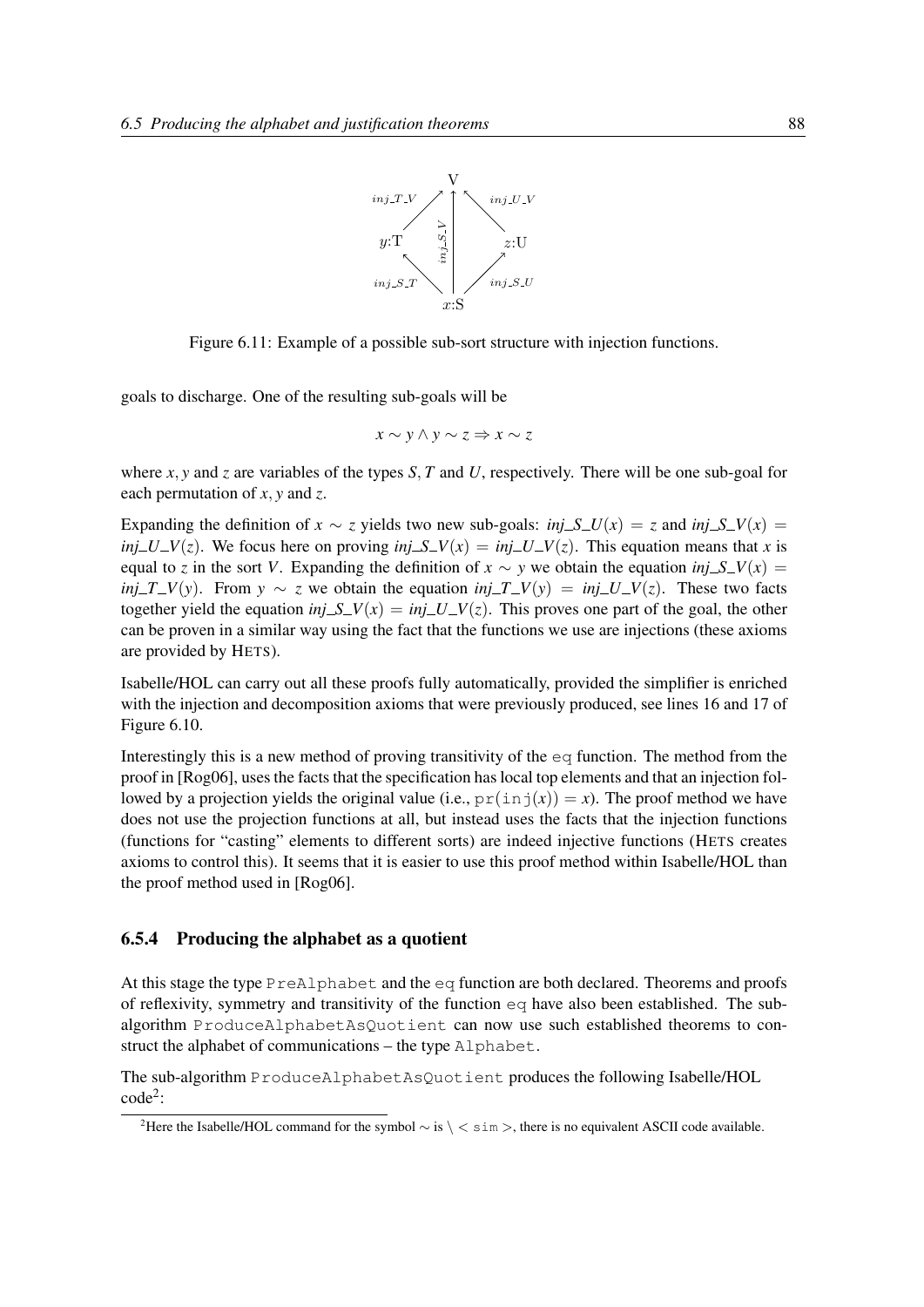```
1 instance PreAlphabet::eqv
2 by intro_classes
3
4 defs (overloaded)
5 preAlphabet_sim_def : "x \ < sim > y == eq x y"
6
7 instance PreAlphabet::equiv
8 apply(intro_classes)
9 apply(unfold preAlphabet_sim_def)
10 apply(rule eq_refl)
11 apply(rule eq_trans)
12 apply (auto)
13 apply(rule eq_symm)
14 apply (simp)
15 done
```
This code is completely independent of the specification. Hence, it does not alter depending on what specification the algorithm is performed against.

Line 1 states that the type PreAlphabet is an instance of the axiomatic type class eqv. This is proven by Line 2. Now that the type PreAlphabet is an instance of the type class eqv we can provide a definition for the relation ∼. Lines 4 and 5 states that the relation ∼ is overloaded and x is in relation to y if the function eq x y evaluates to true. This is how we created the relation  $\sim$ from the existing function eq.

Now that we have provided a definition for ∼ we can instantiate PreAlphabet as an instance of the axiomatic type class equiv – Line 7. This comes with a proof obligation that the  $\sim$  relation is actually an equivalence relation. Line 8 begins the proof, which leaves us with three sub-goals where we must prove ∼ is reflexive, symmetric and transitive. Line 9 then unfolds the definition of  $\sim$ , which results in the sub-goals being transformed into proof obligations that the function eq is reflexive, symmetric and transitive. Lines 10 to 14 then apply the previously established theorems (see Section 6.5.3) in the correct order which successfully discharges all proof obligations. Finally Line 15 completes the proof with the Isabelle command done.

As the type PreAlphabet is a member of the axiomatic type class equiv we can use the built in type of 'a quot to form the quotient of the PreAlphabet, i.e., the type PreAlphabet quot. The alphabet of communications can now be established using the following Isabelle/HOL code:

```
types Alphabet = "PreAlphabet quot"
```
This creates a new type Alphabet which is a type synonym of the type PreAlphabet quot. The type Alphabet will be automatically expanded in Isabelle/HOL into PreAlphabet quot every time it is used and unfortunately will not be converted back to Alphabet when shown to the user.

We have finally established a type for the alphabet of communications. This can now be used as a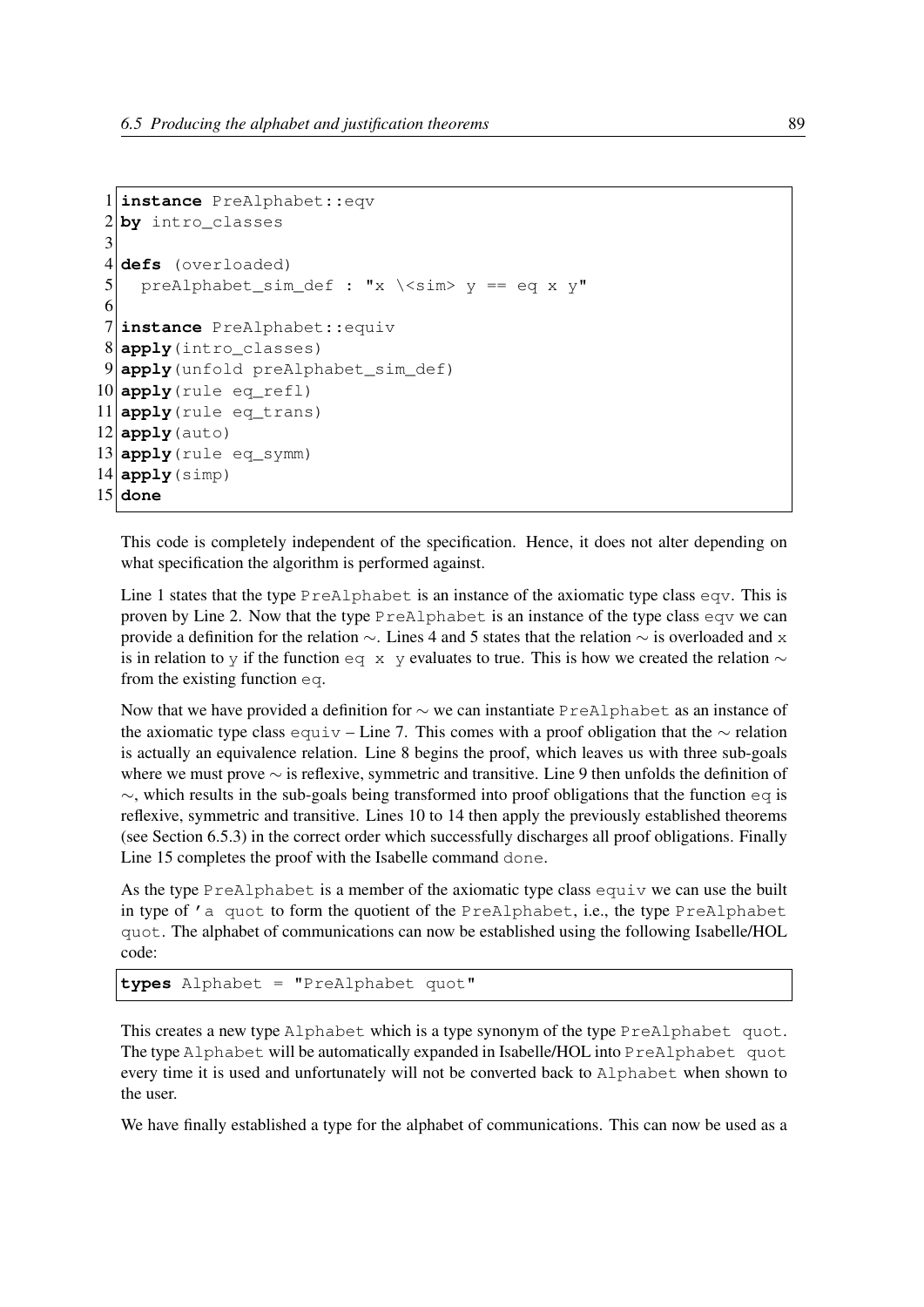parameter for the CSP-Prover type 'a proc. The type Alphabet proc is the type of all CSP processes over the alphabet of communications. This alphabet is built from the CASL specification and captures all sorts and functions from the specification. The equivalence class of any term of the CASL specification can now be used as a communications event in a CSP process of type Alphabet proc.

#### 6.5.5 Producing the bar types

Now that we have our alphabet of communications (the type Alphabet), we need a mechanism to allow us to address certain subsets of this alphabet. We need a subset for each original sort. These subsets are necessary for certain CSP-Prover operations. For instance CSP-Prover's *internal prefix choice* operator, which is written as:

 $! x : A \rightarrow P(x)$ 

Here x is a variable, A can be any subset of the alphabet and  $P(x)$  is a Process. When writing CSP-CASL specifications only sort symbols can be used for the set A. Hence, we need a subset of the alphabet for each original sort in order to use this operation over the the alphabet.

The sub-algorithm ProduceBarTypes produces for each sort S a type  $S_B$ -Bar, which is a set of type Alphabet produced by:

```
1typedef S_Bar = "{x::Alphabet. EX (y::S). x = class(C_S y) }"
2 by auto
```
Line 1 produces a new type  $S_{\text{max}}$  where the elements are exactly the equivalence class of each element of sort S wrapped in the appropriate constructor (i.e.,  $C_{\text{S}}$  for each sort S). This comes with a proof obligations that the type is non-empty. This is discharged using the auto proof method (Line 2).

Isabelle/HOL has now created a set and a type called  $S_{\text{Bar}}$ , both of which coincide. Also two conversion functions have been defined, namely

```
Abs_S_Bar :: S_Bar => Alphabet
Rep_S_Bar :: Alphabet => S_Bar
```
for converting between the set and the type.

We can now write processes that use the new subsets of the alphabet of communications. For example, the process

? x:S\_Bar -> x -> SKIP

can be written, where  $S_Bar$  is a set of Alphabet. Hence x is an element of type Alphabet and can be used as a valid communication event.

As we have four sorts in our running example (Figure 6.3). We must produce four new types mirroring the sorts. The following Isabelle/HOL code is produced by applying the above steps to the specification.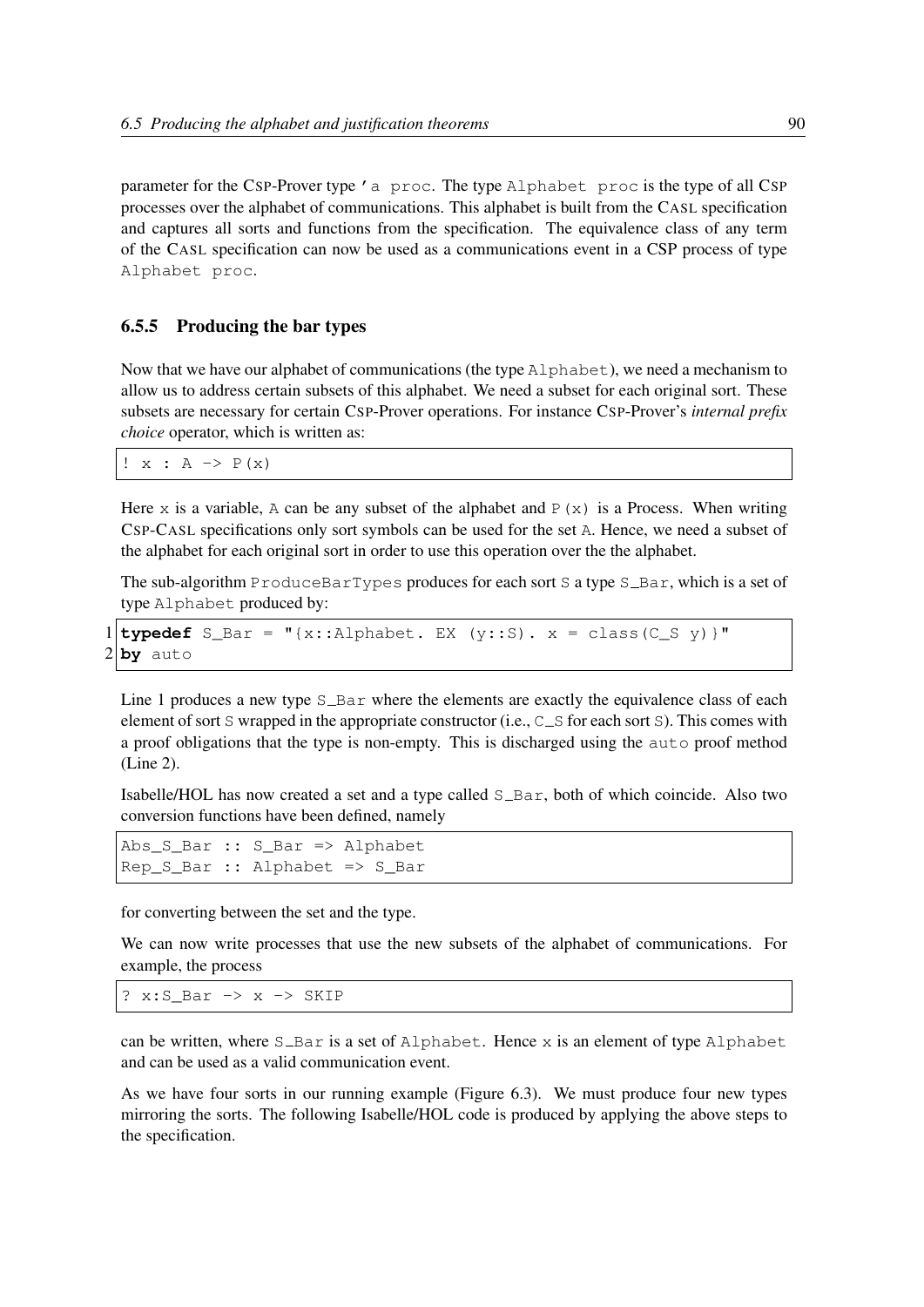```
typedef R Bar = "{x::Alphabet. EX (r::R). x = class(C R r)}"
by auto
typedef S_Bar = "\{x::A\}phabet. EX (s::S). x = class(C S s)]"
by auto
typedef T_Bar = "{x::Alphabet. EX (t::T). x = class(C_T t)}"by auto
typedef U_Bar = "{x::Alphabet. EX (u::U). x = class(C_U u)}"
by auto
```
This construction allows us to write the following process

? x : R\_Bar -> x -> SKIP

in CSP-Prover which will be of type Alphabet proc. This would correspond to the process

? x : R -> x -> SKIP

in the CSP-CASL specification.

#### 6.5.6 Producing the choose functions

We now have new types  $S_{\text{max}}$  for each sort S. However, HETS has produced functions which operate on the underlying types (e.g., S) not the bar variants (e.g.,  $S_Bar$ ). There is a type problem when applying values to the bar types to the functions which HETS has produced. We solve this by creating for each sort S a function choose\_S. This is the purpose of the sub-algorithm ProduceChooseFunctions. For each sort S we produce the following code:

```
consts
 choose_S :: "S_Bar => S"
axioms choose_S: "forall x y .
  (choose S x = y) = ((class(C S y)) = (Rep S Bar x))"
```
We have had to provide an axiomatic definition of this functions. The function  $choose \infty$  selses allows us to take an element of  $S_{\text{max}}$  (i.e., an equivalence class of the term  $C_{\text{max}}$  x for some x of type S) and return the underlying element x. With these function available we can now use values of the bar types as parameters to the existing functions that HETS produced. Such results can then be packaged up to become elements of type Alphabet and hence valid communications events within processes.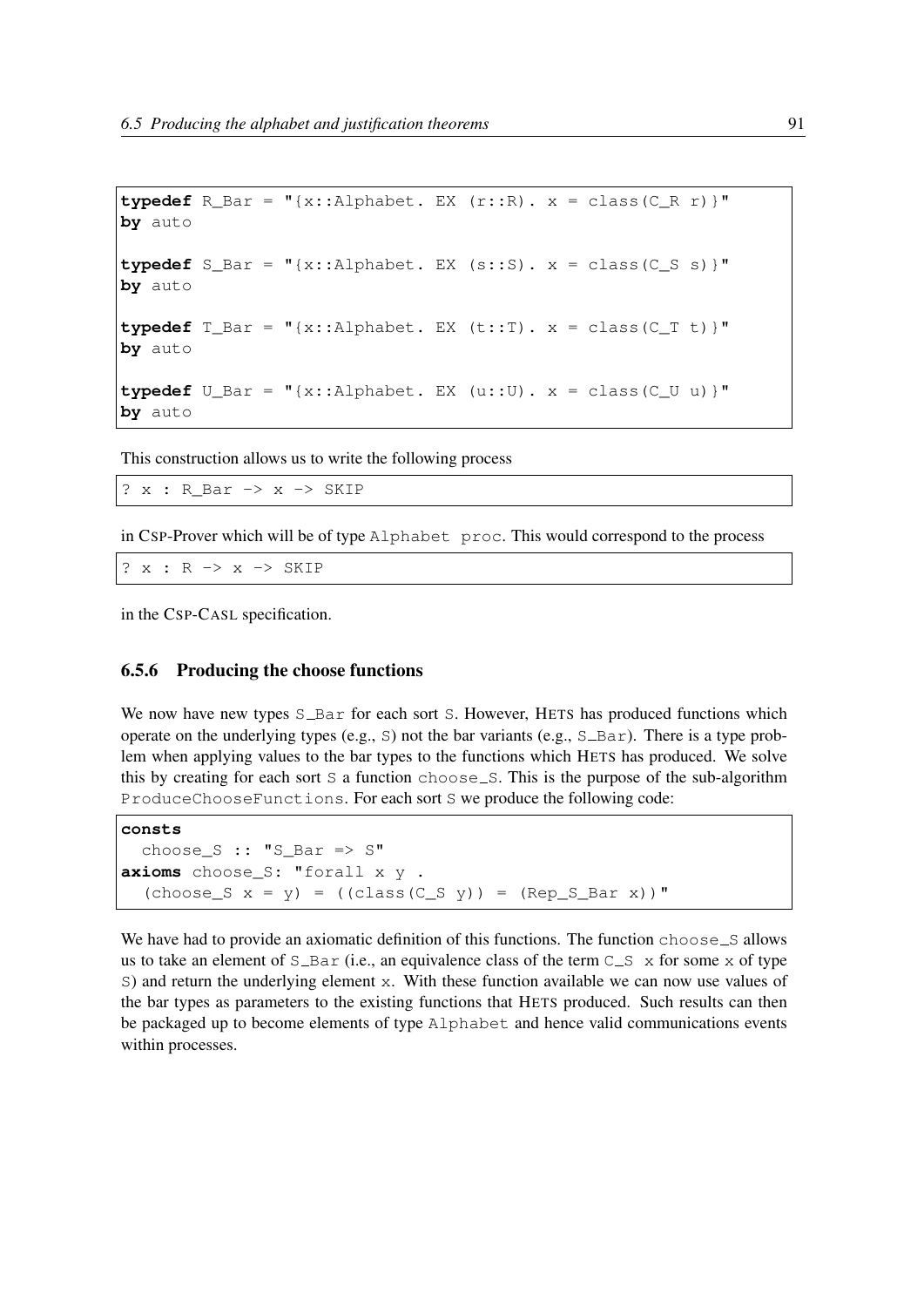## 6.6 Producing the integration theorems

In order to make working with process refinement proofs in our type system easy, Integration Theorems must be provided. The form of such theorems have been analysed in [Rog06]. There they discovered three types of integration theorems are necessary for semantical proofs. We produce here (using the sub-algorithm ProduceIntegrationTheorems) the first integration theorem. This allows a test of equality between two elements of type Alphabet to be reduced to a test on the underlying data specified in the HETS encoding which represents the data-part of the specification.

The following code is produced for each pair of sorts S and T (where n is a natural number and must be incremented for each lemma):

```
1lemma integration_theorem_n: "(class(C_S x) = class(C_T t)) =
2 (injection(x) = injection(y))"
3 apply(simp add: quot_equality)
4 apply(unfold preAlphabet sim def)
5 apply(auto simp add: 'Injectivity_lemmas
6 Decomposition_lemmas')
7 done
```
Here the constructors  $C_S$  and  $C_T$  are the corresponding constructors for each sort S and T, respectively. The test on the R.H.S is a test of equality between the elements  $x$  and  $y$  at the level of their top-most sort, this is achieved by replacing the functions in jection s and injection  $t$ with the corresponding injection functions produced by HETS which up-cast values to their topmost sort.

If both elements are from separate connected components of the sub-sort graph, this test is replaced by the Boolean value False. If there is more than one top-most sort available (i.e., in the case of isomorphic sorts) either sort level can be used in the test.

These theorems can be automatically proven by unfolding the definition of the equivalence classes and the ∼ relation – lines 3 and 4. Followed by invoking the automatic proof method (lines 5 and 6) with the added axioms that were already used as part of the transitivity proof (see Section 6.5.3.3).

In order to use the choose functions easily, we must provide some support theorems. For each sort S we produce the following Isabelle/HOL code:

```
lemma choose_S_lemma : "[| (C_S x) \ \> \sin (C_S y) |] ==> x = y"
apply(unfold preAlphabet sim def)
apply(auto)
done
```
Where the constructor  $C_{\text{S}}$  is the corresponding constructor for the sort S. This lemma states that if two elements of type PreAlphabet are from the same sort and are related by ∼ then the underlying elements are equal. This proof is necessary to check that the axiomatic definition of the choose function is legal and also to allow easier proofs when using the choose functions. This proof can be completed automatically by first unfolding the definition of  $\sim$  (Line 2) and then unfolding and simplifying the definitions of the  $eq$  function (Line 3).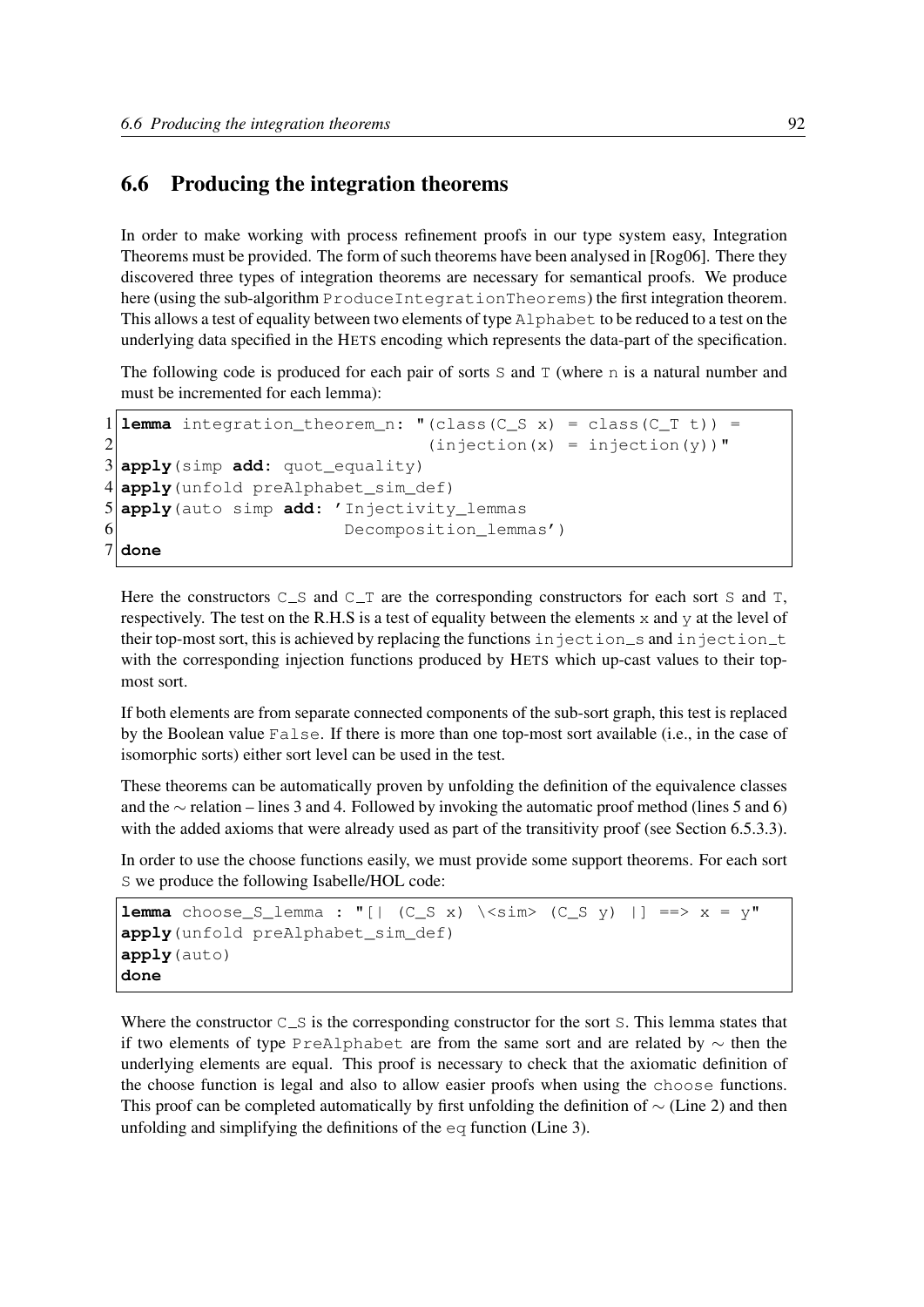With these two types of integration theorems available, semantical proofs become more reasonable, as questions on the alphabet of communications can be reduced to questions on the underlying data specified by CASL. These are required to keep the process refinement proofs small, clear and manageable.

## 6.7 Producing the data theorems place holder

The algorithm ProduceDataTheoremsPlaceHolder simply produces some comments suggesting that the user should re-place these comments with *Data Theorems* that are specific to the problem area of the user. This is purely to guide the user and help maintain a logical structure to the resulting theory file.

## 6.8 Producing the process translations

We have produced a Haskell program that uses the CSP-CASL parser [Gim07] to produce process translations. Currently this translation process works only for a single sorted specification and processes with only constants as communications. It is straightforward future work to extend this program to full CSP-CASL. The point of this section is to show the feasibility of our approach.

```
data PROCESS
   = Skip Range
    | Stop Range
      PrefixProcess EVENT PROCESS Range
      External Choice PROCESS PROCESS Range
      Internal Choice PROCESS PROCESS Range
      SynchronousParallel PROCESS PROCESS Range
    . . .
```
Figure 6.12: Part of the abstract syntax for the processes of CsP-CASL parser [Gim07].

Figure 6.12 shows part of the Haskell abstract data type that is used to represent processes in the CSP-CASL parser. This data type is recursive and resembles what we expect of a type capturing the grammar of CSP. The CSP-CASL parser has pretty print functions available which transform values of such types into strings. Our translation program is a modification of the pretty print functions that accompany the CSP-CASL parser.

We will present our pretty print function for the following datatype used by CSP-CASL parser:

|  | data PROC_ITEM = ProcDecl PROCESS_NAME PROC_ARGS PROC_ALPHABET |
|--|----------------------------------------------------------------|
|  | ProcEq PARM_PROCNAME PROCESS                                   |
|  | deriving Show                                                  |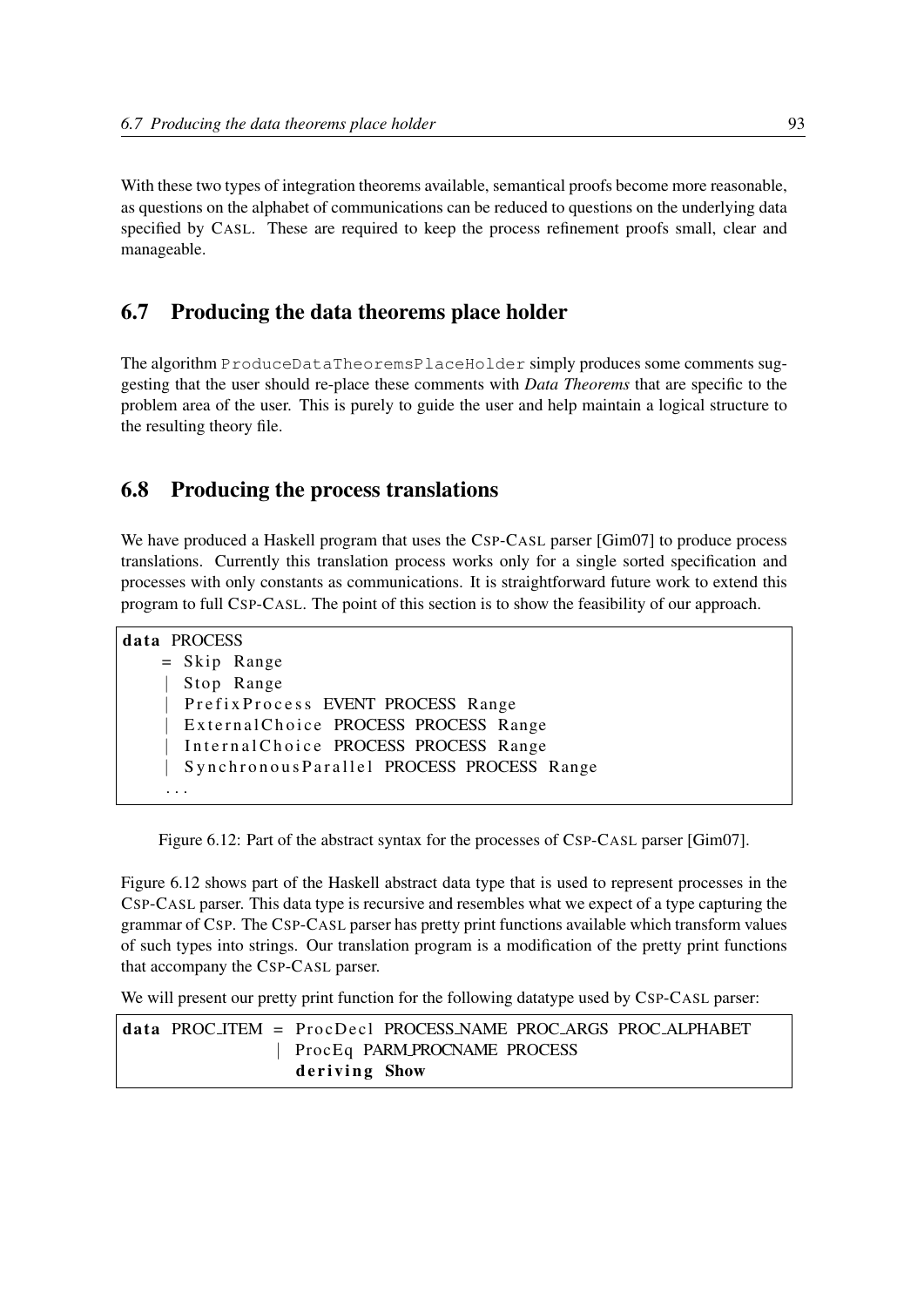Here the type PARM PROCNAME, PROC ARGS, and PROC ALPHABET are all types defined by the CSP-CASL parser. The interesting case here is the  $P_{\text{TOCEq}}$  case. This is where our pretty print functions transform parse trees representing process equations into valid CSP-Prover code.

The following Haskell code is part of the original pretty print functions that accompany the CSP-CASL parser:

```
print Proc I tem :: PROC_ITEM \rightarrow Doc
printProoftem (ProcEq pn p) =
     (\text{ pretty } pn) \iff equals \iff (\text{ pretty } p)
```
We have modified this pretty print function to output valid CSP-Prover syntax. The modified version is:

```
print Proc I tem :: PROC_ITEM \rightarrow Doc
printProoftem (ProcEq pn p) =
     (text "consits") \iff ( pretty pn) \iff( text ":: \forall Alphabet proc\forall") $+$
     (\text{text "defs"}) \iff (\text{pretty pn}) \iff (\text{text "rats "def: '"}) \iff(\text{ pretty } pn) \iff (\text{text "=="}) \iff (\text{ pretty } p) \iff (\text{text "" "''})
```
Here we only show the case of printing the values with the constructor ProcEq. The function printProcItem does not return strings, but a value of type (Doc) which represents a string. The function  $\langle + \rangle$  appends two values of type  $\text{Doc}$  whilst adding a space between them, while the function <> appends two values of type Doc without adding a space between them. The function  $$+$$  appends two values of type  $\text{Doc}$  whilst adding a line break between them. Finally the function text converts a string to a value of type Doc. The functions handling the type Doc are defined within the HETS framework.

The idea behind the overall pretty print function is to transform process equations, e.g.,  $P = a$  $\rightarrow$  b  $\rightarrow$  Q, into processes that use our alphabet of communications whilst being written in CSP-Prover syntax. We do this by declaring the process name e.g., in our example P, as a new constant of type Alphabet proc. The R.H.S of the equation, in our example  $a \rightarrow b \rightarrow Q$ , is then translated separately and is bound by an Isabelle/HOL definition to the process name. The communications of the R.H.S are the equivalence classes of the original communications after they have been "wrapped" up in the appropriate constructor of the type PreAlphabet.

As an example we translate the following processes specified in CSP-CASL syntax:

```
P = a \rightarrow b \rightarrow SKIPQ = P |^{\sim} | C \rightarrow STOPR = P [] (c -> SKIP)
```
We assume here that all constants are of sort S. We run our process translator on the processes, this yields the following CSP-Prover code:

```
consts P :: "Alphabet proc"
defs P def: " P = class(C S a) \rightarrow class(C S b) \rightarrow SkIP"consts Q :: "Alphabet proc"
```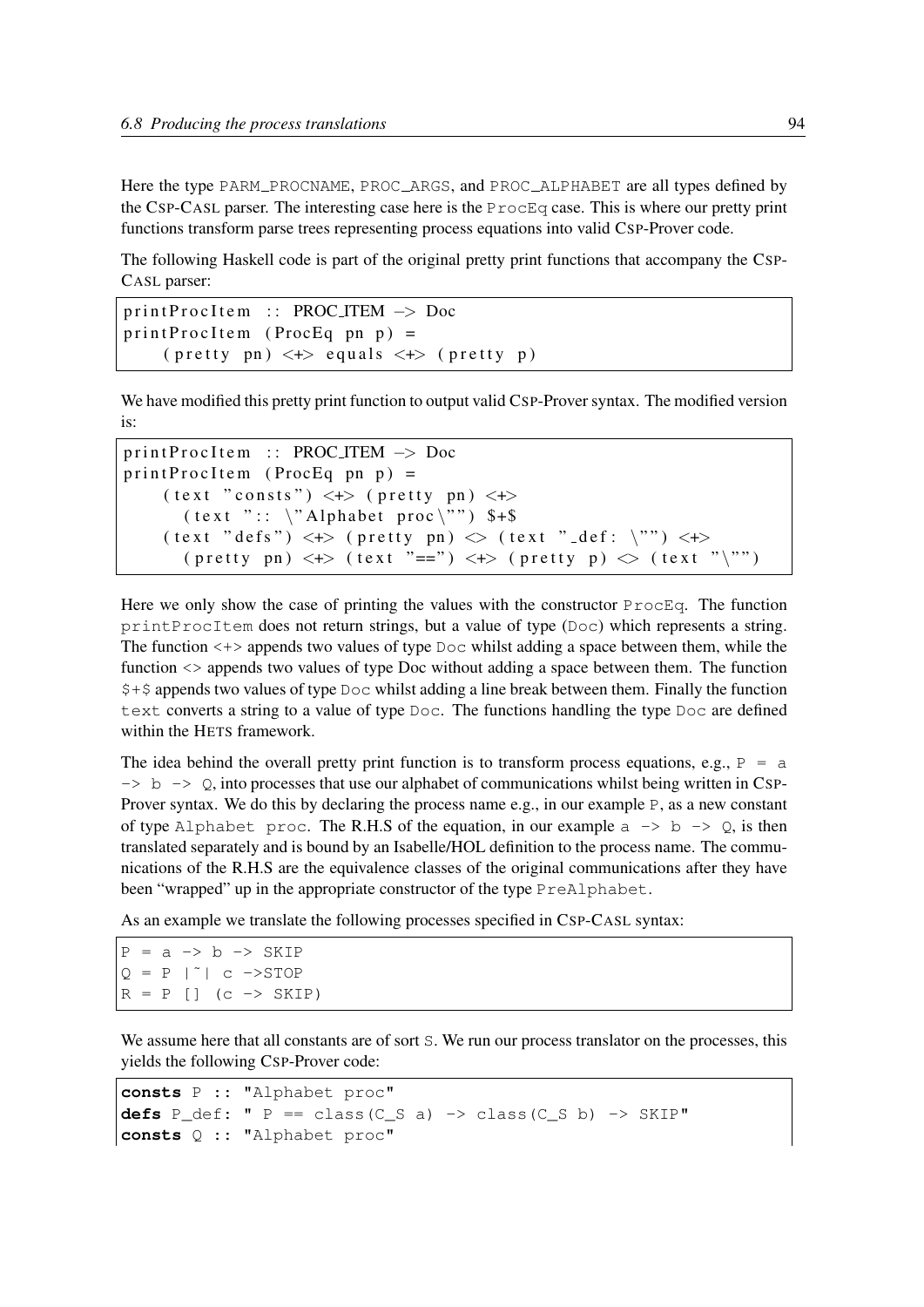```
defs Q_def: " Q == P ( ) |˜| class(C_S c) -> STOP"
consts R :: "Alphabet proc"
defs R_def: " R == P ( ) [+] class(C_S c) -> SKIP"
```
Here the symbol  $[+]$  is CSP-Prover's syntax for the *external choice* operator. This code can now be directly inserted into the process part of the theory file produced by our algorithm.

## 6.9 Dependencies

The following table shows the dependencies of the PreAlphabet construction and the *Integration Theorems.*  $T(D)$  denotes that the theorem is dependent on the parameter in the column heading, while  $T(I)$  expresses that the theorem is independent of the parameter in the column heading, and similar  $P(\_)$  expresses the dependencies of the proofs on the parameter in the column heading.

|                                 | Specification   | # of Sorts      | <b>Sub-sort Structure</b> |
|---------------------------------|-----------------|-----------------|---------------------------|
| <b>PreAlphabet Construction</b> | T(D)/P(D)       | $T(I)$ / $P(D)$ | T(D)/P(D)                 |
| eq_Reflexivity                  | $T(I)$ / $P(I)$ | $T(I)$ / $P(I)$ | $T(I)$ / $P(I)$           |
| $eq\_Symmetry$                  | $T(I)$ / $P(D)$ | $T(I)$ / $P(D)$ | $T(I)$ / $P(I)$           |
| eq_Transitivity                 | $T(I)$ / $P(D)$ | $T(I)$ / $P(D)$ | $T(I)$ / $P(D)$           |
| <b>Integration Theorems</b>     | T(D)/P(D)       | $T(I)$ / $P(D)$ | T(D)/P(D)                 |

The reflexivity property of the eq relation is completely independent of the specification whereas the proof of symmetry relies only on the number of sorts in the specification and the proof of transitivity relies on the number of sorts and the sub-sort structure. The integration theorems are the most dependent on the specification. All these proofs can be automatically generated our algorithm.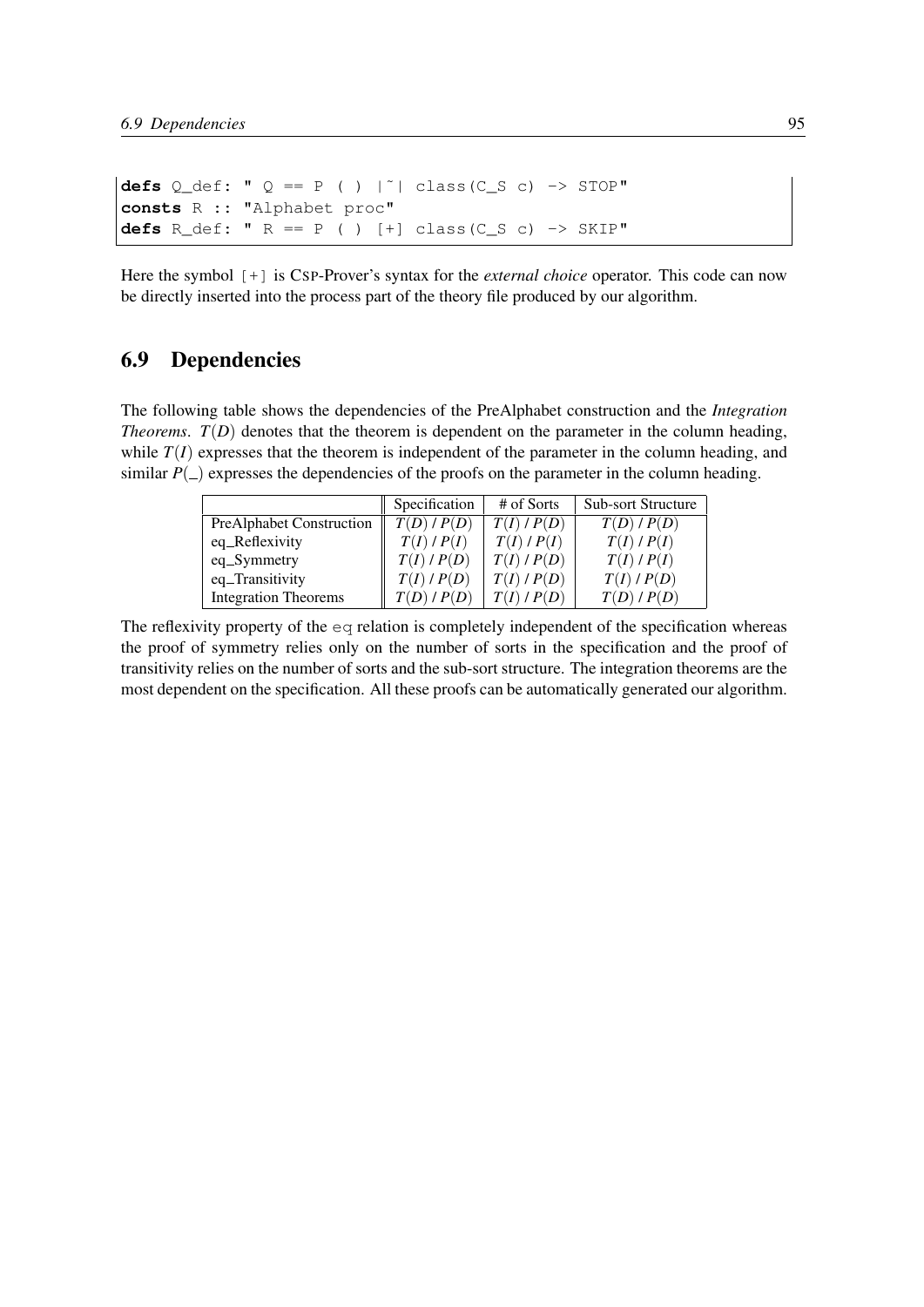## Chapter 7

# Proofs in CSP-CASL-Prover

#### **Contents**

## 7.1 The four core examples

Four core examples have been discussed in Section 5.1.1. We present the proofs of the equality between the relevant processes according to the CSP-CASL semantics using CSP-CASL-Prover.

#### 7.1.1 Core example 1

Figure 5.1 shows the first core example which a CSP-CASL prover should be able to prove. We must be able to show that the process  $\tanctan 1 = c \rightarrow \text{SKIP} \mid | d \rightarrow \text{SKIP}$  specified in the CSP-CASL specification is equivalent to the process STOP. We have performed our algorithm on the CSP-CASL specification in Figure 5.1. This lead to a theory file where we proved that this equality holds.

Figure 7.1 shows the final proof script of the process equality. Line 1 establishes the theorem. Line 3 applies the CSP-Prover tactic  $c$ spF $\_\text{hsf\_tac}$ . Finally we have to apply a theorem which we

```
1 theorem "c \rightarrow SKIP || d \rightarrow SKIP =F STOP"
2 apply (tactic {*cspF_hsf_tac 1 *})
3 apply(auto simp add: Syntactic_Integration_Theorem_A)
4 done
```
Figure 7.1: CSP-CASL proof for the core CSP-CASL example 1 (Figure 5.1).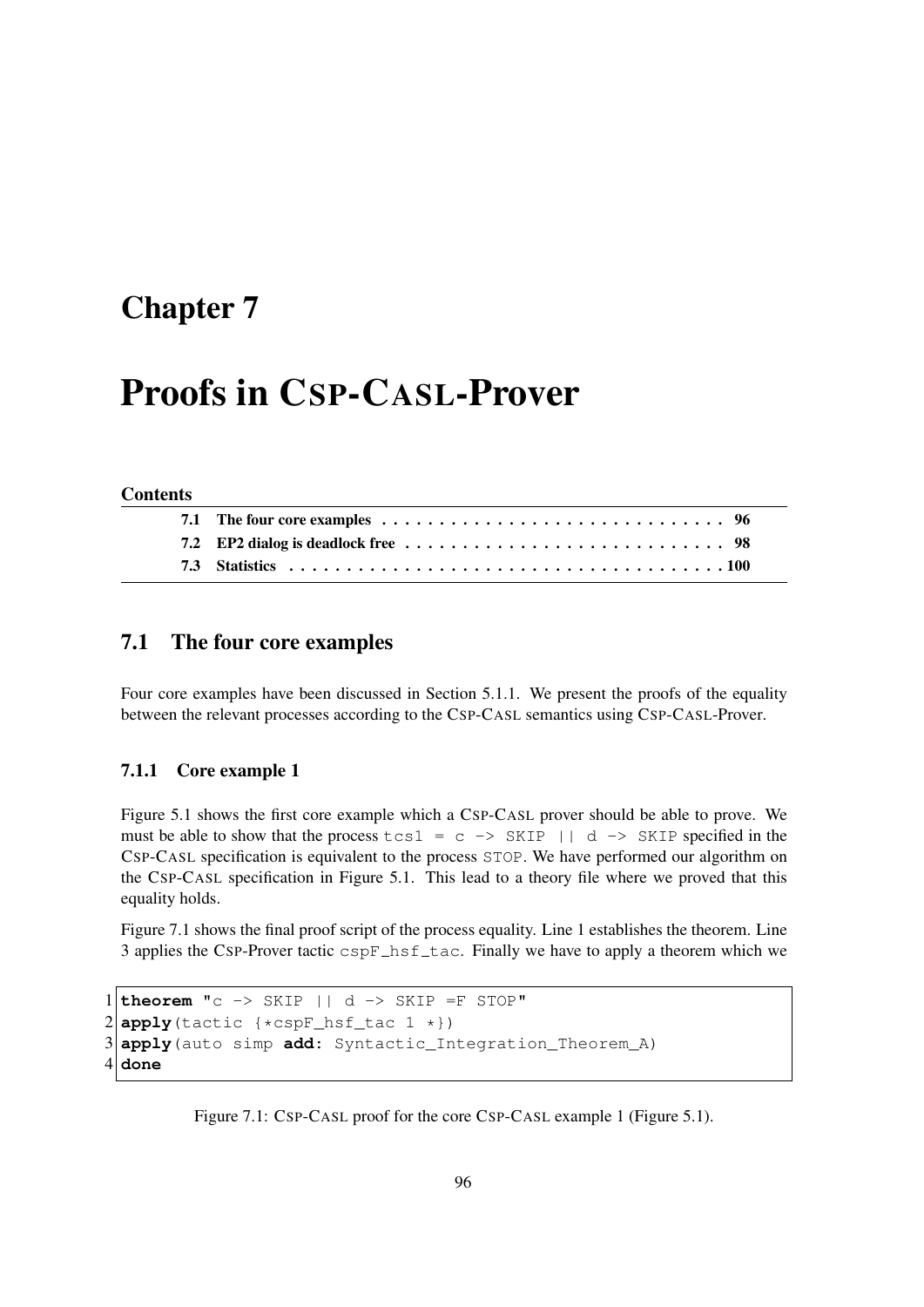```
1 theorem "(class (C_S c)) \rightarrow SKIP || (class(C_T d)) \rightarrow SKIP =F(
2 class(C_S c)) -> SKIP"
3 apply(tactic {*cspF_hsf_tac 1 *} |
        auto simp add: Syntactic_Integration_Theorem_B)+
5 done
```
Figure 7.2: CSP-CASL proof for the core CSP-CASL example 2 (Figure 5.2).

believe is a form of a *Syntactical Integration Theorem* – which we had to prove manually for now. Simplification with this theorem completes the proof.

### 7.1.2 Core example 2

Figure 5.2 shows the second core example which a CSP-CASL prover should be able to prove. The challenge here is to show that the same process as in the first core example ( $\text{tcs1} = \text{c} \rightarrow \text{SKIP}$ )  $| \cdot |$  d  $\rightarrow$  SKIP) is equivalent to the process c  $\rightarrow$  SKIP when we have the specification shown in Figure 5.2.

Figure 7.2 shows the proof of this challenge using CSP-CASL prover. It is very similar to the proof for core example 1. We apply CSP-Prover's tactics whilst applying a similar theorem as we proved for the first example.

#### 7.1.3 Core example 3

Figure 5.3 shows the third core example for a CSP-CASL prover. This is the most complicated example of the four. We must prove that the process ?  $x: S \rightarrow f(x) \rightarrow$  SKIP [| T |] ?  $y:T \rightarrow$  (if def y then P else Q) is equivalent to the process ? x:S -> f(x) -> (SKIP [| T |] Q). This involves us having to use our first *Data Theorem*. It relies on the fact that the result of the function  $f$  is always undefined.

Figure 7.3 shows the proof script for this example. We have deviated here from the algorithm documented throughout this thesis by not using the choose functions, but instead using a projection function in combination with the built in  $\text{pick}$  function on equivalence classes. We have chosen to do this in order to explore other techniques for a CSP-CASL-Prover. Both this method and our documented algorithm produce working theory files that can be used to prove this process equivalence easily. The proof here is quite simple, it applies CSP-Prover's tactics along with automatic theorem proving using some *Syntactical Integration Theorems* and the *Data Theorem* that we had to provide.

#### 7.1.4 Core example 4

We conclude this section with the forth core example shown in Figure 5.4. Here the challenge is to prove that the process  $f(a) \rightarrow SKIP \mid | g(c) \rightarrow SKIP$  is equivalent to the process  $g(c)$ -> SKIP according to the CSP-CASL semantics.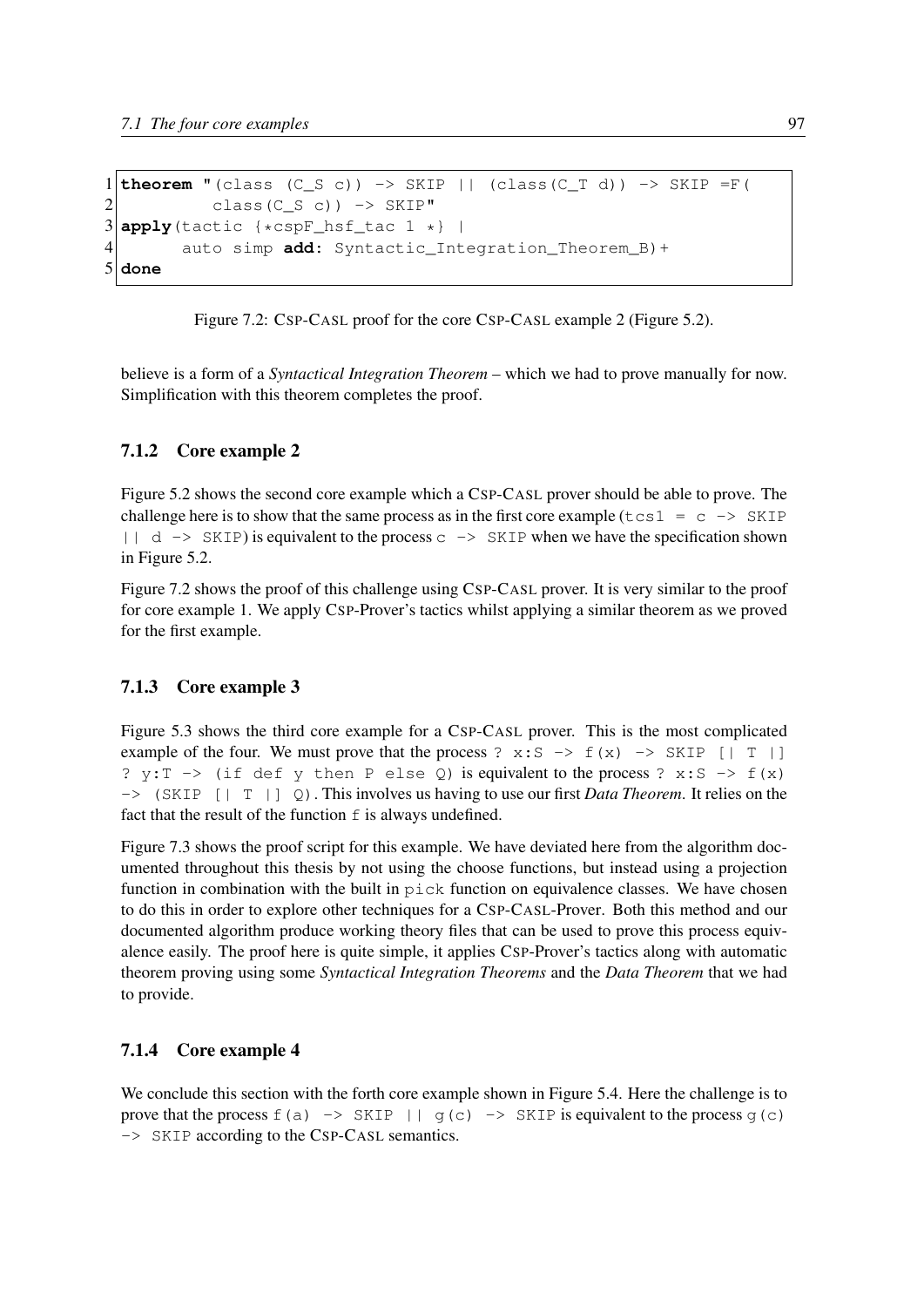```
1 theorem "? x : S_Bar -> class(C_T (f (proj_S (pick x)))) -> SKIP
2 | [T_Bar] |
3 ? y : T_Bar -> IF q_defined (proj_T (pick y)) THEN
4 P ELSE Q
5 =F
6 ? x : S_Bottom -> class(C_T (f (proj_S (pick x)))) ->
7 (SKIP |[T_Bottom]| Q)"
8
9 apply (tactic {*cspF_hsf_tac 1 *} |
10 auto simp add: Syntactic_Integration_Theorem_C
11 Syntactic_Integration_Theorem_D
12 Data_Theorem_A) +
13 done
```
Figure 7.3: CSP-CASL proof for the core CSP-CASL example 3 (Figure 5.3).

```
1 theorem "f(a) \rightarrow SKIP || g(c) \rightarrow SKIP =F class(C_C(g c)) \rightarrow SKIP"
2 \n\begin{array}{c|c}\n2 & \text{apply}(\text{tactic } {*} \text{cspF_hsf\_tac 1 } *) \\
3 & \text{auto simp add: Syntactic Int}\n\end{array}auto simp add: Syntactic_Integration_Theorem_E)+
4 done
```
Figure 7.4: CSP-CASL proof for the core CSP-CASL example 4 (Figure 5.4).

The proof script shown in Figure 7.4 completes our proof on the four core example. This proof is essentially the same as the other examples and uses CSP-Prover's powerful tactics along with a *Syntactic Integration Theorem*.

It is future work to identify the forms and automatic proofs of the *Syntactical Integration Theorems*. We have shown that our approach can deal easily with all four core examples using essentially the same proof method.

## 7.2 EP2 dialog is deadlock free

As an application of CSP-CASL-Prover we prove deadlock freedom in an industrial setting. Here we prove deadlock freedom of a dialog in the EP2 system (see Section 5.1.3) as shown in Figures 5.7 and 5.8.

Our approach is to prove that, in the stable failures model  $F$ , the EP2 system is a refinement of the sequential system shown in Figure 7.5. Here, we have an Abstract process that sends a SessionStart value and then enters a loop. The Loop process either sends a SessionEnd message and terminates, or it sends a certain type of *request* message followed by a *response* message (of the type corresponding to the to the type of the *request* message) and then repeats the loop. The process Loop chooses internally, which of these five branches is taken. As this system has no parallelism it is impossible for it to deadlock. Process refinement within stable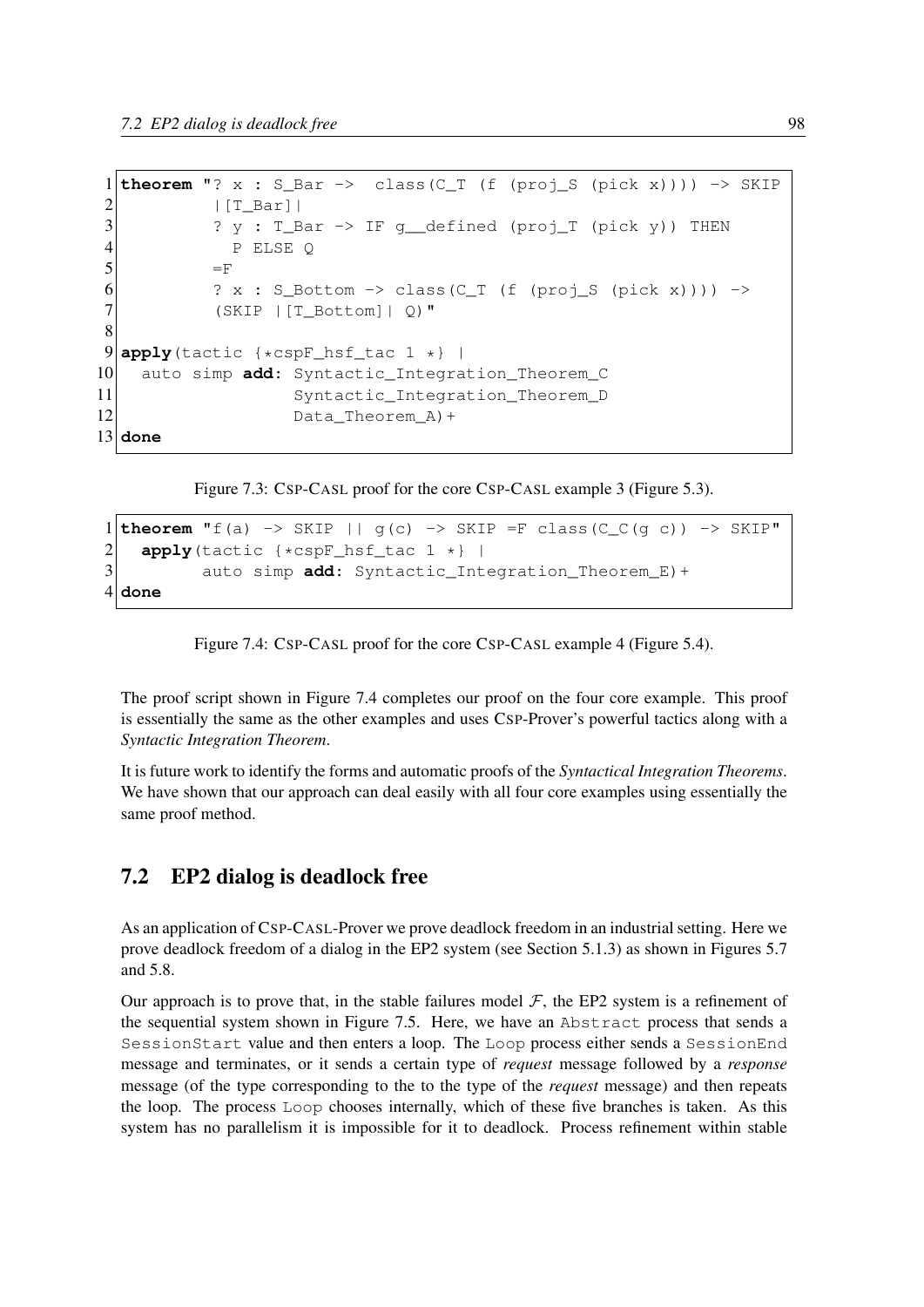```
1| ccspec GetInitialisationData =
\frac{2}{3}3 data D_ACL_GetInitialisation
\frac{4}{5}5 channels
6 C_SI_Init: D_SI_Init
\begin{array}{c} 7 \\ 8 \end{array}8 process
9
10 let
11 Abstract =
12 C_SI_Init !? sessionStart: D_SI_Init_SessionStart -> Loop
13
14 Loop = C_SI_Init ! seM
15 -> SKIP
\begin{array}{ccc} 16 & |^{\sim} & C\_SI\_Init \end{array} ! cdrM \rightarrow C\_SI\_Init \end{array} ! 2
                -> C_SI_Init !? response: D_SI_Init_ConfigDataResponse
18 \rightarrow Loop
19 | \degree | \degree | C_SI_Init ! cdnM
20 -> C_SI_Init !? acknowledge:
21 D_SI_Init_ConfigDataAcknowledge
22 -> Loop
23 | | | C_SI_Init ! rcdnM
24 -> C_SI_Init !? acknowledge:
25 D_SI_Init_RemoveConfigDataAcknowledge
26 -> Loop
27 |˜| C_SI_Init ! acdnM
28 -> C_SI_Init !? acknowledge:<br>29 D SI Init ActivateConfigD
                   29 D_SI_Init_ActivateConfigDataAcknowledge
30 -> Loop
31 in
32 Abstract
33 end
```
Figure 7.5: A CSP-CASL specification of the EP2 dialog between the terminal and the acquirer as a sequential system.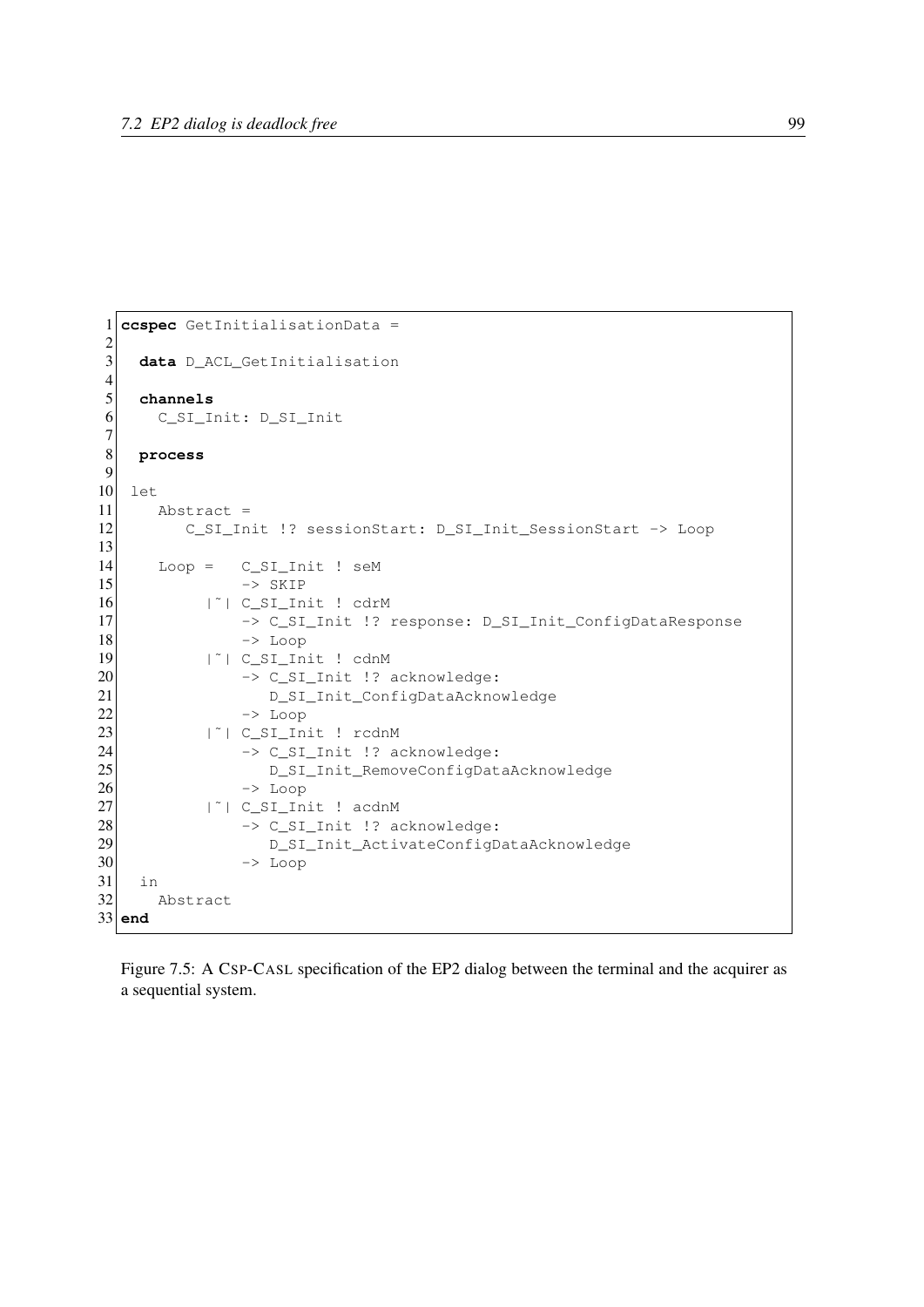```
1 theorem ep2: "Abs_System =F System"
2 apply (unfold System_def Abs_System_def)
3 apply (rule cspF_fp_induct_left[of _ "Abs_System_to_System"])
4 apply (simp_all)
5 apply (induct_tac p)
6
7 \times \text{main part}8
9 apply (tactic {* cspF_hsf_tac 1 *} | rule cspF_decompo |
10 auto simp add: csp_prefix_ss_def image_iff inj_on_def)+
11 done
```
Figure 7.6: Proof of deadlock freedom of the EP2 system (see Figures 5.7 and 5.8).

failures model preserves deadlock freedom. Hence if we can show that the EP2 system is indeed a refinement of the sequential system, then the EP2 system is guaranteed to be deadlock free.

For our refinement proof we apply the algorithms discussed in this paper on both the EP2 system as well as on the sequential system specification (they both have the same data-part).

In the modelling of the EP2 dialog we ensured that certain message groups do not overlap, i.e., messages of type SessionEnd, ConfigDataRequest,

D SI Init ConfigDataNotification,

D\_SI\_Init\_RemoveConfigDataNotification, and

D SI Init ActivateConfigDataAcknowledge are never equal to each other. This was done using axioms in lines 15 to 37 of Figure 5.7).

We have to prove theorems that lift the axioms to undefined elements – this is an indication of the type of *Integration Theorems* that are required for syntactical proofs. Once we have proven these theorems and added them to Isabelle/HOL's simplifier set, we can then prove deadlock freedom as shown in Figure 7.6 (we actually show more, namely that both systems are equivalent). This refinement proof involves recursive process definitions. These are first unfolded, then (metric) fixed point induction is applied. A powerful tactic from CSP-Prover finally discharges the proof obligation. The whole proof script involves syntactic proof techniques only.

# 7.3 Statistics

|                              | Example 1   Example 2   Example 3   Example 4 |  | EP <sub>2</sub> |
|------------------------------|-----------------------------------------------|--|-----------------|
| <b>CSP-CASL Construction</b> |                                               |  |                 |
| Data Theorems &              |                                               |  |                 |
| <b>Process Refinements</b>   |                                               |  |                 |
| sum                          |                                               |  |                 |

Figure 7.7: Table showing the running time (in seconds) of Isabelle/HOL code.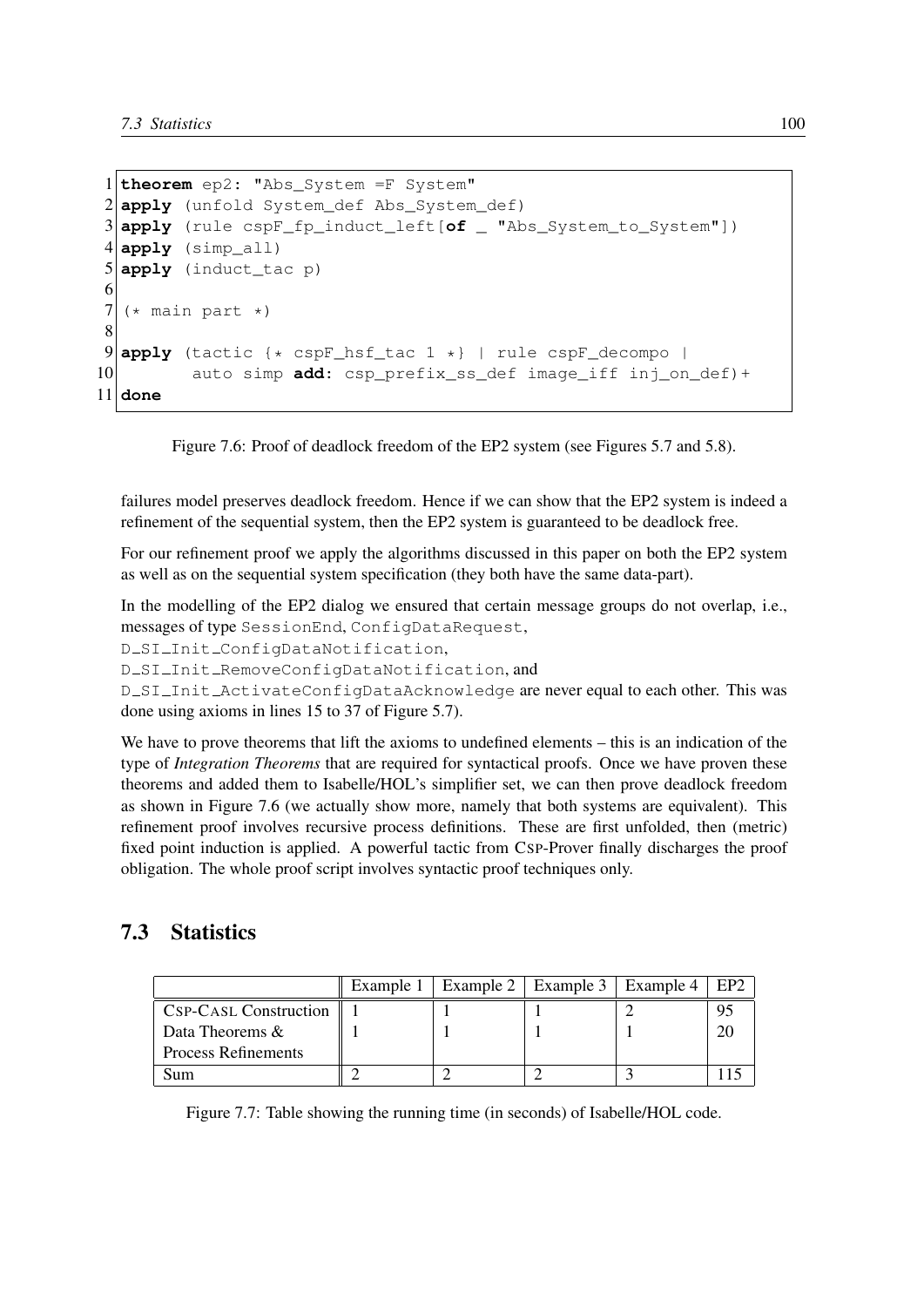The algorithm has been carried out manually on the all four core examples and the EP2 specification. Figure 7.7 shows the running time of the theory files that have been produced by CSP-CASL prover for each of the proof discussed in this section<sup>1</sup>. All running times are reasonably short. The EP2 example involves an unusually large number of sorts and sub-sort relations. This explains the relatively long execution time for the proofs in the alphabet construction. This is still a good runtime in relation to the proof time of the process part.

<sup>&</sup>lt;sup>1</sup>The tests were carried out on a computer with a 1.5GHz computer with 512Mb.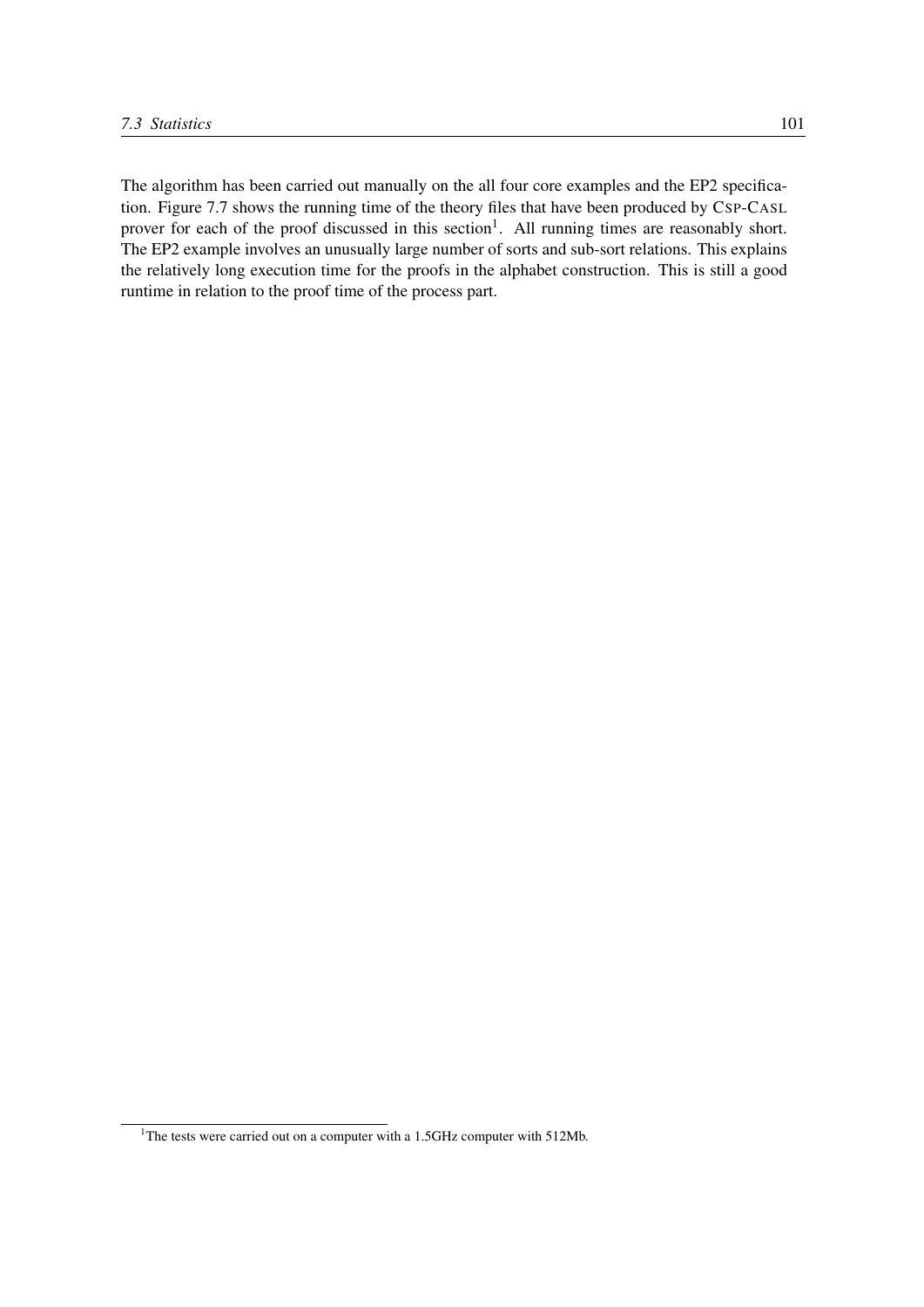# Chapter 8

# Conclusions and future work

#### Contents

## 8.1 Summary

| <b>CSP-CASL Semantics</b>                      | Our Algorithm                                   |  |  |
|------------------------------------------------|-------------------------------------------------|--|--|
| sub-sorted signature to many-sorted signa-     | $SubPCFOL=$<br>translation<br><b>HETS</b><br>to |  |  |
| ture using in j, pr and $\in_{S'}^S$           | $PCFOL^=$                                       |  |  |
| alphabet construction:                         | types Alphabet = "PreAlphabet quot"             |  |  |
| $A(M) := (\biguplus M_s)_{/\sim}$<br>$s \in S$ |                                                 |  |  |
| definition of $\sim$                           | definition of eq and compare_to func-           |  |  |
|                                                | tions.                                          |  |  |
| $\sim$ is an equivalence relation              | proof obligations from the instantiation        |  |  |
|                                                | instance PreAlphabet::equiv                     |  |  |

Figure 8.1: Table showing the matching of our algorithm to the CSP-CASL semantics.

In this thesis we have explored essential theorem proving methods and techniques for CSP-CASL. This has lead to the development of an architecture for CSP-CASL-Prover which re-uses the tools HETS and CSP-Prover. We designed up to the algorithmic level procedures for theorem proving support on CSP-CASL specifications. This construction faithfully respects the semantics of CSP-CASL as shown in Figure 8.1.

We have applied our approach to a case study of industrial strength by carrying out our algorithm manually. This has shown several key facts. Firstly, that our concept works out. Secondly, that it is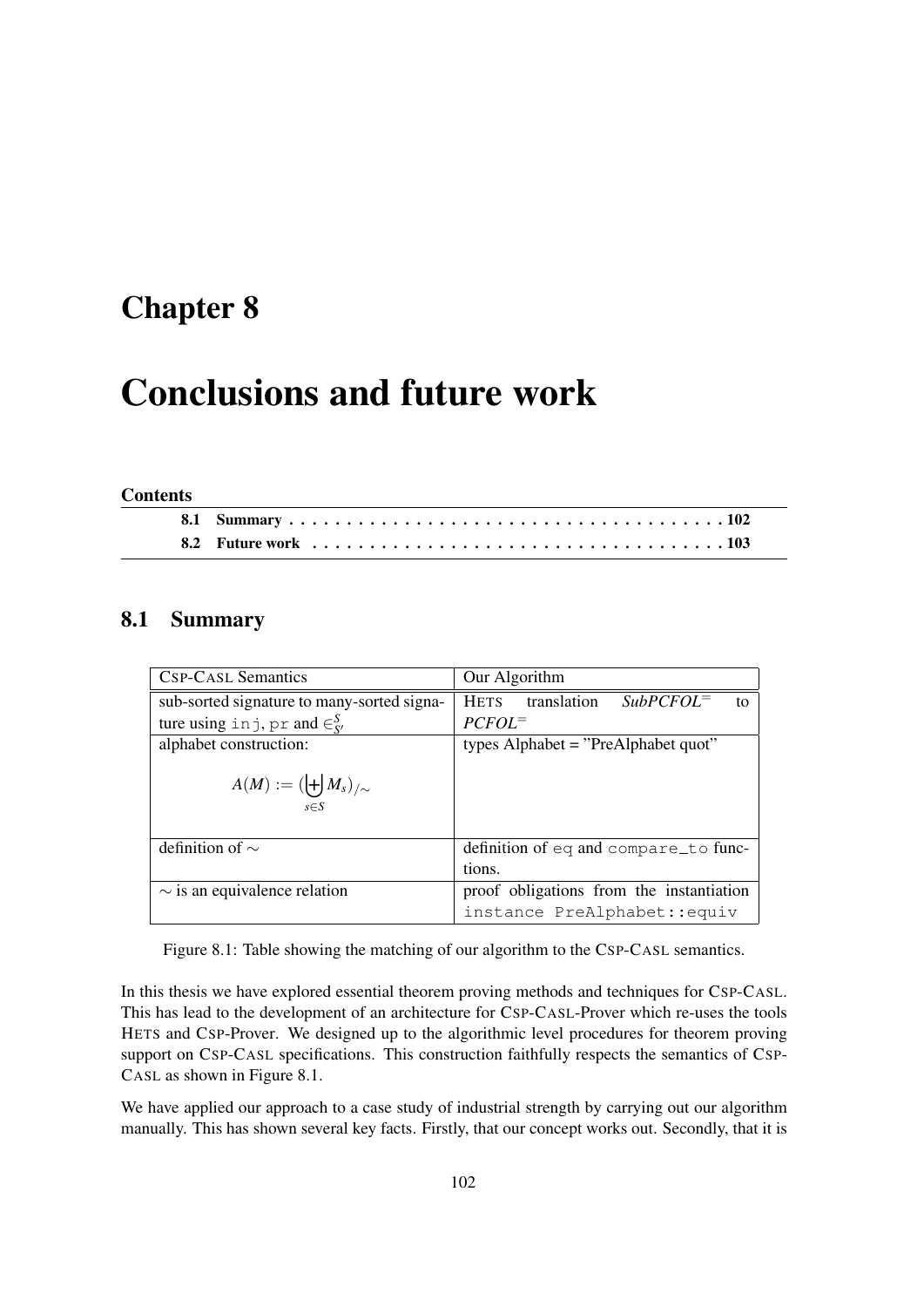possible to perform theorem proving on CSP-CASL specifications with current technology. Thirdly, that our approach scales up to large real-world distributed systems.

We especially achieved:

- The derived specifications are readable and manageable for human beings. They are of a reasonable size in terms of the number of lines.
- When using CSP-CASL-Prover, reasoning about CSP-CASL specifications becomes as easy as reasoning about data and processes separately.
- The derived theory files are practical and the runtime of them in Isabelle/HOL is reasonable.

The results presented within this thesis have already been published in [OIR07, OIR08].

## 8.2 Future work

There are several aspects of work that should be undertaken to follow on from this project. Firstly, the algorithms described in Chapter 6 should be implemented in Haskell. This will also lead to further development of the proof infrastructure offered by CSP-CASL-Prover. Secondly, a semi-deep encoding should be investigated. Thirdly, the potential of CSP-CASL-Prover should be demonstrated, e.g., by undertaking a larger case study in the contex of the *Grand Challenge 6: Dependable Systems Evolution* initiative.

#### 8.2.1 Implementation and further development of CSP-CASL-Prover

The algorithms described in Chapter 6 should be implemented within the HETS framework. As HETS is implemented in the functional programming language Haskell, the algorithms will also need to be implemented in Haskell. HETS already contains a parser and a static analyser for CSP-CASL [Gim07]. Built in to the static analysis for CSP-CASL is a check that rejects all CSP-CASL specifications which do not have *local top elements*. The algorithms for CSP-CASL-Prover require specification to have *local top elements*.

HETS is currently in a state where it is appropriate for the algorithms to be implemented. The implementation will need to call the HETS machinery to parse and check CSP-CASL specifications, once accepted the implementation will need to access certain information in order to provide the algorithms with their required input. The data that needs to be accessed form a parse tree for a given CSP-CASL specification is:

- What sorts symbols are there?
- What does the sub-sort graph look like?
- What are all the constants, functions and predicate symbols and their profiles?

With these questions answered, the implementation has all the information required to execute the algorithms for CSP-CASL-Prover.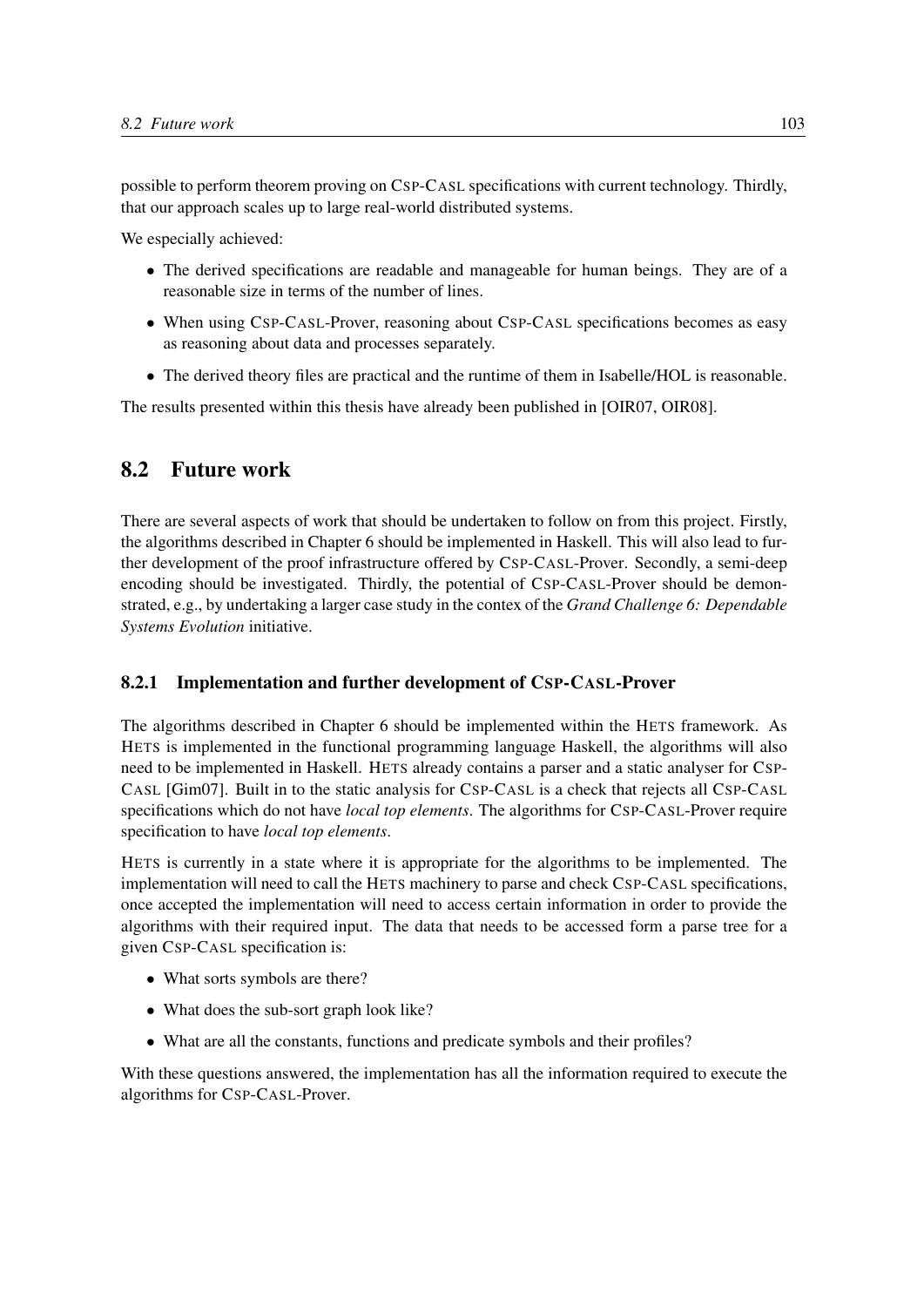#### 8.2.2 Semi-deep encoding

As seen in the thesis the shallow encoding works out. However, it comes with the "downside" that the following items of the encoding are heavily dependent on the specification:

- The construction of the eq function.
- The proof that the function  $eq$  is symmetric.
- The proof that the eq function is transitive.

The theorem and proof that the function  $\epsilon q$  is reflexive is simple enough to be completely independent of the specification. Hence the semantical construction is individual for each specification as the proofs of symmetry and transitivity of the function  $\infty$  are dependent on the specification.

We suggest a semi-deep encoding in contrast to the well studied techniques of shallow and deep encoding [NvOP00]. Such an encoding would consist of:

- The shallow encoding enriched by,
- A sub-sort graph where it is assumed that the graph and the encoding fit together.

The semantical construction can then be built using theorems and proofs which only depend on properties of this graph. Figure 4.3 shows the CASL specification which we have used as a running example in Section 4.2.1 in order to explain the Isabelle encoding of CASL. This specification has two sorts S and T. Sort S is a sub-sort of T. There is also a partial function from sort S to sort T. We will now use this same example in order to illustrate what a semi-deep encoding might look like.

A semi-deep encoding has the same starting point as the shallow encoding, that is we translate the specification into Isabelle as outline in Section 4.2.1. HETS must add to the translated code (Figure 4.6) some addition Isabelle/HOL commands. The following code might be added for the semi-deep encoding:

```
datatype the sorts = S | T
consts
  subsorts :: "(the_sorts * the_sorts) set"
defs
  subsorts def : "subsorts == {(S,S), (S,T), (T,T)}"
consts
  injection : "'a => the sorts => 'a"
defs
  injection_def : "..."
consts
  sort_of :: "'a => the_sorts"
  is_bottom :: "'a => bool"
```
There is a datatype command which creates a new type  $the$  sorts with two constructors S and T which represent the names of the sorts in the original specification. We then have a binary relation subsorts which in Isabelle/HOL is defined as a set of pairs (the sorts  $\star$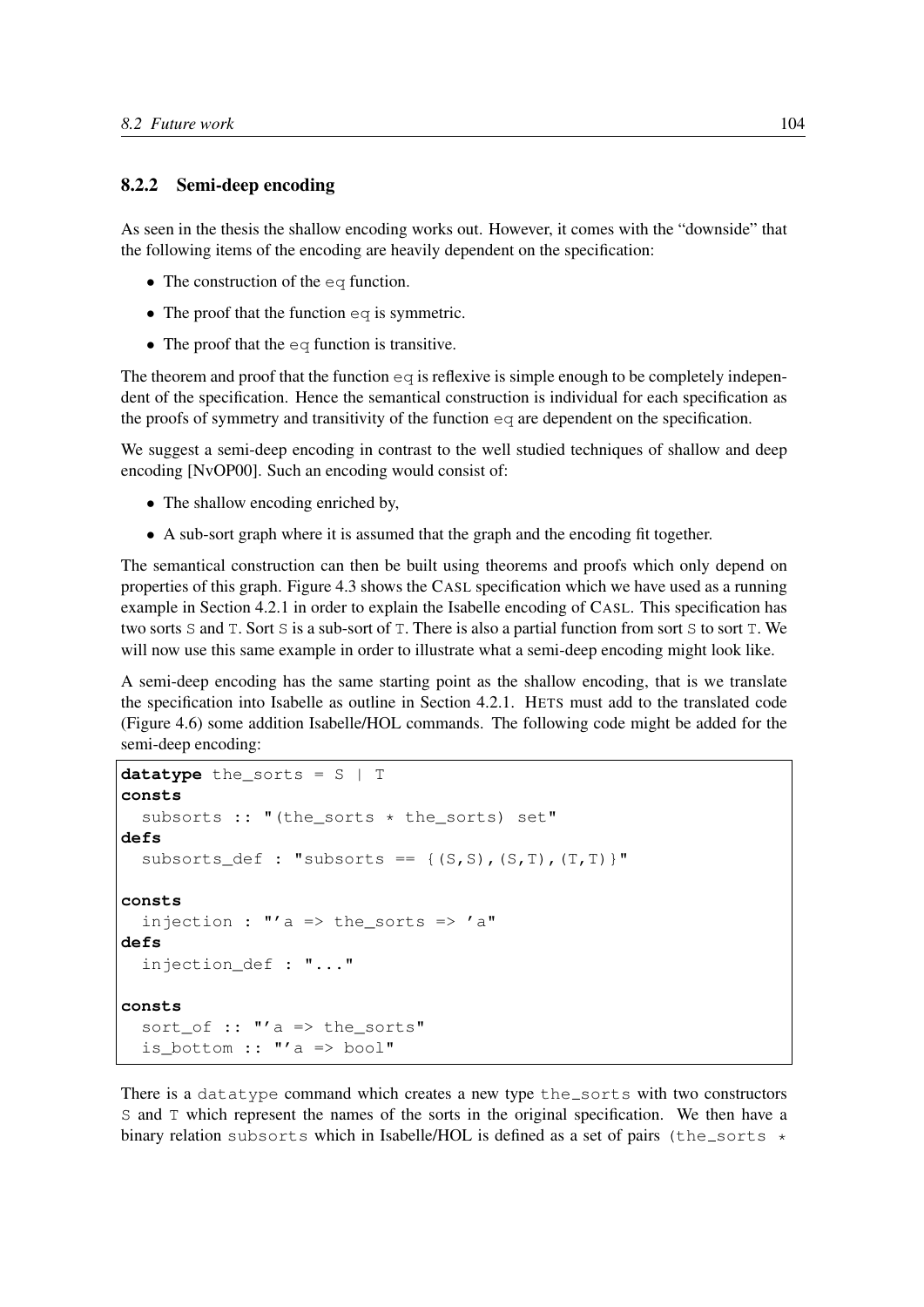$the$  sorts). The definition of this relation is the set of all pairs of sorts that are in the original sub-sort relation (we may need to take the transitive closure – we assume here that this is necessary). We also need a function that takes an element of an arbitrary type, tells us what sort it is from (this is the function sort  $\circ$  finally we need a function that tests whether an element is a bottom element or not, this is the function  $is_bot$ tom. We have omitted the definition of the functions  $sort\_of$  and  $is\_bottom$  as these cause no trouble and can be easily defined using the primitive recursion scheme.

We now need a function that can inject an arbitrary element of any sort to a super sort. For instance if we have  $x$  of type  $S$  then we would like the function application

injection x T

to inject x from type S to type  $T$ , the result would be an element of type  $T$ . The target type is specified by the second argument which is of type the sorts. It is future work to develop an appropriate type signature and definition for the injection function in Isabelle/HOL.

Now we can define what it means for a specification to have *local top elements*. This can be done with the following Isabelle/HOL code:

```
consts
  LocalTopElements :: bool
defs
  LocalTopElements_def : "LocalTopElements ==
  forall s \cup v. ((s, u) : subsorts \& (s, v) : subsorts)
  \left(-\right) (exists t. ((u,t): subsorts & (v,t): subsorts))"
```
We have specified a constant LocalTopElements of type bool which is true when the specification has local top elements.

```
consts
  eq :: "'a => 'b => bool"
defs
  eq_def : "eq (x::'a) (y::'b) ==
  ( is_bottom x
  & is_bottom y
   & exists u . ((sort_of x,u) : subsorts &
                 (sort_of y,u) : subsorts)
  ) |
  ( ˜ is_bottom x
  & ˜ is_bottom y
   & exists u . ((sort_of x,u) : subsorts &
                 (sort_of y,u) : subsorts)
   & forall u . (((sort_of x,u) : subsorts &
                  (sort of y,u) : subsorts)
                 --&(forall z . (((sort_of x,z) : subsorts &
                               (sort_of y, z) : subsorts)
```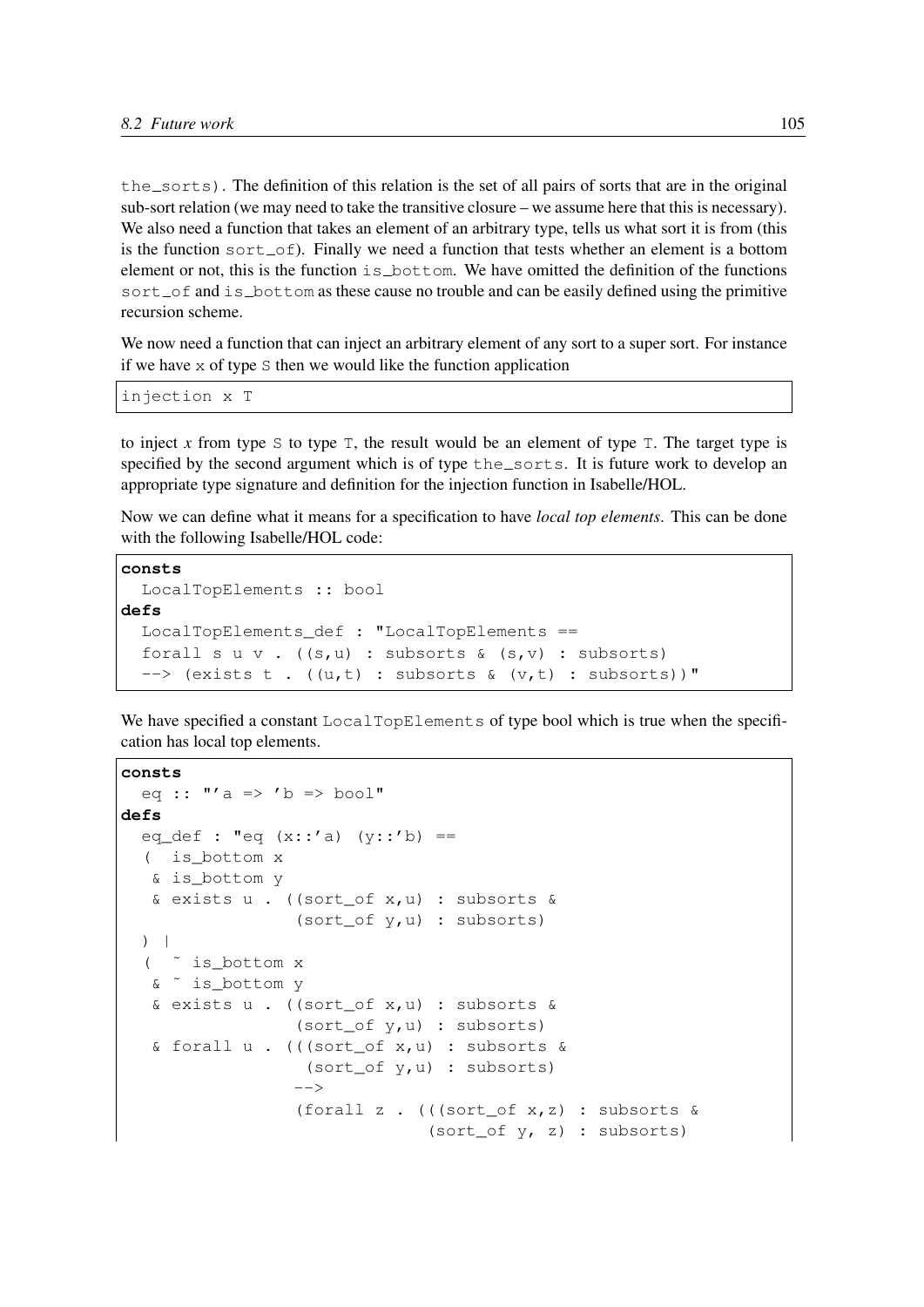```
> (injection x z = injection y z)
              )
 )
)"
```
Here we have specified the function  $eq$  exactly as outlined in Section 5.2. The above sketch illustrates the rough idea of this approach. It is future work to find a type correct and valid encoding.

We can now prove that the function  $\infty q$  is reflexive, symmetric and transitive using the assumption that LocalTopElements=True. These proofs will now be independent of the specification and only depend on a proof that LocalTopElements=True. This is now the only proof which is dependent on the specification. The construction is also independent of the specification except for the definitions of the functions subsorts, injection, sort\_of, and is\_bottom.

As a result of a semi-deep encoding, the proofs that the function  $\epsilon q$  is symmetric and transitive become independent of the specification. CSP-CASL-Prover is now required to produce static proofs of the symmetry and transitivity of the function eq, which are always the same for each specification. The old proof of transitivity proved  $n<sup>3</sup>$  sub-goals where *n* is the number of sorts in the specification. The new proof will not split the goal into as many sub-goals and will be static, hence it may be built in to the heap system of Isabelle and be proven once and for all.

There is a trade-off with the new proofs. That is the new proofs rely on the assumption that the sub-sort graph has local top elements. This new extra theorem and proof must be provided by CSP-CASL-Prover. This proof will be easier and shorter than the previous proofs of symmetry and transitivity of the function eq. Hence this is a good trade-off and an improvement over the shallow encoding.

This approach will require modification of the HETS tool and hence will require the co-operation of the HETS development team at Bremen University.

### 8.2.3 Grand Challenge 6: Dependable Systems Evolution Initiative

Following an initiative by T. Hoare, in a combined effort, Computer Scientists in the U.K. have identified several Grand Challenges [Man, Hoa, GCH, HM05] for the field, and have joined their forces to advance the state of Software Engineering and Computer Science. These Grand Challenges have international recognition with special sessions at conferences such as *ETAPS'05* (The European Joint Conferences on Theory and Practice of Software)<sup>1</sup>. Within the Grand Challenge initiative are several Grand Challenges with the goal of advancing different areas of research. Due to the style of each challenge, a solution would indicate a major breakthrough in the area of the challenge.

The *Grand Challenge 6 – Dependable Systems Evolution* (Committee members: Juan Bicarregui, Jonathan Bowen, Tony Hoare, Cliff Jones, John McDermid, Colin O'Halloran, Peter O'Hearn, Brian Randell, Martyn Thomas and Jim Woodcock (chair)) [GC6] intends to give evidence that fully verified software is possible and to advance verification technology. In order to accomplish this they wish to:

<sup>1</sup> http://www.etaps05.inf.ed.ac.uk/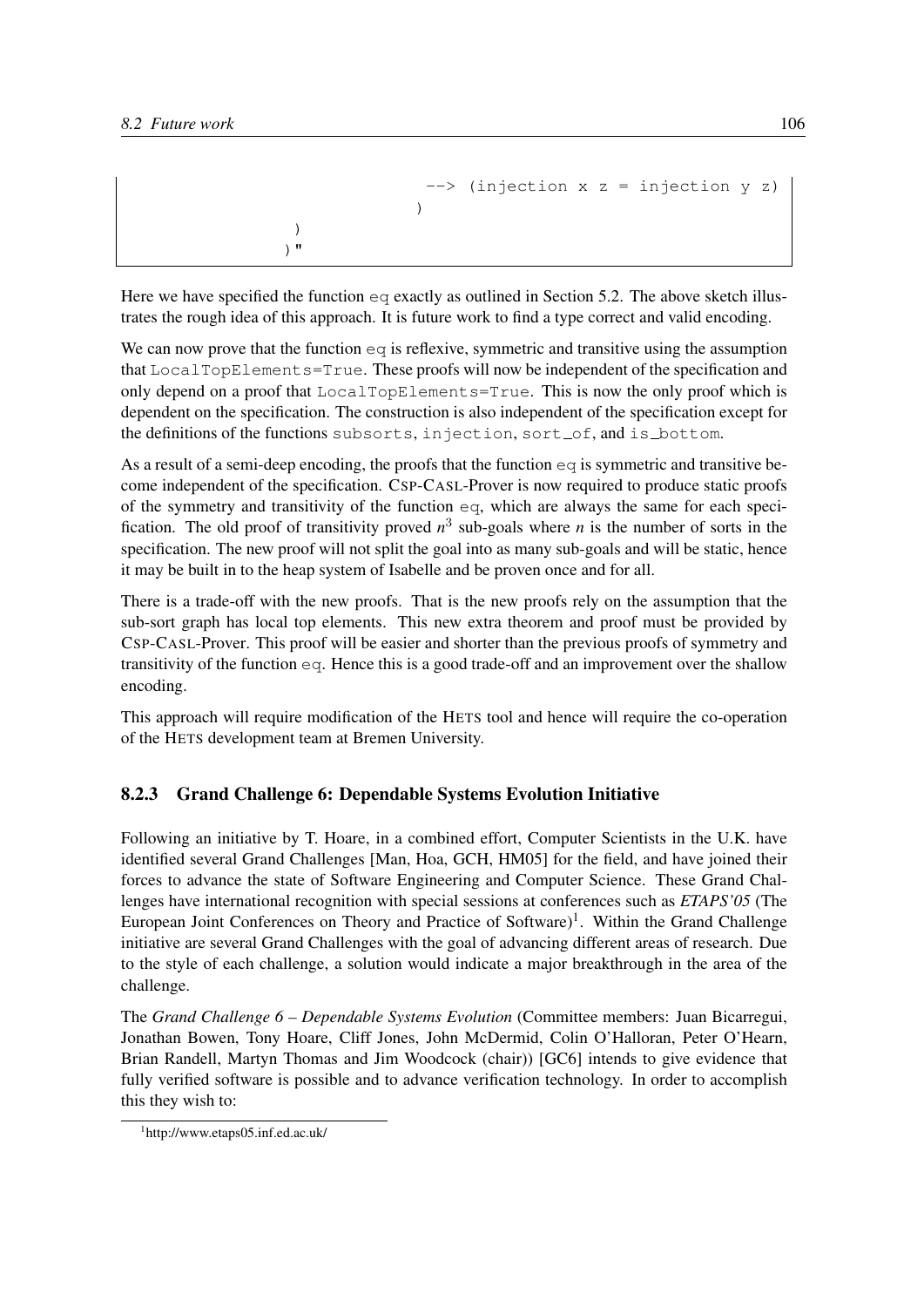- Create a repository of verified software.
- Identify "large projects" which will advance the field.
- Create tools that help in the development of completely reliable and dependable systems.

The Grand Challenge 6 initiative has been recognised internationally. The following conferences in 2008 had special dedicated sessions for the initiative:

- *ICECCS'08* (International Conference on Engineering of Complex Computer Systems)<sup>2</sup>,
- *FM'08* (International Symposium on Formal Methods)<sup>3</sup>,
- *SBMF'08* (Brazilian Symposium on Formal Methods)<sup>4</sup>,
- $ABZ'08$  (Abstract State Machines, B and  $Z^5$ ), and
- *VSTTE'08* (Verified Software: Theories, Tools, Experiments)<sup>6</sup> .

The Mondex pilot project [Mon] was the first large project launched in January 2006 and was set to have a duration of one year. Mondex is an electronic purse that stores money on smart cards. Mondex enables people to carry, store and spend cash values using a payment card. The money on these smart cards behave exactly like normal cash and can be transferred to other purses without requiring signatures, PIN numbers or authorisation [Mon]. The Mondex pilot project has now come to an end. During the project many interesting properties of the Mondex system were verified using various formal methods and specification languages such as *Z*, *B*, *Event-B* and *RAISE* [JWCW08].

There are new large projects being identified within the Grand Challenge 6 initiative [GC608]. Among these "large projects" we have identified the following two potential applications for analysis and verification of CSP-CASL-Prover:

- The Pacemaker formal methods challenge.
- The FreeRTOS challenge.

#### 8.2.3.1 Pacemaker formal methods challenge

The pacemaker formal methods challenge is an international challenge which is recognised within the Grand Challenge 6 initiative. It is managed by the *Software Quality Research Laboratory* [Pac] which is associated with the Department of Computing and Software at McMaster University, Canada [cas].

A pacemaker is a small medical device that is implanted into patients, an example can be seen in Figure 8.2. It controls abnormal heart rhythms using electrical impulses delivered by electrodes contacting the heart muscles. These electrical impulses regulate the beating of the heart.

<sup>&</sup>lt;sup>2</sup>http://www.iceccs.org/

<sup>3</sup> http://www.fm2008.abo.fi/

<sup>4</sup> http://www.lasid.ufba.br/sbmf2008/

<sup>5</sup> http://www.cs.york.ac.uk/circus/mc/abz/

<sup>6</sup> http://qpq.csl.sri.com/vsr/vstte-08/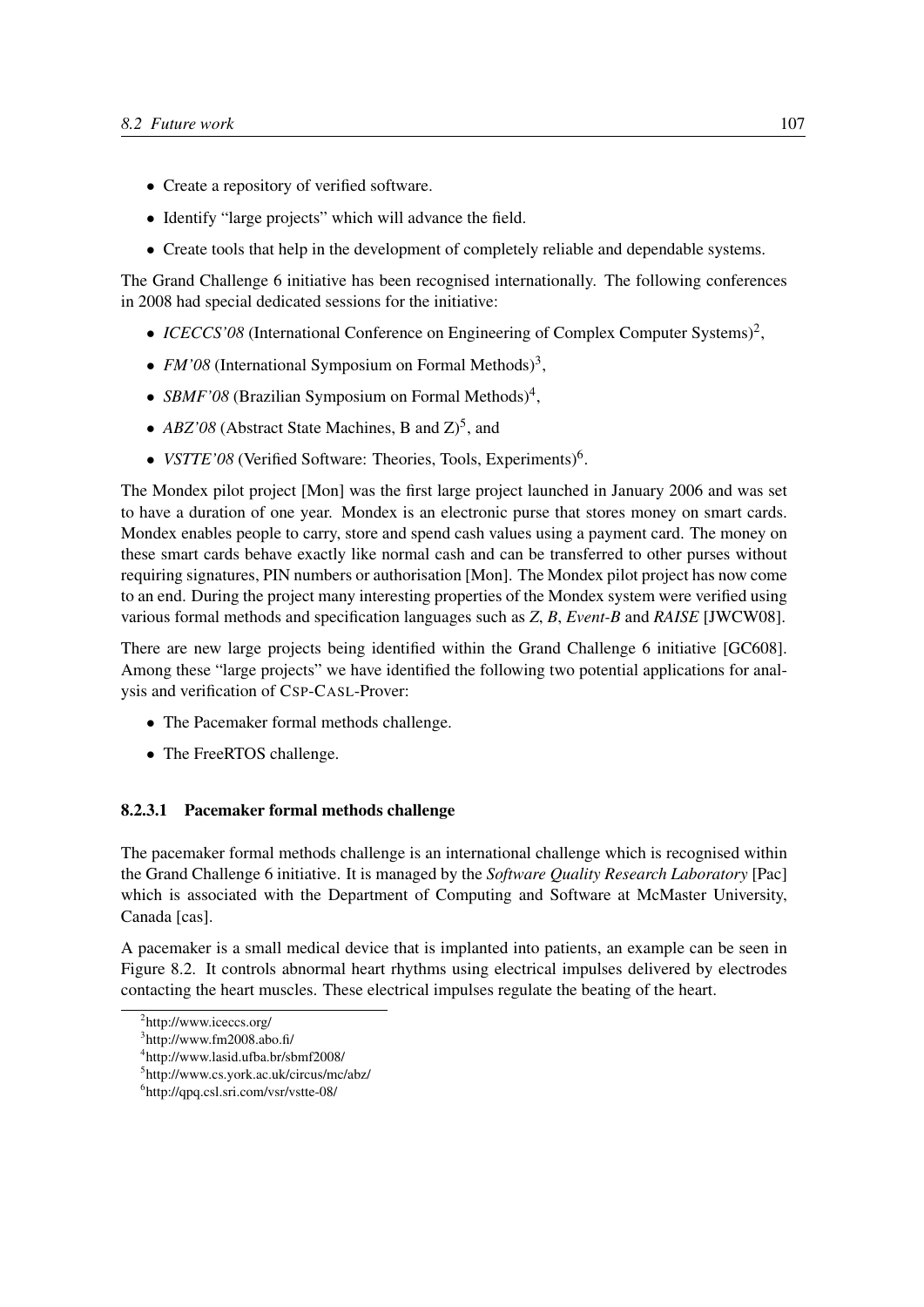

Figure 8.2: Image of a pacemaker [Pac].

The company *Boston Scientific* [Bos] has released to the public domain a system specification of a previous generation pacemaker. The aims of this project are fairly wide. Participants can contribute anything from a complete version of the pacemaker software to just a formal requirements document [Pac].

The heart pacemaker is a state based system. It is a strength of CSP-CASL to describe such state based systems. States correspond to processes, transitions correspond to the action prefix operator, and branching can be captured by choice operators. Parallel composition can also be used for neat and elegant descriptions of such state based systems. Once the pacemaker system has been modelled, one is able to prove interesting properties of the system, such as liveness using the CSP-CASL notions of refinement.

#### 8.2.3.2 FreeRTOS challenge

In co-operation with the company *Wittenstein High Integrity Systems* [Wit] the Grand Challenge 6 group has identified the verification of the operating system *FreeRTOS* as a Grand Challenge.

*FreeRTOS* is a portable, open source, mini real time kernel designed specifically for small embedded systems which can be used in commercial applications [Fre]. A *real time kernel* (sometimes called a *real time scheduler*) is the part of the kernel that is responsible for deciding which task should be currently executing and switching the execution between such tasks [Fre].

Clearly such a scheduler has concurrent aspects. There are multiple processes (or tasks) which would like to be executing on the processor. Only one task can be executing at any one time and it is the responsibility of the scheduler as to which one has this privilege. Tasks can be in one of the following states:

- Running When the task is actually executing and utilising the processor.
- Ready When the task is able to execute but a different task is currently in the *Running* state.
- Blocked When the task is waiting for some temporal or external event.
- Suspended When the task has been explicitly suspended.

The transitions from one state to another can be seen in Figure 8.3. Only tasks in the *Ready* state can be moved into the *Running* state and only a single task can be in the *Running* state at any one time. A task may move to the *Suspended* state from any other state by the vTaskSuspend() API call being made. A suspended task can only move to a *Ready* state by the  $vTaskResume()$ API call being made. A running task may move to the *Blocked* state by calling any blocking API function. For example, reading from an external device would cause the task to block. A blocked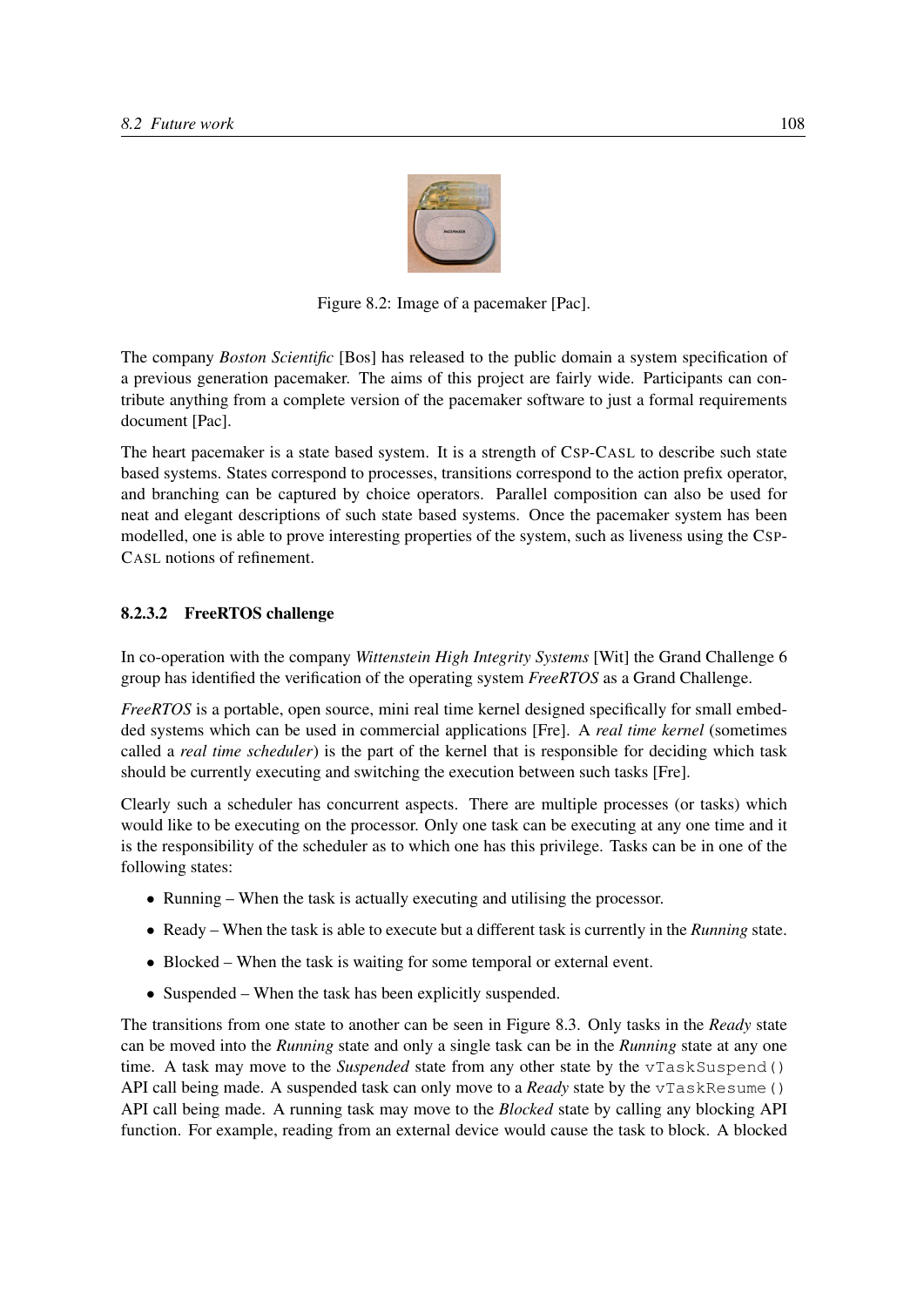

Figure 8.3: Diagram showing the valid task state transitions [Fre].

task may move to the *Ready* state if an event occurs. For example a task that is blocked because it is waiting on an external device to read data would become ready when the device has finished reading the data and has signalled so with an event.

CSP-CASL is well suited to model such Real Time Schedulers because such systems have large amounts of concurrency and are state based. The states correspond to processes and the transitions correspond to action prefix events. There are a number of standard functions that are used in *Real Time Operating Systems* and also studied in the classical *Process Algebra* literature such as:

- Queues,
- Binary semaphores,
- Counting semaphores,
- Mutexes, and
- Recursive mutexes.

All of these are used for inter-task communications, for instance when processes synchronise in order to prevent race conditions from occurring. Once modelled we can use CSP-CASL-Prover to verify interesting properties of such a system. For instance some properties that we may wish to prove are:

- That the scheduler meets its specifications.
- That the scheduler does not deadlock or livelock.
- That binary semaphores do prevent race conditions.

However, in order to properly model such a system, we must abstract from the real time aspect of *FreeRTOS* as CSP-CASL has no real time mechanisms. Creating a work around would also be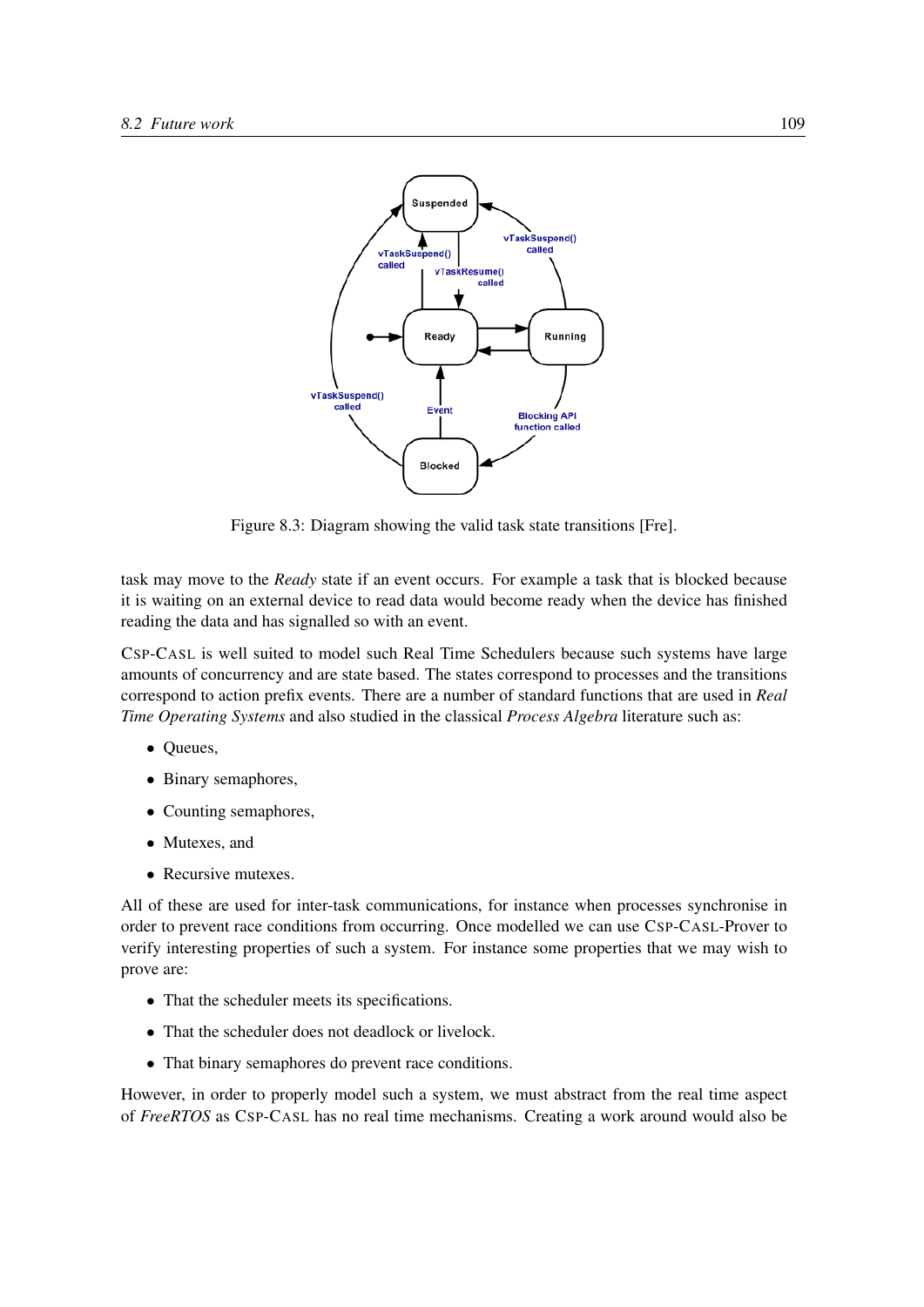possible if we do not wish to abstract away from the real time aspects of such a system. We feel that this aspect does not detract from the neat and elegant modelling that CSP-CASL can provide for such a system.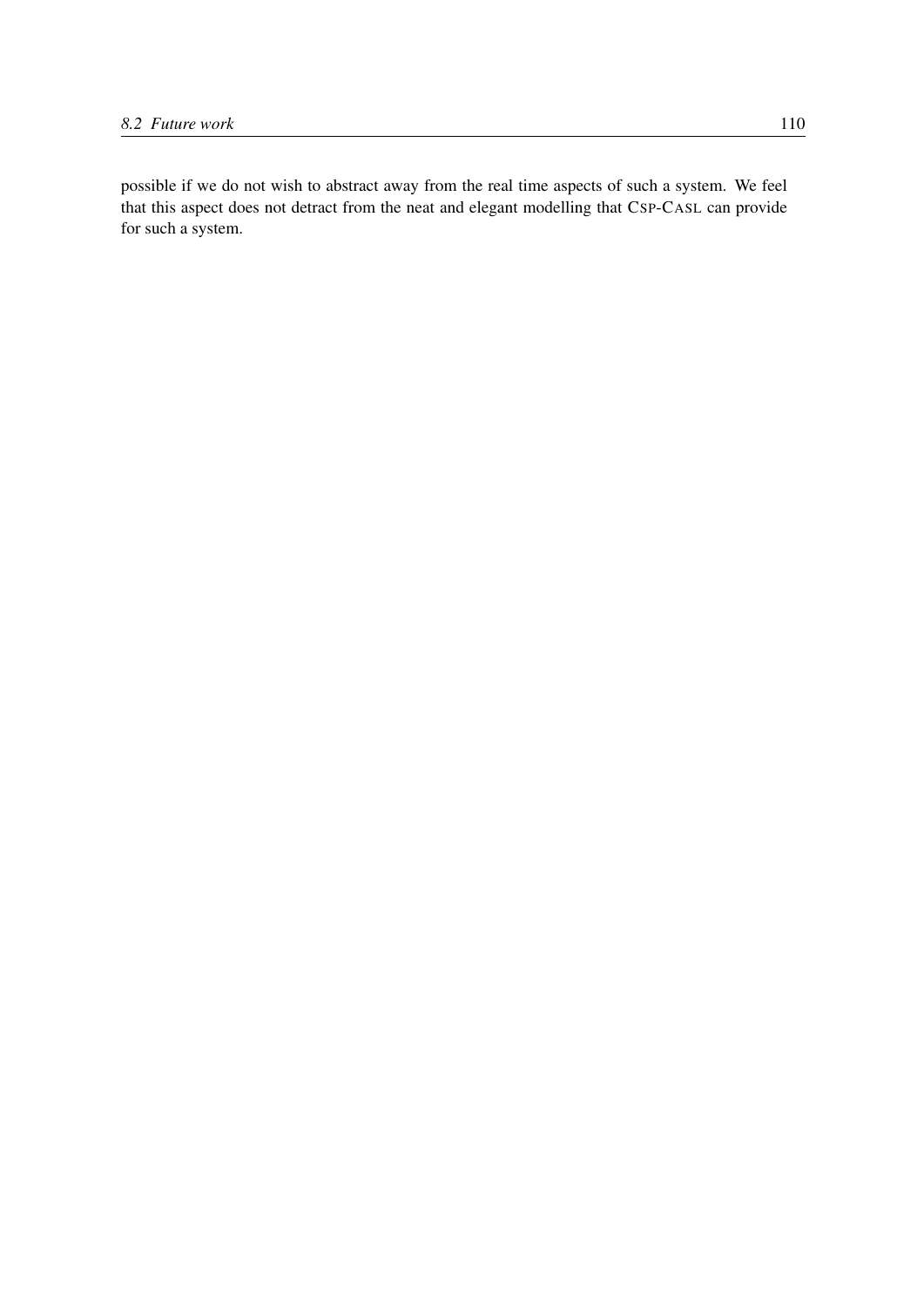# Bibliography

| [Asp00]     | D. Aspinall. Proof general: A generic tool for proof development. In TACAS '00: Pro-<br>ceedings of the 6th International Conference on Tools and Algorithms for Construction<br>and Analysis of Systems, pages 38-42, London, UK, 2000. Springer-Verlag. |
|-------------|-----------------------------------------------------------------------------------------------------------------------------------------------------------------------------------------------------------------------------------------------------------|
| $[BFG^+05]$ | B. Badban, W. Fokkink, J. F. Groote, J. Pang, and J. van de Pol. Verification of a sliding<br>window protocol in $\mu$ CRL and PVS. Formal Aspects of Computing, 17(3):342–388,<br>2005.                                                                  |
| [Bir98]     | R. Bird. Introduction to Functional Programming. Pearson Education, 1998.                                                                                                                                                                                 |
| [BM04]      | M. Bidoit and P. D. Mosses. CASL User Manual. LNCS 2900. Springer, 2004.                                                                                                                                                                                  |
| [Bos]       | Homepage of the compnay Boston Scientific.<br>http://www.bostonscientific.com/.                                                                                                                                                                           |
| [cas]       | Homepage of the Department of Computing and Software at McMaster University,<br>Canada.<br>http://www.cas.mcmaster.ca/.                                                                                                                                   |
| [ep202]     | eft/pos 2000 Specification, version 1.0.1. EP2 Consortium, 2002.                                                                                                                                                                                          |
| [Fia04]     | J. L. Fiadeiro. Categories for Software Engineering. Springer, 2004.                                                                                                                                                                                      |
| [Fre]       | Webpage on FreeRTOS.<br>http://www.freertos.org/.                                                                                                                                                                                                         |
| [GB92]      | J. A. Goguen and R. M. Burstall. Institutions: abstract model theory for specification<br>and programming. J. ACM, 39(1):95-146, 1992.                                                                                                                    |
| [GC6]       | Homepage of the Grand Challenge 6: Dependable systems evolution initiative.<br>http://www.fmnet.info/gc6/.                                                                                                                                                |
| [GC608]     | Webpage on the grand challenge 6 workshop, March 2008.<br>http://www.smithinst.ac.uk/Events/Verification08/.                                                                                                                                              |
| [GCH]       | Homepage of the Grand Challenges.                                                                                                                                                                                                                         |

http://www.ukcrc.org.uk/grand challenges/.

[Gim07] A. Gimblett. Tool support for CSP-CASL, 2007. MPhil thesis. Submitted.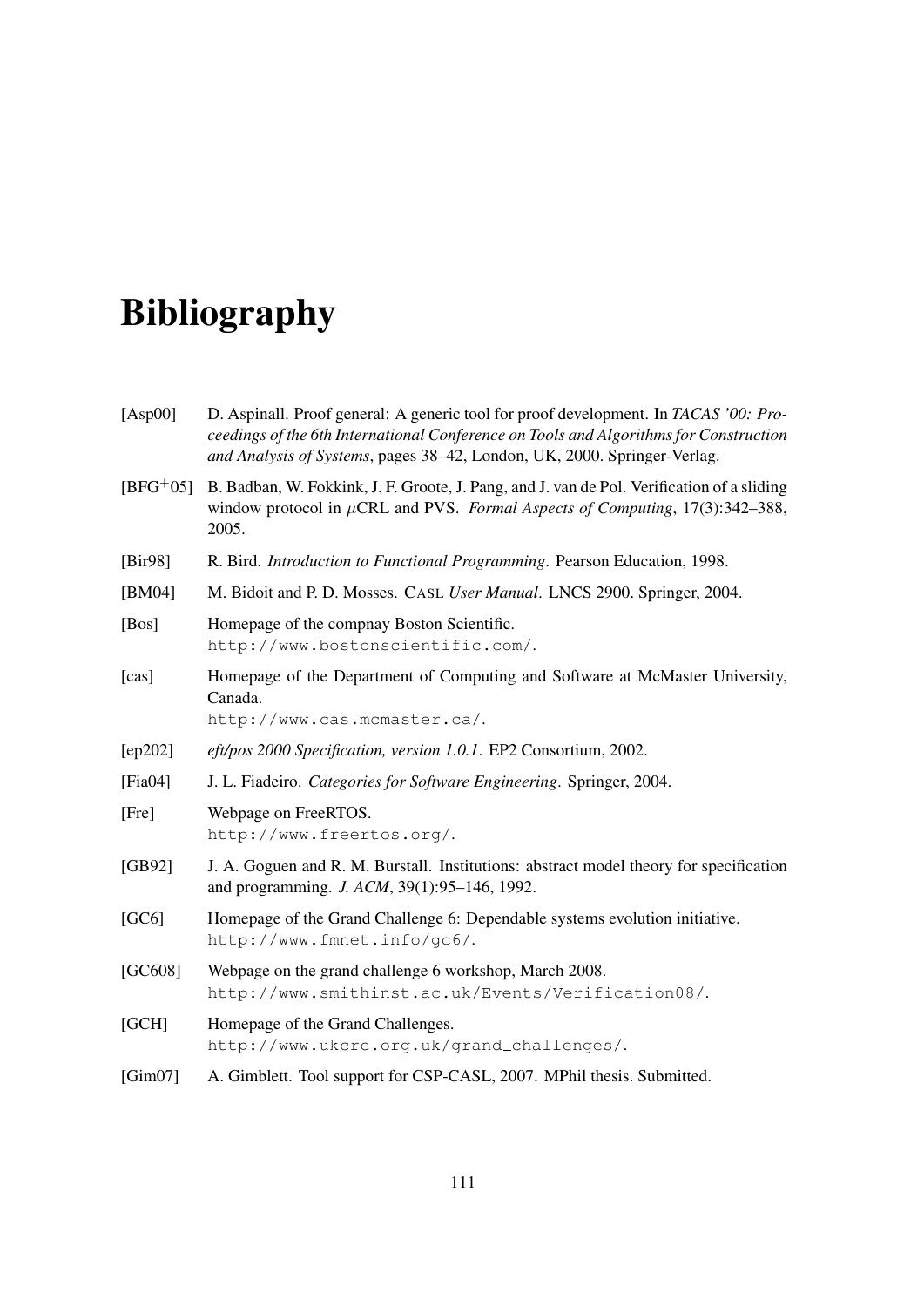- [GP95] J. F. Groote and A. Ponse. The syntax and semantics of µCRL. In *Algebra of Communicating Processes '94*, Workshops in Computing Series, pages 26–62. Springer, 1995.
- [GRS05] A. Gimblett, M. Roggenbach, and H. Schlingloff. Towards a formal specification of an electronic payment system in CSP-CASL. In *WADT 2004*, LNCS 3423, pages 61–78. Springer, 2005.
- [HHJW07] P. Hudak, J. Hughes, S. P. Jones, and P. Wadler. A History of Haskell: Being Lazy With Class. In *HOPL III: Proceedings of the third ACM SIGPLAN conference on History of programming languages*, pages 12–1–12–55, New York, NY, USA, 2007. ACM.
- [HM05] C. A. R. Hoare and R. Milner. Grand challenges for computing research. *Comput. J.*, 48(1):49–52, 2005.
- [Hoa] C. A. R. Hoare. Criteria for a Grand Challenge. http://www.cra.org/Activities/grand.challenges/hoare.pdf consulted February 2003.
- [Hoa85] C. A. R. Hoare. *Communicating Sequential Processes*. Prentice Hall, 1985.
- [Hug89] J. Hughes. Why Functional Programming Matters. *Computer Journal*, 32(2):98–107, 1989.
- [IR] Y. Isobe and M. Roggenbach. Webpage on CSP-Prover. http://staff.aist.go.jp/y-isobe/CSP-Prover/CSP-Prover.html.
- [IR05] Y. Isobe and M. Roggenbach. A generic theorem prover of CSP refinement. In *TACAS 2005*, LNCS 3440, pages 108–123. Springer, 2005.
- [IR06] Y. Isobe and M. Roggenbach. A complete axiomatic semantics for the CSP stablefailures model. In *CONCUR'06*, LNCS 4137, pages 158–172. Springer, 2006.
- [IR07] Y. Isobe and M. Roggenbach. User guide CSP-Prover Ver 3.0, 2007.
- [IRar] Y. Isobe and M. Roggenbach. Proof Principles of CSP CSP-Prover in Practice. In H. Haasis, H.-J. Kreowski, and B. Scholz-Reiter, editors, *LDIC 2007*. Springer, to appear.
- [JWCW08] C. Jones, J. Woodcock, J. Cooke, and J. Wing. Applicable formal methods. *Formal Aspects of Computing*, 20(1), January 2008.
- [Kah07] T. Kahsai. Personal communication, 2007.
- [LEW97] J. Loeckx, H.-D. Ehrich, and M. Wolf. *Specification of abstract data types*. John Wiley & Sons, Inc., New York, NY, USA, 1997.
- [LM01] D. Leijen and E. Meijer. Parsec: Direct style monadic parser combinators for the real world. Technical Report Technical Report UU-CS-2001-35, Universiteit Utrecht, 2001.
- [Man] K. Mander. Introduction to the Grand Challenges. http://www.bcs.org/server.php?show=ConWebDoc.4688.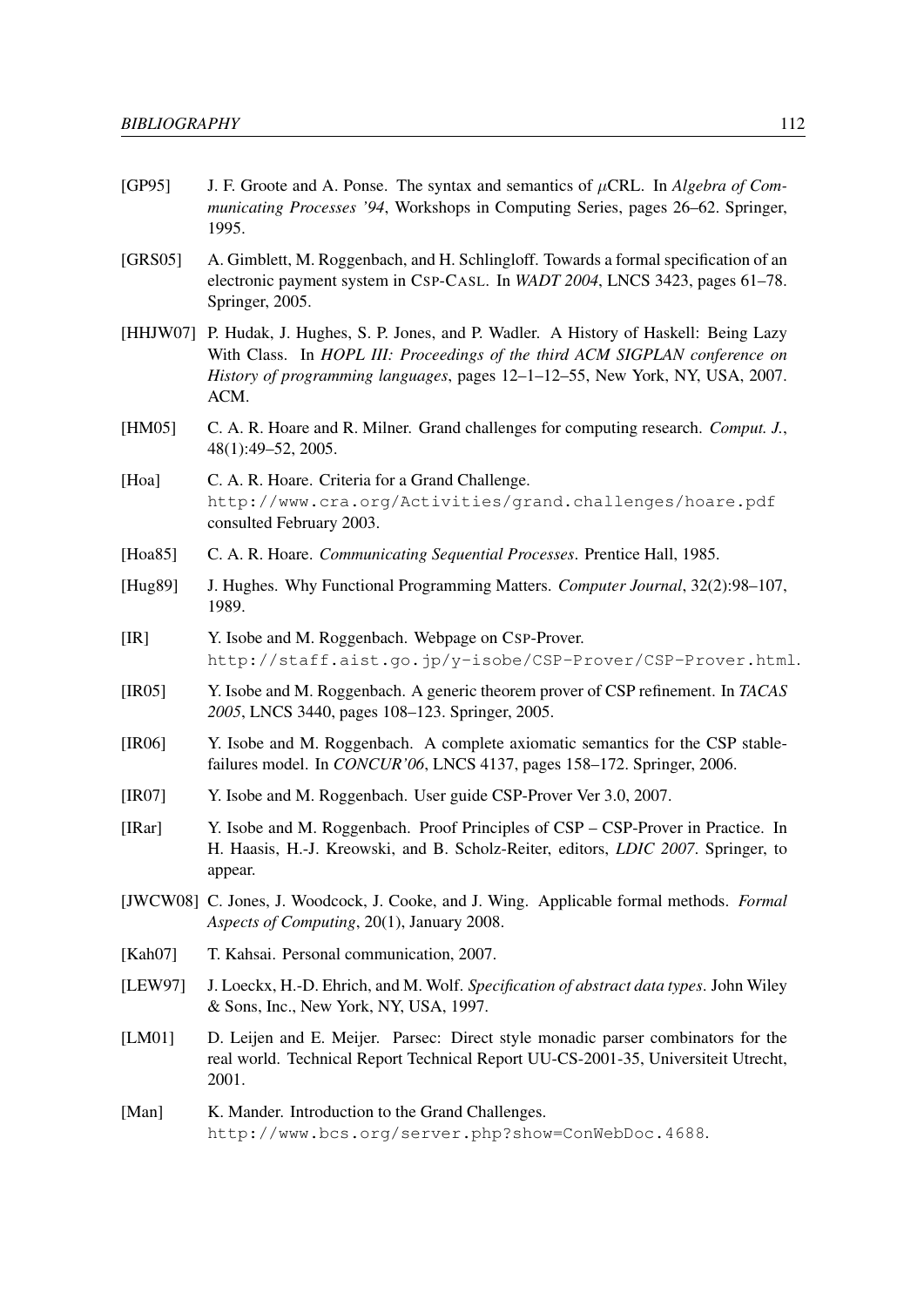- [MML07] T. Mossakowski, C. Maeder, and K. Lüttich. The Heterogeneous Tool Set, Hets. In O. Grumberg and M. Huth, editors, *TACAS*, volume 4424 of *Lecture Notes in Computer Science*, pages 519–522. Springer, 2007.
- [Mon] Webpage on the Mondex pilot project. http://www.gc6.clrc.ac.uk/VSR/VSR-Mondex.aspx.
- [Mos02] T. Mossakowski. Relating CASL with other specification languages: the institution level. *Theoretical Computer Science*, 286(2):367–475, 2002.
- [Mos04] P. D. Mosses, editor. CASL *Reference Manual*. LNCS 2960. Springer, 2004.
- [Mos06] T. Mossakowski. Hets user guide. Technical report, Department of Computer Science; Universitat Bremen; Bibliothekstr. 1, 28359 Bremen; http://www.informatik.uni- ¨ bremen.de/, 2006.
- [MR07] T. Mossakowski and M. Roggenbach. Structured CSP A process algebra as an institution. In J. L. Fiadeiro and P.-Y. Schobbens, editors, *WADT 2006*, LNCS 4409, pages 92–110. Springer, 2007.
- [MTH90] R. Milner, M. Tofte, and R. Harper. *The Definition of Standard ML*. MIT Press, Cambridge, MA, USA, 1990.
- [NPW02] T. Nipkow, L. C. Paulon, and M. Wenzel. *Isabelle/HOL: a proof assistant for higherorder logic*. LNCS 2283. Springer-Verlag, London, UK, 2002.
- [NvOP00] T. Nipkow, D. von Oheimb, and C. Pusch. *micro*Java: Embedding a programming language in a theorem prover. In F. L. Bauer and R. Steinbrüggen, editors, *Foundations of Secure Computation*. IOS Press, 2000.
- [OIR07] L. O'Reilly, Y. Isobe, and M. Roggenbach. Integrating Theorem Proving for Processes and Data. In *9th JSSST Workshop on Programming and Programming Languages (PPL2007)*. Japan Society for Software Science and Technology, 2007.
- [OIR08] L. O'Reilly, Y. Isobe, and M. Roggenbach. CSP-CASL-Prover Tool integration and algorithms for automated proof generation. In M. Haveraaen, J. Power, and M. Seisenberger, editors, *CALCO Young Researchers Workshop, CALCO-jnr 2007, selected papers*, UIB Report no 2008-367, pages 17–34. Department of Informatics University of Bergen, Febuary 2008.
- [ORS92] S. Owre, J. M. Rushby, and N. Shankar. PVS: A prototype verification system. In *CADE-11*, LNAI 607, pages 748–752. Springer, 1992.
- [Pac] Webpage on Pacemaker Formal Methods Challenge. http://sqrl.mcmaster.ca/pacemaker.htm.
- [Pau94] L. C. Paulson. *Isabelle: A generic theorem prover*, volume 828. Springer, 1994.
- [Pro] Webpage on Proof General. http://proofgeneral.inf.ed.ac.uk/.
- [Rog06] M. Roggenbach. CSP-CASL a new integration of process algebra and algebraic specification. *Theoretical Computer Science*, 354(1):42–71, 2006.